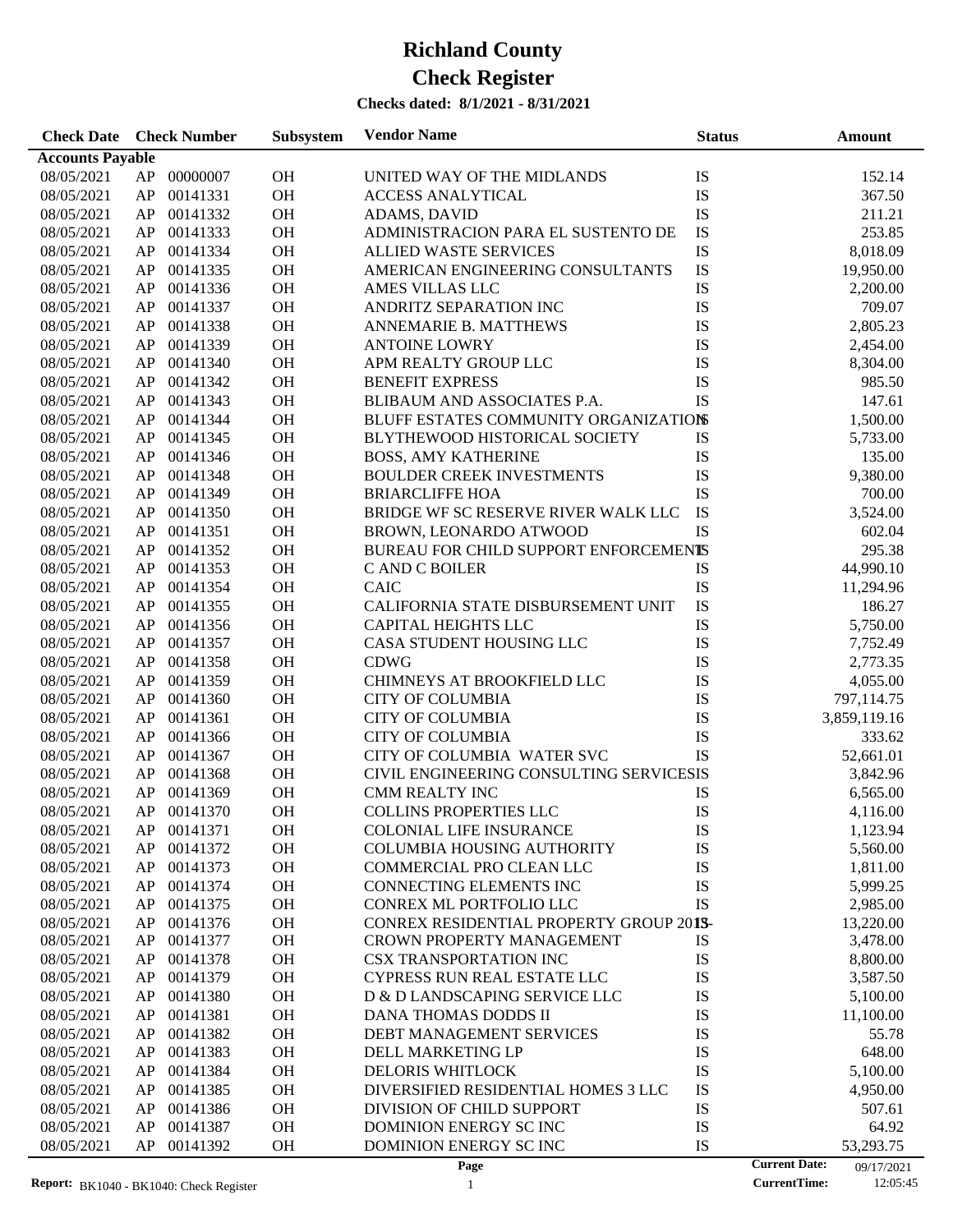| 00141399<br>OH<br>08/05/2021<br>AP<br>DOMINION ENERGY SOUTH CAROLINA<br>IS<br>49,341.52<br>OH<br>IS<br>00141400<br>DOUGLAS MADISON STATION II, LLC<br>08/05/2021<br>AP<br>4,551.73<br>OH<br>IS<br>00141401<br>3,071.00<br>08/05/2021<br>AP<br>DRAKE ARCH COLUMBIA 1 LLC<br>OH<br>IS<br>00141403<br>08/05/2021<br>AP<br><b>EAGLE AVIATION INC</b><br>2,634.95<br>OH<br>IS<br>00141404<br>EAST RICHLAND COUNTY PUBLIC SERVICE<br>970.20<br>08/05/2021<br>AP<br>OH<br>IS<br>00141405<br>135.00<br>08/05/2021<br>AP<br>EDWARDS-VITOLLO, TARA<br>OH<br>IS<br>00141406<br>6,520.00<br>08/05/2021<br>AP<br><b>ENGLISH SHIVERS</b><br>IS<br>00141407<br><b>OH</b><br>38.01<br>08/05/2021<br>AP<br>FEDERAL EXPRESS CORP<br>OH<br>IS<br>00141408<br>5,895.00<br>08/05/2021<br>AP<br><b>FHA GREENBRIER LLC</b><br>OH<br>IS<br>00141409<br>08/05/2021<br>AP<br>FIND GREAT PEOPLE LLC<br>6,346.62<br>IS<br>00141410<br><b>OH</b><br>08/05/2021<br>AP<br>FIVE POINTS RESIDENTIAL LLC<br>2,761.00<br>OH<br>IS<br>00141411<br>08/05/2021<br>AP<br>FLORENCE OGBURU ENTERPRISES LLC<br>12,070.00<br>OH<br>IS<br>00141412<br>08/05/2021<br>AP<br><b>FREDERICK MARK PETERS</b><br>19,200.00<br>OH<br>IS<br>00141413<br>08/05/2021<br>AP<br><b>GABLE HILL APARTMENT COMPLEX</b><br>8,915.98<br>IS<br>00141414<br><b>OH</b><br>08/05/2021<br>AP<br><b>GALLAGHER BENEFIT SERVICES INC</b><br>25,000.00<br>IS<br>00141415<br><b>OH</b><br><b>GREGORY PEST CONTROL</b><br>08/05/2021<br>AP<br>205.00<br>OH<br>00141416<br>GROVE AT ST ANDREWS APARTMENTS BL LIIS<br>08/05/2021<br>AP<br>15,132.07<br>OH<br>00141417<br>IS<br>08/05/2021<br>AP<br>HAMPTON COURTS-BRANDEMERE LLC<br>5,922.36<br>00141418<br>OH<br>IS<br>08/05/2021<br>AP<br>HARBISON HOUSING ASSOCIATES LP<br>5,096.00<br>OH<br>IS<br>00141419<br>08/05/2021<br>AP<br>HEADLEY II, CHALON SHEPARD<br>284.95<br>OH<br>IS<br>00141420<br>HIREQUEST LLC<br>08/05/2021<br>AP<br>1,512.00<br>OH<br>IS<br>00141421<br>HOLLYWOOD-ROSE HILL NA<br>08/05/2021<br>AP<br>243.11<br>00141422<br><b>OH</b><br>HOPKINS HIGH SCHOOL ALUMNI FOUNDATION<br>500.00<br>08/05/2021<br>AP<br>OH<br>00141423<br>HOUSING AUTHORITY CITY OF COLUMBIA<br>7,773.84<br>08/05/2021<br>AP<br>IS<br>OH<br>00141424<br>IS<br>8,217.49<br>08/05/2021<br>AP<br><b>HPI BROAD RIVER LLC</b><br>OH<br>IS<br>00141425<br>08/05/2021<br>AP<br><b>INTERNAL REVENUE SERVICE</b><br>250.00<br>IS<br>00141426<br><b>OH</b><br>525.00<br>08/05/2021<br>AP<br><b>INTERNAL REVENUE SERVICE</b><br>OH<br>IS<br>00141427<br>08/05/2021<br>AP<br>INTERNAL REVENUE SERVICE<br>336.86<br>OH<br>IS<br>00141428<br><b>IRS</b><br>08/05/2021<br>AP<br>250.00<br>OH<br>IS<br>00141430<br>54,290.67<br>08/05/2021<br>AP<br><b>JAMES RIVER SOLUTIONS</b><br>IS<br>00141431<br><b>OH</b><br>08/05/2021<br>AP<br>JASAK, KATELYN ANNE<br>26.00<br>IS<br>00141432<br><b>OH</b><br>08/05/2021<br>AP<br><b>JATA</b><br>6,000.00<br>OH<br>IS<br>00141433<br>JENKINS, NORMAN FLOYD<br>08/05/2021<br>AP<br>477.81<br>IS<br>00141434<br><b>OH</b><br>08/05/2021<br>AP<br>JOHN D. MCCARTER JR<br>1,875.00<br>00141435<br>OH<br>JOHNSON CONTROLS FIRE PROTECTION LP FISA<br>08/05/2021<br>AP<br>5,690.52<br>OH<br>08/05/2021<br>AP 00141436<br>KATINA JOHNSON<br>IS<br>3,705.00<br>08/05/2021<br>AP<br>00141437<br><b>OH</b><br><b>KELLY, GROVER</b><br>IS<br>90.00<br>OH<br>IS<br>08/05/2021<br>00141438<br><b>KEYANA TOWNES</b><br>3,930.00<br>AP<br>00141439<br>OH<br>IS<br>08/05/2021<br>AP<br>KILLIAN TERRACE SC LLC<br>7,995.00<br>IS<br>OH<br>AP<br>00141440<br>08/05/2021<br>KIMMA-5<br>2,561.00<br>OH<br>IS<br>08/05/2021<br>AP<br>00141441<br>KINGSTON PLANTATION-EMBASSY SUITES<br>1,041.60<br>00141442<br>OH<br>IS<br>08/05/2021<br>AP<br>135.00<br>KOHEL, ANGELA LOUISE<br>00141443<br>OH<br>IS<br>08/05/2021<br>AP<br>KRATOS 9090 LLC<br>2,124.00<br>IS<br>00141444<br>OH<br>08/05/2021<br>AP<br>KRC GROVE AT SPRING VALLEY LLC<br>4,128.00<br>OH<br>IS<br>08/05/2021<br>AP<br>00141445<br><b>LANGUAGE LINE</b><br>192.70<br>OH<br>IS<br>08/05/2021<br>AP<br>00141446<br><b>LAVELL R THORNTON</b><br>5,875.00<br>IS<br>00141447<br>OH<br>08/05/2021<br>AP<br>LENDER RECORDING SERVICES<br>10,446.00<br>00141448<br>OH<br>IS<br>08/05/2021<br>AP<br>LEXISNEXIS A DIV OF REED ELSEVIER INC<br>7,862.88<br>OH<br>08/05/2021<br>AP<br>00141449<br>LIBERTY POINTE-PACES RUN ACQUISITION LISC<br>23,167.61<br>00141450<br>OH<br>08/05/2021<br>AP<br>LONGCREEK COLUMBIA LLC<br>IS<br>3,471.75<br>00141451<br>OH<br>IS<br>08/05/2021<br>AP<br>LOWES HOME CENTER INC<br>51.20<br>IS<br>AP<br>00141452<br>OH<br>135.00<br>08/05/2021<br>LUMPKIN, TIFFANY JHERMLIA<br>AP<br>00141453<br>OH<br>IS<br>08/05/2021<br><b>MAGGIE JOHNSON</b><br>5,664.10<br>AP<br>OH<br>IS<br>08/05/2021<br>00141454<br>MANCINE, JESSICA<br>89.88 | <b>Check Date</b> | <b>Check Number</b> | Subsystem | <b>Vendor Name</b> | <b>Status</b>        | Amount |
|-------------------------------------------------------------------------------------------------------------------------------------------------------------------------------------------------------------------------------------------------------------------------------------------------------------------------------------------------------------------------------------------------------------------------------------------------------------------------------------------------------------------------------------------------------------------------------------------------------------------------------------------------------------------------------------------------------------------------------------------------------------------------------------------------------------------------------------------------------------------------------------------------------------------------------------------------------------------------------------------------------------------------------------------------------------------------------------------------------------------------------------------------------------------------------------------------------------------------------------------------------------------------------------------------------------------------------------------------------------------------------------------------------------------------------------------------------------------------------------------------------------------------------------------------------------------------------------------------------------------------------------------------------------------------------------------------------------------------------------------------------------------------------------------------------------------------------------------------------------------------------------------------------------------------------------------------------------------------------------------------------------------------------------------------------------------------------------------------------------------------------------------------------------------------------------------------------------------------------------------------------------------------------------------------------------------------------------------------------------------------------------------------------------------------------------------------------------------------------------------------------------------------------------------------------------------------------------------------------------------------------------------------------------------------------------------------------------------------------------------------------------------------------------------------------------------------------------------------------------------------------------------------------------------------------------------------------------------------------------------------------------------------------------------------------------------------------------------------------------------------------------------------------------------------------------------------------------------------------------------------------------------------------------------------------------------------------------------------------------------------------------------------------------------------------------------------------------------------------------------------------------------------------------------------------------------------------------------------------------------------------------------------------------------------------------------------------------------------------------------------------------------------------------------------------------------------------------------------------------------------------------------------------------------------------------------------------------------------------------------------------------------------------------------------------------------------------------------------------------------------------------------------------------------------------------------------------------------------------------------------------------------------------------------------------------------------------------------------------------------------------------------------------------------------------------------------------------------------------------------------------------------------------------------------------------------------------------------------------------------------------------------------------------------------------------------------------------------------------------------------------------------------------------------------|-------------------|---------------------|-----------|--------------------|----------------------|--------|
|                                                                                                                                                                                                                                                                                                                                                                                                                                                                                                                                                                                                                                                                                                                                                                                                                                                                                                                                                                                                                                                                                                                                                                                                                                                                                                                                                                                                                                                                                                                                                                                                                                                                                                                                                                                                                                                                                                                                                                                                                                                                                                                                                                                                                                                                                                                                                                                                                                                                                                                                                                                                                                                                                                                                                                                                                                                                                                                                                                                                                                                                                                                                                                                                                                                                                                                                                                                                                                                                                                                                                                                                                                                                                                                                                                                                                                                                                                                                                                                                                                                                                                                                                                                                                                                                                                                                                                                                                                                                                                                                                                                                                                                                                                                                                                                                 |                   |                     |           |                    |                      |        |
|                                                                                                                                                                                                                                                                                                                                                                                                                                                                                                                                                                                                                                                                                                                                                                                                                                                                                                                                                                                                                                                                                                                                                                                                                                                                                                                                                                                                                                                                                                                                                                                                                                                                                                                                                                                                                                                                                                                                                                                                                                                                                                                                                                                                                                                                                                                                                                                                                                                                                                                                                                                                                                                                                                                                                                                                                                                                                                                                                                                                                                                                                                                                                                                                                                                                                                                                                                                                                                                                                                                                                                                                                                                                                                                                                                                                                                                                                                                                                                                                                                                                                                                                                                                                                                                                                                                                                                                                                                                                                                                                                                                                                                                                                                                                                                                                 |                   |                     |           |                    |                      |        |
|                                                                                                                                                                                                                                                                                                                                                                                                                                                                                                                                                                                                                                                                                                                                                                                                                                                                                                                                                                                                                                                                                                                                                                                                                                                                                                                                                                                                                                                                                                                                                                                                                                                                                                                                                                                                                                                                                                                                                                                                                                                                                                                                                                                                                                                                                                                                                                                                                                                                                                                                                                                                                                                                                                                                                                                                                                                                                                                                                                                                                                                                                                                                                                                                                                                                                                                                                                                                                                                                                                                                                                                                                                                                                                                                                                                                                                                                                                                                                                                                                                                                                                                                                                                                                                                                                                                                                                                                                                                                                                                                                                                                                                                                                                                                                                                                 |                   |                     |           |                    |                      |        |
|                                                                                                                                                                                                                                                                                                                                                                                                                                                                                                                                                                                                                                                                                                                                                                                                                                                                                                                                                                                                                                                                                                                                                                                                                                                                                                                                                                                                                                                                                                                                                                                                                                                                                                                                                                                                                                                                                                                                                                                                                                                                                                                                                                                                                                                                                                                                                                                                                                                                                                                                                                                                                                                                                                                                                                                                                                                                                                                                                                                                                                                                                                                                                                                                                                                                                                                                                                                                                                                                                                                                                                                                                                                                                                                                                                                                                                                                                                                                                                                                                                                                                                                                                                                                                                                                                                                                                                                                                                                                                                                                                                                                                                                                                                                                                                                                 |                   |                     |           |                    |                      |        |
|                                                                                                                                                                                                                                                                                                                                                                                                                                                                                                                                                                                                                                                                                                                                                                                                                                                                                                                                                                                                                                                                                                                                                                                                                                                                                                                                                                                                                                                                                                                                                                                                                                                                                                                                                                                                                                                                                                                                                                                                                                                                                                                                                                                                                                                                                                                                                                                                                                                                                                                                                                                                                                                                                                                                                                                                                                                                                                                                                                                                                                                                                                                                                                                                                                                                                                                                                                                                                                                                                                                                                                                                                                                                                                                                                                                                                                                                                                                                                                                                                                                                                                                                                                                                                                                                                                                                                                                                                                                                                                                                                                                                                                                                                                                                                                                                 |                   |                     |           |                    |                      |        |
|                                                                                                                                                                                                                                                                                                                                                                                                                                                                                                                                                                                                                                                                                                                                                                                                                                                                                                                                                                                                                                                                                                                                                                                                                                                                                                                                                                                                                                                                                                                                                                                                                                                                                                                                                                                                                                                                                                                                                                                                                                                                                                                                                                                                                                                                                                                                                                                                                                                                                                                                                                                                                                                                                                                                                                                                                                                                                                                                                                                                                                                                                                                                                                                                                                                                                                                                                                                                                                                                                                                                                                                                                                                                                                                                                                                                                                                                                                                                                                                                                                                                                                                                                                                                                                                                                                                                                                                                                                                                                                                                                                                                                                                                                                                                                                                                 |                   |                     |           |                    |                      |        |
|                                                                                                                                                                                                                                                                                                                                                                                                                                                                                                                                                                                                                                                                                                                                                                                                                                                                                                                                                                                                                                                                                                                                                                                                                                                                                                                                                                                                                                                                                                                                                                                                                                                                                                                                                                                                                                                                                                                                                                                                                                                                                                                                                                                                                                                                                                                                                                                                                                                                                                                                                                                                                                                                                                                                                                                                                                                                                                                                                                                                                                                                                                                                                                                                                                                                                                                                                                                                                                                                                                                                                                                                                                                                                                                                                                                                                                                                                                                                                                                                                                                                                                                                                                                                                                                                                                                                                                                                                                                                                                                                                                                                                                                                                                                                                                                                 |                   |                     |           |                    |                      |        |
|                                                                                                                                                                                                                                                                                                                                                                                                                                                                                                                                                                                                                                                                                                                                                                                                                                                                                                                                                                                                                                                                                                                                                                                                                                                                                                                                                                                                                                                                                                                                                                                                                                                                                                                                                                                                                                                                                                                                                                                                                                                                                                                                                                                                                                                                                                                                                                                                                                                                                                                                                                                                                                                                                                                                                                                                                                                                                                                                                                                                                                                                                                                                                                                                                                                                                                                                                                                                                                                                                                                                                                                                                                                                                                                                                                                                                                                                                                                                                                                                                                                                                                                                                                                                                                                                                                                                                                                                                                                                                                                                                                                                                                                                                                                                                                                                 |                   |                     |           |                    |                      |        |
|                                                                                                                                                                                                                                                                                                                                                                                                                                                                                                                                                                                                                                                                                                                                                                                                                                                                                                                                                                                                                                                                                                                                                                                                                                                                                                                                                                                                                                                                                                                                                                                                                                                                                                                                                                                                                                                                                                                                                                                                                                                                                                                                                                                                                                                                                                                                                                                                                                                                                                                                                                                                                                                                                                                                                                                                                                                                                                                                                                                                                                                                                                                                                                                                                                                                                                                                                                                                                                                                                                                                                                                                                                                                                                                                                                                                                                                                                                                                                                                                                                                                                                                                                                                                                                                                                                                                                                                                                                                                                                                                                                                                                                                                                                                                                                                                 |                   |                     |           |                    |                      |        |
|                                                                                                                                                                                                                                                                                                                                                                                                                                                                                                                                                                                                                                                                                                                                                                                                                                                                                                                                                                                                                                                                                                                                                                                                                                                                                                                                                                                                                                                                                                                                                                                                                                                                                                                                                                                                                                                                                                                                                                                                                                                                                                                                                                                                                                                                                                                                                                                                                                                                                                                                                                                                                                                                                                                                                                                                                                                                                                                                                                                                                                                                                                                                                                                                                                                                                                                                                                                                                                                                                                                                                                                                                                                                                                                                                                                                                                                                                                                                                                                                                                                                                                                                                                                                                                                                                                                                                                                                                                                                                                                                                                                                                                                                                                                                                                                                 |                   |                     |           |                    |                      |        |
|                                                                                                                                                                                                                                                                                                                                                                                                                                                                                                                                                                                                                                                                                                                                                                                                                                                                                                                                                                                                                                                                                                                                                                                                                                                                                                                                                                                                                                                                                                                                                                                                                                                                                                                                                                                                                                                                                                                                                                                                                                                                                                                                                                                                                                                                                                                                                                                                                                                                                                                                                                                                                                                                                                                                                                                                                                                                                                                                                                                                                                                                                                                                                                                                                                                                                                                                                                                                                                                                                                                                                                                                                                                                                                                                                                                                                                                                                                                                                                                                                                                                                                                                                                                                                                                                                                                                                                                                                                                                                                                                                                                                                                                                                                                                                                                                 |                   |                     |           |                    |                      |        |
|                                                                                                                                                                                                                                                                                                                                                                                                                                                                                                                                                                                                                                                                                                                                                                                                                                                                                                                                                                                                                                                                                                                                                                                                                                                                                                                                                                                                                                                                                                                                                                                                                                                                                                                                                                                                                                                                                                                                                                                                                                                                                                                                                                                                                                                                                                                                                                                                                                                                                                                                                                                                                                                                                                                                                                                                                                                                                                                                                                                                                                                                                                                                                                                                                                                                                                                                                                                                                                                                                                                                                                                                                                                                                                                                                                                                                                                                                                                                                                                                                                                                                                                                                                                                                                                                                                                                                                                                                                                                                                                                                                                                                                                                                                                                                                                                 |                   |                     |           |                    |                      |        |
|                                                                                                                                                                                                                                                                                                                                                                                                                                                                                                                                                                                                                                                                                                                                                                                                                                                                                                                                                                                                                                                                                                                                                                                                                                                                                                                                                                                                                                                                                                                                                                                                                                                                                                                                                                                                                                                                                                                                                                                                                                                                                                                                                                                                                                                                                                                                                                                                                                                                                                                                                                                                                                                                                                                                                                                                                                                                                                                                                                                                                                                                                                                                                                                                                                                                                                                                                                                                                                                                                                                                                                                                                                                                                                                                                                                                                                                                                                                                                                                                                                                                                                                                                                                                                                                                                                                                                                                                                                                                                                                                                                                                                                                                                                                                                                                                 |                   |                     |           |                    |                      |        |
|                                                                                                                                                                                                                                                                                                                                                                                                                                                                                                                                                                                                                                                                                                                                                                                                                                                                                                                                                                                                                                                                                                                                                                                                                                                                                                                                                                                                                                                                                                                                                                                                                                                                                                                                                                                                                                                                                                                                                                                                                                                                                                                                                                                                                                                                                                                                                                                                                                                                                                                                                                                                                                                                                                                                                                                                                                                                                                                                                                                                                                                                                                                                                                                                                                                                                                                                                                                                                                                                                                                                                                                                                                                                                                                                                                                                                                                                                                                                                                                                                                                                                                                                                                                                                                                                                                                                                                                                                                                                                                                                                                                                                                                                                                                                                                                                 |                   |                     |           |                    |                      |        |
|                                                                                                                                                                                                                                                                                                                                                                                                                                                                                                                                                                                                                                                                                                                                                                                                                                                                                                                                                                                                                                                                                                                                                                                                                                                                                                                                                                                                                                                                                                                                                                                                                                                                                                                                                                                                                                                                                                                                                                                                                                                                                                                                                                                                                                                                                                                                                                                                                                                                                                                                                                                                                                                                                                                                                                                                                                                                                                                                                                                                                                                                                                                                                                                                                                                                                                                                                                                                                                                                                                                                                                                                                                                                                                                                                                                                                                                                                                                                                                                                                                                                                                                                                                                                                                                                                                                                                                                                                                                                                                                                                                                                                                                                                                                                                                                                 |                   |                     |           |                    |                      |        |
|                                                                                                                                                                                                                                                                                                                                                                                                                                                                                                                                                                                                                                                                                                                                                                                                                                                                                                                                                                                                                                                                                                                                                                                                                                                                                                                                                                                                                                                                                                                                                                                                                                                                                                                                                                                                                                                                                                                                                                                                                                                                                                                                                                                                                                                                                                                                                                                                                                                                                                                                                                                                                                                                                                                                                                                                                                                                                                                                                                                                                                                                                                                                                                                                                                                                                                                                                                                                                                                                                                                                                                                                                                                                                                                                                                                                                                                                                                                                                                                                                                                                                                                                                                                                                                                                                                                                                                                                                                                                                                                                                                                                                                                                                                                                                                                                 |                   |                     |           |                    |                      |        |
|                                                                                                                                                                                                                                                                                                                                                                                                                                                                                                                                                                                                                                                                                                                                                                                                                                                                                                                                                                                                                                                                                                                                                                                                                                                                                                                                                                                                                                                                                                                                                                                                                                                                                                                                                                                                                                                                                                                                                                                                                                                                                                                                                                                                                                                                                                                                                                                                                                                                                                                                                                                                                                                                                                                                                                                                                                                                                                                                                                                                                                                                                                                                                                                                                                                                                                                                                                                                                                                                                                                                                                                                                                                                                                                                                                                                                                                                                                                                                                                                                                                                                                                                                                                                                                                                                                                                                                                                                                                                                                                                                                                                                                                                                                                                                                                                 |                   |                     |           |                    |                      |        |
|                                                                                                                                                                                                                                                                                                                                                                                                                                                                                                                                                                                                                                                                                                                                                                                                                                                                                                                                                                                                                                                                                                                                                                                                                                                                                                                                                                                                                                                                                                                                                                                                                                                                                                                                                                                                                                                                                                                                                                                                                                                                                                                                                                                                                                                                                                                                                                                                                                                                                                                                                                                                                                                                                                                                                                                                                                                                                                                                                                                                                                                                                                                                                                                                                                                                                                                                                                                                                                                                                                                                                                                                                                                                                                                                                                                                                                                                                                                                                                                                                                                                                                                                                                                                                                                                                                                                                                                                                                                                                                                                                                                                                                                                                                                                                                                                 |                   |                     |           |                    |                      |        |
|                                                                                                                                                                                                                                                                                                                                                                                                                                                                                                                                                                                                                                                                                                                                                                                                                                                                                                                                                                                                                                                                                                                                                                                                                                                                                                                                                                                                                                                                                                                                                                                                                                                                                                                                                                                                                                                                                                                                                                                                                                                                                                                                                                                                                                                                                                                                                                                                                                                                                                                                                                                                                                                                                                                                                                                                                                                                                                                                                                                                                                                                                                                                                                                                                                                                                                                                                                                                                                                                                                                                                                                                                                                                                                                                                                                                                                                                                                                                                                                                                                                                                                                                                                                                                                                                                                                                                                                                                                                                                                                                                                                                                                                                                                                                                                                                 |                   |                     |           |                    |                      |        |
|                                                                                                                                                                                                                                                                                                                                                                                                                                                                                                                                                                                                                                                                                                                                                                                                                                                                                                                                                                                                                                                                                                                                                                                                                                                                                                                                                                                                                                                                                                                                                                                                                                                                                                                                                                                                                                                                                                                                                                                                                                                                                                                                                                                                                                                                                                                                                                                                                                                                                                                                                                                                                                                                                                                                                                                                                                                                                                                                                                                                                                                                                                                                                                                                                                                                                                                                                                                                                                                                                                                                                                                                                                                                                                                                                                                                                                                                                                                                                                                                                                                                                                                                                                                                                                                                                                                                                                                                                                                                                                                                                                                                                                                                                                                                                                                                 |                   |                     |           |                    |                      |        |
|                                                                                                                                                                                                                                                                                                                                                                                                                                                                                                                                                                                                                                                                                                                                                                                                                                                                                                                                                                                                                                                                                                                                                                                                                                                                                                                                                                                                                                                                                                                                                                                                                                                                                                                                                                                                                                                                                                                                                                                                                                                                                                                                                                                                                                                                                                                                                                                                                                                                                                                                                                                                                                                                                                                                                                                                                                                                                                                                                                                                                                                                                                                                                                                                                                                                                                                                                                                                                                                                                                                                                                                                                                                                                                                                                                                                                                                                                                                                                                                                                                                                                                                                                                                                                                                                                                                                                                                                                                                                                                                                                                                                                                                                                                                                                                                                 |                   |                     |           |                    |                      |        |
|                                                                                                                                                                                                                                                                                                                                                                                                                                                                                                                                                                                                                                                                                                                                                                                                                                                                                                                                                                                                                                                                                                                                                                                                                                                                                                                                                                                                                                                                                                                                                                                                                                                                                                                                                                                                                                                                                                                                                                                                                                                                                                                                                                                                                                                                                                                                                                                                                                                                                                                                                                                                                                                                                                                                                                                                                                                                                                                                                                                                                                                                                                                                                                                                                                                                                                                                                                                                                                                                                                                                                                                                                                                                                                                                                                                                                                                                                                                                                                                                                                                                                                                                                                                                                                                                                                                                                                                                                                                                                                                                                                                                                                                                                                                                                                                                 |                   |                     |           |                    |                      |        |
|                                                                                                                                                                                                                                                                                                                                                                                                                                                                                                                                                                                                                                                                                                                                                                                                                                                                                                                                                                                                                                                                                                                                                                                                                                                                                                                                                                                                                                                                                                                                                                                                                                                                                                                                                                                                                                                                                                                                                                                                                                                                                                                                                                                                                                                                                                                                                                                                                                                                                                                                                                                                                                                                                                                                                                                                                                                                                                                                                                                                                                                                                                                                                                                                                                                                                                                                                                                                                                                                                                                                                                                                                                                                                                                                                                                                                                                                                                                                                                                                                                                                                                                                                                                                                                                                                                                                                                                                                                                                                                                                                                                                                                                                                                                                                                                                 |                   |                     |           |                    |                      |        |
|                                                                                                                                                                                                                                                                                                                                                                                                                                                                                                                                                                                                                                                                                                                                                                                                                                                                                                                                                                                                                                                                                                                                                                                                                                                                                                                                                                                                                                                                                                                                                                                                                                                                                                                                                                                                                                                                                                                                                                                                                                                                                                                                                                                                                                                                                                                                                                                                                                                                                                                                                                                                                                                                                                                                                                                                                                                                                                                                                                                                                                                                                                                                                                                                                                                                                                                                                                                                                                                                                                                                                                                                                                                                                                                                                                                                                                                                                                                                                                                                                                                                                                                                                                                                                                                                                                                                                                                                                                                                                                                                                                                                                                                                                                                                                                                                 |                   |                     |           |                    |                      |        |
|                                                                                                                                                                                                                                                                                                                                                                                                                                                                                                                                                                                                                                                                                                                                                                                                                                                                                                                                                                                                                                                                                                                                                                                                                                                                                                                                                                                                                                                                                                                                                                                                                                                                                                                                                                                                                                                                                                                                                                                                                                                                                                                                                                                                                                                                                                                                                                                                                                                                                                                                                                                                                                                                                                                                                                                                                                                                                                                                                                                                                                                                                                                                                                                                                                                                                                                                                                                                                                                                                                                                                                                                                                                                                                                                                                                                                                                                                                                                                                                                                                                                                                                                                                                                                                                                                                                                                                                                                                                                                                                                                                                                                                                                                                                                                                                                 |                   |                     |           |                    |                      |        |
|                                                                                                                                                                                                                                                                                                                                                                                                                                                                                                                                                                                                                                                                                                                                                                                                                                                                                                                                                                                                                                                                                                                                                                                                                                                                                                                                                                                                                                                                                                                                                                                                                                                                                                                                                                                                                                                                                                                                                                                                                                                                                                                                                                                                                                                                                                                                                                                                                                                                                                                                                                                                                                                                                                                                                                                                                                                                                                                                                                                                                                                                                                                                                                                                                                                                                                                                                                                                                                                                                                                                                                                                                                                                                                                                                                                                                                                                                                                                                                                                                                                                                                                                                                                                                                                                                                                                                                                                                                                                                                                                                                                                                                                                                                                                                                                                 |                   |                     |           |                    |                      |        |
|                                                                                                                                                                                                                                                                                                                                                                                                                                                                                                                                                                                                                                                                                                                                                                                                                                                                                                                                                                                                                                                                                                                                                                                                                                                                                                                                                                                                                                                                                                                                                                                                                                                                                                                                                                                                                                                                                                                                                                                                                                                                                                                                                                                                                                                                                                                                                                                                                                                                                                                                                                                                                                                                                                                                                                                                                                                                                                                                                                                                                                                                                                                                                                                                                                                                                                                                                                                                                                                                                                                                                                                                                                                                                                                                                                                                                                                                                                                                                                                                                                                                                                                                                                                                                                                                                                                                                                                                                                                                                                                                                                                                                                                                                                                                                                                                 |                   |                     |           |                    |                      |        |
|                                                                                                                                                                                                                                                                                                                                                                                                                                                                                                                                                                                                                                                                                                                                                                                                                                                                                                                                                                                                                                                                                                                                                                                                                                                                                                                                                                                                                                                                                                                                                                                                                                                                                                                                                                                                                                                                                                                                                                                                                                                                                                                                                                                                                                                                                                                                                                                                                                                                                                                                                                                                                                                                                                                                                                                                                                                                                                                                                                                                                                                                                                                                                                                                                                                                                                                                                                                                                                                                                                                                                                                                                                                                                                                                                                                                                                                                                                                                                                                                                                                                                                                                                                                                                                                                                                                                                                                                                                                                                                                                                                                                                                                                                                                                                                                                 |                   |                     |           |                    |                      |        |
|                                                                                                                                                                                                                                                                                                                                                                                                                                                                                                                                                                                                                                                                                                                                                                                                                                                                                                                                                                                                                                                                                                                                                                                                                                                                                                                                                                                                                                                                                                                                                                                                                                                                                                                                                                                                                                                                                                                                                                                                                                                                                                                                                                                                                                                                                                                                                                                                                                                                                                                                                                                                                                                                                                                                                                                                                                                                                                                                                                                                                                                                                                                                                                                                                                                                                                                                                                                                                                                                                                                                                                                                                                                                                                                                                                                                                                                                                                                                                                                                                                                                                                                                                                                                                                                                                                                                                                                                                                                                                                                                                                                                                                                                                                                                                                                                 |                   |                     |           |                    |                      |        |
|                                                                                                                                                                                                                                                                                                                                                                                                                                                                                                                                                                                                                                                                                                                                                                                                                                                                                                                                                                                                                                                                                                                                                                                                                                                                                                                                                                                                                                                                                                                                                                                                                                                                                                                                                                                                                                                                                                                                                                                                                                                                                                                                                                                                                                                                                                                                                                                                                                                                                                                                                                                                                                                                                                                                                                                                                                                                                                                                                                                                                                                                                                                                                                                                                                                                                                                                                                                                                                                                                                                                                                                                                                                                                                                                                                                                                                                                                                                                                                                                                                                                                                                                                                                                                                                                                                                                                                                                                                                                                                                                                                                                                                                                                                                                                                                                 |                   |                     |           |                    |                      |        |
|                                                                                                                                                                                                                                                                                                                                                                                                                                                                                                                                                                                                                                                                                                                                                                                                                                                                                                                                                                                                                                                                                                                                                                                                                                                                                                                                                                                                                                                                                                                                                                                                                                                                                                                                                                                                                                                                                                                                                                                                                                                                                                                                                                                                                                                                                                                                                                                                                                                                                                                                                                                                                                                                                                                                                                                                                                                                                                                                                                                                                                                                                                                                                                                                                                                                                                                                                                                                                                                                                                                                                                                                                                                                                                                                                                                                                                                                                                                                                                                                                                                                                                                                                                                                                                                                                                                                                                                                                                                                                                                                                                                                                                                                                                                                                                                                 |                   |                     |           |                    |                      |        |
|                                                                                                                                                                                                                                                                                                                                                                                                                                                                                                                                                                                                                                                                                                                                                                                                                                                                                                                                                                                                                                                                                                                                                                                                                                                                                                                                                                                                                                                                                                                                                                                                                                                                                                                                                                                                                                                                                                                                                                                                                                                                                                                                                                                                                                                                                                                                                                                                                                                                                                                                                                                                                                                                                                                                                                                                                                                                                                                                                                                                                                                                                                                                                                                                                                                                                                                                                                                                                                                                                                                                                                                                                                                                                                                                                                                                                                                                                                                                                                                                                                                                                                                                                                                                                                                                                                                                                                                                                                                                                                                                                                                                                                                                                                                                                                                                 |                   |                     |           |                    |                      |        |
|                                                                                                                                                                                                                                                                                                                                                                                                                                                                                                                                                                                                                                                                                                                                                                                                                                                                                                                                                                                                                                                                                                                                                                                                                                                                                                                                                                                                                                                                                                                                                                                                                                                                                                                                                                                                                                                                                                                                                                                                                                                                                                                                                                                                                                                                                                                                                                                                                                                                                                                                                                                                                                                                                                                                                                                                                                                                                                                                                                                                                                                                                                                                                                                                                                                                                                                                                                                                                                                                                                                                                                                                                                                                                                                                                                                                                                                                                                                                                                                                                                                                                                                                                                                                                                                                                                                                                                                                                                                                                                                                                                                                                                                                                                                                                                                                 |                   |                     |           |                    |                      |        |
|                                                                                                                                                                                                                                                                                                                                                                                                                                                                                                                                                                                                                                                                                                                                                                                                                                                                                                                                                                                                                                                                                                                                                                                                                                                                                                                                                                                                                                                                                                                                                                                                                                                                                                                                                                                                                                                                                                                                                                                                                                                                                                                                                                                                                                                                                                                                                                                                                                                                                                                                                                                                                                                                                                                                                                                                                                                                                                                                                                                                                                                                                                                                                                                                                                                                                                                                                                                                                                                                                                                                                                                                                                                                                                                                                                                                                                                                                                                                                                                                                                                                                                                                                                                                                                                                                                                                                                                                                                                                                                                                                                                                                                                                                                                                                                                                 |                   |                     |           |                    |                      |        |
|                                                                                                                                                                                                                                                                                                                                                                                                                                                                                                                                                                                                                                                                                                                                                                                                                                                                                                                                                                                                                                                                                                                                                                                                                                                                                                                                                                                                                                                                                                                                                                                                                                                                                                                                                                                                                                                                                                                                                                                                                                                                                                                                                                                                                                                                                                                                                                                                                                                                                                                                                                                                                                                                                                                                                                                                                                                                                                                                                                                                                                                                                                                                                                                                                                                                                                                                                                                                                                                                                                                                                                                                                                                                                                                                                                                                                                                                                                                                                                                                                                                                                                                                                                                                                                                                                                                                                                                                                                                                                                                                                                                                                                                                                                                                                                                                 |                   |                     |           |                    |                      |        |
|                                                                                                                                                                                                                                                                                                                                                                                                                                                                                                                                                                                                                                                                                                                                                                                                                                                                                                                                                                                                                                                                                                                                                                                                                                                                                                                                                                                                                                                                                                                                                                                                                                                                                                                                                                                                                                                                                                                                                                                                                                                                                                                                                                                                                                                                                                                                                                                                                                                                                                                                                                                                                                                                                                                                                                                                                                                                                                                                                                                                                                                                                                                                                                                                                                                                                                                                                                                                                                                                                                                                                                                                                                                                                                                                                                                                                                                                                                                                                                                                                                                                                                                                                                                                                                                                                                                                                                                                                                                                                                                                                                                                                                                                                                                                                                                                 |                   |                     |           |                    |                      |        |
|                                                                                                                                                                                                                                                                                                                                                                                                                                                                                                                                                                                                                                                                                                                                                                                                                                                                                                                                                                                                                                                                                                                                                                                                                                                                                                                                                                                                                                                                                                                                                                                                                                                                                                                                                                                                                                                                                                                                                                                                                                                                                                                                                                                                                                                                                                                                                                                                                                                                                                                                                                                                                                                                                                                                                                                                                                                                                                                                                                                                                                                                                                                                                                                                                                                                                                                                                                                                                                                                                                                                                                                                                                                                                                                                                                                                                                                                                                                                                                                                                                                                                                                                                                                                                                                                                                                                                                                                                                                                                                                                                                                                                                                                                                                                                                                                 |                   |                     |           |                    |                      |        |
|                                                                                                                                                                                                                                                                                                                                                                                                                                                                                                                                                                                                                                                                                                                                                                                                                                                                                                                                                                                                                                                                                                                                                                                                                                                                                                                                                                                                                                                                                                                                                                                                                                                                                                                                                                                                                                                                                                                                                                                                                                                                                                                                                                                                                                                                                                                                                                                                                                                                                                                                                                                                                                                                                                                                                                                                                                                                                                                                                                                                                                                                                                                                                                                                                                                                                                                                                                                                                                                                                                                                                                                                                                                                                                                                                                                                                                                                                                                                                                                                                                                                                                                                                                                                                                                                                                                                                                                                                                                                                                                                                                                                                                                                                                                                                                                                 |                   |                     |           |                    |                      |        |
|                                                                                                                                                                                                                                                                                                                                                                                                                                                                                                                                                                                                                                                                                                                                                                                                                                                                                                                                                                                                                                                                                                                                                                                                                                                                                                                                                                                                                                                                                                                                                                                                                                                                                                                                                                                                                                                                                                                                                                                                                                                                                                                                                                                                                                                                                                                                                                                                                                                                                                                                                                                                                                                                                                                                                                                                                                                                                                                                                                                                                                                                                                                                                                                                                                                                                                                                                                                                                                                                                                                                                                                                                                                                                                                                                                                                                                                                                                                                                                                                                                                                                                                                                                                                                                                                                                                                                                                                                                                                                                                                                                                                                                                                                                                                                                                                 |                   |                     |           |                    |                      |        |
|                                                                                                                                                                                                                                                                                                                                                                                                                                                                                                                                                                                                                                                                                                                                                                                                                                                                                                                                                                                                                                                                                                                                                                                                                                                                                                                                                                                                                                                                                                                                                                                                                                                                                                                                                                                                                                                                                                                                                                                                                                                                                                                                                                                                                                                                                                                                                                                                                                                                                                                                                                                                                                                                                                                                                                                                                                                                                                                                                                                                                                                                                                                                                                                                                                                                                                                                                                                                                                                                                                                                                                                                                                                                                                                                                                                                                                                                                                                                                                                                                                                                                                                                                                                                                                                                                                                                                                                                                                                                                                                                                                                                                                                                                                                                                                                                 |                   |                     |           |                    |                      |        |
|                                                                                                                                                                                                                                                                                                                                                                                                                                                                                                                                                                                                                                                                                                                                                                                                                                                                                                                                                                                                                                                                                                                                                                                                                                                                                                                                                                                                                                                                                                                                                                                                                                                                                                                                                                                                                                                                                                                                                                                                                                                                                                                                                                                                                                                                                                                                                                                                                                                                                                                                                                                                                                                                                                                                                                                                                                                                                                                                                                                                                                                                                                                                                                                                                                                                                                                                                                                                                                                                                                                                                                                                                                                                                                                                                                                                                                                                                                                                                                                                                                                                                                                                                                                                                                                                                                                                                                                                                                                                                                                                                                                                                                                                                                                                                                                                 |                   |                     |           |                    |                      |        |
|                                                                                                                                                                                                                                                                                                                                                                                                                                                                                                                                                                                                                                                                                                                                                                                                                                                                                                                                                                                                                                                                                                                                                                                                                                                                                                                                                                                                                                                                                                                                                                                                                                                                                                                                                                                                                                                                                                                                                                                                                                                                                                                                                                                                                                                                                                                                                                                                                                                                                                                                                                                                                                                                                                                                                                                                                                                                                                                                                                                                                                                                                                                                                                                                                                                                                                                                                                                                                                                                                                                                                                                                                                                                                                                                                                                                                                                                                                                                                                                                                                                                                                                                                                                                                                                                                                                                                                                                                                                                                                                                                                                                                                                                                                                                                                                                 |                   |                     |           |                    |                      |        |
|                                                                                                                                                                                                                                                                                                                                                                                                                                                                                                                                                                                                                                                                                                                                                                                                                                                                                                                                                                                                                                                                                                                                                                                                                                                                                                                                                                                                                                                                                                                                                                                                                                                                                                                                                                                                                                                                                                                                                                                                                                                                                                                                                                                                                                                                                                                                                                                                                                                                                                                                                                                                                                                                                                                                                                                                                                                                                                                                                                                                                                                                                                                                                                                                                                                                                                                                                                                                                                                                                                                                                                                                                                                                                                                                                                                                                                                                                                                                                                                                                                                                                                                                                                                                                                                                                                                                                                                                                                                                                                                                                                                                                                                                                                                                                                                                 |                   |                     |           |                    |                      |        |
|                                                                                                                                                                                                                                                                                                                                                                                                                                                                                                                                                                                                                                                                                                                                                                                                                                                                                                                                                                                                                                                                                                                                                                                                                                                                                                                                                                                                                                                                                                                                                                                                                                                                                                                                                                                                                                                                                                                                                                                                                                                                                                                                                                                                                                                                                                                                                                                                                                                                                                                                                                                                                                                                                                                                                                                                                                                                                                                                                                                                                                                                                                                                                                                                                                                                                                                                                                                                                                                                                                                                                                                                                                                                                                                                                                                                                                                                                                                                                                                                                                                                                                                                                                                                                                                                                                                                                                                                                                                                                                                                                                                                                                                                                                                                                                                                 |                   |                     |           |                    |                      |        |
|                                                                                                                                                                                                                                                                                                                                                                                                                                                                                                                                                                                                                                                                                                                                                                                                                                                                                                                                                                                                                                                                                                                                                                                                                                                                                                                                                                                                                                                                                                                                                                                                                                                                                                                                                                                                                                                                                                                                                                                                                                                                                                                                                                                                                                                                                                                                                                                                                                                                                                                                                                                                                                                                                                                                                                                                                                                                                                                                                                                                                                                                                                                                                                                                                                                                                                                                                                                                                                                                                                                                                                                                                                                                                                                                                                                                                                                                                                                                                                                                                                                                                                                                                                                                                                                                                                                                                                                                                                                                                                                                                                                                                                                                                                                                                                                                 |                   |                     |           |                    |                      |        |
|                                                                                                                                                                                                                                                                                                                                                                                                                                                                                                                                                                                                                                                                                                                                                                                                                                                                                                                                                                                                                                                                                                                                                                                                                                                                                                                                                                                                                                                                                                                                                                                                                                                                                                                                                                                                                                                                                                                                                                                                                                                                                                                                                                                                                                                                                                                                                                                                                                                                                                                                                                                                                                                                                                                                                                                                                                                                                                                                                                                                                                                                                                                                                                                                                                                                                                                                                                                                                                                                                                                                                                                                                                                                                                                                                                                                                                                                                                                                                                                                                                                                                                                                                                                                                                                                                                                                                                                                                                                                                                                                                                                                                                                                                                                                                                                                 |                   |                     |           |                    |                      |        |
|                                                                                                                                                                                                                                                                                                                                                                                                                                                                                                                                                                                                                                                                                                                                                                                                                                                                                                                                                                                                                                                                                                                                                                                                                                                                                                                                                                                                                                                                                                                                                                                                                                                                                                                                                                                                                                                                                                                                                                                                                                                                                                                                                                                                                                                                                                                                                                                                                                                                                                                                                                                                                                                                                                                                                                                                                                                                                                                                                                                                                                                                                                                                                                                                                                                                                                                                                                                                                                                                                                                                                                                                                                                                                                                                                                                                                                                                                                                                                                                                                                                                                                                                                                                                                                                                                                                                                                                                                                                                                                                                                                                                                                                                                                                                                                                                 |                   |                     |           |                    |                      |        |
|                                                                                                                                                                                                                                                                                                                                                                                                                                                                                                                                                                                                                                                                                                                                                                                                                                                                                                                                                                                                                                                                                                                                                                                                                                                                                                                                                                                                                                                                                                                                                                                                                                                                                                                                                                                                                                                                                                                                                                                                                                                                                                                                                                                                                                                                                                                                                                                                                                                                                                                                                                                                                                                                                                                                                                                                                                                                                                                                                                                                                                                                                                                                                                                                                                                                                                                                                                                                                                                                                                                                                                                                                                                                                                                                                                                                                                                                                                                                                                                                                                                                                                                                                                                                                                                                                                                                                                                                                                                                                                                                                                                                                                                                                                                                                                                                 |                   |                     |           |                    |                      |        |
|                                                                                                                                                                                                                                                                                                                                                                                                                                                                                                                                                                                                                                                                                                                                                                                                                                                                                                                                                                                                                                                                                                                                                                                                                                                                                                                                                                                                                                                                                                                                                                                                                                                                                                                                                                                                                                                                                                                                                                                                                                                                                                                                                                                                                                                                                                                                                                                                                                                                                                                                                                                                                                                                                                                                                                                                                                                                                                                                                                                                                                                                                                                                                                                                                                                                                                                                                                                                                                                                                                                                                                                                                                                                                                                                                                                                                                                                                                                                                                                                                                                                                                                                                                                                                                                                                                                                                                                                                                                                                                                                                                                                                                                                                                                                                                                                 |                   |                     |           |                    |                      |        |
|                                                                                                                                                                                                                                                                                                                                                                                                                                                                                                                                                                                                                                                                                                                                                                                                                                                                                                                                                                                                                                                                                                                                                                                                                                                                                                                                                                                                                                                                                                                                                                                                                                                                                                                                                                                                                                                                                                                                                                                                                                                                                                                                                                                                                                                                                                                                                                                                                                                                                                                                                                                                                                                                                                                                                                                                                                                                                                                                                                                                                                                                                                                                                                                                                                                                                                                                                                                                                                                                                                                                                                                                                                                                                                                                                                                                                                                                                                                                                                                                                                                                                                                                                                                                                                                                                                                                                                                                                                                                                                                                                                                                                                                                                                                                                                                                 |                   |                     |           |                    |                      |        |
|                                                                                                                                                                                                                                                                                                                                                                                                                                                                                                                                                                                                                                                                                                                                                                                                                                                                                                                                                                                                                                                                                                                                                                                                                                                                                                                                                                                                                                                                                                                                                                                                                                                                                                                                                                                                                                                                                                                                                                                                                                                                                                                                                                                                                                                                                                                                                                                                                                                                                                                                                                                                                                                                                                                                                                                                                                                                                                                                                                                                                                                                                                                                                                                                                                                                                                                                                                                                                                                                                                                                                                                                                                                                                                                                                                                                                                                                                                                                                                                                                                                                                                                                                                                                                                                                                                                                                                                                                                                                                                                                                                                                                                                                                                                                                                                                 |                   |                     |           |                    |                      |        |
|                                                                                                                                                                                                                                                                                                                                                                                                                                                                                                                                                                                                                                                                                                                                                                                                                                                                                                                                                                                                                                                                                                                                                                                                                                                                                                                                                                                                                                                                                                                                                                                                                                                                                                                                                                                                                                                                                                                                                                                                                                                                                                                                                                                                                                                                                                                                                                                                                                                                                                                                                                                                                                                                                                                                                                                                                                                                                                                                                                                                                                                                                                                                                                                                                                                                                                                                                                                                                                                                                                                                                                                                                                                                                                                                                                                                                                                                                                                                                                                                                                                                                                                                                                                                                                                                                                                                                                                                                                                                                                                                                                                                                                                                                                                                                                                                 |                   |                     |           |                    |                      |        |
|                                                                                                                                                                                                                                                                                                                                                                                                                                                                                                                                                                                                                                                                                                                                                                                                                                                                                                                                                                                                                                                                                                                                                                                                                                                                                                                                                                                                                                                                                                                                                                                                                                                                                                                                                                                                                                                                                                                                                                                                                                                                                                                                                                                                                                                                                                                                                                                                                                                                                                                                                                                                                                                                                                                                                                                                                                                                                                                                                                                                                                                                                                                                                                                                                                                                                                                                                                                                                                                                                                                                                                                                                                                                                                                                                                                                                                                                                                                                                                                                                                                                                                                                                                                                                                                                                                                                                                                                                                                                                                                                                                                                                                                                                                                                                                                                 |                   |                     |           |                    |                      |        |
|                                                                                                                                                                                                                                                                                                                                                                                                                                                                                                                                                                                                                                                                                                                                                                                                                                                                                                                                                                                                                                                                                                                                                                                                                                                                                                                                                                                                                                                                                                                                                                                                                                                                                                                                                                                                                                                                                                                                                                                                                                                                                                                                                                                                                                                                                                                                                                                                                                                                                                                                                                                                                                                                                                                                                                                                                                                                                                                                                                                                                                                                                                                                                                                                                                                                                                                                                                                                                                                                                                                                                                                                                                                                                                                                                                                                                                                                                                                                                                                                                                                                                                                                                                                                                                                                                                                                                                                                                                                                                                                                                                                                                                                                                                                                                                                                 |                   |                     |           |                    |                      |        |
| 09/17/2021                                                                                                                                                                                                                                                                                                                                                                                                                                                                                                                                                                                                                                                                                                                                                                                                                                                                                                                                                                                                                                                                                                                                                                                                                                                                                                                                                                                                                                                                                                                                                                                                                                                                                                                                                                                                                                                                                                                                                                                                                                                                                                                                                                                                                                                                                                                                                                                                                                                                                                                                                                                                                                                                                                                                                                                                                                                                                                                                                                                                                                                                                                                                                                                                                                                                                                                                                                                                                                                                                                                                                                                                                                                                                                                                                                                                                                                                                                                                                                                                                                                                                                                                                                                                                                                                                                                                                                                                                                                                                                                                                                                                                                                                                                                                                                                      |                   |                     |           | Page               | <b>Current Date:</b> |        |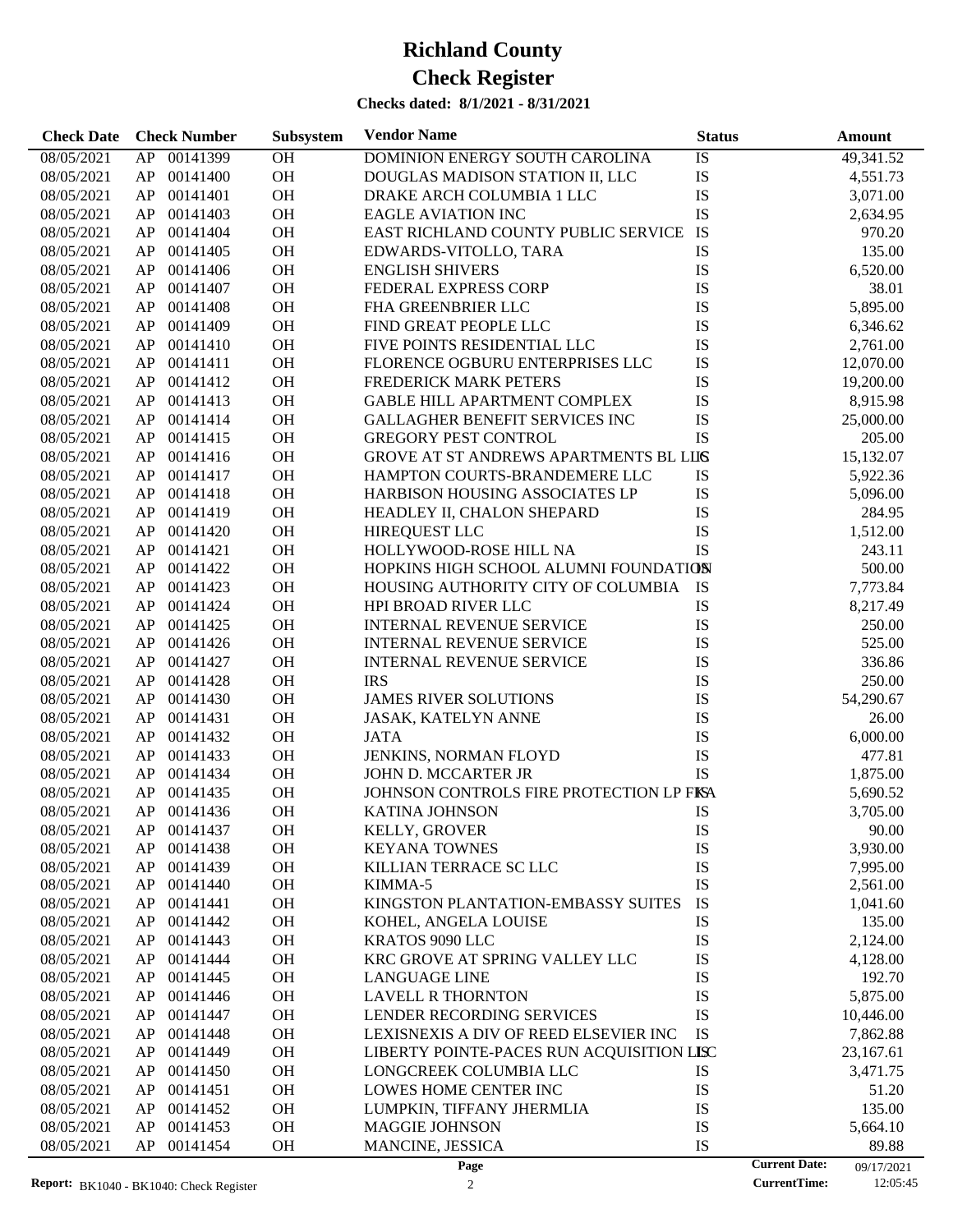| <b>Check Date</b> | <b>Check Number</b> | Subsystem | <b>Vendor Name</b>                     | <b>Status</b> | Amount                             |
|-------------------|---------------------|-----------|----------------------------------------|---------------|------------------------------------|
| 08/05/2021        | AP 00141455         | OH        | MARGUERITE SANDERS                     | IS            | 5,475.00                           |
| 08/05/2021        | AP 00141456         | OH        | MASTER MEDICAL EQUIPMENT               | IS            | 659.50                             |
| 08/05/2021        | AP 00141457         | OH        | MCBRIDE, YVONNE                        | IS            | 225.54                             |
| 08/05/2021        | 00141458<br>AP      | <b>OH</b> | MCKESSON MEDICAL-SURGICAL GOVERNMENT   |               | 1,003.66                           |
| 08/05/2021        | 00141459<br>AP      | OH        | MCMILLAN, KELLY LEANN                  | IS            | 165.00                             |
| 08/05/2021        | 00141460<br>AP      | OH        | MEREDITH SQUARE LLC                    | IS            | 15,527.16                          |
| 08/05/2021        | 00141461<br>AP      | OH        | MERRIMAN, SARAH                        | IS            | 26.00                              |
| 08/05/2021        | 00141462<br>AP      | OH        | METZ, AMANDA CATHERINE                 | IS            | 260.00                             |
| 08/05/2021        | 00141463<br>AP      | OH        | MICDRENA CANTY                         | IS            | 14,196.00                          |
| 08/05/2021        | 00141464<br>AP      | OH        | MICHAEL BAKER JR INC                   | IS            | 320.00                             |
| 08/05/2021        | 00141465<br>AP      | OH        | <b>MICHAEL DAVIS</b>                   | IS            | 2,600.00                           |
| 08/05/2021        | 00141466<br>AP      | OH        | MID-AMERICA APARTMENTS LP              | IS            | 8,421.61                           |
| 08/05/2021        | 00141467<br>AP      | OH        | <b>MIDLANDS MEDIATION CENTER</b>       | IS            | 1,681.01                           |
| 08/05/2021        | 00141468<br>AP      | <b>OH</b> | MIDLANDS VETERINARY PRACTICE           | IS            | 2,064.35                           |
| 08/05/2021        | 00141469<br>AP      | OH        | MILLS-CUB LLC                          | <b>IS</b>     | 7,354.88                           |
| 08/05/2021        | 00141470<br>AP      | OH        | MITCHELL PROPERTIES AND DEVELOPMENTIS  |               | 7,200.00                           |
| 08/05/2021        | 00141471<br>AP      | OH        | <b>ML COLUMBIA -1</b>                  | IS            | 23,011.00                          |
| 08/05/2021        | 00141472<br>AP      | <b>OH</b> | MOTOROLA SOLUTIONS INC                 | IS            | 3,033.35                           |
| 08/05/2021        | 00141473<br>AP      | <b>OH</b> | MOTOROLA SOLUTIONS INC                 | IS            | 2,850.00                           |
| 08/05/2021        | 00141474<br>AP      | <b>OH</b> | NATASHA DUNCAN                         | <b>IS</b>     | 10,600.00                          |
| 08/05/2021        | 00141475<br>AP      | OH        | NATIONAL COMMUNITY DEVELOPMENT ASSISC  |               | 2,000.00                           |
| 08/05/2021        | 00141476<br>AP      | <b>OH</b> | NoHo SERVICES INC                      | IS            | 11,165.76                          |
| 08/05/2021        | 00141477<br>AP      | OH        | NYS CHILD SUPPORT PROCESSING CENTER IS |               | 29.53                              |
| 08/05/2021        | 00141478<br>AP      | <b>OH</b> | OFFICE DEPOT INC                       | IS            | 84.66                              |
| 08/05/2021        | 00141483<br>AP      | OH        | OFFICE DEPOT INC                       | IS            | 9,330.31                           |
| 08/05/2021        | 00141484<br>AP      | OH        | OHIO CHILD SUPPORT PAYMENT CENTRAL     | IS            | 67.57                              |
| 08/05/2021        | 00141485<br>AP      | OH        | OTTO C. SMITH                          | IS            | 1,314.36                           |
| 08/05/2021        | 00141486<br>AP      | <b>OH</b> | P AND S CONSTRUCTION COMPANY INC       | IS            | 2,058.00                           |
| 08/05/2021        | 00141487<br>AP      | OH        | PALMETTO OPTICAL LABORATORY            | IS            | 200.00                             |
| 08/05/2021        | 00141488<br>AP      | OH        | PALMETTO PROPANE FUELS ICE INC         | IS            | 2,520.09                           |
| 08/05/2021        | 00141490<br>AP      | OH        | PALMETTO PROPANE FUELS ICE INC         | IS            | 33,937.81                          |
| 08/05/2021        | 00141491<br>AP      | <b>OH</b> | PALMETTO PROPANE INC                   | IS            | 481.53                             |
| 08/05/2021        | 00141492<br>AP      | <b>OH</b> | PALMETTO UTILITIES                     | IS            | 189.79                             |
| 08/05/2021        | 00141493<br>AP      | <b>OH</b> | PAMELA SIMMONS-BEASLEY                 | IS            | 1,691.25                           |
| 08/05/2021        | AP<br>00141494      | OH        | PARKLANE APARTMENTS LLC                | IS            | 4,813.40                           |
| 08/05/2021        | AP 00141495         | OH        | PATRICIA ANNE SZOKE                    | IS            | 116.50                             |
| 08/05/2021        | AP<br>00141497      | ОH        | PHELIX 3020 LLC                        | IS            | 3,791.70                           |
| 08/05/2021        | 00141498<br>AP      | OH        | PHILIPS HEALTHCARE                     | IS            | 57,350.97                          |
| 08/05/2021        | 00141499<br>AP      | OH        | PITNEY BOWES INC                       | IS            | 20.09                              |
| 08/05/2021        | 00141500<br>AP      | OH        | PITNEY BOWES INC                       | IS            | 31.67                              |
| 08/05/2021        | 00141501<br>AP      | OH        | PITNEY BOWES PURCHASE POWER            | IS            | 15.47                              |
| 08/05/2021        | 00141502<br>AP      | OH        | PITNEY BOWES PURCHASE POWER            | IS            | 70,000.00                          |
| 08/05/2021        | AP<br>00141503      | OH        | POLLOCK COMPANY                        | IS            | 246.11                             |
| 08/05/2021        | AP<br>00141504      | OH        | POLLOCK COMPANY                        | IS            | 873.94                             |
| 08/05/2021        | 00141505<br>AP      | OH        | POWELL, JANE WILLIAMS                  | IS            | 60.00                              |
| 08/05/2021        | 00141506<br>AP      | OH        | POWERS PROPERTIES OF FLORENCE LLC      | IS            | 5,036.68                           |
| 08/05/2021        | AP<br>00141507      | OH        | PROFESSIONAL DEVELOPMENT ACADEMY LILC  |               | 1,545.00                           |
| 08/05/2021        | 00141508<br>AP      | OH        | RANDI FRANK CONSULTING LLC             | IS            | 4,500.00                           |
| 08/05/2021        | 00141509<br>AP      | OH        | RC SHERIFF DEPT                        | IS            | 150.00                             |
| 08/05/2021        | AP<br>00141510      | OH        | REAL PROPERTY MANAGEMENT MIDLANDS IS   |               | 4,515.00                           |
| 08/05/2021        | AP<br>00141511      | OH        | RECONSTRUCTION PROPERTIES LLC          | IS            | 2,900.00                           |
| 08/05/2021        | 00141512<br>AP      | OH        | REGENT PARK LLC                        | IS            | 2,861.00                           |
| 08/05/2021        | 00141513<br>AP      | OH        | <b>REGINE ELLISON</b>                  | IS            | 4,205.00                           |
| 08/05/2021        | AP<br>00141514      | OH        | RESIDENCE INN BY MARRIOTT              | IS            | 2,708.16                           |
|                   |                     |           | Page                                   |               | <b>Current Date:</b><br>09/17/2021 |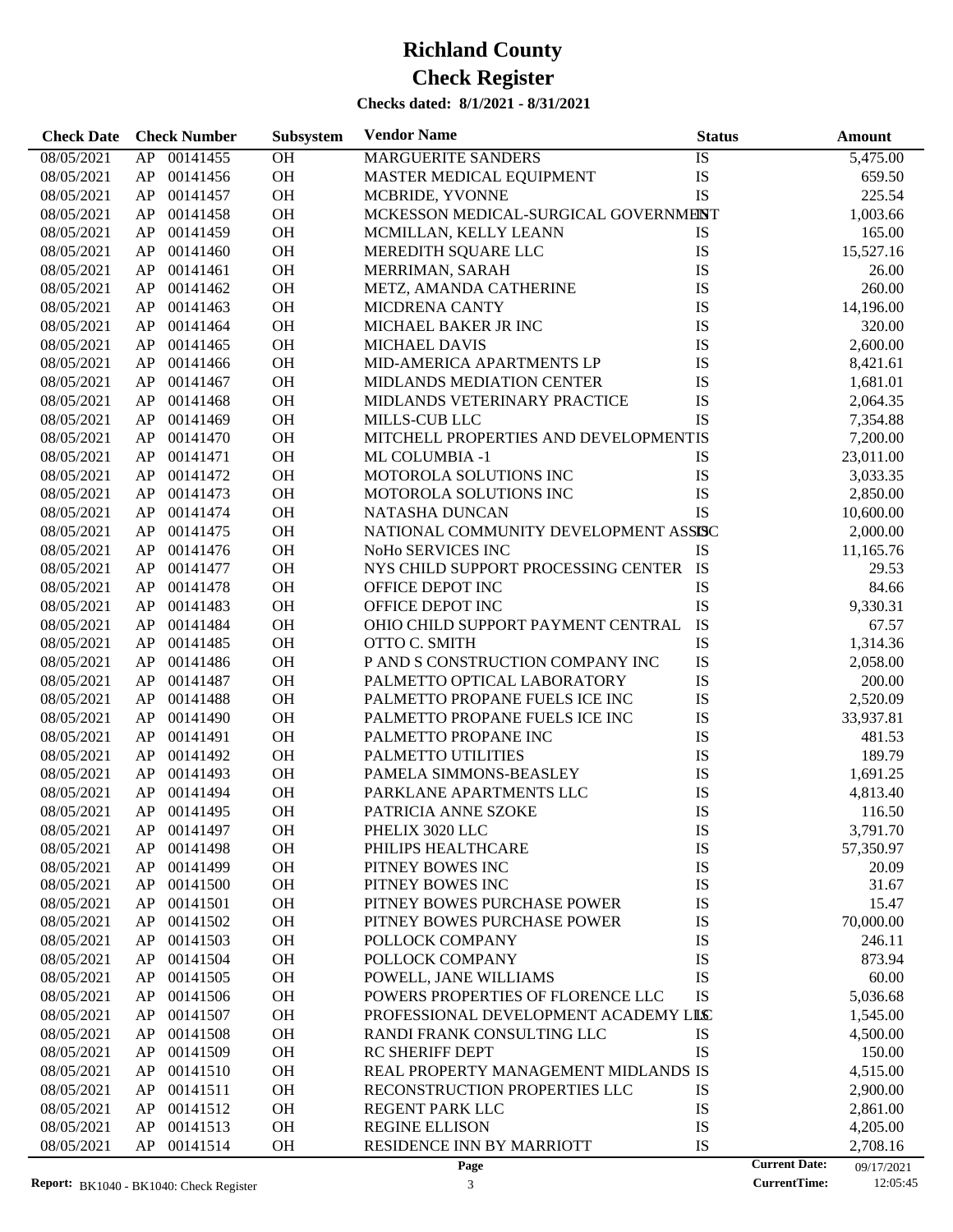| <b>Check Date</b> | <b>Check Number</b> | Subsystem | <b>Vendor Name</b>                        | <b>Status</b> | <b>Amount</b>                      |
|-------------------|---------------------|-----------|-------------------------------------------|---------------|------------------------------------|
| 08/05/2021        | 00141515<br>AP      | OH        | REX RESIDENTIAL PROPERTY OWNER V LLC IS   |               | 6,763.00                           |
| 08/05/2021        | 00141516<br>AP      | OH        | <b>RFI THE PARK</b>                       | IS            | 11,572.40                          |
| 08/05/2021        | AP<br>00141517      | OH        | RICE POINTE COLUMBIA LLC                  | IS            | 4,674.93                           |
| 08/05/2021        | AP<br>00141518      | OH        | RICHLAND COUNTY UTILITIES                 | IS            | 175.39                             |
| 08/05/2021        | AP<br>00141519      | OH        | RICHLAND TERRACE APARTMENTS               | IS            | 3,383.00                           |
| 08/05/2021        | AP<br>00141520      | OH        | ROBERT L SCOTT                            | IS            | 9,450.00                           |
| 08/05/2021        | AP<br>00141521      | OH        | RPM PROPERTIES LLC                        | IS            | 2,279.00                           |
| 08/05/2021        | AP<br>00141522      | OH        | <b>RUTHA GATES</b>                        | IS            | 2,454.00                           |
| 08/05/2021        | AP<br>00141523      | OH        | <b>SANDRA M. WILLIAMS</b>                 | IS            | 10,100.00                          |
| 08/05/2021        | AP<br>00141524      | OH        | <b>SC BAR CLE DIVISION</b>                | IS            | 205.00                             |
| 08/05/2021        | AP<br>00141525      | OH        | SC CRIMINAL JUSTICE ACADEMY               | IS            | 35.00                              |
| 08/05/2021        | AP<br>00141526      | OH        | SC DEPARTMENT OF MOTOR VEHICLES           | IS            | 30.00                              |
| 08/05/2021        | AP<br>00141527      | OH        | SC DEPARTMENT OF REVENUE                  | IS            | 946.36                             |
| 08/05/2021        | AP<br>00141528      | OH        | SC FOREST ACRES INVESTORS LLC             | IS            | 2,328.00                           |
| 08/05/2021        | AP<br>00141529      | OH        | SC RETIREMENT SYSTEM                      | IS            | 723.65                             |
| 08/05/2021        | AP<br>00141530      | OH        | SC SPARTAN CAPITAL LLC                    | IS            | 5,340.00                           |
| 08/05/2021        | AP<br>00141531      | OH        | SC STATE DISBURSEMENT UNIT                | IS            | 6,563.47                           |
| 08/05/2021        | AP<br>00141532      | OH        | <b>SCCWCT</b>                             | IS            | 336,283.00                         |
| 08/05/2021        | AP<br>00141533      | OH        | <b>SCDHEC BUREAU OF FINANCE</b>           | IS            | 175.00                             |
| 08/05/2021        | AP<br>00141534      | OH        | <b>SCDHEC BUREAU OF FINANCE</b>           | IS            | 1,062.00                           |
| 08/05/2021        | AP<br>00141535      | OH        | <b>SCDHEC BUREAU OF FINANCE</b>           | IS            | 5,689.00                           |
| 08/05/2021        | AP<br>00141536      | OH        | SCDHEC BUREAU OF FINANCE                  | IS            | 475.11                             |
| 08/05/2021        | AP<br>00141538      | OH        | <b>SCSCJA</b>                             | IS            | 350.00                             |
| 08/05/2021        | AP<br>00141539      | OH        | SEAY, MICHELLE ELIZABETH                  | IS            | 60.00                              |
| 08/05/2021        | AP<br>00141540      | OH        | <b>SHANYTA FULMER</b>                     | IS            | 6,174.87                           |
| 08/05/2021        | AP<br>00141541      | OH        | SMITHS DETECTION SERVICE                  | IS            | 8,514.00                           |
| 08/05/2021        | AP<br>00141542      | OH        | SNELLING STAFFING SERVICES                | IS            | 4,620.00                           |
| 08/05/2021        | AP<br>00141543      | OH        | SOUTHWOOD REALTY COMPANY                  | IS            | 3,885.34                           |
| 08/05/2021        | AP<br>00141544      | OH        | <b>SPECTRUM</b>                           | IS            | 519.67                             |
| 08/05/2021        | AP<br>00141545      | OH        | SPICER ON CALL SERVICES                   | IS            | 1,975.68                           |
| 08/05/2021        | AP<br>00141546      | OH        | SPIRIT TELECOM                            | IS            | 5,701.20                           |
| 08/05/2021        | 00141547<br>AP      | OH        | STATEWIDE SECURITY SYSTEMS INC            | IS            | 4,710.00                           |
| 08/05/2021        | 00141548<br>AP      | OH        | STONE RIDGE EQUITIES LLC                  | IS            | 5,755.00                           |
| 08/05/2021        | AP<br>00141549      | OH        | SUNSET ANIMAL CLINIC                      | IS            | 165.15                             |
| 08/05/2021        | AP<br>00141550      | OH        | <b>TASC</b>                               | IS            | 1,262.00                           |
| 08/05/2021        | AP<br>00141551      | OH        | TENNESSEE CHILD SUPPORT                   | IS            | 90.92                              |
| 08/05/2021        | 00141552<br>AP      | OH        | THE SHANDON GROUP                         | IS            | 1,200.00                           |
| 08/05/2021        | 00141553<br>AP      | OH        | THE SOURCING GROUP LLC                    | IS            | 8,185.03                           |
| 08/05/2021        | AP<br>00141554      | <b>OH</b> | THOMPSON GRAND RENTAL STATION aka Rentsil |               | 81.19                              |
| 08/05/2021        | 00141555<br>AP      | <b>OH</b> | TIME WARNER CABLE                         | IS            | 2,091.62                           |
| 08/05/2021        | AP<br>00141556      | OH        | TOLLESON LIMITED COMPANY                  | IS            | 6,072.75                           |
| 08/05/2021        | AP<br>00141557      | OH        | <b>TOWN OF WINNSBORO</b>                  | IS            | 259.85                             |
| 08/05/2021        | AP<br>00141558      | OH        | TOWNSHIP AUDITORIUM                       | IS            | 15,000.00                          |
| 08/05/2021        | AP<br>00141559      | OH        | <b>TREASURER OF VIRGINIA</b>              | IS            | 139.82                             |
| 08/05/2021        | AP<br>00141560      | OH        | <b>TRUE GROUP</b>                         | IS            | 950.40                             |
| 08/05/2021        | AP<br>00141561      | OH        | <b>TWG LLC</b>                            | IS            | 5,366.00                           |
| 08/05/2021        | AP<br>00141563      | OH        | US PATRIOT TACTICAL                       | IS            | 4,454.67                           |
| 08/05/2021        | AP<br>00141564      | OH        | <b>VANN S. MULLIS</b>                     | IS            | 3,555.00                           |
| 08/05/2021        | 00141565<br>AP      | OH        | VANTAGE AT WILDEWOOD LLC                  | IS            | 14,092.00                          |
| 08/05/2021        | AP<br>00141566      | OH        | <b>VERIZON WIRELESS</b>                   | IS            | 2,645.32                           |
| 08/05/2021        | AP<br>00141567      | OH        | VRE II LLC                                | IS            | 2,645.77                           |
| 08/05/2021        | AP<br>00141568      | OH        | WAGE GARNISHMENT PROCESSING UNIT          | IS            | 56.19                              |
| 08/05/2021        | 00141570<br>AP      | OH        | WASTE MANAGEMENT CO INC/LANDFILL          | IS            | 199,960.77                         |
| 08/05/2021        | AP<br>00141571      | OH        | WATERFORD APARTMENT COMPLEX               | IS            | 8,505.18                           |
|                   |                     |           | Page                                      |               | <b>Current Date:</b><br>09/17/2021 |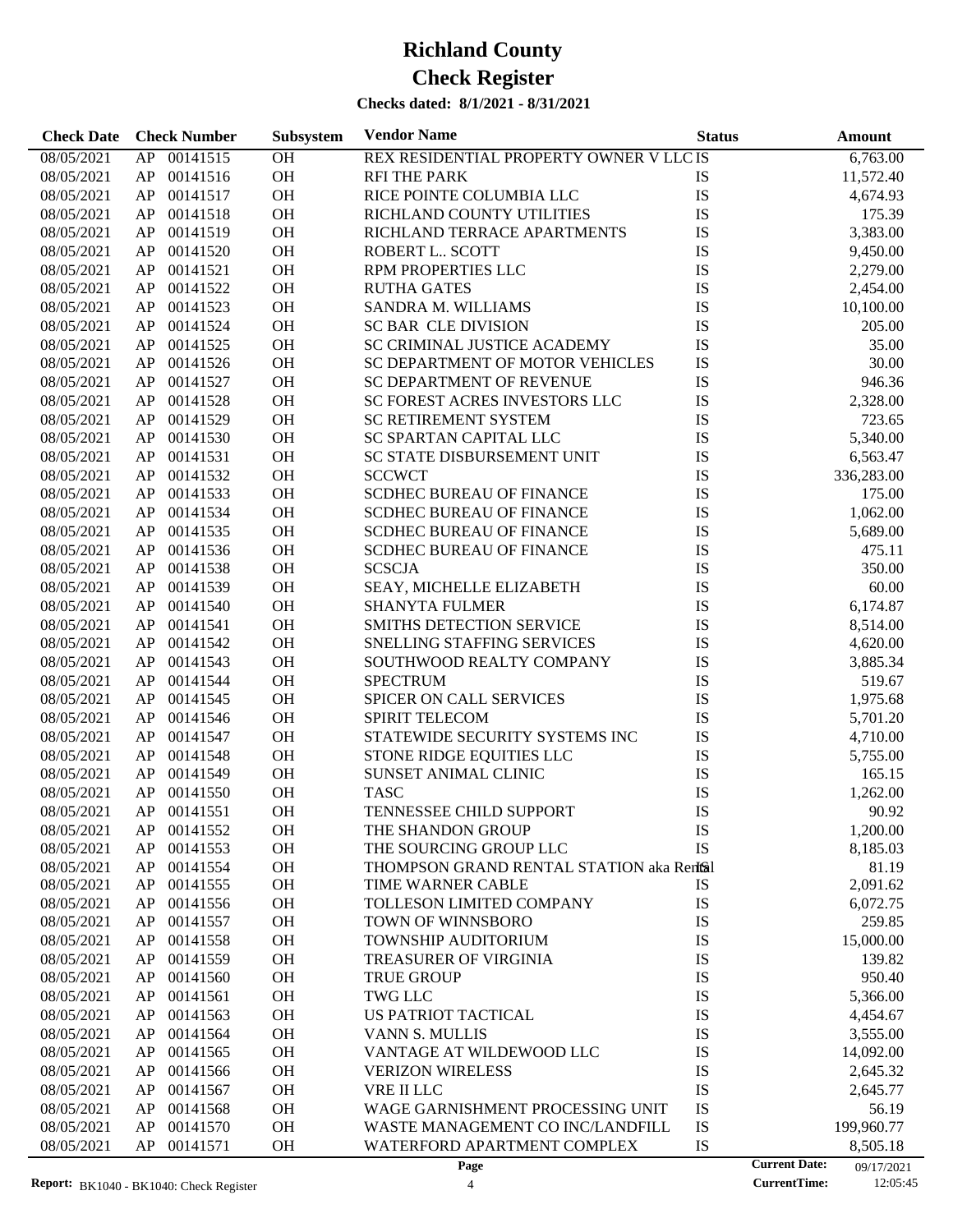| <b>Check Date</b>        | <b>Check Number</b>              | Subsystem | <b>Vendor Name</b>                                          | <b>Status</b> | Amount                             |
|--------------------------|----------------------------------|-----------|-------------------------------------------------------------|---------------|------------------------------------|
| 08/05/2021               | 00141572<br>AP                   | OH        | WEBBER, GERRELL KENNETH                                     | IS            | 80.00                              |
| 08/05/2021               | 00141573<br>AP                   | OH        | WELLINGTON RESIDENTIAL VILLAS                               | IS            | 3,575.00                           |
| 08/05/2021               | 00141574<br>AP                   | OH        | <b>WESTON AND SAMPSON</b>                                   | IS            | 2,655.09                           |
| 08/05/2021               | 00141575<br>AP                   | OH        | WILLIAM A. BURCHELL                                         | IS            | 7,680.00                           |
| 08/05/2021               | 00141576<br>AP                   | OH        | WILLIAMS SCOTSMAN INC                                       | IS            | 89,274.58                          |
| 08/05/2021               | 00141577<br>AP                   | OH        | <b>WOLFE &amp; TAYLOR INC</b>                               | IS            | 18,360.00                          |
| 08/05/2021               | 00141578<br>AP                   | OH        | WOODLAND VILLAGE LLC                                        | IS            | 6,160.00                           |
| 08/05/2021               | 00141579<br>AP                   | OH        | WRIGHT-JOHNSTON INC                                         | IS            | 1,265.12                           |
| 08/05/2021               | 00141580<br>AP                   | OH        | WYNDHAM POINTE                                              | IS            | 5,013.00                           |
| 08/05/2021               | 00141581<br>AP                   | OH        | YELLOWSTONE LANDSCAPE                                       | IS            | 13,400.00                          |
| 08/05/2021               | 00141582<br>AP                   | OH        | BLYTHEWOOD HISTORICAL SOCIETY                               | IS            | 20,475.00                          |
| 08/05/2021               | 00141583<br>AP                   | OH        | <b>GRANT, KALEMA</b>                                        | IS            | 86.53                              |
| 08/09/2021               | 00141584<br>AP                   | OH        | FIND GREAT PEOPLE LLC                                       | IS            | 16,600.00                          |
| 08/10/2021               | 00141585<br>AP                   | OH        | ABERNATHY PLACE LP                                          | IS            | 2,025.00                           |
| 08/10/2021               | 00141586<br>AP                   | OH        | <b>ADRIENNE WHALEY</b>                                      | IS            | 21,000.00                          |
| 08/10/2021               | 00141587<br>AP                   | OH        | AMES VILLAS LLC                                             | IS            | 6,775.00                           |
| 08/10/2021               | 00141588<br>AP                   | OH        | <b>ANGELO JOHNSON</b>                                       | IS            | 4,200.00                           |
| 08/10/2021               | 00141589<br>AP                   | OH        | ANTHONY VAN PELT                                            | IS            | 6,600.00                           |
| 08/10/2021               | 00141590<br>AP                   | OH        | APM REALTY GROUP LLC                                        | IS            | 7,683.95                           |
| 08/10/2021               | 00141591<br>AP                   | OH        | <b>B&amp;C ASSOCIATES INC</b>                               | IS            | 3,900.00                           |
| 08/10/2021               | 00141592<br>AP                   | OH        | <b>BELDON EQUITIES LLC</b>                                  | IS            | 3,590.00                           |
| 08/10/2021               | 00141593<br>AP                   | OH        | <b>BOULDER CREEK INVESTMENTS</b>                            | IS            | 11,235.79                          |
| 08/10/2021               | 00141594<br>AP                   | OH        | BRIDGE WF SC RESERVE RIVER WALK LLC                         | IS            | 13,438.63                          |
| 08/10/2021               | 00141595<br>AP                   | OH        | <b>BYRON CATOE</b>                                          | IS            | 2,175.00                           |
| 08/10/2021               | 00141596<br>AP                   | OH        | CANTEY & CO INC                                             | IS            | 13,693.99                          |
| 08/10/2021               | 00141597<br>AP                   | OH        | <b>CHAD HUTCHEON</b>                                        | IS            | 2,840.00                           |
| 08/10/2021               | 00141598<br>AP                   | OH        | <b>CHAYAH STONEBERG</b>                                     | IS            | 11,450.00                          |
| 08/10/2021               | 00141599<br>AP                   | OH        | <b>CHINDA JAVIS</b>                                         | IS            | 3,153.29                           |
| 08/10/2021               | 00141601<br>AP                   | OH        | <b>CITY OF COLUMBIA</b>                                     | IS            | 10,897.47                          |
| 08/10/2021               | 00141602<br>AP                   | OH        | <b>CLIF ANDERSON</b>                                        | IS            | 17,760.00                          |
| 08/10/2021               | 00141603<br>AP                   | OH        | COLUMBIA HOMES PROPERTY MANAGEMENTS                         |               | 3,134.00                           |
| 08/10/2021               | 00141604<br>AP                   | OH        | COLUMBIA PROPERTY MANAGEMENT LLC                            | IS            |                                    |
|                          | 00141605                         | OH        |                                                             | IS            | 2,025.00                           |
| 08/10/2021               | AP<br>00141606                   | OH        | <b>COMMUNITY ASSISTANCE PROVIDER</b>                        | IS            | 5,350.00                           |
| 08/10/2021               | AP                               |           | CONREX ML PORTFOLIO LLC                                     |               | 99.50                              |
| 08/10/2021               | 00141607<br>AP                   | OH        | CONREX RESIDENTIAL PROPERTY GROUP 2016                      |               | 9,106.80                           |
| 08/10/2021               | AP<br>00141608                   | OH        | DAVID G. KRAUSZ                                             | IS            | 4,975.00                           |
| 08/10/2021               | AP<br>00141609                   | OН        | DAVIS O. SMITH TRUST                                        | IS            | 5,530.00                           |
| 08/10/2021               | 00141610<br>AP                   | OH        | DBC AUTUMN RIDGE APARTMENTS LP                              | IS            | 9,020.40                           |
| 08/10/2021               | 00141611<br>AP                   | OH        | <b>DEAN SLADE</b>                                           | IS            | 3,975.00                           |
| 08/10/2021<br>08/10/2021 | AP<br>00141615<br>AP<br>00141616 | OH<br>OH  | DOMINION ENERGY SOUTH CAROLINA<br>DRAKE ARCH COLUMBIA 1 LLC | IS<br>IS      | 28,466.04<br>3,290.00              |
|                          |                                  |           |                                                             |               |                                    |
| 08/10/2021               | 00141617<br>AP                   | OH        | EQUITY REAL ESTATE SERVICES LLC                             | IS            | 16,545.00                          |
| 08/10/2021               | 00141618<br>AP                   | OH        | FHA GREENBRIER LLC                                          | IS            | 4,740.00                           |
| 08/10/2021               | 00141619<br>AP                   | OH        | FIRELANE FAMILY APARTMENT, LP                               | IS            | 2,088.00                           |
| 08/10/2021               | 00141620<br>AP                   | OH        | FISHER AND FISHER PROPERTY                                  | IS            | 4,950.00                           |
| 08/10/2021               | 00141621<br>AP                   | OH        | GABLE OAKS HOUSING ASSOCIATES LP                            | IS            | 2,683.00                           |
| 08/10/2021               | 00141622<br>AP                   | OH        | <b>GENERATOR SERVICES</b>                                   | IS            | 6,222.03                           |
| 08/10/2021               | AP<br>00141623                   | OH        | <b>GENERATOR SERVICES</b>                                   | IS            | 1,941.90                           |
| 08/10/2021               | AP<br>00141624                   | OH        | <b>GROVE AT ST ANDREWS APARTMENTS BL LIIS</b>               |               | 11,474.28                          |
| 08/10/2021               | 00141625<br>AP                   | OH        | HOUSING AUTHORITY CITY OF COLUMBIA                          | IS            | 21,171.84                          |
| 08/10/2021               | AP<br>00141626                   | OH        | <b>JACKSON CREEK STATION</b>                                | IS            | 3,507.00                           |
| 08/10/2021               | 00141627<br>AP                   | OH        | <b>JAMES LEWIS</b>                                          | IS            | 7,575.00                           |
| 08/10/2021               | AP<br>00141628                   | OH        | <b>JANICE ANDREWS</b>                                       | IS            | 3,425.00                           |
| 08/10/2021               | 00141629<br>AP                   | OH        | KHANH QUOC PHAN                                             | IS            | 1,500.00                           |
|                          |                                  |           | Page                                                        |               | <b>Current Date:</b><br>09/17/2021 |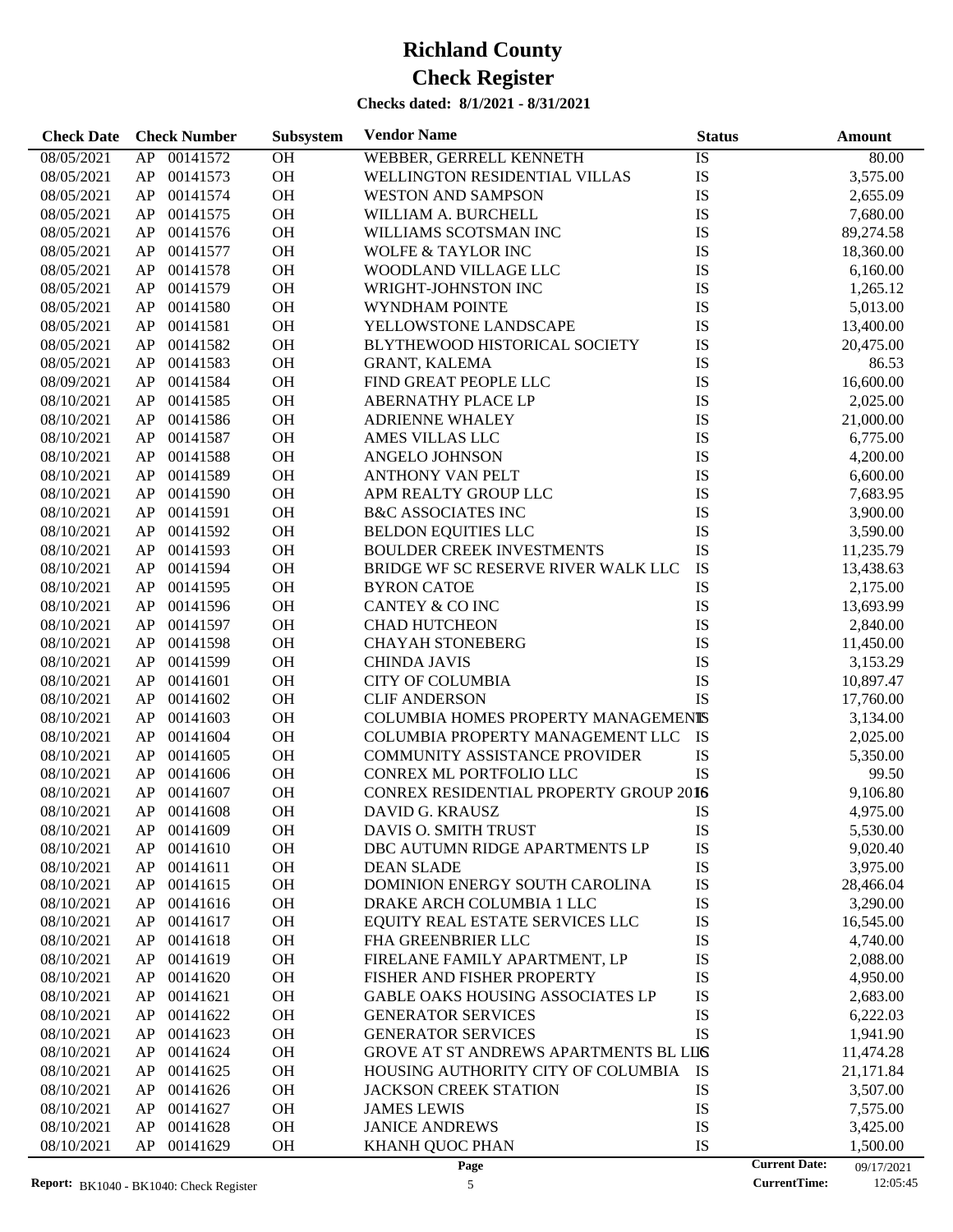| <b>Check Date</b> | <b>Check Number</b> | Subsystem | <b>Vendor Name</b>                        | <b>Status</b>        | <b>Amount</b> |
|-------------------|---------------------|-----------|-------------------------------------------|----------------------|---------------|
| 08/10/2021        | 00141630<br>AP      | OH        | KILLIAN TERRACE SC LLC                    | IS                   | 3,900.00      |
| 08/10/2021        | 00141631<br>AP      | OH        | KRATOS 9090 LLC                           | IS                   | 10,056.31     |
| 08/10/2021        | 00141632<br>AP      | <b>OH</b> | KRC GROVE AT SPRING VALLEY LLC            | IS                   | 4,393.00      |
| 08/10/2021        | 00141633<br>AP      | <b>OH</b> | LIBERTY POINTE-PACES RUN ACQUISITION LISC |                      | 5,103.00      |
| 08/10/2021        | 00141634<br>AP      | OH        | <b>LINDA BROWN</b>                        | IS                   | 7,400.00      |
| 08/10/2021        | 00141635<br>AP      | OH        | <b>LISA FORD</b>                          | IS                   | 7,780.00      |
| 08/10/2021        | 00141636<br>AP      | OH        | MERRILYN HALL REALTY, INC.                | IS                   | 5,295.00      |
| 08/10/2021        | 00141637<br>AP      | OH        | MICHAEL D LANGSTON                        | IS                   | 3,125.00      |
| 08/10/2021        | 00141638<br>AP      | OH        | ML COLUMBIA -1                            | IS                   | 8,353.00      |
| 08/10/2021        | 00141639<br>AP      | OH        | NoHo SERVICES INC                         | IS                   | 4,200.00      |
| 08/10/2021        | AP<br>00141640      | <b>OH</b> | NORTH POINTE ESTATES                      | IS                   | 795.00        |
| 08/10/2021        | 00141641<br>AP      | <b>OH</b> | <b>ONEIL POINTE</b>                       | IS                   | 1,740.00      |
| 08/10/2021        | 00141642<br>AP      | OH        | PALMETTO PROPERTY MANAGEMENT OF           | IS                   | 4,789.00      |
| 08/10/2021        | 00141643<br>AP      | OH        | <b>PARIS ELLIS</b>                        | IS                   | 9,000.00      |
| 08/10/2021        | 00141644<br>AP      | <b>OH</b> | PARKLANE APARTMENTS LLC                   | IS                   | 3,829.00      |
| 08/10/2021        | 00141645<br>AP      | <b>OH</b> | PAULINE JONES                             | IS                   | 5,656.00      |
| 08/10/2021        | 00141646<br>AP      | OH        | PEOPLES HOLDINGS LLC                      | IS                   | 7,790.00      |
| 08/10/2021        | 00141647<br>AP      | OH        | POWERS PROPERTIES OF FLORENCE LLC         | IS                   | 7,900.72      |
| 08/10/2021        | 00141648<br>AP      | <b>OH</b> | REAL PROPERTY MANAGEMENT MIDLANDS IS      |                      | 3,422.00      |
| 08/10/2021        | 00141649<br>AP      | OH        | REALPAGE UTILITY MANAGEMENT               | IS                   | 195.66        |
| 08/10/2021        | 00141650<br>AP      | OH        | <b>REGENT PARK LLC</b>                    | IS                   | 3,475.00      |
| 08/10/2021        | 00141651<br>AP      | OH        | <b>RFI THE PARK</b>                       | IS                   | 2,493.00      |
| 08/10/2021        | 00141652<br>AP      | <b>OH</b> | RICHLAND COUNTY UTILITIES                 | IS                   | 411.41        |
| 08/10/2021        | 00141653<br>AP      | <b>OH</b> | RICHLAND TERRACE APARTMENTS               | IS                   | 4,250.00      |
| 08/10/2021        | 00141654<br>AP      | OH        | ROY AND APRIL HISCOCK                     | IS                   | 5,520.00      |
| 08/10/2021        | 00141655<br>AP      | OH        | RUSSELL L. POWELL                         | IS                   | 8,302.00      |
| 08/10/2021        | 00141656<br>AP      | <b>OH</b> | RWL PROPERTY MANAGEMENT LLC               | IS                   | 4,350.00      |
| 08/10/2021        | 00141657<br>AP      | OH        | S.C. REAL ESTATE EXCHANGE                 | IS                   | 2,400.00      |
| 08/10/2021        | 00141658<br>AP      | OH        | SNEHA CONSULTING LLC                      | IS                   | 4,955.80      |
| 08/10/2021        | 00141659<br>AP      | OH        | SOUTHWOOD REALTY COMPANY                  | IS                   | 6,235.59      |
| 08/10/2021        | 00141660<br>AP      | <b>OH</b> | <b>SPECTRUM</b>                           | IS                   | 1,477.99      |
| 08/10/2021        | 00141661<br>AP      | OH        | SPRING GARDENS SC LLC                     | IS                   | 8,950.04      |
| 08/10/2021        | 00141662<br>AP      | OH        | SPRING LAKE SC LLC                        | IS                   | 28,344.64     |
| 08/10/2021        | AP<br>00141663      | OH        | ST. ANDREWS APARTMENT COMPLEX             | IS                   | 4,121.42      |
| 08/10/2021        | AP<br>00141664      | OH        | STEPHEN PRICE WILCOX                      | IS                   | 3,529.00      |
| 08/10/2021        | AP 00141665         | OH        | STONERIDGE COLUMBIA HOLDINGS LLC          | IS                   | 7,687.78      |
| 08/10/2021        | AP<br>00141666      | <b>OH</b> | STREETZ UNIT LLC                          | IS                   | 3,500.00      |
| 08/10/2021        | AP<br>00141667      | OH        | THE POINTE AT BLYTHEWOOD, LP              | IS                   | 2,899.20      |
| 08/10/2021        | AP<br>00141668      | OH        | THE ROWAN                                 | IS                   | 3,432.00      |
| 08/10/2021        | AP<br>00141669      | OH        | TJ INVESTMENT PROPERTIES                  | IS                   | 3,850.00      |
| 08/10/2021        | AP<br>00141670      | OH        | VANTAGE AT WILDEWOOD LLC                  | IS                   | 9,036.00      |
| 08/10/2021        | 00141671<br>AP      | OH        | VRE II LLC                                | IS                   | 8,980.34      |
| 08/10/2021        | 00141672<br>AP      | OH        | <b>WATERS AT LONGCREEK LP</b>             | IS                   | 1,533.00      |
| 08/10/2021        | 00141673<br>AP      | OH        | WESLEY E. GRAY JR                         | IS                   | 2,630.00      |
| 08/10/2021        | 00141674<br>AP      | OH        | YOUR MIDLANDS REAL ESTATE SERVICES LILS   |                      | 4,890.00      |
| 08/10/2021        | 00141675<br>AP      | OH        | SOUTH CAROLINA SHERIFFS ASSOCIATION IS    |                      | 1,800.00      |
| 08/11/2021        | 00141676<br>AP      | OH        | <b>ACCESS ANALYTICAL</b>                  | IS                   | 1,405.95      |
| 08/11/2021        | AP<br>00141677      | OH        | ACCOUNTEMPS A ROBERT HALF COMPANY IS      |                      | 3,779.67      |
| 08/11/2021        | AP<br>00141678      | OH        | <b>AECOM</b>                              | IS                   | 20,866.66     |
| 08/11/2021        | 00141679<br>AP      | OH        | <b>AIRGAS INC</b>                         | IS                   | 454.66        |
| 08/11/2021        | 00141680<br>AP      | OH        | <b>AMERIGAS - LEXINGTON</b>               | IS                   | 590.03        |
| 08/11/2021        | AP<br>00141681      | OH        | ARTHUR J GALLAGHER RMS INC                | IS                   | 8,955.00      |
| 08/11/2021        | AP<br>00141682      | OH        | AT&T                                      | IS                   | 2,088.11      |
| 08/11/2021        | AP<br>00141683      | OH        | AT&T                                      | IS                   | 13,861.97     |
|                   |                     |           | Page                                      | <b>Current Date:</b> | 09/17/2021    |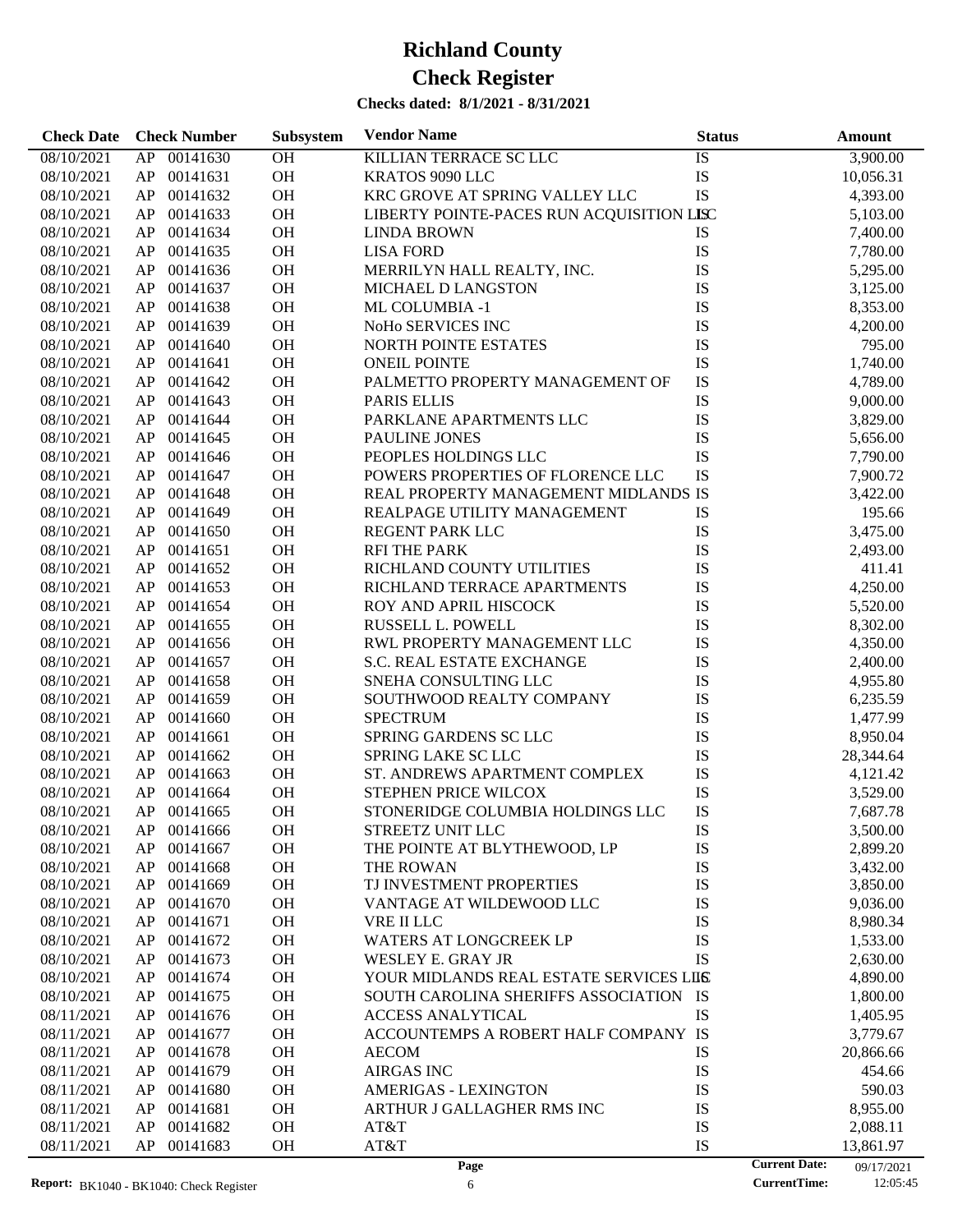| <b>Check Date</b> | <b>Check Number</b> | Subsystem | <b>Vendor Name</b>                       | <b>Status</b> | Amount                             |
|-------------------|---------------------|-----------|------------------------------------------|---------------|------------------------------------|
| 08/11/2021        | AP<br>00141684      | OH        | AT&T                                     | IS            | 139.10                             |
| 08/11/2021        | AP<br>00141685      | OH        | AT&T                                     | IS            | 25,294.30                          |
| 08/11/2021        | 00141686<br>AP      | OH        | ATLANTIC DIVING SUPPLY INC DBA ADS INCIS |               | 9,612.87                           |
| 08/11/2021        | 00141687<br>AP      | OH        | <b>AZUGA INC</b>                         | IS            | 5,958.00                           |
| 08/11/2021        | 00141688<br>AP      | OH        | <b>BARNHILLS SERVICES INC</b>            | IS            | 75.80                              |
| 08/11/2021        | 00141689<br>AP      | OH        | C AND C BOILER                           | IS            | 10,118.00                          |
| 08/11/2021        | 00141690<br>AP      | OH        | CARBRA CONSTRUCTION AND DESIGN INC       | IS            | 25,787.00                          |
| 08/11/2021        | 00141691<br>AP      | OH        | <b>CAROLINA FRESH FARMS LLC</b>          | IS            | 100.44                             |
| 08/11/2021        | 00141692<br>AP      | OH        | <b>CAROLINA LIFT STATIONS</b>            | IS            | 20,289.54                          |
| 08/11/2021        | 00141693<br>AP      | OH        | <b>CDWG</b>                              | IS            | 127.44                             |
| 08/11/2021        | 00141694<br>AP      | OH        | <b>CHURCH OF GOD TRUSTEES</b>            | IS            | 100,000.00                         |
| 08/11/2021        | 00141699<br>AP      | OH        | CIGNA HEALTH AND LIFE INSURANCE          | IS            | 2,060,627.30                       |
| 08/11/2021        | 00141700<br>AP      | OH        | CITY OF COLUMBIA WATER SVC               | IS            | 111.41                             |
| 08/11/2021        | 00141701<br>AP      | OH        | <b>CLARION ASSOCIATES LLC</b>            | IS            | 3,280.33                           |
| 08/11/2021        | 00141702<br>AP      | OH        | COLUMBIA INTERNATIONAL UNIVERSITY        | IS            | 1,000.00                           |
| 08/11/2021        | 00141703<br>AP      | OH        | <b>COLUMBIA MUSEUM OF ART</b>            | IS            | 15,000.00                          |
| 08/11/2021        | 00141704<br>AP      | OH        | CONSOLIDATED MAILING SERVICES LLC        | IS            | 37.44                              |
| 08/11/2021        | 00141705<br>AP      | OH        | CROWN HEALTH CARE LAUNDRY LLC            | IS            | 153.06                             |
| 08/11/2021        | 00141706<br>AP      | OH        | DELL MARKETING LP                        | IS            | 1,085.40                           |
| 08/11/2021        | 00141707<br>AP      | OH        | DOMINION ENERGY SCINC                    | IS            | 88,741.99                          |
| 08/11/2021        | 00141708<br>AP      | OH        | DOTNETNUKE CORPORATION                   | IS            | 16,817.88                          |
| 08/11/2021        | 00141709<br>AP      | OH        | <b>ECOFLO INC</b>                        | IS            | 2,704.15                           |
| 08/11/2021        | 00141710<br>AP      | OH        | ELIZABETH B. HARRIS CVR-M                | IS            | 470.00                             |
| 08/11/2021        | 00141711<br>AP      | OH        | <b>EMERGENT RESPIRATORY</b>              | IS            | 8,949.90                           |
| 08/11/2021        | 00141712<br>AP      | OH        | EPPS, BERNARD                            | IS            | 388.12                             |
| 08/11/2021        | 00141713<br>AP      | OH        | EQUIFAX INFORMATION SVCS LLC             | IS            | 516.50                             |
| 08/11/2021        | 00141714<br>AP      | OH        | FELDER CONSTRUCTION LLC                  | IS            | 3,800.00                           |
| 08/11/2021        | 00141715<br>AP      | OH        | FIND GREAT PEOPLE LLC                    | IS            | 987.77                             |
| 08/11/2021        | 00141716<br>AP      | OH        | FIRST VEHICLE SERVICES                   | IS            | 24,413.55                          |
| 08/11/2021        | 00141717<br>AP      | OH        | FLORENCE OGBURU ENTERPRISES LLC          | IS            | 1,450.00                           |
| 08/11/2021        | 00141718<br>AP      | OH        | FRIENDS OF THE TAPP'S ART CENTER         | IS            | 4,923.74                           |
| 08/11/2021        | 00141719<br>AP      | OH        | <b>GRANT, SHAVONE</b>                    | IS            | 27.74                              |
| 08/11/2021        | 00141720<br>AP      | OH        | <b>GREGORY PEST CONTROL</b>              | IS            | 844.00                             |
| 08/11/2021        | 00141721<br>AP      | <b>OH</b> | HERALD OFFICE SOLUTIONS                  | IS            | 1,377.00                           |
| 08/11/2021        | AP<br>00141722      | OH        | HIGH TIDE TECHNOLOGIES                   | IS            | 1,200.00                           |
| 08/11/2021        | AP 00141723         | <b>OH</b> | <b>IDEXX LABORATORIES</b>                | IS            | 56.27                              |
| 08/11/2021        | 00141724<br>AP      | <b>OH</b> | <b>JAMES RIVER SOLUTIONS</b>             | IS            | 26,858.80                          |
| 08/11/2021        | 00141725<br>AP      | OH        | JOHNSON CONTROLS FIRE PROTECTION LP FISA |               | 1,030.25                           |
| 08/11/2021        | 00141726<br>AP      | <b>OH</b> | LAKE MURRAY HARDWARE OUTDOORS INGS       |               | 19.82                              |
| 08/11/2021        | 00141727<br>AP      | <b>OH</b> | LAMAR FLORIDA LLC                        | IS            | 1,800.00                           |
| 08/11/2021        | 00141728<br>AP      | OH        | LOWES HOME CENTER INC                    | IS            | 392.56                             |
| 08/11/2021        | 00141729<br>AP      | OH        | MANNINGTON COMMERCIAL                    | IS            | 28,986.98                          |
| 08/11/2021        | 00141730<br>AP      | OH        | MARKETING DATA SOLUTIONS INC             | IS            | 5,692.00                           |
| 08/11/2021        | 00141731<br>AP      | OH        | MIDLANDS VETERINARY PRACTICE             | IS            | 239.26                             |
| 08/11/2021        | 00141732<br>AP      | OH        | MOSELEY ARCHITECTS OF SOUTH CAROLINAS    |               | 22,704.00                          |
| 08/11/2021        | 00141734<br>AP      | OH        | OFFICE DEPOT INC                         | IS            | 4,513.28                           |
| 08/11/2021        | 00141735<br>AP      | OH        | P AND S CONSTRUCTION COMPANY INC         | IS            | 1,650.00                           |
| 08/11/2021        | 00141736<br>AP      | OH        | PHILIPS HEALTHCARE                       | IS            | 1,259.71                           |
| 08/11/2021        | 00141737<br>AP      | OH        | PINEBELT LLC                             | IS            | 5,659.34                           |
| 08/11/2021        | 00141738<br>AP      | OH        | PIONEER LAND COMPANY LP                  | IS            | 5,000.00                           |
| 08/11/2021        | 00141741<br>AP      | OH        | POLLOCK COMPANY                          | IS            | 5,544.44                           |
| 08/11/2021        | 00141742<br>AP      | OH        | <b>RIVERBANKS ZOO</b>                    | IS            | 15,000.00                          |
| 08/11/2021        | 00141743<br>AP      | OH        | <b>SAFE KIDS WORLDWIDE</b>               | IS            | 285.00                             |
| 08/11/2021        | 00141745<br>AP      | <b>OH</b> | SC EMPLOYMENT SECURITY COMMISSION        | IS            | 45,717.95                          |
|                   |                     |           | Page                                     |               | <b>Current Date:</b><br>09/17/2021 |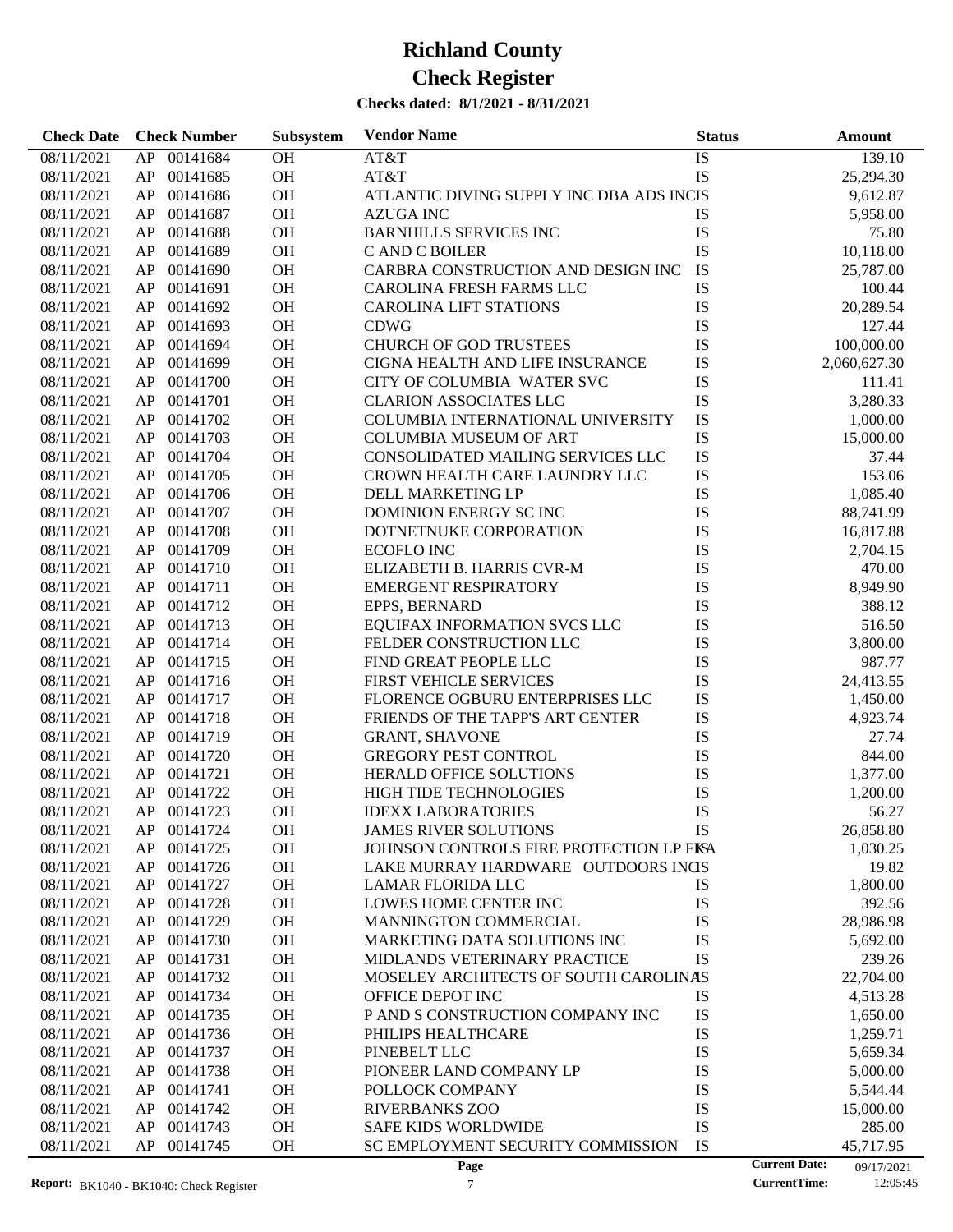| <b>Check Date</b> | <b>Check Number</b> | Subsystem | <b>Vendor Name</b>                       | <b>Status</b>   | <b>Amount</b>                      |
|-------------------|---------------------|-----------|------------------------------------------|-----------------|------------------------------------|
| 08/11/2021        | 00141746<br>AP      | OH        | <b>SCCWCT</b>                            | $\overline{IS}$ | 324,721.20                         |
| 08/11/2021        | AP<br>00141747      | OH        | SECRETARY OF STATE                       | IS              | 25.00                              |
| 08/11/2021        | AP<br>00141748      | OH        | SNELLING STAFFING SERVICES               | IS              | 1,008.00                           |
| 08/11/2021        | AP<br>00141749      | OH        | Southern Commercial Development          | <b>IS</b>       | 3,960.61                           |
| 08/11/2021        | AP<br>00141750      | OH        | SPARTAN FIRE AND EMERGENCY APPARATUSS    |                 | 352,751.00                         |
| 08/11/2021        | AP<br>00141751      | OH        | STEEN ENTERPRISES INC                    | IS              | 15,204.54                          |
| 08/11/2021        | AP<br>00141752      | OH        | STERICYCLE INC                           | IS              | 956.27                             |
| 08/11/2021        | AP<br>00141753      | OH        | <b>TASC</b>                              | IS              | 1,037.00                           |
| 08/11/2021        | AP<br>00141754      | OH        | TETRA TECH INC                           | IS              | 32,816.64                          |
| 08/11/2021        | AP<br>00141755      | OH        | THE COLUMBIA STAGE SOCIETY               | IS              | 4,733.00                           |
| 08/11/2021        | AP<br>00141756      | OH        | THE SOURCING GROUP LLC                   | IS              | 4,451.70                           |
| 08/11/2021        | AP<br>00141757      | OH        | THOMAS AND HUTTON ENGINEERING            | IS              | 750.00                             |
| 08/11/2021        | AP<br>00141758      | OH        | THOMAS, CHRISTOPHER SHAWN                | IS              | 73.89                              |
| 08/11/2021        | AP<br>00141759      | OH        | THYSSENKRUPP ELEVATOR CORP               | IS              | 445.17                             |
| 08/11/2021        | AP<br>00141760      | OH        | TIME WARNER CABLE                        | IS              | 217.21                             |
| 08/11/2021        | AP<br>00141762      | OH        | TOWNEPLACE SUITES BY MARRIOTT            | IS              | 1,837.38                           |
| 08/11/2021        | AP<br>00141763      | OH        | <b>VERIZON WIRELESS</b>                  | IS              | 11,877.90                          |
| 08/11/2021        | AP<br>00141764      | OH        | VULCAN MATERIALS CO INC                  | IS              | 378.36                             |
| 08/11/2021        | AP<br>00141765      | OH        | <b>WADE'S WORKBENCH LLC</b>              | IS              | 825.61                             |
| 08/11/2021        | AP<br>00141766      | OH        | WASTE MANAGEMENT CO INC/LANDFILL         | IS              | 52,760.33                          |
| 08/11/2021        | AP<br>00141767      | OH        | WASTE MANAGEMENT CO INC/LANDFILL         | IS              | 659,681.36                         |
| 08/11/2021        | AP<br>00141768      | OH        | WEBSTER PLUMBING AND GAS                 | IS              | 13,674.00                          |
| 08/11/2021        | AP<br>00141769      | OH        | WIRE MONKEY LLC                          | IS              | 8,138.96                           |
| 08/11/2021        | AP<br>00141770      | OH        | <b>WOOLPERT LLP</b>                      | IS              | 25,623.25                          |
| 08/11/2021        | AP<br>00141771      | OH        | WRIGHT-JOHNSTON INC                      | IS              | 3,279.74                           |
| 08/11/2021        | AP<br>00141773      | OH        | CAPITAL WASTE SERVICES LLC               | IS              | 587,905.65                         |
| 08/11/2021        | AP<br>00141774      | OH        | <b>TOWN OF EASTOVER</b>                  | <b>IS</b>       | 199.89                             |
|                   | AP<br>00141775      | OH        | <b>TOWN OF EASTOVER</b>                  | IS              |                                    |
| 08/11/2021        |                     | OH        |                                          |                 | 13,192.93                          |
| 08/11/2021        | AP<br>00141776      |           | <b>WASTE INDUSTRIES</b>                  | IS              | 698,602.65                         |
| 08/11/2021        | AP<br>00141777      | OH        | UNITED WAY OF THE MIDLANDS               | IS              | 14,493.61                          |
| 08/12/2021        | AP<br>00141778      | OH        | ARTHUR J GALLAGHER RMS INC               | IS              | 200.00                             |
| 08/12/2021        | AP<br>00141795      | OH        | <b>CITY OF COLUMBIA</b>                  | IS              | 158,560.33                         |
| 08/12/2021        | AP<br>00141813      | OH        | DOMINION ENERGY SOUTH CAROLINA           | IS              | 119,557.23                         |
| 08/12/2021        | AP<br>00141814      | <b>OH</b> | VANTAGE AT WILDEWOOD LLC                 | IS              | 7,506.40                           |
| 08/12/2021        | AP<br>00141815      | <b>OH</b> | <b>WELLINGTON ADVISORS</b>               | IS              | 4,070.00                           |
| 08/18/2021        | AP<br>00141816      | <b>OH</b> | <b>ACCESS ANALYTICAL</b>                 | IS              | 901.05                             |
| 08/18/2021        | 00141817<br>AP      | OH        | ADVANCED ENVIRONMENTAL OPTIONS INC IS    |                 | 1,552.50                           |
| 08/18/2021        | 00141818<br>AP      | OH        | ADVENIR @ ONE ELEVEN LLC                 | IS              | 3,909.00                           |
| 08/18/2021        | AP<br>00141819      | <b>OH</b> | <b>AGILENT TECHNOLOGIES</b>              | IS              | 21,193.57                          |
| 08/18/2021        | AP<br>00141820      | OH        | <b>AIRGAS INC</b>                        | IS              | 4,075.42                           |
| 08/18/2021        | 00141821<br>AP      | OH        | ANN BRODIES CAROLINA BALLET              | IS              | 1,516.75                           |
| 08/18/2021        | AP<br>00141822      | OH        | APM REALTY GROUP LLC                     | IS              | 3,843.43                           |
| 08/18/2021        | 00141823<br>AP      | OH        | ARCPOINT OCCUPATIONAL SOLUTIONS - AOSS   |                 | 3,913.52                           |
| 08/18/2021        | 00141824<br>AP      | OH        | ARTHUR J GALLAGHER RMS INC               | IS              | 386,656.00                         |
| 08/18/2021        | AP<br>00141825      | OH        | AT&T                                     | IS              | 7,711.73                           |
| 08/18/2021        | AP<br>00141826      | OH        | AT&T                                     | IS              | 131.58                             |
| 08/18/2021        | AP<br>00141827      | OH        | AT&T                                     | IS              | 26,428.88                          |
| 08/18/2021        | AP<br>00141828      | OH        | <b>AT&amp;T MOBILITY</b>                 | IS              | 272.30                             |
| 08/18/2021        | AP<br>00141829      | OH        | ATLANTIC DIVING SUPPLY INC DBA ADS INCIS |                 | 3,452.00                           |
| 08/18/2021        | AP<br>00141830      | OH        | <b>AVILES, ASMEIRA</b>                   | IS              | 27.44                              |
| 08/18/2021        | AP<br>00141831      | OH        | <b>BENEFIT EXPRESS</b>                   | IS              | 982.50                             |
| 08/18/2021        | AP<br>00141832      | <b>OH</b> | <b>BEVERLY RABON</b>                     | IS              | 2,395.00                           |
| 08/18/2021        | 00141833<br>AP      | <b>OH</b> | <b>BLUE GRANITE WATER COMPANY</b>        | IS              | 175.12                             |
| 08/18/2021        | AP<br>00141834      | <b>OH</b> | BLUFF ESTATES COMMUNITY ORGANIZATIONS    |                 | 500.00                             |
|                   |                     |           | Page                                     |                 | <b>Current Date:</b><br>09/17/2021 |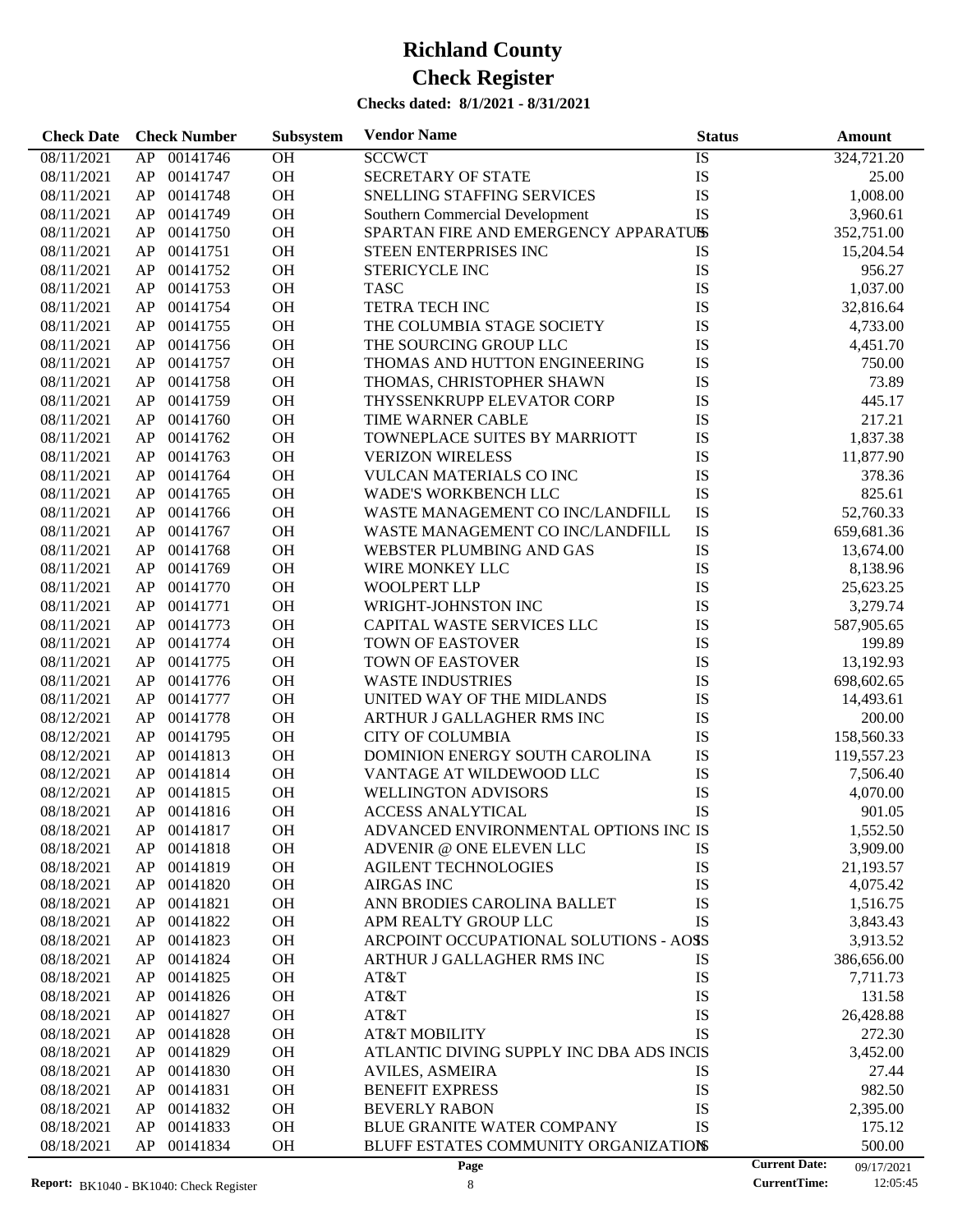| <b>Check Date</b> | <b>Check Number</b> | Subsystem | <b>Vendor Name</b>                      | <b>Status</b> | Amount                             |
|-------------------|---------------------|-----------|-----------------------------------------|---------------|------------------------------------|
| 08/18/2021        | 00141835<br>AP      | <b>OH</b> | <b>BONFIRE INTERACTIVE LTD</b>          | IS            | 43,561.80                          |
| 08/18/2021        | AP<br>00141836      | OH        | <b>BONNIE HORN</b>                      | IS            | 7,530.00                           |
| 08/18/2021        | 00141837<br>AP      | OH        | <b>BOUND TREE MEDICAL LLC</b>           | IS            | 6,455.58                           |
| 08/18/2021        | 00141838<br>AP      | OH        | <b>BOWSER, DONALL</b>                   | IS            | 150.92                             |
| 08/18/2021        | 00141839<br>AP      | OH        | BRIDGE WF SC RESERVE RIVER WALK LLC     | IS            | 5,730.11                           |
| 08/18/2021        | 00141840<br>AP      | OH        | BYRNESWOOD COMMUNITY ORGANIZATIONIS     |               | 1,072.97                           |
| 08/18/2021        | 00141841<br>AP      | OH        | CABLE AND CONNECTIONS INC               | IS            | 187.68                             |
| 08/18/2021        | 00141843<br>AP      | <b>OH</b> | CAPITAL WASTE SERVICES LLC              | IS            | 587,905.65                         |
| 08/18/2021        | 00141844<br>AP      | OH        | <b>CARING MEDS</b>                      | IS            | 500.00                             |
| 08/18/2021        | 00141845<br>AP      | OH        | <b>CAROL JOHNSON</b>                    | IS            | 10,200.00                          |
| 08/18/2021        | 00141846<br>AP      | OH        | CAROLINA PREMIER CLEANING               | IS            | 1,338.00                           |
| 08/18/2021        | 00141847<br>AP      | <b>OH</b> | CAROLINA'S CARIBBEAN CULTURE FESTIVALS  |               | 2,283.00                           |
| 08/18/2021        | 00141848<br>AP      | OH        | <b>CDWG</b>                             | IS            | 1,474.78                           |
|                   | 00141849            | OH        | <b>CHARLES OLDEN</b>                    | IS            |                                    |
| 08/18/2021        | AP                  | OH        |                                         |               | 6,860.00                           |
| 08/18/2021        | 00141850<br>AP      |           | <b>CHARLIE A LEE</b>                    | IS            | 10,080.00                          |
| 08/18/2021        | 00141852<br>AP      | <b>OH</b> | CIGNA/LIFE INSURANCE COMPANY OF NA      | IS            | 67,453.85                          |
| 08/18/2021        | 00141853<br>AP      | OH        | CIGNA/LIFE INSURANCE COMPANY OF NA      | IS            | 3,057.21                           |
| 08/18/2021        | 00141854<br>AP      | OH        | <b>CITY OF COLUMBIA</b>                 | IS            | 14,664.00                          |
| 08/18/2021        | 00141855<br>AP      | OH        | <b>CITY OF COLUMBIA</b>                 | IS            | 3,859,119.16                       |
| 08/18/2021        | 00141856<br>AP      | <b>OH</b> | <b>CITY OF COLUMBIA</b>                 | IS            | 9,965.71                           |
| 08/18/2021        | 00141857<br>AP      | OH        | <b>CITY OF COLUMBIA</b>                 | IS            | 233.06                             |
| 08/18/2021        | 00141858<br>AP      | OH        | <b>CITY OF COLUMBIA</b>                 | IS            | 344.00                             |
| 08/18/2021        | 00141859<br>AP      | OH        | CITY OF COLUMBIA WATER SVC              | <b>IS</b>     | 53,837.00                          |
| 08/18/2021        | 00141860<br>AP      | OH        | CIVIL ENGINEERING CONSULTING SERVICESIS |               | 9,314.92                           |
| 08/18/2021        | 00141861<br>AP      | OH        | <b>CLIF ANDERSON</b>                    | IS            | 5,150.00                           |
| 08/18/2021        | 00141862<br>AP      | OH        | COLUMBIA INTERNATIONAL UNIVERSITY       | IS            | 1,000.00                           |
| 08/18/2021        | 00141863<br>AP      | OH        | COLUMBIA PROPERTY MANAGEMENT LLC        | IS            | 764.50                             |
| 08/18/2021        | 00141864<br>AP      | <b>OH</b> | CROWN HEALTH CARE LAUNDRY LLC           | IS            | 229.59                             |
| 08/18/2021        | 00141865<br>AP      | OH        | CSRA COMPUTER SERVICE INC               | IS            | 73,000.00                          |
| 08/18/2021        | 00141866<br>AP      | OH        | DAI                                     | IS            | 1,528.88                           |
| 08/18/2021        | 00141867<br>AP      | OH        | DATAMAXX APPLIED TECHNOLOGIES INC       | <b>IS</b>     | 9,123.84                           |
| 08/18/2021        | 00141868<br>AP      | <b>OH</b> | DAVIS, WILLIAM                          | IS            | 125.00                             |
| 08/18/2021        | 00141869<br>AP      | <b>OH</b> | DEER MEADOW VILLAGE APARTMENTS LLC IS   |               | 2,517.95                           |
| 08/18/2021        | 00141870<br>AP      | OH        | DELL MARKETING LP                       | IS            | 2,181.59                           |
| 08/18/2021        | 00141871<br>AP      | <b>OH</b> | DIGITAL ASSURANCE CERTIFICATION LLC     | IS            | 2,500.00                           |
| 08/18/2021        | 00141872<br>AP      | <b>OH</b> | <b>DIRECTV</b>                          | IS            | 93.16                              |
| 08/18/2021        | AP<br>00141873      | <b>OH</b> | DOMINION ENERGY SC INC                  | IS            | 32.46                              |
| 08/18/2021        | 00141877<br>AP      | OH        | DOMINION ENERGY SC INC                  | IS            | 25,073.92                          |
| 08/18/2021        | 00141880<br>AP      | OH        | DOMINION ENERGY SOUTH CAROLINA          | IS            | 19,750.64                          |
| 08/18/2021        | AP<br>00141881      | OH        | DORNEISHA NICHOLE BROWN                 | IS            | 8,000.00                           |
| 08/18/2021        | 00141882<br>AP      | OH        | DOUGLAS ROUILLARD                       | IS            | 5,325.00                           |
| 08/18/2021        | 00141883<br>AP      | OH        | DREAM TEAM CONSULTING FIRM              | IS            | 3,413.08                           |
| 08/18/2021        | 00141884<br>AP      | OH        | DYANN D. ANDERSON                       | IS            | 5,725.00                           |
| 08/18/2021        | 00141885<br>AP      | OH        | <b>E.C.NELSON</b>                       | IS            | 500.00                             |
| 08/18/2021        | 00141886<br>AP      | OH        | EQUIFAX INFORMATION SVCS LLC            | IS            | 516.50                             |
| 08/18/2021        | 00141887<br>AP      | OH        | FASTENAL COMPANY                        | IS            | 3,851.17                           |
| 08/18/2021        | 00141888<br>AP      | OH        | FEDERAL EXPRESS CORP                    | IS            | 364.60                             |
| 08/18/2021        | 00141889<br>AP      | OH        | FHA GREENBRIER LLC                      | IS            | 3,080.00                           |
| 08/18/2021        | 00141890<br>AP      | OH        | FIND GREAT PEOPLE LLC                   | IS            | 13,516.99                          |
| 08/18/2021        | 00141891<br>AP      | OH        | FIRST VEHICLE SERVICES                  | IS            | 72,755.93                          |
| 08/18/2021        | 00141892<br>AP      | OH        | FLEETMIND SOLUTIONS INC                 | IS            | 4,369.17                           |
| 08/18/2021        | 00141893<br>AP      | OH        | FLORENCE OGBURU ENTERPRISES LLC         | IS            | 14,750.00                          |
| 08/18/2021        | AP<br>00141894      | OH        | FORTILINE WATERWORKS                    | IS            | 856.00                             |
| 08/18/2021        | AP<br>00141895      | OH        | FUELMAN/FLEETCOR TECHNOLOGIES           | IS            | 103,795.29                         |
|                   |                     |           | Page                                    |               | <b>Current Date:</b><br>09/17/2021 |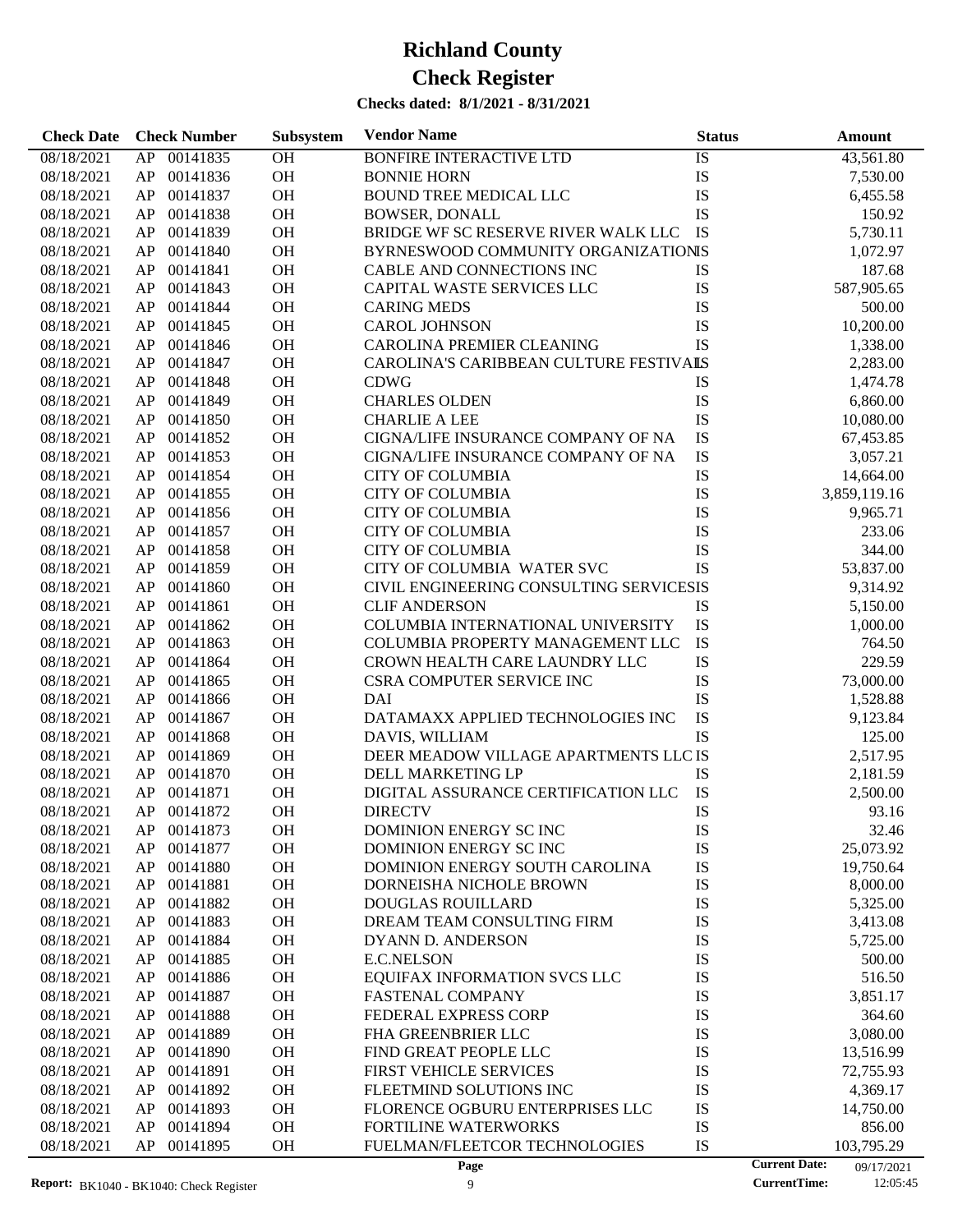#### **Checks dated: 8/1/2021 - 8/31/2021**

| <b>Check Date</b> | <b>Check Number</b> | Subsystem | <b>Vendor Name</b>                                | <b>Status</b> | <b>Amount</b> |
|-------------------|---------------------|-----------|---------------------------------------------------|---------------|---------------|
| 08/18/2021        | 00141896<br>AP      | <b>OH</b> | GABLE OAKS HOUSING ASSOCIATES LP                  | IS            | 2,157.00      |
| 08/18/2021        | 00141897<br>AP      | OH        | <b>GALLAGHER BENEFIT SERVICES INC</b>             | IS            | 22,000.00     |
| 08/18/2021        | 00141898<br>AP      | <b>OH</b> | <b>GLENN WELSFORD TALL PINES</b>                  | IS            | 6,750.00      |
| 08/18/2021        | 00141899<br>AP      | <b>OH</b> | <b>GLOBAL ASSETS INTEGRATED LLC</b>               | IS            | 1,525.00      |
| 08/18/2021        | 00141900<br>AP      | OH        | <b>GLOBAL CORE STRATEGIES &amp; CONSULTING IS</b> |               | 3,500.00      |
| 08/18/2021        | 00141901<br>AP      | OH        | <b>GRANT, SHAVONE</b>                             | IS            | 22.45         |
| 08/18/2021        | 00141902<br>AP      | <b>OH</b> | <b>GREGORY PEST CONTROL</b>                       | IS            | 378.36        |
| 08/18/2021        | 00141903<br>AP      | <b>OH</b> | <b>HAMILTON COMPANY</b>                           | IS            | 9,754.00      |
| 08/18/2021        | 00141904<br>AP      | OH        | HARBISON HOUSING ASSOCIATES LP                    | IS            | 10,447.00     |
| 08/18/2021        | 00141905<br>AP      | OH        | <b>HERALD OFFICE SOLUTIONS</b>                    | IS            | 1,083.78      |
| 08/18/2021        | 00141906<br>AP      | <b>OH</b> | HERON INVESTORS LLC                               | IS            | 10,540.00     |
| 08/18/2021        | 00141907<br>AP      | OH        | Highfill Infrastructure Engineering               | IS            | 1,680.00      |
| 08/18/2021        | 00141908<br>AP      | OH        | HOME WORKS OF AMERICA INC                         | IS            | 7,500.00      |
| 08/18/2021        | 00141909<br>AP      | OH        | HONEYWELL INC                                     | IS            | 15,075.40     |
| 08/18/2021        | AP<br>00141910      | <b>OH</b> | HOUSING AUTHORITY CITY OF COLUMBIA                | IS            | 1,961.08      |
| 08/18/2021        | 00141911<br>AP      | <b>OH</b> | HUGUENIN, ANGELA R                                | IS            | 34.90         |
| 08/18/2021        | 00141912<br>AP      | OH        | HUMANA INSURANCE COMPANY                          | IS            | 41,084.25     |
| 08/18/2021        | 00141913<br>AP      | <b>OH</b> | <b>JACKSON CREEK STATION</b>                      | IS            | 1,800.00      |
| 08/18/2021        | AP<br>00141914      | <b>OH</b> | <b>JAMES RIVER SOLUTIONS</b>                      | IS            | 4,694.20      |
| 08/18/2021        | 00141915<br>AP      | <b>OH</b> | <b>JAN-PRO OF COLUMBIA</b>                        | IS            | 3,372.00      |
| 08/18/2021        | 00141916<br>AP      | OH        | <b>JASONS DELI</b>                                | IS            | 581.97        |
| 08/18/2021        | 00141917<br>AP      | <b>OH</b> | <b>JDJ PROPERTIES LLC</b>                         | IS            | 3,450.00      |
| 08/18/2021        | AP<br>00141918      | <b>OH</b> | <b>JOHN PAPAS III</b>                             | <b>IS</b>     | 1,000.00      |
| 08/18/2021        | 00141919<br>AP      | <b>OH</b> | JOHNSON CONTROLS FIRE PROTECTION LP FKA           |               | 3,806.00      |
| 08/18/2021        | 00141920<br>AP      | OH        | JOHNSON, VERNA                                    | IS            | 73.14         |
| 08/18/2021        | 00141921<br>AP      | <b>OH</b> | L J INC                                           | IS            | 1,014,222.10  |
| 08/18/2021        | 00141922<br>AP      | <b>OH</b> | LAKE MURRAY HARDWARE OUTDOORS INGS                |               | 36.21         |
| 08/18/2021        | 00141923<br>AP      | <b>OH</b> | LANDMARK RESOURCES LLC                            | IS            | 3,940.58      |
| 08/18/2021        | 00141924<br>AP      | OH        | <b>LARRY D. PATTERSON</b>                         | IS            | 8,660.00      |
| 08/18/2021        | 00141925<br>AP      | <b>OH</b> | <b>LEADSONLINE</b>                                | IS            | 13,908.00     |
| 08/18/2021        | AP<br>00141926      | <b>OH</b> | LMS HARBISON, LLC                                 | IS            | 2,751.00      |
| 08/18/2021        | 00141927<br>AP      | <b>OH</b> | LONNIE ROBERTS AUTO SERVICE INC                   | IS            | 65.00         |
| 08/18/2021        | 00141928<br>AP      | <b>OH</b> | LOWES HOME CENTER INC                             | IS            | 2,636.80      |
| 08/18/2021        | 00141929<br>AP      | <b>OH</b> | M. RITA METTS                                     | IS            | 3,565.00      |
| 08/18/2021        | AP<br>00141930      | <b>OH</b> | MACKEY, JESICA JOHNSON                            | IS            | 699.14        |
| 08/18/2021        | AP 00141931         | OH        | <b>MARC PITILLO</b>                               | IS            | 4,000.00      |
| 08/18/2021        | AP<br>00141932      | <b>OH</b> | MARTIN MARIETTA AGGREGATES INC                    | IS            | 795.64        |
| 08/18/2021        | 00141933<br>AP      | OH        | <b>MATHIAS ENTERPRISES</b>                        | IS            | 850.00        |
| 08/18/2021        | 00141934<br>AP      | OH        | <b>MATHIS, BRADLEY</b>                            | IS            | 125.00        |
| 08/18/2021        | AP<br>00141935      | OH        | <b>MAYA HOUSTON</b>                               | IS            | 5,738.00      |
| 08/18/2021        | 00141936<br>AP      | OH        | MCBRIDE, JEANETTE WRIGHT                          | IS            | 233.72        |
| 08/18/2021        | 00141937<br>AP      | OH        | MENTAL ILLNESS RECOVERY CENTER                    | IS            | 8,000.00      |
| 08/18/2021        | AP<br>00141938      | OH        | MEREDITH SQUARE LLC                               | IS            | 3,620.00      |
| 08/18/2021        | AP<br>00141939      | OH        | MICHAEL R. MASON                                  | IS            | 8,920.00      |
| 08/18/2021        | AP<br>00141940      | OH        | MID-AMERICA APARTMENTS LP                         | IS            | 6,354.05      |
| 08/18/2021        | 00141941<br>AP      | OH        | MIDLANDS FATHERHOOD COALITION                     | IS            | 5,250.00      |
| 08/18/2021        | AP<br>00141942      | OH        | MIDLANDS PROPERTY MANAGEMENT OF SC IS             |               | 8,025.00      |
| 08/18/2021        | AP<br>00141943      | OH        | MIDLANDS TECHNICAL COLLEGE FOUNDATION             |               | 12,225.10     |
| 08/18/2021        | AP<br>00141944      | OH        | MIDLANDS VETERINARY PRACTICE                      | IS            | 81.02         |
| 08/18/2021        | 00141945<br>AP      | OH        | MODERN TURF INC                                   | IS            | 154.32        |
| 08/18/2021        | AP<br>00141946      | OH        | <b>MONROE GROUP</b>                               | IS            | 3,189.00      |
| 08/18/2021        | AP<br>00141947      | OH        | MORTECH MANUFACTURING                             | IS            | 15,049.00     |
| 08/18/2021        | AP<br>00141948      | OH        | MOTOROLA SOLUTIONS INC                            | IS            | 68,718.96     |
| 08/18/2021        | AP<br>00141949      | OH        | MOTOROLA SOLUTIONS INC                            | IS            | 504,730.70    |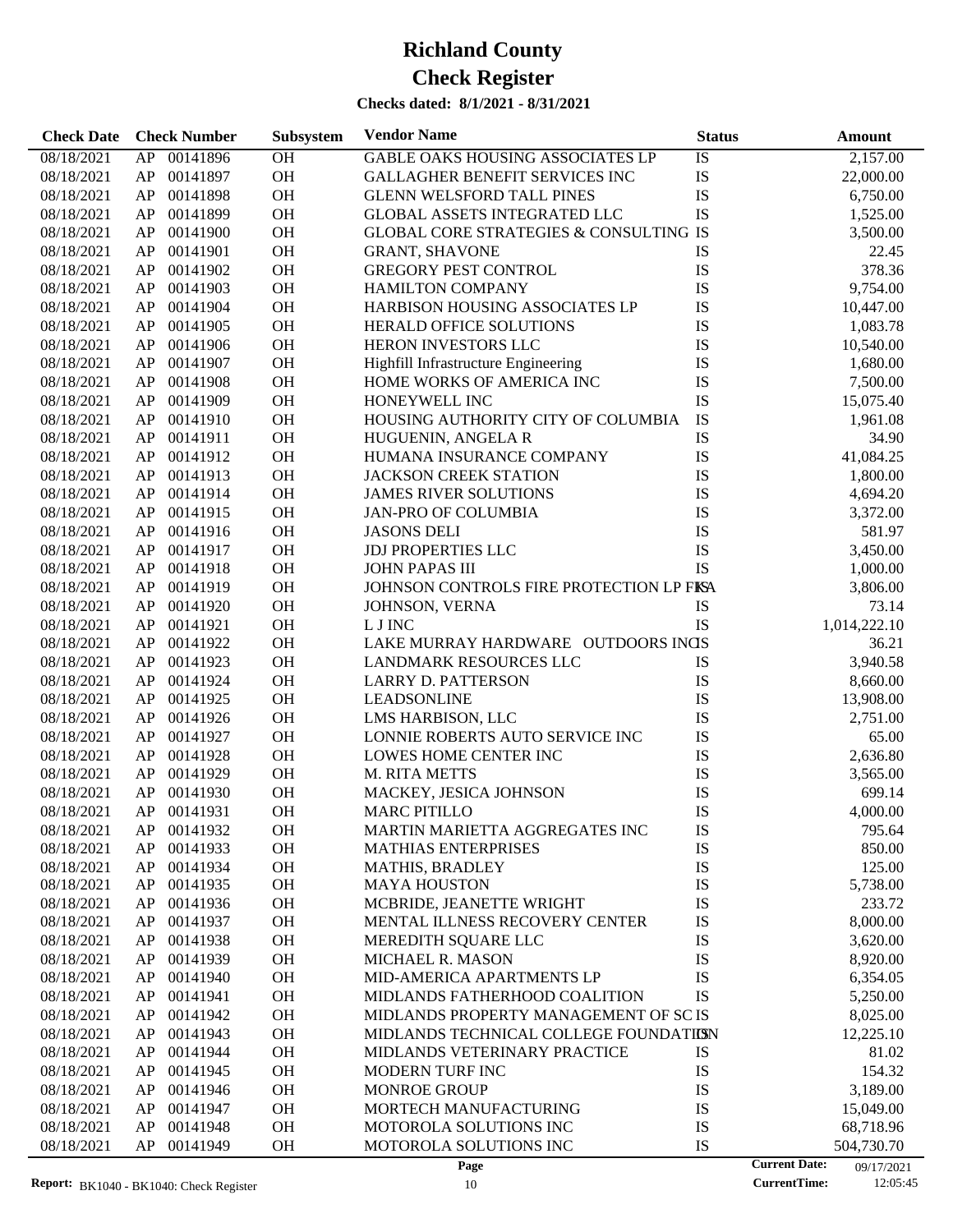| OH<br>08/18/2021<br>00141950<br>NATIONAL MEDICAL SERVICES<br>IS<br>20,110.00<br>AP<br>OH<br>IS<br>08/18/2021<br>AP<br>00141951<br>NEIGHBORLY SOFTWARE<br>15,254.75<br>IS<br>OH<br>08/18/2021<br>AP<br>00141952<br>NoHo SERVICES INC<br>2,950.00<br>IS<br>00141953<br><b>OH</b><br>OFFENDER MANAGEMENT SERVICES<br>08/18/2021<br>AP<br>42,365.35<br>IS<br>00141956<br><b>OH</b><br>08/18/2021<br>AP<br>OFFICE DEPOT INC<br>11,059.49<br>IS<br>00141957<br>OH<br>08/18/2021<br>AP<br>PHELIX 3020 LLC<br>7,844.60<br>OH<br>IS<br>08/18/2021<br>AP<br>00141958<br>PITNEY BOWES INC<br>602.74<br>IS<br>00141965<br>OH<br>13,589.45<br>08/18/2021<br>AP<br>POLLOCK COMPANY<br>IS<br>00141966<br>OH<br>08/18/2021<br>AP<br>POWERS JR, GEORGE PATRICK<br>134.00<br>IS<br>00141967<br>OH<br>08/18/2021<br>AP<br>POWERS PROPERTIES OF FLORENCE LLC<br>7,841.61<br>IS<br>00141968<br>OH<br>08/18/2021<br>AP<br>PREMIER CARE SERVICES LLC<br>16,050.00<br>OH<br>IS<br>00141969<br>08/18/2021<br>AP<br>PRESIDIO TECHNOLOGY CAPITAL<br>5,453.10<br>IS<br>00141970<br>OH<br>08/18/2021<br>AP<br>PRIMARY PROPERTY MANAGEMENT LLC<br>10,326.50<br>00141971<br>OH<br>IS<br>08/18/2021<br>AP<br>PRIORITY ONE SECURITY INC<br>5,237.88<br>00141973<br><b>OH</b><br>08/18/2021<br>AP<br>PRISMA HEALTH MEDICAL GROUP-MIDLANDS<br>5,709.00<br>00141974<br><b>OH</b><br>08/18/2021<br>AP<br><b>RACHEL HOARD</b><br>IS<br>554.61<br>00141975<br>OH<br>IS<br>4,000.00<br>08/18/2021<br>AP<br><b>RANDY MULLIS</b><br>IS<br>00141976<br><b>OH</b><br>08/18/2021<br>AP<br>RAVENWOOD 2017 LLC<br>6,019.84<br>REAL PROPERTY MANAGEMENT MIDLANDS IS<br>00141977<br><b>OH</b><br>08/18/2021<br>AP<br>12,477.80<br>00141978<br>OH<br>08/18/2021<br>AP<br>RED CURB INVESTMENTS LLC<br>IS<br>2,740.00<br>00141979<br>OH<br>IS<br>08/18/2021<br>AP<br><b>REGENT PARK LLC</b><br>5,295.00<br>IS<br>00141980<br><b>OH</b><br>08/18/2021<br>AP<br>RESIDENTIAL PROPERTY EXCHANGE LLP<br>3,845.00<br>00141981<br><b>OH</b><br>REX RESIDENTAIL PROPERTY OWBER A LLC IS<br>08/18/2021<br>AP<br>4,600.10<br>00141982<br>OH<br>IS<br>08/18/2021<br>AP<br><b>RFI THE PARK</b><br>2,732.98<br>00141983<br>OH<br>08/18/2021<br>AP<br>RICHLAND VILLAGE A LIMITED PARTNERSHIS<br>806.00<br>00141984<br>OH<br>53.00<br>08/18/2021<br>AP<br><b>SANDRA SUTTON</b><br>IS<br>00141985<br>OH<br>IS<br>233.72<br>08/18/2021<br>AP<br>SATTERFIELD, TARA JEAN<br>00141986<br>OH<br>IS<br>08/18/2021<br>AP<br><b>SC BAR CLE DIVISION</b><br>145.00<br>IS<br>00141987<br>OH<br>08/18/2021<br>AP<br>SC BAR CLE DIVISION<br>130.00<br>IS<br>00141988<br><b>OH</b><br>SC DEPARTMENT OF JUVENILE JUSTICE<br>16,150.00<br>08/18/2021<br>AP<br>00141989<br><b>OH</b><br>IS<br>08/18/2021<br>AP<br><b>SC PRO AM</b><br>67.50<br>OH<br>IS<br>08/18/2021<br>AP<br>00141990<br><b>SCARE</b><br>700.00<br>IS<br>OH<br><b>SCCWCT</b><br>08/18/2021<br>AP<br>00141991<br>209,289.51<br>IS<br>00141992<br>OH<br>SCHROEDER S TOWING INC<br>08/18/2021<br>AP<br>645.00<br>OH<br>IS<br>08/18/2021<br>AP<br>00141993<br><b>SCSCJA</b><br>150.00<br><b>OH</b><br><b>SECRETARY OF STATE</b><br>IS<br>08/18/2021<br>AP 00141994<br>25.00<br>08/18/2021<br>AP<br>00141995<br><b>OH</b><br>SHELL, PAMELA MASON<br>IS<br>29.07<br>OH<br><b>SNELLING STAFFING SERVICES</b><br>IS<br>08/18/2021<br>00141996<br>4,405.80<br>AP<br>IS<br>00141997<br>OH<br>SOUTHEASTERN PAPER GROUP<br>08/18/2021<br>AP<br>1,246.62<br><b>OH</b><br>IS<br>08/18/2021<br>AP<br>00141998<br>SOUTHEASTERN PLASTCIS RECOVERY INC<br>250.00<br>00141999<br>OH<br>IS<br>233.73<br>08/18/2021<br>AP<br>SOUTHERN REPORTING INC<br>IS<br>00142000<br>OH<br>08/18/2021<br>AP<br>SOUTHWOOD REALTY COMPANY<br>13,154.98<br>IS<br>00142001<br>OH<br>531.70<br>08/18/2021<br>AP<br>SPATCO PETROLEUM SOLUTIONS<br>IS<br>00142003<br>OH<br>2,654.94<br>08/18/2021<br>AP<br><b>SPECTRUM</b><br>00142004<br>OH<br>SPIRIT TELECOM<br>IS<br>08/18/2021<br>AP<br>6,817.66<br>IS<br>00142005<br>OH<br>4,335.99<br>08/18/2021<br>AP<br><b>SPRING GARDENS SC LLC</b><br>IS<br>00142006<br>OH<br>08/18/2021<br>AP<br><b>SPRING LAKE SC LLC</b><br>31,624.74<br>IS<br>00142007<br>OH<br><b>SS ENTERPRISES</b><br>08/18/2021<br>AP<br>4,956.25<br>IS<br>00142008<br>OH<br>08/18/2021<br>AP<br>ST. ANDREWS APARTMENT COMPLEX<br>6,239.88<br>IS<br>00142009<br>OH<br>500.00<br>08/18/2021<br>AP<br>STARLITE NEIGHBORHOOD ASSOCIATION<br>IS<br>00142010<br>OH<br>16,140.00<br>08/18/2021<br>AP<br>STATEWIDE SECURITY SYSTEMS INC<br>00142011<br>OH<br>STERICYCLE COMMUNICATION SOLUTIONS IS<br>08/18/2021<br>AP<br>457.60<br>00142012<br>OH<br><b>STRYKER MEDICAL</b><br>IS<br>08/18/2021<br>AP<br>14,283.00<br>IS<br>08/18/2021<br>AP<br>00142013<br><b>OH</b><br>SUMMIT FOOD SERVICE LLC<br>285,361.37<br><b>Current Date:</b><br>Page<br>09/17/2021 | <b>Check Date</b> | <b>Check Number</b> | Subsystem | <b>Vendor Name</b> | <b>Status</b> | Amount |
|----------------------------------------------------------------------------------------------------------------------------------------------------------------------------------------------------------------------------------------------------------------------------------------------------------------------------------------------------------------------------------------------------------------------------------------------------------------------------------------------------------------------------------------------------------------------------------------------------------------------------------------------------------------------------------------------------------------------------------------------------------------------------------------------------------------------------------------------------------------------------------------------------------------------------------------------------------------------------------------------------------------------------------------------------------------------------------------------------------------------------------------------------------------------------------------------------------------------------------------------------------------------------------------------------------------------------------------------------------------------------------------------------------------------------------------------------------------------------------------------------------------------------------------------------------------------------------------------------------------------------------------------------------------------------------------------------------------------------------------------------------------------------------------------------------------------------------------------------------------------------------------------------------------------------------------------------------------------------------------------------------------------------------------------------------------------------------------------------------------------------------------------------------------------------------------------------------------------------------------------------------------------------------------------------------------------------------------------------------------------------------------------------------------------------------------------------------------------------------------------------------------------------------------------------------------------------------------------------------------------------------------------------------------------------------------------------------------------------------------------------------------------------------------------------------------------------------------------------------------------------------------------------------------------------------------------------------------------------------------------------------------------------------------------------------------------------------------------------------------------------------------------------------------------------------------------------------------------------------------------------------------------------------------------------------------------------------------------------------------------------------------------------------------------------------------------------------------------------------------------------------------------------------------------------------------------------------------------------------------------------------------------------------------------------------------------------------------------------------------------------------------------------------------------------------------------------------------------------------------------------------------------------------------------------------------------------------------------------------------------------------------------------------------------------------------------------------------------------------------------------------------------------------------------------------------------------------------------------------------------------------------------------------------------------------------------------------------------------------------------------------------------------------------------------------------------------------------------------------------------------------------------------------------------------------------------------------------------------------------------------------------------------------------------------------------------------------------------------------------------------------------------------------------------------------------|-------------------|---------------------|-----------|--------------------|---------------|--------|
|                                                                                                                                                                                                                                                                                                                                                                                                                                                                                                                                                                                                                                                                                                                                                                                                                                                                                                                                                                                                                                                                                                                                                                                                                                                                                                                                                                                                                                                                                                                                                                                                                                                                                                                                                                                                                                                                                                                                                                                                                                                                                                                                                                                                                                                                                                                                                                                                                                                                                                                                                                                                                                                                                                                                                                                                                                                                                                                                                                                                                                                                                                                                                                                                                                                                                                                                                                                                                                                                                                                                                                                                                                                                                                                                                                                                                                                                                                                                                                                                                                                                                                                                                                                                                                                                                                                                                                                                                                                                                                                                                                                                                                                                                                                                                                                                                |                   |                     |           |                    |               |        |
|                                                                                                                                                                                                                                                                                                                                                                                                                                                                                                                                                                                                                                                                                                                                                                                                                                                                                                                                                                                                                                                                                                                                                                                                                                                                                                                                                                                                                                                                                                                                                                                                                                                                                                                                                                                                                                                                                                                                                                                                                                                                                                                                                                                                                                                                                                                                                                                                                                                                                                                                                                                                                                                                                                                                                                                                                                                                                                                                                                                                                                                                                                                                                                                                                                                                                                                                                                                                                                                                                                                                                                                                                                                                                                                                                                                                                                                                                                                                                                                                                                                                                                                                                                                                                                                                                                                                                                                                                                                                                                                                                                                                                                                                                                                                                                                                                |                   |                     |           |                    |               |        |
|                                                                                                                                                                                                                                                                                                                                                                                                                                                                                                                                                                                                                                                                                                                                                                                                                                                                                                                                                                                                                                                                                                                                                                                                                                                                                                                                                                                                                                                                                                                                                                                                                                                                                                                                                                                                                                                                                                                                                                                                                                                                                                                                                                                                                                                                                                                                                                                                                                                                                                                                                                                                                                                                                                                                                                                                                                                                                                                                                                                                                                                                                                                                                                                                                                                                                                                                                                                                                                                                                                                                                                                                                                                                                                                                                                                                                                                                                                                                                                                                                                                                                                                                                                                                                                                                                                                                                                                                                                                                                                                                                                                                                                                                                                                                                                                                                |                   |                     |           |                    |               |        |
|                                                                                                                                                                                                                                                                                                                                                                                                                                                                                                                                                                                                                                                                                                                                                                                                                                                                                                                                                                                                                                                                                                                                                                                                                                                                                                                                                                                                                                                                                                                                                                                                                                                                                                                                                                                                                                                                                                                                                                                                                                                                                                                                                                                                                                                                                                                                                                                                                                                                                                                                                                                                                                                                                                                                                                                                                                                                                                                                                                                                                                                                                                                                                                                                                                                                                                                                                                                                                                                                                                                                                                                                                                                                                                                                                                                                                                                                                                                                                                                                                                                                                                                                                                                                                                                                                                                                                                                                                                                                                                                                                                                                                                                                                                                                                                                                                |                   |                     |           |                    |               |        |
|                                                                                                                                                                                                                                                                                                                                                                                                                                                                                                                                                                                                                                                                                                                                                                                                                                                                                                                                                                                                                                                                                                                                                                                                                                                                                                                                                                                                                                                                                                                                                                                                                                                                                                                                                                                                                                                                                                                                                                                                                                                                                                                                                                                                                                                                                                                                                                                                                                                                                                                                                                                                                                                                                                                                                                                                                                                                                                                                                                                                                                                                                                                                                                                                                                                                                                                                                                                                                                                                                                                                                                                                                                                                                                                                                                                                                                                                                                                                                                                                                                                                                                                                                                                                                                                                                                                                                                                                                                                                                                                                                                                                                                                                                                                                                                                                                |                   |                     |           |                    |               |        |
|                                                                                                                                                                                                                                                                                                                                                                                                                                                                                                                                                                                                                                                                                                                                                                                                                                                                                                                                                                                                                                                                                                                                                                                                                                                                                                                                                                                                                                                                                                                                                                                                                                                                                                                                                                                                                                                                                                                                                                                                                                                                                                                                                                                                                                                                                                                                                                                                                                                                                                                                                                                                                                                                                                                                                                                                                                                                                                                                                                                                                                                                                                                                                                                                                                                                                                                                                                                                                                                                                                                                                                                                                                                                                                                                                                                                                                                                                                                                                                                                                                                                                                                                                                                                                                                                                                                                                                                                                                                                                                                                                                                                                                                                                                                                                                                                                |                   |                     |           |                    |               |        |
|                                                                                                                                                                                                                                                                                                                                                                                                                                                                                                                                                                                                                                                                                                                                                                                                                                                                                                                                                                                                                                                                                                                                                                                                                                                                                                                                                                                                                                                                                                                                                                                                                                                                                                                                                                                                                                                                                                                                                                                                                                                                                                                                                                                                                                                                                                                                                                                                                                                                                                                                                                                                                                                                                                                                                                                                                                                                                                                                                                                                                                                                                                                                                                                                                                                                                                                                                                                                                                                                                                                                                                                                                                                                                                                                                                                                                                                                                                                                                                                                                                                                                                                                                                                                                                                                                                                                                                                                                                                                                                                                                                                                                                                                                                                                                                                                                |                   |                     |           |                    |               |        |
|                                                                                                                                                                                                                                                                                                                                                                                                                                                                                                                                                                                                                                                                                                                                                                                                                                                                                                                                                                                                                                                                                                                                                                                                                                                                                                                                                                                                                                                                                                                                                                                                                                                                                                                                                                                                                                                                                                                                                                                                                                                                                                                                                                                                                                                                                                                                                                                                                                                                                                                                                                                                                                                                                                                                                                                                                                                                                                                                                                                                                                                                                                                                                                                                                                                                                                                                                                                                                                                                                                                                                                                                                                                                                                                                                                                                                                                                                                                                                                                                                                                                                                                                                                                                                                                                                                                                                                                                                                                                                                                                                                                                                                                                                                                                                                                                                |                   |                     |           |                    |               |        |
|                                                                                                                                                                                                                                                                                                                                                                                                                                                                                                                                                                                                                                                                                                                                                                                                                                                                                                                                                                                                                                                                                                                                                                                                                                                                                                                                                                                                                                                                                                                                                                                                                                                                                                                                                                                                                                                                                                                                                                                                                                                                                                                                                                                                                                                                                                                                                                                                                                                                                                                                                                                                                                                                                                                                                                                                                                                                                                                                                                                                                                                                                                                                                                                                                                                                                                                                                                                                                                                                                                                                                                                                                                                                                                                                                                                                                                                                                                                                                                                                                                                                                                                                                                                                                                                                                                                                                                                                                                                                                                                                                                                                                                                                                                                                                                                                                |                   |                     |           |                    |               |        |
|                                                                                                                                                                                                                                                                                                                                                                                                                                                                                                                                                                                                                                                                                                                                                                                                                                                                                                                                                                                                                                                                                                                                                                                                                                                                                                                                                                                                                                                                                                                                                                                                                                                                                                                                                                                                                                                                                                                                                                                                                                                                                                                                                                                                                                                                                                                                                                                                                                                                                                                                                                                                                                                                                                                                                                                                                                                                                                                                                                                                                                                                                                                                                                                                                                                                                                                                                                                                                                                                                                                                                                                                                                                                                                                                                                                                                                                                                                                                                                                                                                                                                                                                                                                                                                                                                                                                                                                                                                                                                                                                                                                                                                                                                                                                                                                                                |                   |                     |           |                    |               |        |
|                                                                                                                                                                                                                                                                                                                                                                                                                                                                                                                                                                                                                                                                                                                                                                                                                                                                                                                                                                                                                                                                                                                                                                                                                                                                                                                                                                                                                                                                                                                                                                                                                                                                                                                                                                                                                                                                                                                                                                                                                                                                                                                                                                                                                                                                                                                                                                                                                                                                                                                                                                                                                                                                                                                                                                                                                                                                                                                                                                                                                                                                                                                                                                                                                                                                                                                                                                                                                                                                                                                                                                                                                                                                                                                                                                                                                                                                                                                                                                                                                                                                                                                                                                                                                                                                                                                                                                                                                                                                                                                                                                                                                                                                                                                                                                                                                |                   |                     |           |                    |               |        |
|                                                                                                                                                                                                                                                                                                                                                                                                                                                                                                                                                                                                                                                                                                                                                                                                                                                                                                                                                                                                                                                                                                                                                                                                                                                                                                                                                                                                                                                                                                                                                                                                                                                                                                                                                                                                                                                                                                                                                                                                                                                                                                                                                                                                                                                                                                                                                                                                                                                                                                                                                                                                                                                                                                                                                                                                                                                                                                                                                                                                                                                                                                                                                                                                                                                                                                                                                                                                                                                                                                                                                                                                                                                                                                                                                                                                                                                                                                                                                                                                                                                                                                                                                                                                                                                                                                                                                                                                                                                                                                                                                                                                                                                                                                                                                                                                                |                   |                     |           |                    |               |        |
|                                                                                                                                                                                                                                                                                                                                                                                                                                                                                                                                                                                                                                                                                                                                                                                                                                                                                                                                                                                                                                                                                                                                                                                                                                                                                                                                                                                                                                                                                                                                                                                                                                                                                                                                                                                                                                                                                                                                                                                                                                                                                                                                                                                                                                                                                                                                                                                                                                                                                                                                                                                                                                                                                                                                                                                                                                                                                                                                                                                                                                                                                                                                                                                                                                                                                                                                                                                                                                                                                                                                                                                                                                                                                                                                                                                                                                                                                                                                                                                                                                                                                                                                                                                                                                                                                                                                                                                                                                                                                                                                                                                                                                                                                                                                                                                                                |                   |                     |           |                    |               |        |
|                                                                                                                                                                                                                                                                                                                                                                                                                                                                                                                                                                                                                                                                                                                                                                                                                                                                                                                                                                                                                                                                                                                                                                                                                                                                                                                                                                                                                                                                                                                                                                                                                                                                                                                                                                                                                                                                                                                                                                                                                                                                                                                                                                                                                                                                                                                                                                                                                                                                                                                                                                                                                                                                                                                                                                                                                                                                                                                                                                                                                                                                                                                                                                                                                                                                                                                                                                                                                                                                                                                                                                                                                                                                                                                                                                                                                                                                                                                                                                                                                                                                                                                                                                                                                                                                                                                                                                                                                                                                                                                                                                                                                                                                                                                                                                                                                |                   |                     |           |                    |               |        |
|                                                                                                                                                                                                                                                                                                                                                                                                                                                                                                                                                                                                                                                                                                                                                                                                                                                                                                                                                                                                                                                                                                                                                                                                                                                                                                                                                                                                                                                                                                                                                                                                                                                                                                                                                                                                                                                                                                                                                                                                                                                                                                                                                                                                                                                                                                                                                                                                                                                                                                                                                                                                                                                                                                                                                                                                                                                                                                                                                                                                                                                                                                                                                                                                                                                                                                                                                                                                                                                                                                                                                                                                                                                                                                                                                                                                                                                                                                                                                                                                                                                                                                                                                                                                                                                                                                                                                                                                                                                                                                                                                                                                                                                                                                                                                                                                                |                   |                     |           |                    |               |        |
|                                                                                                                                                                                                                                                                                                                                                                                                                                                                                                                                                                                                                                                                                                                                                                                                                                                                                                                                                                                                                                                                                                                                                                                                                                                                                                                                                                                                                                                                                                                                                                                                                                                                                                                                                                                                                                                                                                                                                                                                                                                                                                                                                                                                                                                                                                                                                                                                                                                                                                                                                                                                                                                                                                                                                                                                                                                                                                                                                                                                                                                                                                                                                                                                                                                                                                                                                                                                                                                                                                                                                                                                                                                                                                                                                                                                                                                                                                                                                                                                                                                                                                                                                                                                                                                                                                                                                                                                                                                                                                                                                                                                                                                                                                                                                                                                                |                   |                     |           |                    |               |        |
|                                                                                                                                                                                                                                                                                                                                                                                                                                                                                                                                                                                                                                                                                                                                                                                                                                                                                                                                                                                                                                                                                                                                                                                                                                                                                                                                                                                                                                                                                                                                                                                                                                                                                                                                                                                                                                                                                                                                                                                                                                                                                                                                                                                                                                                                                                                                                                                                                                                                                                                                                                                                                                                                                                                                                                                                                                                                                                                                                                                                                                                                                                                                                                                                                                                                                                                                                                                                                                                                                                                                                                                                                                                                                                                                                                                                                                                                                                                                                                                                                                                                                                                                                                                                                                                                                                                                                                                                                                                                                                                                                                                                                                                                                                                                                                                                                |                   |                     |           |                    |               |        |
|                                                                                                                                                                                                                                                                                                                                                                                                                                                                                                                                                                                                                                                                                                                                                                                                                                                                                                                                                                                                                                                                                                                                                                                                                                                                                                                                                                                                                                                                                                                                                                                                                                                                                                                                                                                                                                                                                                                                                                                                                                                                                                                                                                                                                                                                                                                                                                                                                                                                                                                                                                                                                                                                                                                                                                                                                                                                                                                                                                                                                                                                                                                                                                                                                                                                                                                                                                                                                                                                                                                                                                                                                                                                                                                                                                                                                                                                                                                                                                                                                                                                                                                                                                                                                                                                                                                                                                                                                                                                                                                                                                                                                                                                                                                                                                                                                |                   |                     |           |                    |               |        |
|                                                                                                                                                                                                                                                                                                                                                                                                                                                                                                                                                                                                                                                                                                                                                                                                                                                                                                                                                                                                                                                                                                                                                                                                                                                                                                                                                                                                                                                                                                                                                                                                                                                                                                                                                                                                                                                                                                                                                                                                                                                                                                                                                                                                                                                                                                                                                                                                                                                                                                                                                                                                                                                                                                                                                                                                                                                                                                                                                                                                                                                                                                                                                                                                                                                                                                                                                                                                                                                                                                                                                                                                                                                                                                                                                                                                                                                                                                                                                                                                                                                                                                                                                                                                                                                                                                                                                                                                                                                                                                                                                                                                                                                                                                                                                                                                                |                   |                     |           |                    |               |        |
|                                                                                                                                                                                                                                                                                                                                                                                                                                                                                                                                                                                                                                                                                                                                                                                                                                                                                                                                                                                                                                                                                                                                                                                                                                                                                                                                                                                                                                                                                                                                                                                                                                                                                                                                                                                                                                                                                                                                                                                                                                                                                                                                                                                                                                                                                                                                                                                                                                                                                                                                                                                                                                                                                                                                                                                                                                                                                                                                                                                                                                                                                                                                                                                                                                                                                                                                                                                                                                                                                                                                                                                                                                                                                                                                                                                                                                                                                                                                                                                                                                                                                                                                                                                                                                                                                                                                                                                                                                                                                                                                                                                                                                                                                                                                                                                                                |                   |                     |           |                    |               |        |
|                                                                                                                                                                                                                                                                                                                                                                                                                                                                                                                                                                                                                                                                                                                                                                                                                                                                                                                                                                                                                                                                                                                                                                                                                                                                                                                                                                                                                                                                                                                                                                                                                                                                                                                                                                                                                                                                                                                                                                                                                                                                                                                                                                                                                                                                                                                                                                                                                                                                                                                                                                                                                                                                                                                                                                                                                                                                                                                                                                                                                                                                                                                                                                                                                                                                                                                                                                                                                                                                                                                                                                                                                                                                                                                                                                                                                                                                                                                                                                                                                                                                                                                                                                                                                                                                                                                                                                                                                                                                                                                                                                                                                                                                                                                                                                                                                |                   |                     |           |                    |               |        |
|                                                                                                                                                                                                                                                                                                                                                                                                                                                                                                                                                                                                                                                                                                                                                                                                                                                                                                                                                                                                                                                                                                                                                                                                                                                                                                                                                                                                                                                                                                                                                                                                                                                                                                                                                                                                                                                                                                                                                                                                                                                                                                                                                                                                                                                                                                                                                                                                                                                                                                                                                                                                                                                                                                                                                                                                                                                                                                                                                                                                                                                                                                                                                                                                                                                                                                                                                                                                                                                                                                                                                                                                                                                                                                                                                                                                                                                                                                                                                                                                                                                                                                                                                                                                                                                                                                                                                                                                                                                                                                                                                                                                                                                                                                                                                                                                                |                   |                     |           |                    |               |        |
|                                                                                                                                                                                                                                                                                                                                                                                                                                                                                                                                                                                                                                                                                                                                                                                                                                                                                                                                                                                                                                                                                                                                                                                                                                                                                                                                                                                                                                                                                                                                                                                                                                                                                                                                                                                                                                                                                                                                                                                                                                                                                                                                                                                                                                                                                                                                                                                                                                                                                                                                                                                                                                                                                                                                                                                                                                                                                                                                                                                                                                                                                                                                                                                                                                                                                                                                                                                                                                                                                                                                                                                                                                                                                                                                                                                                                                                                                                                                                                                                                                                                                                                                                                                                                                                                                                                                                                                                                                                                                                                                                                                                                                                                                                                                                                                                                |                   |                     |           |                    |               |        |
|                                                                                                                                                                                                                                                                                                                                                                                                                                                                                                                                                                                                                                                                                                                                                                                                                                                                                                                                                                                                                                                                                                                                                                                                                                                                                                                                                                                                                                                                                                                                                                                                                                                                                                                                                                                                                                                                                                                                                                                                                                                                                                                                                                                                                                                                                                                                                                                                                                                                                                                                                                                                                                                                                                                                                                                                                                                                                                                                                                                                                                                                                                                                                                                                                                                                                                                                                                                                                                                                                                                                                                                                                                                                                                                                                                                                                                                                                                                                                                                                                                                                                                                                                                                                                                                                                                                                                                                                                                                                                                                                                                                                                                                                                                                                                                                                                |                   |                     |           |                    |               |        |
|                                                                                                                                                                                                                                                                                                                                                                                                                                                                                                                                                                                                                                                                                                                                                                                                                                                                                                                                                                                                                                                                                                                                                                                                                                                                                                                                                                                                                                                                                                                                                                                                                                                                                                                                                                                                                                                                                                                                                                                                                                                                                                                                                                                                                                                                                                                                                                                                                                                                                                                                                                                                                                                                                                                                                                                                                                                                                                                                                                                                                                                                                                                                                                                                                                                                                                                                                                                                                                                                                                                                                                                                                                                                                                                                                                                                                                                                                                                                                                                                                                                                                                                                                                                                                                                                                                                                                                                                                                                                                                                                                                                                                                                                                                                                                                                                                |                   |                     |           |                    |               |        |
|                                                                                                                                                                                                                                                                                                                                                                                                                                                                                                                                                                                                                                                                                                                                                                                                                                                                                                                                                                                                                                                                                                                                                                                                                                                                                                                                                                                                                                                                                                                                                                                                                                                                                                                                                                                                                                                                                                                                                                                                                                                                                                                                                                                                                                                                                                                                                                                                                                                                                                                                                                                                                                                                                                                                                                                                                                                                                                                                                                                                                                                                                                                                                                                                                                                                                                                                                                                                                                                                                                                                                                                                                                                                                                                                                                                                                                                                                                                                                                                                                                                                                                                                                                                                                                                                                                                                                                                                                                                                                                                                                                                                                                                                                                                                                                                                                |                   |                     |           |                    |               |        |
|                                                                                                                                                                                                                                                                                                                                                                                                                                                                                                                                                                                                                                                                                                                                                                                                                                                                                                                                                                                                                                                                                                                                                                                                                                                                                                                                                                                                                                                                                                                                                                                                                                                                                                                                                                                                                                                                                                                                                                                                                                                                                                                                                                                                                                                                                                                                                                                                                                                                                                                                                                                                                                                                                                                                                                                                                                                                                                                                                                                                                                                                                                                                                                                                                                                                                                                                                                                                                                                                                                                                                                                                                                                                                                                                                                                                                                                                                                                                                                                                                                                                                                                                                                                                                                                                                                                                                                                                                                                                                                                                                                                                                                                                                                                                                                                                                |                   |                     |           |                    |               |        |
|                                                                                                                                                                                                                                                                                                                                                                                                                                                                                                                                                                                                                                                                                                                                                                                                                                                                                                                                                                                                                                                                                                                                                                                                                                                                                                                                                                                                                                                                                                                                                                                                                                                                                                                                                                                                                                                                                                                                                                                                                                                                                                                                                                                                                                                                                                                                                                                                                                                                                                                                                                                                                                                                                                                                                                                                                                                                                                                                                                                                                                                                                                                                                                                                                                                                                                                                                                                                                                                                                                                                                                                                                                                                                                                                                                                                                                                                                                                                                                                                                                                                                                                                                                                                                                                                                                                                                                                                                                                                                                                                                                                                                                                                                                                                                                                                                |                   |                     |           |                    |               |        |
|                                                                                                                                                                                                                                                                                                                                                                                                                                                                                                                                                                                                                                                                                                                                                                                                                                                                                                                                                                                                                                                                                                                                                                                                                                                                                                                                                                                                                                                                                                                                                                                                                                                                                                                                                                                                                                                                                                                                                                                                                                                                                                                                                                                                                                                                                                                                                                                                                                                                                                                                                                                                                                                                                                                                                                                                                                                                                                                                                                                                                                                                                                                                                                                                                                                                                                                                                                                                                                                                                                                                                                                                                                                                                                                                                                                                                                                                                                                                                                                                                                                                                                                                                                                                                                                                                                                                                                                                                                                                                                                                                                                                                                                                                                                                                                                                                |                   |                     |           |                    |               |        |
|                                                                                                                                                                                                                                                                                                                                                                                                                                                                                                                                                                                                                                                                                                                                                                                                                                                                                                                                                                                                                                                                                                                                                                                                                                                                                                                                                                                                                                                                                                                                                                                                                                                                                                                                                                                                                                                                                                                                                                                                                                                                                                                                                                                                                                                                                                                                                                                                                                                                                                                                                                                                                                                                                                                                                                                                                                                                                                                                                                                                                                                                                                                                                                                                                                                                                                                                                                                                                                                                                                                                                                                                                                                                                                                                                                                                                                                                                                                                                                                                                                                                                                                                                                                                                                                                                                                                                                                                                                                                                                                                                                                                                                                                                                                                                                                                                |                   |                     |           |                    |               |        |
|                                                                                                                                                                                                                                                                                                                                                                                                                                                                                                                                                                                                                                                                                                                                                                                                                                                                                                                                                                                                                                                                                                                                                                                                                                                                                                                                                                                                                                                                                                                                                                                                                                                                                                                                                                                                                                                                                                                                                                                                                                                                                                                                                                                                                                                                                                                                                                                                                                                                                                                                                                                                                                                                                                                                                                                                                                                                                                                                                                                                                                                                                                                                                                                                                                                                                                                                                                                                                                                                                                                                                                                                                                                                                                                                                                                                                                                                                                                                                                                                                                                                                                                                                                                                                                                                                                                                                                                                                                                                                                                                                                                                                                                                                                                                                                                                                |                   |                     |           |                    |               |        |
|                                                                                                                                                                                                                                                                                                                                                                                                                                                                                                                                                                                                                                                                                                                                                                                                                                                                                                                                                                                                                                                                                                                                                                                                                                                                                                                                                                                                                                                                                                                                                                                                                                                                                                                                                                                                                                                                                                                                                                                                                                                                                                                                                                                                                                                                                                                                                                                                                                                                                                                                                                                                                                                                                                                                                                                                                                                                                                                                                                                                                                                                                                                                                                                                                                                                                                                                                                                                                                                                                                                                                                                                                                                                                                                                                                                                                                                                                                                                                                                                                                                                                                                                                                                                                                                                                                                                                                                                                                                                                                                                                                                                                                                                                                                                                                                                                |                   |                     |           |                    |               |        |
|                                                                                                                                                                                                                                                                                                                                                                                                                                                                                                                                                                                                                                                                                                                                                                                                                                                                                                                                                                                                                                                                                                                                                                                                                                                                                                                                                                                                                                                                                                                                                                                                                                                                                                                                                                                                                                                                                                                                                                                                                                                                                                                                                                                                                                                                                                                                                                                                                                                                                                                                                                                                                                                                                                                                                                                                                                                                                                                                                                                                                                                                                                                                                                                                                                                                                                                                                                                                                                                                                                                                                                                                                                                                                                                                                                                                                                                                                                                                                                                                                                                                                                                                                                                                                                                                                                                                                                                                                                                                                                                                                                                                                                                                                                                                                                                                                |                   |                     |           |                    |               |        |
|                                                                                                                                                                                                                                                                                                                                                                                                                                                                                                                                                                                                                                                                                                                                                                                                                                                                                                                                                                                                                                                                                                                                                                                                                                                                                                                                                                                                                                                                                                                                                                                                                                                                                                                                                                                                                                                                                                                                                                                                                                                                                                                                                                                                                                                                                                                                                                                                                                                                                                                                                                                                                                                                                                                                                                                                                                                                                                                                                                                                                                                                                                                                                                                                                                                                                                                                                                                                                                                                                                                                                                                                                                                                                                                                                                                                                                                                                                                                                                                                                                                                                                                                                                                                                                                                                                                                                                                                                                                                                                                                                                                                                                                                                                                                                                                                                |                   |                     |           |                    |               |        |
|                                                                                                                                                                                                                                                                                                                                                                                                                                                                                                                                                                                                                                                                                                                                                                                                                                                                                                                                                                                                                                                                                                                                                                                                                                                                                                                                                                                                                                                                                                                                                                                                                                                                                                                                                                                                                                                                                                                                                                                                                                                                                                                                                                                                                                                                                                                                                                                                                                                                                                                                                                                                                                                                                                                                                                                                                                                                                                                                                                                                                                                                                                                                                                                                                                                                                                                                                                                                                                                                                                                                                                                                                                                                                                                                                                                                                                                                                                                                                                                                                                                                                                                                                                                                                                                                                                                                                                                                                                                                                                                                                                                                                                                                                                                                                                                                                |                   |                     |           |                    |               |        |
|                                                                                                                                                                                                                                                                                                                                                                                                                                                                                                                                                                                                                                                                                                                                                                                                                                                                                                                                                                                                                                                                                                                                                                                                                                                                                                                                                                                                                                                                                                                                                                                                                                                                                                                                                                                                                                                                                                                                                                                                                                                                                                                                                                                                                                                                                                                                                                                                                                                                                                                                                                                                                                                                                                                                                                                                                                                                                                                                                                                                                                                                                                                                                                                                                                                                                                                                                                                                                                                                                                                                                                                                                                                                                                                                                                                                                                                                                                                                                                                                                                                                                                                                                                                                                                                                                                                                                                                                                                                                                                                                                                                                                                                                                                                                                                                                                |                   |                     |           |                    |               |        |
|                                                                                                                                                                                                                                                                                                                                                                                                                                                                                                                                                                                                                                                                                                                                                                                                                                                                                                                                                                                                                                                                                                                                                                                                                                                                                                                                                                                                                                                                                                                                                                                                                                                                                                                                                                                                                                                                                                                                                                                                                                                                                                                                                                                                                                                                                                                                                                                                                                                                                                                                                                                                                                                                                                                                                                                                                                                                                                                                                                                                                                                                                                                                                                                                                                                                                                                                                                                                                                                                                                                                                                                                                                                                                                                                                                                                                                                                                                                                                                                                                                                                                                                                                                                                                                                                                                                                                                                                                                                                                                                                                                                                                                                                                                                                                                                                                |                   |                     |           |                    |               |        |
|                                                                                                                                                                                                                                                                                                                                                                                                                                                                                                                                                                                                                                                                                                                                                                                                                                                                                                                                                                                                                                                                                                                                                                                                                                                                                                                                                                                                                                                                                                                                                                                                                                                                                                                                                                                                                                                                                                                                                                                                                                                                                                                                                                                                                                                                                                                                                                                                                                                                                                                                                                                                                                                                                                                                                                                                                                                                                                                                                                                                                                                                                                                                                                                                                                                                                                                                                                                                                                                                                                                                                                                                                                                                                                                                                                                                                                                                                                                                                                                                                                                                                                                                                                                                                                                                                                                                                                                                                                                                                                                                                                                                                                                                                                                                                                                                                |                   |                     |           |                    |               |        |
|                                                                                                                                                                                                                                                                                                                                                                                                                                                                                                                                                                                                                                                                                                                                                                                                                                                                                                                                                                                                                                                                                                                                                                                                                                                                                                                                                                                                                                                                                                                                                                                                                                                                                                                                                                                                                                                                                                                                                                                                                                                                                                                                                                                                                                                                                                                                                                                                                                                                                                                                                                                                                                                                                                                                                                                                                                                                                                                                                                                                                                                                                                                                                                                                                                                                                                                                                                                                                                                                                                                                                                                                                                                                                                                                                                                                                                                                                                                                                                                                                                                                                                                                                                                                                                                                                                                                                                                                                                                                                                                                                                                                                                                                                                                                                                                                                |                   |                     |           |                    |               |        |
|                                                                                                                                                                                                                                                                                                                                                                                                                                                                                                                                                                                                                                                                                                                                                                                                                                                                                                                                                                                                                                                                                                                                                                                                                                                                                                                                                                                                                                                                                                                                                                                                                                                                                                                                                                                                                                                                                                                                                                                                                                                                                                                                                                                                                                                                                                                                                                                                                                                                                                                                                                                                                                                                                                                                                                                                                                                                                                                                                                                                                                                                                                                                                                                                                                                                                                                                                                                                                                                                                                                                                                                                                                                                                                                                                                                                                                                                                                                                                                                                                                                                                                                                                                                                                                                                                                                                                                                                                                                                                                                                                                                                                                                                                                                                                                                                                |                   |                     |           |                    |               |        |
|                                                                                                                                                                                                                                                                                                                                                                                                                                                                                                                                                                                                                                                                                                                                                                                                                                                                                                                                                                                                                                                                                                                                                                                                                                                                                                                                                                                                                                                                                                                                                                                                                                                                                                                                                                                                                                                                                                                                                                                                                                                                                                                                                                                                                                                                                                                                                                                                                                                                                                                                                                                                                                                                                                                                                                                                                                                                                                                                                                                                                                                                                                                                                                                                                                                                                                                                                                                                                                                                                                                                                                                                                                                                                                                                                                                                                                                                                                                                                                                                                                                                                                                                                                                                                                                                                                                                                                                                                                                                                                                                                                                                                                                                                                                                                                                                                |                   |                     |           |                    |               |        |
|                                                                                                                                                                                                                                                                                                                                                                                                                                                                                                                                                                                                                                                                                                                                                                                                                                                                                                                                                                                                                                                                                                                                                                                                                                                                                                                                                                                                                                                                                                                                                                                                                                                                                                                                                                                                                                                                                                                                                                                                                                                                                                                                                                                                                                                                                                                                                                                                                                                                                                                                                                                                                                                                                                                                                                                                                                                                                                                                                                                                                                                                                                                                                                                                                                                                                                                                                                                                                                                                                                                                                                                                                                                                                                                                                                                                                                                                                                                                                                                                                                                                                                                                                                                                                                                                                                                                                                                                                                                                                                                                                                                                                                                                                                                                                                                                                |                   |                     |           |                    |               |        |
|                                                                                                                                                                                                                                                                                                                                                                                                                                                                                                                                                                                                                                                                                                                                                                                                                                                                                                                                                                                                                                                                                                                                                                                                                                                                                                                                                                                                                                                                                                                                                                                                                                                                                                                                                                                                                                                                                                                                                                                                                                                                                                                                                                                                                                                                                                                                                                                                                                                                                                                                                                                                                                                                                                                                                                                                                                                                                                                                                                                                                                                                                                                                                                                                                                                                                                                                                                                                                                                                                                                                                                                                                                                                                                                                                                                                                                                                                                                                                                                                                                                                                                                                                                                                                                                                                                                                                                                                                                                                                                                                                                                                                                                                                                                                                                                                                |                   |                     |           |                    |               |        |
|                                                                                                                                                                                                                                                                                                                                                                                                                                                                                                                                                                                                                                                                                                                                                                                                                                                                                                                                                                                                                                                                                                                                                                                                                                                                                                                                                                                                                                                                                                                                                                                                                                                                                                                                                                                                                                                                                                                                                                                                                                                                                                                                                                                                                                                                                                                                                                                                                                                                                                                                                                                                                                                                                                                                                                                                                                                                                                                                                                                                                                                                                                                                                                                                                                                                                                                                                                                                                                                                                                                                                                                                                                                                                                                                                                                                                                                                                                                                                                                                                                                                                                                                                                                                                                                                                                                                                                                                                                                                                                                                                                                                                                                                                                                                                                                                                |                   |                     |           |                    |               |        |
|                                                                                                                                                                                                                                                                                                                                                                                                                                                                                                                                                                                                                                                                                                                                                                                                                                                                                                                                                                                                                                                                                                                                                                                                                                                                                                                                                                                                                                                                                                                                                                                                                                                                                                                                                                                                                                                                                                                                                                                                                                                                                                                                                                                                                                                                                                                                                                                                                                                                                                                                                                                                                                                                                                                                                                                                                                                                                                                                                                                                                                                                                                                                                                                                                                                                                                                                                                                                                                                                                                                                                                                                                                                                                                                                                                                                                                                                                                                                                                                                                                                                                                                                                                                                                                                                                                                                                                                                                                                                                                                                                                                                                                                                                                                                                                                                                |                   |                     |           |                    |               |        |
|                                                                                                                                                                                                                                                                                                                                                                                                                                                                                                                                                                                                                                                                                                                                                                                                                                                                                                                                                                                                                                                                                                                                                                                                                                                                                                                                                                                                                                                                                                                                                                                                                                                                                                                                                                                                                                                                                                                                                                                                                                                                                                                                                                                                                                                                                                                                                                                                                                                                                                                                                                                                                                                                                                                                                                                                                                                                                                                                                                                                                                                                                                                                                                                                                                                                                                                                                                                                                                                                                                                                                                                                                                                                                                                                                                                                                                                                                                                                                                                                                                                                                                                                                                                                                                                                                                                                                                                                                                                                                                                                                                                                                                                                                                                                                                                                                |                   |                     |           |                    |               |        |
|                                                                                                                                                                                                                                                                                                                                                                                                                                                                                                                                                                                                                                                                                                                                                                                                                                                                                                                                                                                                                                                                                                                                                                                                                                                                                                                                                                                                                                                                                                                                                                                                                                                                                                                                                                                                                                                                                                                                                                                                                                                                                                                                                                                                                                                                                                                                                                                                                                                                                                                                                                                                                                                                                                                                                                                                                                                                                                                                                                                                                                                                                                                                                                                                                                                                                                                                                                                                                                                                                                                                                                                                                                                                                                                                                                                                                                                                                                                                                                                                                                                                                                                                                                                                                                                                                                                                                                                                                                                                                                                                                                                                                                                                                                                                                                                                                |                   |                     |           |                    |               |        |
|                                                                                                                                                                                                                                                                                                                                                                                                                                                                                                                                                                                                                                                                                                                                                                                                                                                                                                                                                                                                                                                                                                                                                                                                                                                                                                                                                                                                                                                                                                                                                                                                                                                                                                                                                                                                                                                                                                                                                                                                                                                                                                                                                                                                                                                                                                                                                                                                                                                                                                                                                                                                                                                                                                                                                                                                                                                                                                                                                                                                                                                                                                                                                                                                                                                                                                                                                                                                                                                                                                                                                                                                                                                                                                                                                                                                                                                                                                                                                                                                                                                                                                                                                                                                                                                                                                                                                                                                                                                                                                                                                                                                                                                                                                                                                                                                                |                   |                     |           |                    |               |        |
|                                                                                                                                                                                                                                                                                                                                                                                                                                                                                                                                                                                                                                                                                                                                                                                                                                                                                                                                                                                                                                                                                                                                                                                                                                                                                                                                                                                                                                                                                                                                                                                                                                                                                                                                                                                                                                                                                                                                                                                                                                                                                                                                                                                                                                                                                                                                                                                                                                                                                                                                                                                                                                                                                                                                                                                                                                                                                                                                                                                                                                                                                                                                                                                                                                                                                                                                                                                                                                                                                                                                                                                                                                                                                                                                                                                                                                                                                                                                                                                                                                                                                                                                                                                                                                                                                                                                                                                                                                                                                                                                                                                                                                                                                                                                                                                                                |                   |                     |           |                    |               |        |
|                                                                                                                                                                                                                                                                                                                                                                                                                                                                                                                                                                                                                                                                                                                                                                                                                                                                                                                                                                                                                                                                                                                                                                                                                                                                                                                                                                                                                                                                                                                                                                                                                                                                                                                                                                                                                                                                                                                                                                                                                                                                                                                                                                                                                                                                                                                                                                                                                                                                                                                                                                                                                                                                                                                                                                                                                                                                                                                                                                                                                                                                                                                                                                                                                                                                                                                                                                                                                                                                                                                                                                                                                                                                                                                                                                                                                                                                                                                                                                                                                                                                                                                                                                                                                                                                                                                                                                                                                                                                                                                                                                                                                                                                                                                                                                                                                |                   |                     |           |                    |               |        |
|                                                                                                                                                                                                                                                                                                                                                                                                                                                                                                                                                                                                                                                                                                                                                                                                                                                                                                                                                                                                                                                                                                                                                                                                                                                                                                                                                                                                                                                                                                                                                                                                                                                                                                                                                                                                                                                                                                                                                                                                                                                                                                                                                                                                                                                                                                                                                                                                                                                                                                                                                                                                                                                                                                                                                                                                                                                                                                                                                                                                                                                                                                                                                                                                                                                                                                                                                                                                                                                                                                                                                                                                                                                                                                                                                                                                                                                                                                                                                                                                                                                                                                                                                                                                                                                                                                                                                                                                                                                                                                                                                                                                                                                                                                                                                                                                                |                   |                     |           |                    |               |        |
|                                                                                                                                                                                                                                                                                                                                                                                                                                                                                                                                                                                                                                                                                                                                                                                                                                                                                                                                                                                                                                                                                                                                                                                                                                                                                                                                                                                                                                                                                                                                                                                                                                                                                                                                                                                                                                                                                                                                                                                                                                                                                                                                                                                                                                                                                                                                                                                                                                                                                                                                                                                                                                                                                                                                                                                                                                                                                                                                                                                                                                                                                                                                                                                                                                                                                                                                                                                                                                                                                                                                                                                                                                                                                                                                                                                                                                                                                                                                                                                                                                                                                                                                                                                                                                                                                                                                                                                                                                                                                                                                                                                                                                                                                                                                                                                                                |                   |                     |           |                    |               |        |
|                                                                                                                                                                                                                                                                                                                                                                                                                                                                                                                                                                                                                                                                                                                                                                                                                                                                                                                                                                                                                                                                                                                                                                                                                                                                                                                                                                                                                                                                                                                                                                                                                                                                                                                                                                                                                                                                                                                                                                                                                                                                                                                                                                                                                                                                                                                                                                                                                                                                                                                                                                                                                                                                                                                                                                                                                                                                                                                                                                                                                                                                                                                                                                                                                                                                                                                                                                                                                                                                                                                                                                                                                                                                                                                                                                                                                                                                                                                                                                                                                                                                                                                                                                                                                                                                                                                                                                                                                                                                                                                                                                                                                                                                                                                                                                                                                |                   |                     |           |                    |               |        |
|                                                                                                                                                                                                                                                                                                                                                                                                                                                                                                                                                                                                                                                                                                                                                                                                                                                                                                                                                                                                                                                                                                                                                                                                                                                                                                                                                                                                                                                                                                                                                                                                                                                                                                                                                                                                                                                                                                                                                                                                                                                                                                                                                                                                                                                                                                                                                                                                                                                                                                                                                                                                                                                                                                                                                                                                                                                                                                                                                                                                                                                                                                                                                                                                                                                                                                                                                                                                                                                                                                                                                                                                                                                                                                                                                                                                                                                                                                                                                                                                                                                                                                                                                                                                                                                                                                                                                                                                                                                                                                                                                                                                                                                                                                                                                                                                                |                   |                     |           |                    |               |        |
|                                                                                                                                                                                                                                                                                                                                                                                                                                                                                                                                                                                                                                                                                                                                                                                                                                                                                                                                                                                                                                                                                                                                                                                                                                                                                                                                                                                                                                                                                                                                                                                                                                                                                                                                                                                                                                                                                                                                                                                                                                                                                                                                                                                                                                                                                                                                                                                                                                                                                                                                                                                                                                                                                                                                                                                                                                                                                                                                                                                                                                                                                                                                                                                                                                                                                                                                                                                                                                                                                                                                                                                                                                                                                                                                                                                                                                                                                                                                                                                                                                                                                                                                                                                                                                                                                                                                                                                                                                                                                                                                                                                                                                                                                                                                                                                                                |                   |                     |           |                    |               |        |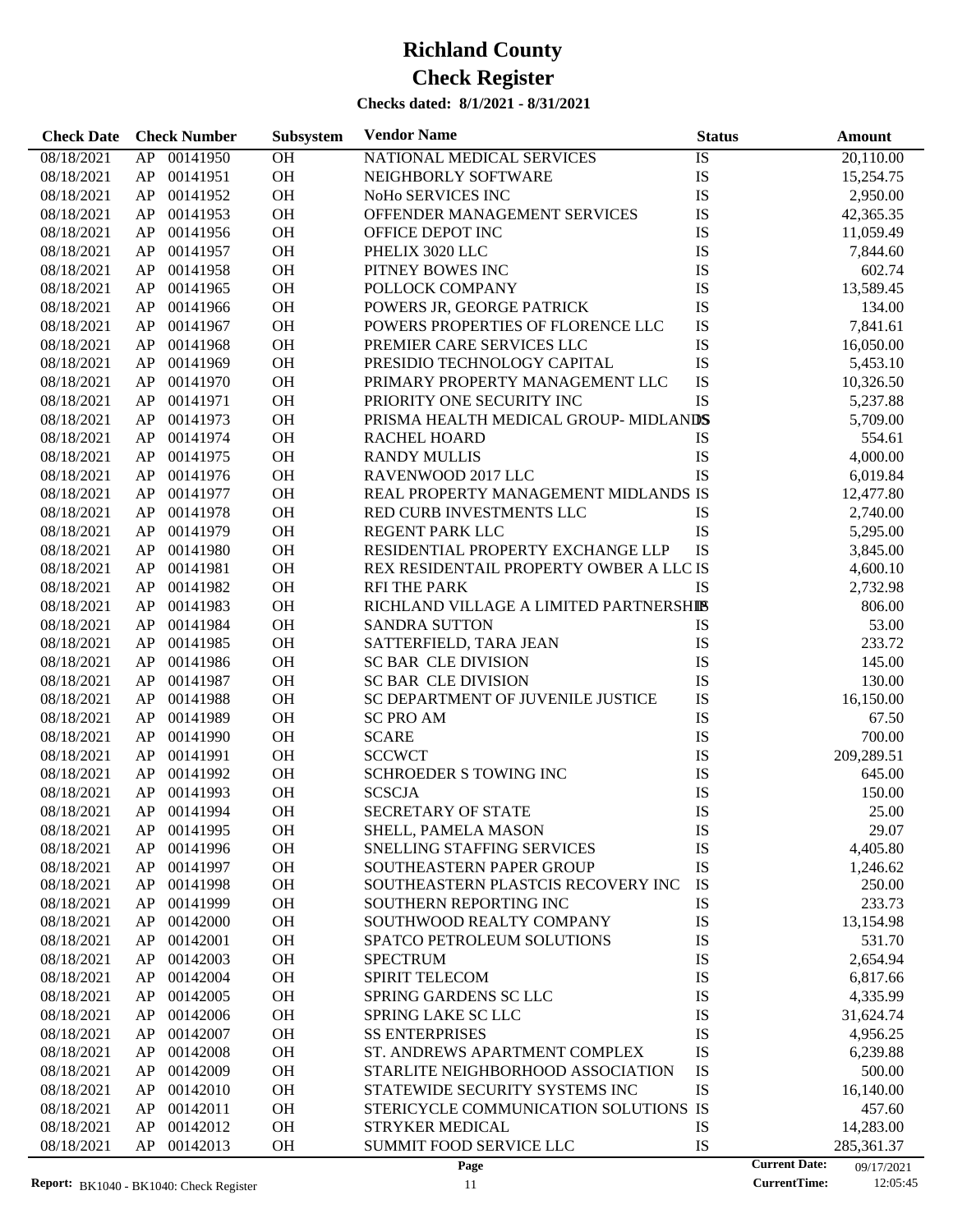| 00142014<br>OH<br><b>SUTTON, SANDRA</b><br>08/18/2021<br>AP<br>IS<br>80.64<br>OH<br>${\rm IS}$<br>00142015<br>87,525.72<br>08/18/2021<br>AP<br><b>SYNOVOUS BANK</b><br>IS<br>00142016<br>OH<br>08/18/2021<br>AP<br>TAH REIT LLC<br>8,243.00<br>00142017<br>OH<br><b>TETRA TECH INC</b><br>IS<br>08/18/2021<br>AP<br>90,293.94<br>IS<br>00142018<br>OH<br>THE FOWLER COMPANY INC<br>08/18/2021<br>AP<br>3,008.50<br>OH<br>IS<br>00142019<br>08/18/2021<br>AP<br>THE LANDINGS C FOREST ACRES<br>3,215.00<br>OH<br>IS<br>00142020<br>08/18/2021<br>AP<br>THE RESERVE AT LAKE CAROLINA LLA<br>5,056.92<br>IS<br>00142021<br>OH<br>08/18/2021<br>AP<br>THE ROWAN<br>2,436.00<br>IS<br>00142022<br>OH<br>THE SOURCING GROUP LLC<br>08/18/2021<br>AP<br>3,052.68<br>IS<br>00142023<br>OH<br>THOMAS AND HUTTON ENGINEERING<br>08/18/2021<br>AP<br>4,871.55<br>OH<br>IS<br>00142024<br>08/18/2021<br>AP<br>TIME WARNER CABLE<br>193.13<br>IS<br>00142025<br>OH<br>320.76<br>08/18/2021<br>AP<br><b>TRUE GROUP</b><br>IS<br>00142026<br>OH<br><b>TSSI</b><br>08/18/2021<br>AP<br>1,514.51<br>IS<br>00142034<br>OH<br>US PATRIOT TACTICAL<br>08/18/2021<br>AP<br>45,749.91<br>OH<br>IS<br>00142035<br>08/18/2021<br>AP<br><b>US POSTMASTER</b><br>558.00<br>IS<br>00142036<br>OH<br>08/18/2021<br>AP<br><b>US POSTMASTER</b><br>1,508.00<br>IS<br>00142037<br>OH<br>08/18/2021<br>AP<br><b>VERIZON WIRELESS</b><br>22,543.84<br>IS<br>00142038<br>OH<br>08/18/2021<br>AP<br>W M ROEBUCK INC<br>1,468.40<br>OH<br>IS<br>00142039<br>08/18/2021<br>AP<br><b>WASTE INDUSTRIES</b><br>697,135.80<br>OH<br>IS<br>00142041<br>08/18/2021<br>AP<br><b>WATERS AT LONGCREEK LP</b><br>4,776.00<br>IS<br>00142042<br>OH<br>08/18/2021<br>AP<br><b>WATERS AT WILLOW LAKE LP</b><br>5,326.25<br>00142043<br>OH<br>IS<br>08/18/2021<br>AP<br><b>WEAVER, AMANDA</b><br>11.71<br>OH<br>IS<br>00142044<br>WELLINGTON RESIDENTIAL VILLAS<br>3,750.00<br>08/18/2021<br>AP<br>OH<br>IS<br>00142045<br>08/18/2021<br>AP<br>WESLEY E. GRAY JR<br>2,960.00<br>IS<br>00142046<br>OH<br>WEST SHORE LAKE CAROLINA LLC<br>08/18/2021<br>AP<br>8,229.28<br>00142047<br>OH<br>IS<br>08/18/2021<br>AP<br>WILLIAM JOHNSTON<br>168.40<br>IS<br>00142048<br>OH<br>08/18/2021<br>AP<br>WILLIAMS, SYNITHIA RENETT<br>140.00<br>OH<br>IS<br>00142049<br>08/18/2021<br>AP<br>WIRE MONKEY LLC<br>5,993.50<br>OH<br>IS<br>00142050<br>08/18/2021<br>AP<br><b>WOOLPERT LLP</b><br>7,500.00<br>IS<br>00142051<br>OH<br>08/18/2021<br>AP<br>WYNDHAM POINTE<br>5,375.00<br>IS<br>00000009<br>OH<br>UNITED WAY OF THE MIDLANDS<br>08/19/2021<br>AP<br>152.14<br>IS<br>00142052<br>OH<br>253.05<br>08/19/2021<br>AP<br><b>ACCESS ANALYTICAL</b><br>IS<br>00142053<br>OH<br>ADMINISTRACION PARA EL SUSTENTO DE<br>08/19/2021<br>AP<br>253.85<br>00142054<br>OH<br>IS<br>08/19/2021<br>AP<br><b>ADRIENNE WHALEY</b><br>18,300.00<br>00142055<br>OH<br>IS<br>08/19/2021<br>AP<br>AMES VILLAS LLC<br>3,663.00<br>IS<br>OH<br>08/19/2021<br>AP 00142056<br>ANGELA L. JONES<br>11,880.00<br>08/19/2021<br>AP<br>00142057<br><b>OH</b><br><b>ANNEMARIE B. MATTHEWS</b><br>IS<br>3,331.50<br>00142058<br>OH<br>APM REALTY GROUP LLC<br>IS<br>08/19/2021<br>AP<br>1,735.90<br>00142059<br>OH<br>ASSOCIATES IN GASTROENTEROLOGY<br>IS<br>382.00<br>08/19/2021<br>AP<br>00142060<br>OH<br>IS<br>08/19/2021<br>AP<br>AUGUSTUS JACOBS JR.<br>6,140.00<br>IS<br>00142061<br>OH<br>08/19/2021<br>AP<br><b>BEVERLY RABON</b><br>3,035.00<br>00142062<br>OH<br>IS<br>08/19/2021<br>AP<br>BRIDGE WF SC RESERVE RIVER WALK LLC<br>5,427.14<br>00142063<br>OH<br>IS<br>08/19/2021<br>AP<br><b>BRIDGESTONE HOSEPOWER LLC</b><br>29.76<br>00142064<br>OH<br>BUREAU FOR CHILD SUPPORT ENFORCEMENTS<br>295.38<br>08/19/2021<br>AP<br>00142065<br>OH<br>IS<br>08/19/2021<br>AP<br>BURNETT LIME COMPANY INC<br>4,798.31<br>00142066<br>OH<br>IS<br>08/19/2021<br>AP<br>CAIC<br>11,216.67<br>00142067<br>OH<br>IS<br>08/19/2021<br>AP<br>CALIFORNIA STATE DISBURSEMENT UNIT<br>186.27<br>00142068<br>OH<br>IS<br>08/19/2021<br>AP<br><b>CAMPBELL SCIENTIFIC</b><br>1,944.00<br>IS<br>00142069<br>OH<br><b>CANDLEWOOD SUITES</b><br>08/19/2021<br>AP<br>245.28<br>00142070<br>OH<br>CAPITAL WASTE SERVICES LLC<br>IS<br>275.62<br>08/19/2021<br>AP<br>00142071<br>OH<br>IS<br>08/19/2021<br>AP<br>CHIMNEYS AT BROOKFIELD LLC<br>5,404.00<br>00142073<br>OH<br><b>CITY OF COLUMBIA</b><br>IS<br>08/19/2021<br>AP<br>17,357.80<br>IS<br>AP<br>00142074<br>OH<br>CITY OF COLUMBIA WATER SVC<br>08/19/2021<br>11,787.64<br>08/19/2021<br>AP<br>00142075<br>OH<br><b>COLONIAL LIFE INSURANCE</b><br>IS<br>1,108.94<br><b>Current Date:</b><br>Page<br>09/17/2021 | <b>Check Date</b> | <b>Check Number</b> | Subsystem | <b>Vendor Name</b> | <b>Status</b> | <b>Amount</b> |
|--------------------------------------------------------------------------------------------------------------------------------------------------------------------------------------------------------------------------------------------------------------------------------------------------------------------------------------------------------------------------------------------------------------------------------------------------------------------------------------------------------------------------------------------------------------------------------------------------------------------------------------------------------------------------------------------------------------------------------------------------------------------------------------------------------------------------------------------------------------------------------------------------------------------------------------------------------------------------------------------------------------------------------------------------------------------------------------------------------------------------------------------------------------------------------------------------------------------------------------------------------------------------------------------------------------------------------------------------------------------------------------------------------------------------------------------------------------------------------------------------------------------------------------------------------------------------------------------------------------------------------------------------------------------------------------------------------------------------------------------------------------------------------------------------------------------------------------------------------------------------------------------------------------------------------------------------------------------------------------------------------------------------------------------------------------------------------------------------------------------------------------------------------------------------------------------------------------------------------------------------------------------------------------------------------------------------------------------------------------------------------------------------------------------------------------------------------------------------------------------------------------------------------------------------------------------------------------------------------------------------------------------------------------------------------------------------------------------------------------------------------------------------------------------------------------------------------------------------------------------------------------------------------------------------------------------------------------------------------------------------------------------------------------------------------------------------------------------------------------------------------------------------------------------------------------------------------------------------------------------------------------------------------------------------------------------------------------------------------------------------------------------------------------------------------------------------------------------------------------------------------------------------------------------------------------------------------------------------------------------------------------------------------------------------------------------------------------------------------------------------------------------------------------------------------------------------------------------------------------------------------------------------------------------------------------------------------------------------------------------------------------------------------------------------------------------------------------------------------------------------------------------------------------------------------------------------------------------------------------------------------------------------------------------------------------------------------------------------------------------------------------------------------------------------------------------------------------------------------------------------------------------------------------------------------------------------------------------------------------------------------------------------------------------------|-------------------|---------------------|-----------|--------------------|---------------|---------------|
|                                                                                                                                                                                                                                                                                                                                                                                                                                                                                                                                                                                                                                                                                                                                                                                                                                                                                                                                                                                                                                                                                                                                                                                                                                                                                                                                                                                                                                                                                                                                                                                                                                                                                                                                                                                                                                                                                                                                                                                                                                                                                                                                                                                                                                                                                                                                                                                                                                                                                                                                                                                                                                                                                                                                                                                                                                                                                                                                                                                                                                                                                                                                                                                                                                                                                                                                                                                                                                                                                                                                                                                                                                                                                                                                                                                                                                                                                                                                                                                                                                                                                                                                                                                                                                                                                                                                                                                                                                                                                                                                                                                                                                                                          |                   |                     |           |                    |               |               |
|                                                                                                                                                                                                                                                                                                                                                                                                                                                                                                                                                                                                                                                                                                                                                                                                                                                                                                                                                                                                                                                                                                                                                                                                                                                                                                                                                                                                                                                                                                                                                                                                                                                                                                                                                                                                                                                                                                                                                                                                                                                                                                                                                                                                                                                                                                                                                                                                                                                                                                                                                                                                                                                                                                                                                                                                                                                                                                                                                                                                                                                                                                                                                                                                                                                                                                                                                                                                                                                                                                                                                                                                                                                                                                                                                                                                                                                                                                                                                                                                                                                                                                                                                                                                                                                                                                                                                                                                                                                                                                                                                                                                                                                                          |                   |                     |           |                    |               |               |
|                                                                                                                                                                                                                                                                                                                                                                                                                                                                                                                                                                                                                                                                                                                                                                                                                                                                                                                                                                                                                                                                                                                                                                                                                                                                                                                                                                                                                                                                                                                                                                                                                                                                                                                                                                                                                                                                                                                                                                                                                                                                                                                                                                                                                                                                                                                                                                                                                                                                                                                                                                                                                                                                                                                                                                                                                                                                                                                                                                                                                                                                                                                                                                                                                                                                                                                                                                                                                                                                                                                                                                                                                                                                                                                                                                                                                                                                                                                                                                                                                                                                                                                                                                                                                                                                                                                                                                                                                                                                                                                                                                                                                                                                          |                   |                     |           |                    |               |               |
|                                                                                                                                                                                                                                                                                                                                                                                                                                                                                                                                                                                                                                                                                                                                                                                                                                                                                                                                                                                                                                                                                                                                                                                                                                                                                                                                                                                                                                                                                                                                                                                                                                                                                                                                                                                                                                                                                                                                                                                                                                                                                                                                                                                                                                                                                                                                                                                                                                                                                                                                                                                                                                                                                                                                                                                                                                                                                                                                                                                                                                                                                                                                                                                                                                                                                                                                                                                                                                                                                                                                                                                                                                                                                                                                                                                                                                                                                                                                                                                                                                                                                                                                                                                                                                                                                                                                                                                                                                                                                                                                                                                                                                                                          |                   |                     |           |                    |               |               |
|                                                                                                                                                                                                                                                                                                                                                                                                                                                                                                                                                                                                                                                                                                                                                                                                                                                                                                                                                                                                                                                                                                                                                                                                                                                                                                                                                                                                                                                                                                                                                                                                                                                                                                                                                                                                                                                                                                                                                                                                                                                                                                                                                                                                                                                                                                                                                                                                                                                                                                                                                                                                                                                                                                                                                                                                                                                                                                                                                                                                                                                                                                                                                                                                                                                                                                                                                                                                                                                                                                                                                                                                                                                                                                                                                                                                                                                                                                                                                                                                                                                                                                                                                                                                                                                                                                                                                                                                                                                                                                                                                                                                                                                                          |                   |                     |           |                    |               |               |
|                                                                                                                                                                                                                                                                                                                                                                                                                                                                                                                                                                                                                                                                                                                                                                                                                                                                                                                                                                                                                                                                                                                                                                                                                                                                                                                                                                                                                                                                                                                                                                                                                                                                                                                                                                                                                                                                                                                                                                                                                                                                                                                                                                                                                                                                                                                                                                                                                                                                                                                                                                                                                                                                                                                                                                                                                                                                                                                                                                                                                                                                                                                                                                                                                                                                                                                                                                                                                                                                                                                                                                                                                                                                                                                                                                                                                                                                                                                                                                                                                                                                                                                                                                                                                                                                                                                                                                                                                                                                                                                                                                                                                                                                          |                   |                     |           |                    |               |               |
|                                                                                                                                                                                                                                                                                                                                                                                                                                                                                                                                                                                                                                                                                                                                                                                                                                                                                                                                                                                                                                                                                                                                                                                                                                                                                                                                                                                                                                                                                                                                                                                                                                                                                                                                                                                                                                                                                                                                                                                                                                                                                                                                                                                                                                                                                                                                                                                                                                                                                                                                                                                                                                                                                                                                                                                                                                                                                                                                                                                                                                                                                                                                                                                                                                                                                                                                                                                                                                                                                                                                                                                                                                                                                                                                                                                                                                                                                                                                                                                                                                                                                                                                                                                                                                                                                                                                                                                                                                                                                                                                                                                                                                                                          |                   |                     |           |                    |               |               |
|                                                                                                                                                                                                                                                                                                                                                                                                                                                                                                                                                                                                                                                                                                                                                                                                                                                                                                                                                                                                                                                                                                                                                                                                                                                                                                                                                                                                                                                                                                                                                                                                                                                                                                                                                                                                                                                                                                                                                                                                                                                                                                                                                                                                                                                                                                                                                                                                                                                                                                                                                                                                                                                                                                                                                                                                                                                                                                                                                                                                                                                                                                                                                                                                                                                                                                                                                                                                                                                                                                                                                                                                                                                                                                                                                                                                                                                                                                                                                                                                                                                                                                                                                                                                                                                                                                                                                                                                                                                                                                                                                                                                                                                                          |                   |                     |           |                    |               |               |
|                                                                                                                                                                                                                                                                                                                                                                                                                                                                                                                                                                                                                                                                                                                                                                                                                                                                                                                                                                                                                                                                                                                                                                                                                                                                                                                                                                                                                                                                                                                                                                                                                                                                                                                                                                                                                                                                                                                                                                                                                                                                                                                                                                                                                                                                                                                                                                                                                                                                                                                                                                                                                                                                                                                                                                                                                                                                                                                                                                                                                                                                                                                                                                                                                                                                                                                                                                                                                                                                                                                                                                                                                                                                                                                                                                                                                                                                                                                                                                                                                                                                                                                                                                                                                                                                                                                                                                                                                                                                                                                                                                                                                                                                          |                   |                     |           |                    |               |               |
|                                                                                                                                                                                                                                                                                                                                                                                                                                                                                                                                                                                                                                                                                                                                                                                                                                                                                                                                                                                                                                                                                                                                                                                                                                                                                                                                                                                                                                                                                                                                                                                                                                                                                                                                                                                                                                                                                                                                                                                                                                                                                                                                                                                                                                                                                                                                                                                                                                                                                                                                                                                                                                                                                                                                                                                                                                                                                                                                                                                                                                                                                                                                                                                                                                                                                                                                                                                                                                                                                                                                                                                                                                                                                                                                                                                                                                                                                                                                                                                                                                                                                                                                                                                                                                                                                                                                                                                                                                                                                                                                                                                                                                                                          |                   |                     |           |                    |               |               |
|                                                                                                                                                                                                                                                                                                                                                                                                                                                                                                                                                                                                                                                                                                                                                                                                                                                                                                                                                                                                                                                                                                                                                                                                                                                                                                                                                                                                                                                                                                                                                                                                                                                                                                                                                                                                                                                                                                                                                                                                                                                                                                                                                                                                                                                                                                                                                                                                                                                                                                                                                                                                                                                                                                                                                                                                                                                                                                                                                                                                                                                                                                                                                                                                                                                                                                                                                                                                                                                                                                                                                                                                                                                                                                                                                                                                                                                                                                                                                                                                                                                                                                                                                                                                                                                                                                                                                                                                                                                                                                                                                                                                                                                                          |                   |                     |           |                    |               |               |
|                                                                                                                                                                                                                                                                                                                                                                                                                                                                                                                                                                                                                                                                                                                                                                                                                                                                                                                                                                                                                                                                                                                                                                                                                                                                                                                                                                                                                                                                                                                                                                                                                                                                                                                                                                                                                                                                                                                                                                                                                                                                                                                                                                                                                                                                                                                                                                                                                                                                                                                                                                                                                                                                                                                                                                                                                                                                                                                                                                                                                                                                                                                                                                                                                                                                                                                                                                                                                                                                                                                                                                                                                                                                                                                                                                                                                                                                                                                                                                                                                                                                                                                                                                                                                                                                                                                                                                                                                                                                                                                                                                                                                                                                          |                   |                     |           |                    |               |               |
|                                                                                                                                                                                                                                                                                                                                                                                                                                                                                                                                                                                                                                                                                                                                                                                                                                                                                                                                                                                                                                                                                                                                                                                                                                                                                                                                                                                                                                                                                                                                                                                                                                                                                                                                                                                                                                                                                                                                                                                                                                                                                                                                                                                                                                                                                                                                                                                                                                                                                                                                                                                                                                                                                                                                                                                                                                                                                                                                                                                                                                                                                                                                                                                                                                                                                                                                                                                                                                                                                                                                                                                                                                                                                                                                                                                                                                                                                                                                                                                                                                                                                                                                                                                                                                                                                                                                                                                                                                                                                                                                                                                                                                                                          |                   |                     |           |                    |               |               |
|                                                                                                                                                                                                                                                                                                                                                                                                                                                                                                                                                                                                                                                                                                                                                                                                                                                                                                                                                                                                                                                                                                                                                                                                                                                                                                                                                                                                                                                                                                                                                                                                                                                                                                                                                                                                                                                                                                                                                                                                                                                                                                                                                                                                                                                                                                                                                                                                                                                                                                                                                                                                                                                                                                                                                                                                                                                                                                                                                                                                                                                                                                                                                                                                                                                                                                                                                                                                                                                                                                                                                                                                                                                                                                                                                                                                                                                                                                                                                                                                                                                                                                                                                                                                                                                                                                                                                                                                                                                                                                                                                                                                                                                                          |                   |                     |           |                    |               |               |
|                                                                                                                                                                                                                                                                                                                                                                                                                                                                                                                                                                                                                                                                                                                                                                                                                                                                                                                                                                                                                                                                                                                                                                                                                                                                                                                                                                                                                                                                                                                                                                                                                                                                                                                                                                                                                                                                                                                                                                                                                                                                                                                                                                                                                                                                                                                                                                                                                                                                                                                                                                                                                                                                                                                                                                                                                                                                                                                                                                                                                                                                                                                                                                                                                                                                                                                                                                                                                                                                                                                                                                                                                                                                                                                                                                                                                                                                                                                                                                                                                                                                                                                                                                                                                                                                                                                                                                                                                                                                                                                                                                                                                                                                          |                   |                     |           |                    |               |               |
|                                                                                                                                                                                                                                                                                                                                                                                                                                                                                                                                                                                                                                                                                                                                                                                                                                                                                                                                                                                                                                                                                                                                                                                                                                                                                                                                                                                                                                                                                                                                                                                                                                                                                                                                                                                                                                                                                                                                                                                                                                                                                                                                                                                                                                                                                                                                                                                                                                                                                                                                                                                                                                                                                                                                                                                                                                                                                                                                                                                                                                                                                                                                                                                                                                                                                                                                                                                                                                                                                                                                                                                                                                                                                                                                                                                                                                                                                                                                                                                                                                                                                                                                                                                                                                                                                                                                                                                                                                                                                                                                                                                                                                                                          |                   |                     |           |                    |               |               |
|                                                                                                                                                                                                                                                                                                                                                                                                                                                                                                                                                                                                                                                                                                                                                                                                                                                                                                                                                                                                                                                                                                                                                                                                                                                                                                                                                                                                                                                                                                                                                                                                                                                                                                                                                                                                                                                                                                                                                                                                                                                                                                                                                                                                                                                                                                                                                                                                                                                                                                                                                                                                                                                                                                                                                                                                                                                                                                                                                                                                                                                                                                                                                                                                                                                                                                                                                                                                                                                                                                                                                                                                                                                                                                                                                                                                                                                                                                                                                                                                                                                                                                                                                                                                                                                                                                                                                                                                                                                                                                                                                                                                                                                                          |                   |                     |           |                    |               |               |
|                                                                                                                                                                                                                                                                                                                                                                                                                                                                                                                                                                                                                                                                                                                                                                                                                                                                                                                                                                                                                                                                                                                                                                                                                                                                                                                                                                                                                                                                                                                                                                                                                                                                                                                                                                                                                                                                                                                                                                                                                                                                                                                                                                                                                                                                                                                                                                                                                                                                                                                                                                                                                                                                                                                                                                                                                                                                                                                                                                                                                                                                                                                                                                                                                                                                                                                                                                                                                                                                                                                                                                                                                                                                                                                                                                                                                                                                                                                                                                                                                                                                                                                                                                                                                                                                                                                                                                                                                                                                                                                                                                                                                                                                          |                   |                     |           |                    |               |               |
|                                                                                                                                                                                                                                                                                                                                                                                                                                                                                                                                                                                                                                                                                                                                                                                                                                                                                                                                                                                                                                                                                                                                                                                                                                                                                                                                                                                                                                                                                                                                                                                                                                                                                                                                                                                                                                                                                                                                                                                                                                                                                                                                                                                                                                                                                                                                                                                                                                                                                                                                                                                                                                                                                                                                                                                                                                                                                                                                                                                                                                                                                                                                                                                                                                                                                                                                                                                                                                                                                                                                                                                                                                                                                                                                                                                                                                                                                                                                                                                                                                                                                                                                                                                                                                                                                                                                                                                                                                                                                                                                                                                                                                                                          |                   |                     |           |                    |               |               |
|                                                                                                                                                                                                                                                                                                                                                                                                                                                                                                                                                                                                                                                                                                                                                                                                                                                                                                                                                                                                                                                                                                                                                                                                                                                                                                                                                                                                                                                                                                                                                                                                                                                                                                                                                                                                                                                                                                                                                                                                                                                                                                                                                                                                                                                                                                                                                                                                                                                                                                                                                                                                                                                                                                                                                                                                                                                                                                                                                                                                                                                                                                                                                                                                                                                                                                                                                                                                                                                                                                                                                                                                                                                                                                                                                                                                                                                                                                                                                                                                                                                                                                                                                                                                                                                                                                                                                                                                                                                                                                                                                                                                                                                                          |                   |                     |           |                    |               |               |
|                                                                                                                                                                                                                                                                                                                                                                                                                                                                                                                                                                                                                                                                                                                                                                                                                                                                                                                                                                                                                                                                                                                                                                                                                                                                                                                                                                                                                                                                                                                                                                                                                                                                                                                                                                                                                                                                                                                                                                                                                                                                                                                                                                                                                                                                                                                                                                                                                                                                                                                                                                                                                                                                                                                                                                                                                                                                                                                                                                                                                                                                                                                                                                                                                                                                                                                                                                                                                                                                                                                                                                                                                                                                                                                                                                                                                                                                                                                                                                                                                                                                                                                                                                                                                                                                                                                                                                                                                                                                                                                                                                                                                                                                          |                   |                     |           |                    |               |               |
|                                                                                                                                                                                                                                                                                                                                                                                                                                                                                                                                                                                                                                                                                                                                                                                                                                                                                                                                                                                                                                                                                                                                                                                                                                                                                                                                                                                                                                                                                                                                                                                                                                                                                                                                                                                                                                                                                                                                                                                                                                                                                                                                                                                                                                                                                                                                                                                                                                                                                                                                                                                                                                                                                                                                                                                                                                                                                                                                                                                                                                                                                                                                                                                                                                                                                                                                                                                                                                                                                                                                                                                                                                                                                                                                                                                                                                                                                                                                                                                                                                                                                                                                                                                                                                                                                                                                                                                                                                                                                                                                                                                                                                                                          |                   |                     |           |                    |               |               |
|                                                                                                                                                                                                                                                                                                                                                                                                                                                                                                                                                                                                                                                                                                                                                                                                                                                                                                                                                                                                                                                                                                                                                                                                                                                                                                                                                                                                                                                                                                                                                                                                                                                                                                                                                                                                                                                                                                                                                                                                                                                                                                                                                                                                                                                                                                                                                                                                                                                                                                                                                                                                                                                                                                                                                                                                                                                                                                                                                                                                                                                                                                                                                                                                                                                                                                                                                                                                                                                                                                                                                                                                                                                                                                                                                                                                                                                                                                                                                                                                                                                                                                                                                                                                                                                                                                                                                                                                                                                                                                                                                                                                                                                                          |                   |                     |           |                    |               |               |
|                                                                                                                                                                                                                                                                                                                                                                                                                                                                                                                                                                                                                                                                                                                                                                                                                                                                                                                                                                                                                                                                                                                                                                                                                                                                                                                                                                                                                                                                                                                                                                                                                                                                                                                                                                                                                                                                                                                                                                                                                                                                                                                                                                                                                                                                                                                                                                                                                                                                                                                                                                                                                                                                                                                                                                                                                                                                                                                                                                                                                                                                                                                                                                                                                                                                                                                                                                                                                                                                                                                                                                                                                                                                                                                                                                                                                                                                                                                                                                                                                                                                                                                                                                                                                                                                                                                                                                                                                                                                                                                                                                                                                                                                          |                   |                     |           |                    |               |               |
|                                                                                                                                                                                                                                                                                                                                                                                                                                                                                                                                                                                                                                                                                                                                                                                                                                                                                                                                                                                                                                                                                                                                                                                                                                                                                                                                                                                                                                                                                                                                                                                                                                                                                                                                                                                                                                                                                                                                                                                                                                                                                                                                                                                                                                                                                                                                                                                                                                                                                                                                                                                                                                                                                                                                                                                                                                                                                                                                                                                                                                                                                                                                                                                                                                                                                                                                                                                                                                                                                                                                                                                                                                                                                                                                                                                                                                                                                                                                                                                                                                                                                                                                                                                                                                                                                                                                                                                                                                                                                                                                                                                                                                                                          |                   |                     |           |                    |               |               |
|                                                                                                                                                                                                                                                                                                                                                                                                                                                                                                                                                                                                                                                                                                                                                                                                                                                                                                                                                                                                                                                                                                                                                                                                                                                                                                                                                                                                                                                                                                                                                                                                                                                                                                                                                                                                                                                                                                                                                                                                                                                                                                                                                                                                                                                                                                                                                                                                                                                                                                                                                                                                                                                                                                                                                                                                                                                                                                                                                                                                                                                                                                                                                                                                                                                                                                                                                                                                                                                                                                                                                                                                                                                                                                                                                                                                                                                                                                                                                                                                                                                                                                                                                                                                                                                                                                                                                                                                                                                                                                                                                                                                                                                                          |                   |                     |           |                    |               |               |
|                                                                                                                                                                                                                                                                                                                                                                                                                                                                                                                                                                                                                                                                                                                                                                                                                                                                                                                                                                                                                                                                                                                                                                                                                                                                                                                                                                                                                                                                                                                                                                                                                                                                                                                                                                                                                                                                                                                                                                                                                                                                                                                                                                                                                                                                                                                                                                                                                                                                                                                                                                                                                                                                                                                                                                                                                                                                                                                                                                                                                                                                                                                                                                                                                                                                                                                                                                                                                                                                                                                                                                                                                                                                                                                                                                                                                                                                                                                                                                                                                                                                                                                                                                                                                                                                                                                                                                                                                                                                                                                                                                                                                                                                          |                   |                     |           |                    |               |               |
|                                                                                                                                                                                                                                                                                                                                                                                                                                                                                                                                                                                                                                                                                                                                                                                                                                                                                                                                                                                                                                                                                                                                                                                                                                                                                                                                                                                                                                                                                                                                                                                                                                                                                                                                                                                                                                                                                                                                                                                                                                                                                                                                                                                                                                                                                                                                                                                                                                                                                                                                                                                                                                                                                                                                                                                                                                                                                                                                                                                                                                                                                                                                                                                                                                                                                                                                                                                                                                                                                                                                                                                                                                                                                                                                                                                                                                                                                                                                                                                                                                                                                                                                                                                                                                                                                                                                                                                                                                                                                                                                                                                                                                                                          |                   |                     |           |                    |               |               |
|                                                                                                                                                                                                                                                                                                                                                                                                                                                                                                                                                                                                                                                                                                                                                                                                                                                                                                                                                                                                                                                                                                                                                                                                                                                                                                                                                                                                                                                                                                                                                                                                                                                                                                                                                                                                                                                                                                                                                                                                                                                                                                                                                                                                                                                                                                                                                                                                                                                                                                                                                                                                                                                                                                                                                                                                                                                                                                                                                                                                                                                                                                                                                                                                                                                                                                                                                                                                                                                                                                                                                                                                                                                                                                                                                                                                                                                                                                                                                                                                                                                                                                                                                                                                                                                                                                                                                                                                                                                                                                                                                                                                                                                                          |                   |                     |           |                    |               |               |
|                                                                                                                                                                                                                                                                                                                                                                                                                                                                                                                                                                                                                                                                                                                                                                                                                                                                                                                                                                                                                                                                                                                                                                                                                                                                                                                                                                                                                                                                                                                                                                                                                                                                                                                                                                                                                                                                                                                                                                                                                                                                                                                                                                                                                                                                                                                                                                                                                                                                                                                                                                                                                                                                                                                                                                                                                                                                                                                                                                                                                                                                                                                                                                                                                                                                                                                                                                                                                                                                                                                                                                                                                                                                                                                                                                                                                                                                                                                                                                                                                                                                                                                                                                                                                                                                                                                                                                                                                                                                                                                                                                                                                                                                          |                   |                     |           |                    |               |               |
|                                                                                                                                                                                                                                                                                                                                                                                                                                                                                                                                                                                                                                                                                                                                                                                                                                                                                                                                                                                                                                                                                                                                                                                                                                                                                                                                                                                                                                                                                                                                                                                                                                                                                                                                                                                                                                                                                                                                                                                                                                                                                                                                                                                                                                                                                                                                                                                                                                                                                                                                                                                                                                                                                                                                                                                                                                                                                                                                                                                                                                                                                                                                                                                                                                                                                                                                                                                                                                                                                                                                                                                                                                                                                                                                                                                                                                                                                                                                                                                                                                                                                                                                                                                                                                                                                                                                                                                                                                                                                                                                                                                                                                                                          |                   |                     |           |                    |               |               |
|                                                                                                                                                                                                                                                                                                                                                                                                                                                                                                                                                                                                                                                                                                                                                                                                                                                                                                                                                                                                                                                                                                                                                                                                                                                                                                                                                                                                                                                                                                                                                                                                                                                                                                                                                                                                                                                                                                                                                                                                                                                                                                                                                                                                                                                                                                                                                                                                                                                                                                                                                                                                                                                                                                                                                                                                                                                                                                                                                                                                                                                                                                                                                                                                                                                                                                                                                                                                                                                                                                                                                                                                                                                                                                                                                                                                                                                                                                                                                                                                                                                                                                                                                                                                                                                                                                                                                                                                                                                                                                                                                                                                                                                                          |                   |                     |           |                    |               |               |
|                                                                                                                                                                                                                                                                                                                                                                                                                                                                                                                                                                                                                                                                                                                                                                                                                                                                                                                                                                                                                                                                                                                                                                                                                                                                                                                                                                                                                                                                                                                                                                                                                                                                                                                                                                                                                                                                                                                                                                                                                                                                                                                                                                                                                                                                                                                                                                                                                                                                                                                                                                                                                                                                                                                                                                                                                                                                                                                                                                                                                                                                                                                                                                                                                                                                                                                                                                                                                                                                                                                                                                                                                                                                                                                                                                                                                                                                                                                                                                                                                                                                                                                                                                                                                                                                                                                                                                                                                                                                                                                                                                                                                                                                          |                   |                     |           |                    |               |               |
|                                                                                                                                                                                                                                                                                                                                                                                                                                                                                                                                                                                                                                                                                                                                                                                                                                                                                                                                                                                                                                                                                                                                                                                                                                                                                                                                                                                                                                                                                                                                                                                                                                                                                                                                                                                                                                                                                                                                                                                                                                                                                                                                                                                                                                                                                                                                                                                                                                                                                                                                                                                                                                                                                                                                                                                                                                                                                                                                                                                                                                                                                                                                                                                                                                                                                                                                                                                                                                                                                                                                                                                                                                                                                                                                                                                                                                                                                                                                                                                                                                                                                                                                                                                                                                                                                                                                                                                                                                                                                                                                                                                                                                                                          |                   |                     |           |                    |               |               |
|                                                                                                                                                                                                                                                                                                                                                                                                                                                                                                                                                                                                                                                                                                                                                                                                                                                                                                                                                                                                                                                                                                                                                                                                                                                                                                                                                                                                                                                                                                                                                                                                                                                                                                                                                                                                                                                                                                                                                                                                                                                                                                                                                                                                                                                                                                                                                                                                                                                                                                                                                                                                                                                                                                                                                                                                                                                                                                                                                                                                                                                                                                                                                                                                                                                                                                                                                                                                                                                                                                                                                                                                                                                                                                                                                                                                                                                                                                                                                                                                                                                                                                                                                                                                                                                                                                                                                                                                                                                                                                                                                                                                                                                                          |                   |                     |           |                    |               |               |
|                                                                                                                                                                                                                                                                                                                                                                                                                                                                                                                                                                                                                                                                                                                                                                                                                                                                                                                                                                                                                                                                                                                                                                                                                                                                                                                                                                                                                                                                                                                                                                                                                                                                                                                                                                                                                                                                                                                                                                                                                                                                                                                                                                                                                                                                                                                                                                                                                                                                                                                                                                                                                                                                                                                                                                                                                                                                                                                                                                                                                                                                                                                                                                                                                                                                                                                                                                                                                                                                                                                                                                                                                                                                                                                                                                                                                                                                                                                                                                                                                                                                                                                                                                                                                                                                                                                                                                                                                                                                                                                                                                                                                                                                          |                   |                     |           |                    |               |               |
|                                                                                                                                                                                                                                                                                                                                                                                                                                                                                                                                                                                                                                                                                                                                                                                                                                                                                                                                                                                                                                                                                                                                                                                                                                                                                                                                                                                                                                                                                                                                                                                                                                                                                                                                                                                                                                                                                                                                                                                                                                                                                                                                                                                                                                                                                                                                                                                                                                                                                                                                                                                                                                                                                                                                                                                                                                                                                                                                                                                                                                                                                                                                                                                                                                                                                                                                                                                                                                                                                                                                                                                                                                                                                                                                                                                                                                                                                                                                                                                                                                                                                                                                                                                                                                                                                                                                                                                                                                                                                                                                                                                                                                                                          |                   |                     |           |                    |               |               |
|                                                                                                                                                                                                                                                                                                                                                                                                                                                                                                                                                                                                                                                                                                                                                                                                                                                                                                                                                                                                                                                                                                                                                                                                                                                                                                                                                                                                                                                                                                                                                                                                                                                                                                                                                                                                                                                                                                                                                                                                                                                                                                                                                                                                                                                                                                                                                                                                                                                                                                                                                                                                                                                                                                                                                                                                                                                                                                                                                                                                                                                                                                                                                                                                                                                                                                                                                                                                                                                                                                                                                                                                                                                                                                                                                                                                                                                                                                                                                                                                                                                                                                                                                                                                                                                                                                                                                                                                                                                                                                                                                                                                                                                                          |                   |                     |           |                    |               |               |
|                                                                                                                                                                                                                                                                                                                                                                                                                                                                                                                                                                                                                                                                                                                                                                                                                                                                                                                                                                                                                                                                                                                                                                                                                                                                                                                                                                                                                                                                                                                                                                                                                                                                                                                                                                                                                                                                                                                                                                                                                                                                                                                                                                                                                                                                                                                                                                                                                                                                                                                                                                                                                                                                                                                                                                                                                                                                                                                                                                                                                                                                                                                                                                                                                                                                                                                                                                                                                                                                                                                                                                                                                                                                                                                                                                                                                                                                                                                                                                                                                                                                                                                                                                                                                                                                                                                                                                                                                                                                                                                                                                                                                                                                          |                   |                     |           |                    |               |               |
|                                                                                                                                                                                                                                                                                                                                                                                                                                                                                                                                                                                                                                                                                                                                                                                                                                                                                                                                                                                                                                                                                                                                                                                                                                                                                                                                                                                                                                                                                                                                                                                                                                                                                                                                                                                                                                                                                                                                                                                                                                                                                                                                                                                                                                                                                                                                                                                                                                                                                                                                                                                                                                                                                                                                                                                                                                                                                                                                                                                                                                                                                                                                                                                                                                                                                                                                                                                                                                                                                                                                                                                                                                                                                                                                                                                                                                                                                                                                                                                                                                                                                                                                                                                                                                                                                                                                                                                                                                                                                                                                                                                                                                                                          |                   |                     |           |                    |               |               |
|                                                                                                                                                                                                                                                                                                                                                                                                                                                                                                                                                                                                                                                                                                                                                                                                                                                                                                                                                                                                                                                                                                                                                                                                                                                                                                                                                                                                                                                                                                                                                                                                                                                                                                                                                                                                                                                                                                                                                                                                                                                                                                                                                                                                                                                                                                                                                                                                                                                                                                                                                                                                                                                                                                                                                                                                                                                                                                                                                                                                                                                                                                                                                                                                                                                                                                                                                                                                                                                                                                                                                                                                                                                                                                                                                                                                                                                                                                                                                                                                                                                                                                                                                                                                                                                                                                                                                                                                                                                                                                                                                                                                                                                                          |                   |                     |           |                    |               |               |
|                                                                                                                                                                                                                                                                                                                                                                                                                                                                                                                                                                                                                                                                                                                                                                                                                                                                                                                                                                                                                                                                                                                                                                                                                                                                                                                                                                                                                                                                                                                                                                                                                                                                                                                                                                                                                                                                                                                                                                                                                                                                                                                                                                                                                                                                                                                                                                                                                                                                                                                                                                                                                                                                                                                                                                                                                                                                                                                                                                                                                                                                                                                                                                                                                                                                                                                                                                                                                                                                                                                                                                                                                                                                                                                                                                                                                                                                                                                                                                                                                                                                                                                                                                                                                                                                                                                                                                                                                                                                                                                                                                                                                                                                          |                   |                     |           |                    |               |               |
|                                                                                                                                                                                                                                                                                                                                                                                                                                                                                                                                                                                                                                                                                                                                                                                                                                                                                                                                                                                                                                                                                                                                                                                                                                                                                                                                                                                                                                                                                                                                                                                                                                                                                                                                                                                                                                                                                                                                                                                                                                                                                                                                                                                                                                                                                                                                                                                                                                                                                                                                                                                                                                                                                                                                                                                                                                                                                                                                                                                                                                                                                                                                                                                                                                                                                                                                                                                                                                                                                                                                                                                                                                                                                                                                                                                                                                                                                                                                                                                                                                                                                                                                                                                                                                                                                                                                                                                                                                                                                                                                                                                                                                                                          |                   |                     |           |                    |               |               |
|                                                                                                                                                                                                                                                                                                                                                                                                                                                                                                                                                                                                                                                                                                                                                                                                                                                                                                                                                                                                                                                                                                                                                                                                                                                                                                                                                                                                                                                                                                                                                                                                                                                                                                                                                                                                                                                                                                                                                                                                                                                                                                                                                                                                                                                                                                                                                                                                                                                                                                                                                                                                                                                                                                                                                                                                                                                                                                                                                                                                                                                                                                                                                                                                                                                                                                                                                                                                                                                                                                                                                                                                                                                                                                                                                                                                                                                                                                                                                                                                                                                                                                                                                                                                                                                                                                                                                                                                                                                                                                                                                                                                                                                                          |                   |                     |           |                    |               |               |
|                                                                                                                                                                                                                                                                                                                                                                                                                                                                                                                                                                                                                                                                                                                                                                                                                                                                                                                                                                                                                                                                                                                                                                                                                                                                                                                                                                                                                                                                                                                                                                                                                                                                                                                                                                                                                                                                                                                                                                                                                                                                                                                                                                                                                                                                                                                                                                                                                                                                                                                                                                                                                                                                                                                                                                                                                                                                                                                                                                                                                                                                                                                                                                                                                                                                                                                                                                                                                                                                                                                                                                                                                                                                                                                                                                                                                                                                                                                                                                                                                                                                                                                                                                                                                                                                                                                                                                                                                                                                                                                                                                                                                                                                          |                   |                     |           |                    |               |               |
|                                                                                                                                                                                                                                                                                                                                                                                                                                                                                                                                                                                                                                                                                                                                                                                                                                                                                                                                                                                                                                                                                                                                                                                                                                                                                                                                                                                                                                                                                                                                                                                                                                                                                                                                                                                                                                                                                                                                                                                                                                                                                                                                                                                                                                                                                                                                                                                                                                                                                                                                                                                                                                                                                                                                                                                                                                                                                                                                                                                                                                                                                                                                                                                                                                                                                                                                                                                                                                                                                                                                                                                                                                                                                                                                                                                                                                                                                                                                                                                                                                                                                                                                                                                                                                                                                                                                                                                                                                                                                                                                                                                                                                                                          |                   |                     |           |                    |               |               |
|                                                                                                                                                                                                                                                                                                                                                                                                                                                                                                                                                                                                                                                                                                                                                                                                                                                                                                                                                                                                                                                                                                                                                                                                                                                                                                                                                                                                                                                                                                                                                                                                                                                                                                                                                                                                                                                                                                                                                                                                                                                                                                                                                                                                                                                                                                                                                                                                                                                                                                                                                                                                                                                                                                                                                                                                                                                                                                                                                                                                                                                                                                                                                                                                                                                                                                                                                                                                                                                                                                                                                                                                                                                                                                                                                                                                                                                                                                                                                                                                                                                                                                                                                                                                                                                                                                                                                                                                                                                                                                                                                                                                                                                                          |                   |                     |           |                    |               |               |
|                                                                                                                                                                                                                                                                                                                                                                                                                                                                                                                                                                                                                                                                                                                                                                                                                                                                                                                                                                                                                                                                                                                                                                                                                                                                                                                                                                                                                                                                                                                                                                                                                                                                                                                                                                                                                                                                                                                                                                                                                                                                                                                                                                                                                                                                                                                                                                                                                                                                                                                                                                                                                                                                                                                                                                                                                                                                                                                                                                                                                                                                                                                                                                                                                                                                                                                                                                                                                                                                                                                                                                                                                                                                                                                                                                                                                                                                                                                                                                                                                                                                                                                                                                                                                                                                                                                                                                                                                                                                                                                                                                                                                                                                          |                   |                     |           |                    |               |               |
|                                                                                                                                                                                                                                                                                                                                                                                                                                                                                                                                                                                                                                                                                                                                                                                                                                                                                                                                                                                                                                                                                                                                                                                                                                                                                                                                                                                                                                                                                                                                                                                                                                                                                                                                                                                                                                                                                                                                                                                                                                                                                                                                                                                                                                                                                                                                                                                                                                                                                                                                                                                                                                                                                                                                                                                                                                                                                                                                                                                                                                                                                                                                                                                                                                                                                                                                                                                                                                                                                                                                                                                                                                                                                                                                                                                                                                                                                                                                                                                                                                                                                                                                                                                                                                                                                                                                                                                                                                                                                                                                                                                                                                                                          |                   |                     |           |                    |               |               |
|                                                                                                                                                                                                                                                                                                                                                                                                                                                                                                                                                                                                                                                                                                                                                                                                                                                                                                                                                                                                                                                                                                                                                                                                                                                                                                                                                                                                                                                                                                                                                                                                                                                                                                                                                                                                                                                                                                                                                                                                                                                                                                                                                                                                                                                                                                                                                                                                                                                                                                                                                                                                                                                                                                                                                                                                                                                                                                                                                                                                                                                                                                                                                                                                                                                                                                                                                                                                                                                                                                                                                                                                                                                                                                                                                                                                                                                                                                                                                                                                                                                                                                                                                                                                                                                                                                                                                                                                                                                                                                                                                                                                                                                                          |                   |                     |           |                    |               |               |
|                                                                                                                                                                                                                                                                                                                                                                                                                                                                                                                                                                                                                                                                                                                                                                                                                                                                                                                                                                                                                                                                                                                                                                                                                                                                                                                                                                                                                                                                                                                                                                                                                                                                                                                                                                                                                                                                                                                                                                                                                                                                                                                                                                                                                                                                                                                                                                                                                                                                                                                                                                                                                                                                                                                                                                                                                                                                                                                                                                                                                                                                                                                                                                                                                                                                                                                                                                                                                                                                                                                                                                                                                                                                                                                                                                                                                                                                                                                                                                                                                                                                                                                                                                                                                                                                                                                                                                                                                                                                                                                                                                                                                                                                          |                   |                     |           |                    |               |               |
|                                                                                                                                                                                                                                                                                                                                                                                                                                                                                                                                                                                                                                                                                                                                                                                                                                                                                                                                                                                                                                                                                                                                                                                                                                                                                                                                                                                                                                                                                                                                                                                                                                                                                                                                                                                                                                                                                                                                                                                                                                                                                                                                                                                                                                                                                                                                                                                                                                                                                                                                                                                                                                                                                                                                                                                                                                                                                                                                                                                                                                                                                                                                                                                                                                                                                                                                                                                                                                                                                                                                                                                                                                                                                                                                                                                                                                                                                                                                                                                                                                                                                                                                                                                                                                                                                                                                                                                                                                                                                                                                                                                                                                                                          |                   |                     |           |                    |               |               |
|                                                                                                                                                                                                                                                                                                                                                                                                                                                                                                                                                                                                                                                                                                                                                                                                                                                                                                                                                                                                                                                                                                                                                                                                                                                                                                                                                                                                                                                                                                                                                                                                                                                                                                                                                                                                                                                                                                                                                                                                                                                                                                                                                                                                                                                                                                                                                                                                                                                                                                                                                                                                                                                                                                                                                                                                                                                                                                                                                                                                                                                                                                                                                                                                                                                                                                                                                                                                                                                                                                                                                                                                                                                                                                                                                                                                                                                                                                                                                                                                                                                                                                                                                                                                                                                                                                                                                                                                                                                                                                                                                                                                                                                                          |                   |                     |           |                    |               |               |
|                                                                                                                                                                                                                                                                                                                                                                                                                                                                                                                                                                                                                                                                                                                                                                                                                                                                                                                                                                                                                                                                                                                                                                                                                                                                                                                                                                                                                                                                                                                                                                                                                                                                                                                                                                                                                                                                                                                                                                                                                                                                                                                                                                                                                                                                                                                                                                                                                                                                                                                                                                                                                                                                                                                                                                                                                                                                                                                                                                                                                                                                                                                                                                                                                                                                                                                                                                                                                                                                                                                                                                                                                                                                                                                                                                                                                                                                                                                                                                                                                                                                                                                                                                                                                                                                                                                                                                                                                                                                                                                                                                                                                                                                          |                   |                     |           |                    |               |               |
|                                                                                                                                                                                                                                                                                                                                                                                                                                                                                                                                                                                                                                                                                                                                                                                                                                                                                                                                                                                                                                                                                                                                                                                                                                                                                                                                                                                                                                                                                                                                                                                                                                                                                                                                                                                                                                                                                                                                                                                                                                                                                                                                                                                                                                                                                                                                                                                                                                                                                                                                                                                                                                                                                                                                                                                                                                                                                                                                                                                                                                                                                                                                                                                                                                                                                                                                                                                                                                                                                                                                                                                                                                                                                                                                                                                                                                                                                                                                                                                                                                                                                                                                                                                                                                                                                                                                                                                                                                                                                                                                                                                                                                                                          |                   |                     |           |                    |               |               |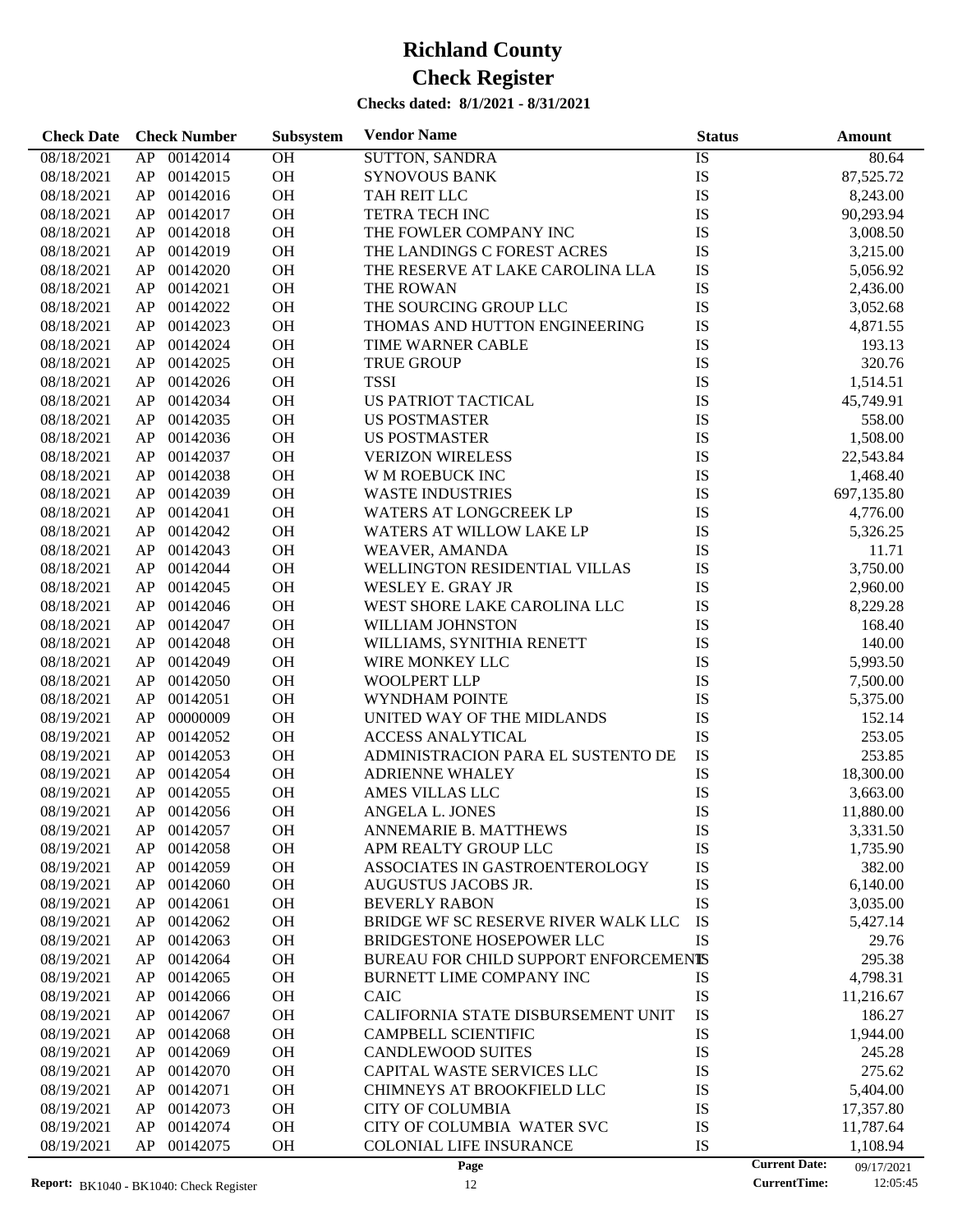| <b>Check Date</b> | <b>Check Number</b> | Subsystem | <b>Vendor Name</b>                        | <b>Status</b> | Amount                             |
|-------------------|---------------------|-----------|-------------------------------------------|---------------|------------------------------------|
| 08/19/2021        | 00142076<br>AP      | OH        | <b>COLUMBIA HOUSING AUTHORITY</b>         | IS            | 5,232.00                           |
| 08/19/2021        | 00142077<br>AP      | OH        | COMPANION AT THE PALMS LLC                | IS            | 14,768.17                          |
| 08/19/2021        | 00142078<br>AP      | OH        | CONREX ML PORTFOLIO LLC                   | IS            | 6,848.21                           |
| 08/19/2021        | 00142079<br>AP      | OH        | CTM PROPERTY MANAGEMENT LLC               | IS            | 5,800.00                           |
| 08/19/2021        | 00142080<br>AP      | OH        | <b>DAVID ZINK</b>                         | IS            | 7,425.00                           |
| 08/19/2021        | 00142081<br>AP      | OH        | DEBT MANAGEMENT SERVICES                  | IS            | 55.78                              |
| 08/19/2021        | 00142082<br>AP      | OH        | <b>DESTINI ANDERSON</b>                   | IS            | 3,081.00                           |
| 08/19/2021        | 00142083<br>AP      | OH        | DIVISION OF CHILD SUPPORT                 | IS            | 507.61                             |
| 08/19/2021        | 00142084<br>AP      | OH        | DOMINION ENERGY SC INC                    | IS            | 46,863.96                          |
| 08/19/2021        | 00142088<br>AP      | OH        | DOMINION ENERGY SC INC                    | IS            | 47,423.29                          |
| 08/19/2021        | 00142091<br>AP      | OH        | DOMINION ENERGY SOUTH CAROLINA            | IS            | 23,570.97                          |
| 08/19/2021        | 00142092<br>AP      | OH        | DREAM TEAM CONSULTING FIRM                | IS            | 2,436.60                           |
| 08/19/2021        | 00142093<br>AP      | OH        | EQUITY REAL ESTATE SERVICES LLC           | IS            | 9,223.00                           |
| 08/19/2021        | 00142094<br>AP      | OH        | FEDEX KINKOS                              | IS            | 22.16                              |
| 08/19/2021        | 00142095<br>AP      | OH        | FIRELANE FAMILY APARTMENT, LP             | IS            | 3,985.00                           |
| 08/19/2021        | 00142096<br>AP      | OH        | <b>FIRST VEHICLE SERVICES</b>             | IS            | 5,181.94                           |
| 08/19/2021        | 00142097<br>AP      | OH        | FORMEICKO C SMITH                         | IS            | 13,920.00                          |
| 08/19/2021        | 00142098<br>AP      | OH        | FRANCIS W KLECKLEY                        | IS            | 12,300.00                          |
| 08/19/2021        | 00142099<br>AP      | OH        | FREDDA THOMPSON                           | IS            | 5,950.00                           |
| 08/19/2021        | 00142100<br>AP      | OH        | <b>G PARTNERSHIP LLC</b>                  | IS            | 3,543.45                           |
| 08/19/2021        | 00142101<br>AP      | OH        | <b>G20 TECHNOLOGIES LLC</b>               | IS            | 4,396.40                           |
| 08/19/2021        | 00142102<br>AP      | OH        | GABLE OAKS HOUSING ASSOCIATES LP          | IS            | 8,158.27                           |
| 08/19/2021        | 00142103<br>AP      | OH        | <b>GREEN BUILT CONSTRUCTION</b>           | IS            | 7,440.00                           |
| 08/19/2021        | 00142104<br>AP      | OH        | GREGORY PEST CONTROL                      | IS            | 293.00                             |
| 08/19/2021        | 00142105<br>AP      | OH        | GROVE AT ST ANDREWS APARTMENTS BL LIIS    |               | 4,335.85                           |
| 08/19/2021        | 00142106<br>AP      | OH        | <b>HELEN TROY</b>                         | IS            | 3,920.00                           |
| 08/19/2021        | 00142107<br>AP      | OH        | HERON INVESTORS LLC                       | IS            | 7,020.00                           |
| 08/19/2021        | 00142108<br>AP      | OH        | HILLIARD SHARPER                          | IS            | 4,575.00                           |
| 08/19/2021        | 00142109<br>AP      | OH        | HOUSING AUTHORITY CITY OF COLUMBIA        | IS            | 17,235.93                          |
| 08/19/2021        | 00142110<br>AP      | OH        | <b>INSIGHT GLOBAL LLC</b>                 | ${\rm IS}$    | 32,200.00                          |
| 08/19/2021        | 00142111<br>AP      | OH        | <b>INTERNAL REVENUE SERVICE</b>           | IS            | 250.00                             |
| 08/19/2021        | 00142112<br>AP      | OH        | <b>INTERNAL REVENUE SERVICE</b>           | IS            | 525.00                             |
| 08/19/2021        | 00142113<br>AP      | OH        | <b>INTERNAL REVENUE SERVICE</b>           | IS            | 336.86                             |
| 08/19/2021        | 00142114<br>AP      | OH        | IRON MOUNTAIN INC                         | IS            | 11,319.05                          |
| 08/19/2021        | AP<br>00142115      | OH        | <b>IRS</b>                                | IS            | 250.00                             |
| 08/19/2021        | AP 00142116         | OH        | <b>JASONS DELI</b>                        | IS            | 170.05                             |
| 08/19/2021        | 00142117<br>AP      | <b>OH</b> | <b>JIMMY JOHN S</b>                       | IS            | 64.28                              |
| 08/19/2021        | 00142118<br>AP      | OH        | KILLIAN TERRACE SC LLC                    | IS            | 1,486.25                           |
| 08/19/2021        | 00142119<br>AP      | OH        | KRATOS 9090 LLC                           | IS            | 3,311.00                           |
| 08/19/2021        | AP<br>00142120      | <b>OH</b> | LAKE MURRAY HARDWARE OUTDOORS INGS        |               | 14.46                              |
| 08/19/2021        | AP<br>00142121      | <b>OH</b> | LANDMARK AT PINE COURT LLC                | IS            | 11,942.71                          |
| 08/19/2021        | AP<br>00142122      | OH        | LANDMARK RESOURCES LLC                    | IS            | 2,175.00                           |
| 08/19/2021        | 00142123<br>AP      | OH        | LIBERTY POINTE-PACES RUN ACQUISITION LISC |               | 3,140.51                           |
| 08/19/2021        | 00142124<br>AP      | OH        | LINDA P. MARSHALL                         | IS            | 12,859.19                          |
| 08/19/2021        | AP<br>00142125      | OH        | LIVE OAK PLACE                            | IS            | 7,550.00                           |
| 08/19/2021        | AP<br>00142126      | OH        | <b>LOWES HOME CENTER INC</b>              | IS            | 502.66                             |
| 08/19/2021        | AP<br>00142127      | OH        | <b>MATHIAS ENTERPRISES</b>                | IS            | 5,075.00                           |
| 08/19/2021        | AP<br>00142128      | OH        | MID CAROLINA ELECTRIC                     | IS            | 8,099.02                           |
| 08/19/2021        | AP<br>00142129      | OH        | <b>MID STATE REALTY</b>                   | IS            | 9,120.00                           |
| 08/19/2021        | AP<br>00142130      | OH        | <b>NORMAN E GROSS</b>                     | IS            | 8,650.00                           |
| 08/19/2021        | 00142131<br>AP      | OH        | NORTH AMERICAN GEOCHEMICAL                | IS            | 3,000.00                           |
| 08/19/2021        | AP<br>00142132      | OH        | NYS CHILD SUPPORT PROCESSING CENTER       | IS            | 29.53                              |
| 08/19/2021        | 00142133<br>AP      | <b>OH</b> | OFFICE DEPOT INC                          | IS            | 352.31                             |
| 08/19/2021        | AP<br>00142134      | <b>OH</b> | OHIO CHILD SUPPORT PAYMENT CENTRAL        | IS            | 67.57                              |
|                   |                     |           | Page                                      |               | <b>Current Date:</b><br>09/17/2021 |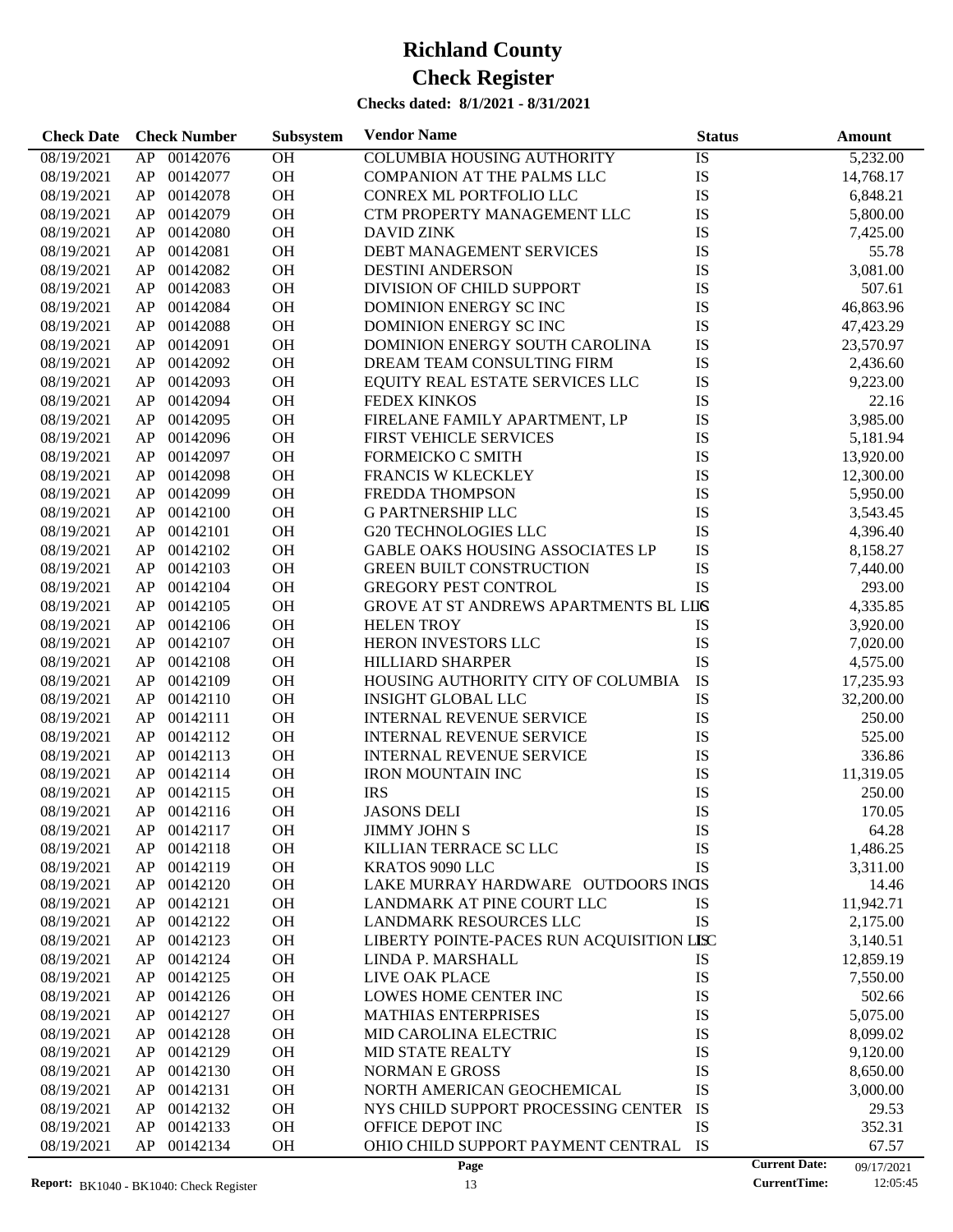| <b>Check Date</b> | <b>Check Number</b> | Subsystem | <b>Vendor Name</b>                        | <b>Status</b> | <b>Amount</b>                      |
|-------------------|---------------------|-----------|-------------------------------------------|---------------|------------------------------------|
| 08/19/2021        | AP<br>00142135      | OH        | PALMETTO RESIDENTIAL RENTALS LLC          | IS            | 7,123.00                           |
| 08/19/2021        | AP<br>00142136      | OH        | PALMETTO UTILITIES                        | IS            | 631.44                             |
| 08/19/2021        | AP<br>00142137      | OH        | PAMELA SIMMONS-BEASLEY                    | IS            | 1,716.25                           |
| 08/19/2021        | 00142138<br>AP      | OH        | PEGGY McMASTER                            | IS            | 6,000.00                           |
| 08/19/2021        | AP<br>00142139      | OH        | POLLOCK COMPANY                           | IS            | 1,577.77                           |
| 08/19/2021        | AP<br>00142140      | OH        | POWERS PROPERTIES OF FLORENCE LLC         | IS            | 6,697.92                           |
| 08/19/2021        | AP<br>00142141      | OH        | PRESTON M. WILSON                         | IS            | 2,280.00                           |
| 08/19/2021        | 00142142<br>AP      | OH        | PRISMA HEALTH MEDICAL GROUP-MIDLANDS      |               | 6,917.00                           |
| 08/19/2021        | AP<br>00142143      | OH        | <b>RC SHERIFF DEPT</b>                    | IS            | 150.00                             |
| 08/19/2021        | AP<br>00142144      | <b>OH</b> | <b>REGINALD H JANKIE</b>                  | IS            | 8,660.00                           |
| 08/19/2021        | AP<br>00142145      | OH        | REX RESIDENTIAL PROPERTY OWNER VI LLCIS   |               | 4,350.00                           |
| 08/19/2021        | AP<br>00142146      | OH        | RICHLAND COUNTY UTILITIES                 | IS            | 2,739.51                           |
| 08/19/2021        | AP<br>00142147      | OH        | <b>RONALD S. BRINSON</b>                  | IS            | 1,500.00                           |
| 08/19/2021        | AP<br>00142148      | <b>OH</b> | ROOSEVELT NORWOOD                         | IS            | 8,600.00                           |
| 08/19/2021        | AP<br>00142149      | OH        | RUSSELL L. POWELL                         | IS            | 5,985.00                           |
|                   | AP<br>00142150      | OH        | S.C. REAL ESTATE EXCHANGE                 | IS            |                                    |
| 08/19/2021        |                     | OH        |                                           | IS            | 2,357.50                           |
| 08/19/2021        | AP<br>00142151      |           | <b>SC DEPARTMENT OF REVENUE</b>           |               | 900.73                             |
| 08/19/2021        | AP<br>00142152      | <b>OH</b> | SC RETIREMENT SYSTEM                      | IS            | 723.65                             |
| 08/19/2021        | AP<br>00142153      | OH        | SC SPARTAN CAPITAL LLC                    | IS            | 4,858.00                           |
| 08/19/2021        | AP<br>00142154      | OH        | SC STATE DISBURSEMENT UNIT                | IS            | 6,788.62                           |
| 08/19/2021        | AP<br>00142155      | OH        | <b>SECURITY REALTY</b>                    | IS            | 3,525.00                           |
| 08/19/2021        | AP<br>00142156      | <b>OH</b> | SERVICE 4U, LLC                           | IS            | 10,465.00                          |
| 08/19/2021        | AP<br>00142157      | OH        | SFR JV-1 LP                               | IS            | 7,538.22                           |
| 08/19/2021        | AP<br>00142158      | OH        | <b>SHARON LOVE</b>                        | IS            | 1,425.00                           |
| 08/19/2021        | AP<br>00142159      | OH        | SNELLING STAFFING SERVICES                | IS            | 2,772.00                           |
| 08/19/2021        | AP<br>00142160      | OH        | <b>SPECTRUM</b>                           | IS            | 530.91                             |
| 08/19/2021        | AP<br>00142161      | OH        | STATEWIDE SECURITY SYSTEMS INC            | IS            | 9,687.90                           |
| 08/19/2021        | AP<br>00142163      | OH        | TENNESSEE CHILD SUPPORT                   | <b>IS</b>     | 90.92                              |
| 08/19/2021        | AP<br>00142164      | OH        | THOMPSON GRAND RENTAL STATION aka Rentsil |               | 1.75                               |
| 08/19/2021        | AP<br>00142165      | <b>OH</b> | TJ INVESTMENT PROPERTIES                  | IS            | 7,300.00                           |
| 08/19/2021        | AP<br>00142166      | OH        | <b>TORNESHA HALL</b>                      | IS            | 5,500.00                           |
| 08/19/2021        | AP<br>00142167      | OH        | <b>TOWN OF EASTOVER</b>                   | IS            | 125.02                             |
| 08/19/2021        | AP<br>00142168      | <b>OH</b> | TREASURER OF VIRGINIA                     | IS            | 139.82                             |
| 08/19/2021        | AP<br>00142169      | <b>OH</b> | TRI COUNTY ELEC COOP INC                  | IS            | 253.75                             |
| 08/19/2021        | AP<br>00142170      | <b>OH</b> | TS SIMPKINS INVESTMENTS LLC               | IS            | 3,600.00                           |
| 08/19/2021        | AP 00142173         | <b>OH</b> | <b>US PATRIOT TACTICAL</b>                | IS            | 17,769.78                          |
| 08/19/2021        | AP 00142174         | OH        | USC DEVELOPMENT FOUNDATION                | IS            | 53,371.25                          |
| 08/19/2021        | 00142175<br>AP      | <b>OH</b> | VALLEY BEVERAGE SOLUTIONS LLC - AKA       | IS            | 10.75                              |
| 08/19/2021        | AP<br>00142176      | OH        | <b>VANN S. MULLIS</b>                     | IS            | 5,590.00                           |
| 08/19/2021        | AP<br>00142177      | OH        | <b>VERIZON WIRELESS</b>                   | IS            | 540.21                             |
| 08/19/2021        | 00142178<br>AP      | <b>OH</b> | <b>WADE'S WORKBENCH LLC</b>               | IS            | 478.02                             |
| 08/19/2021        | AP<br>00142179      | <b>OH</b> | WESLEY E. GRAY JR                         | IS            | 3,795.00                           |
| 08/19/2021        | AP<br>00142180      | <b>OH</b> | WEST SHORE LAKE CAROLINA LLC              | IS            | 4,863.00                           |
| 08/19/2021        | AP<br>00142181      | <b>OH</b> | <b>CAMPBELL SCIENTIFIC</b>                | IS            | 18.99                              |
| 08/19/2021        | AP<br>00142182      | <b>OH</b> | <b>ELVIS HARLING</b>                      | IS            | 4,350.00                           |
| 08/20/2021        | AP<br>00142183      | <b>OH</b> | <b>ADRIENNE WHALEY</b>                    | IS            | 18,300.00                          |
| 08/20/2021        | AP<br>00142184      | OH        | AT&T                                      | IS            | 44,208.77                          |
| 08/20/2021        | AP<br>00142185      | OH        | AUGUSTUS JACOBS JR.                       | IS            | 6,140.00                           |
| 08/20/2021        | AP<br>00142186      | <b>OH</b> | CAPITAL WASTE SERVICES LLC                | IS            | 55.00                              |
| 08/20/2021        | AP<br>00142187      | <b>OH</b> | CAPITAL WASTE SERVICES LLC                | IS            | 4,665.63                           |
| 08/20/2021        | AP<br>00142188      | OH        | CHIMNEYS AT BROOKFIELD LLC                | IS            | 5,404.00                           |
| 08/20/2021        | AP<br>00142189      | <b>OH</b> | <b>CITY OF COLUMBIA</b>                   | IS            | 13,799.99                          |
| 08/20/2021        | AP<br>00142190      | <b>OH</b> | CITY OF COLUMBIA WATER SVC                | IS            | 48,230.65                          |
| 08/20/2021        | AP<br>00142191      | OH        | DOMINION ENERGY SC INC                    | IS            | 89.16                              |
|                   |                     |           | Page                                      |               | <b>Current Date:</b><br>09/17/2021 |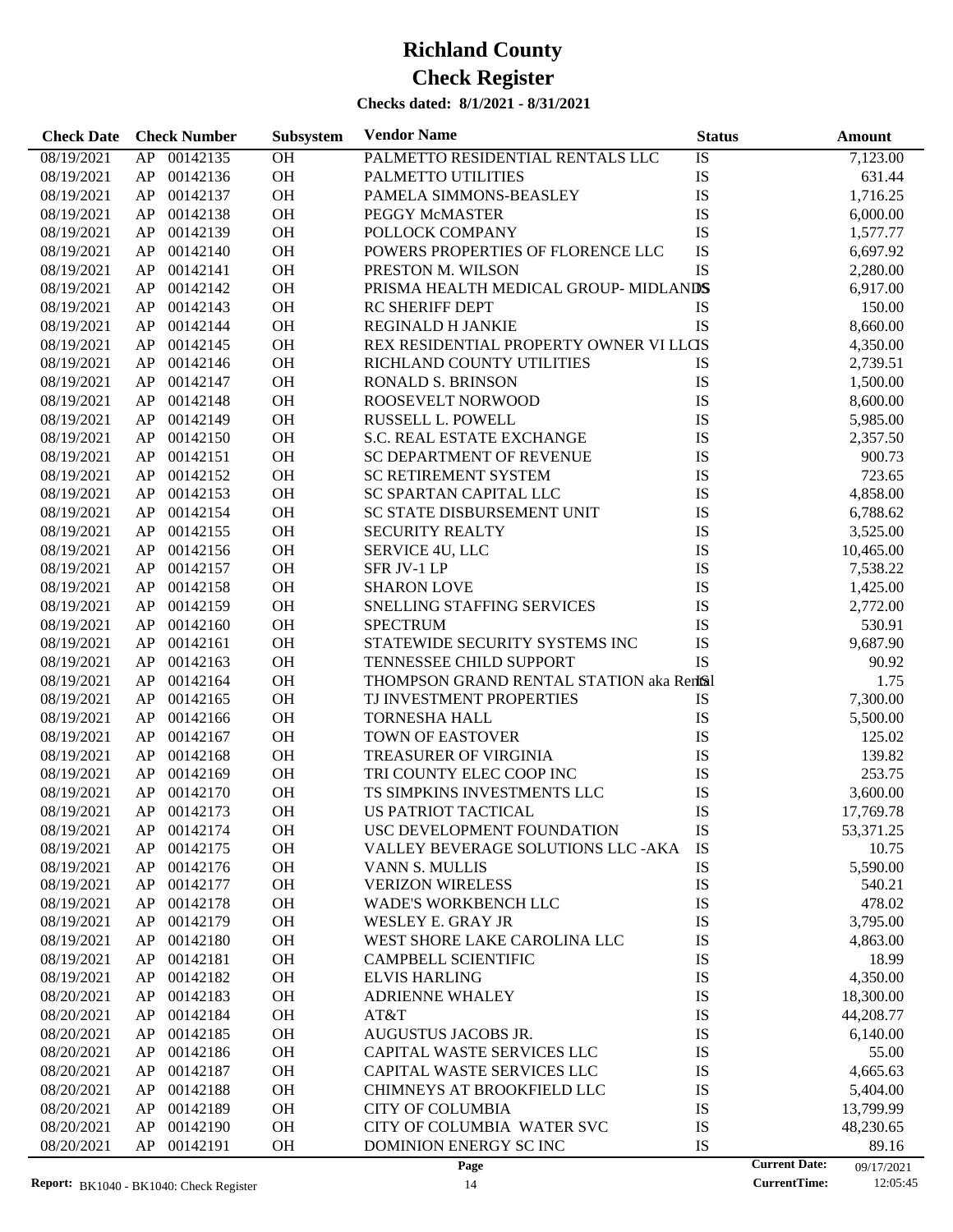| 00142192<br>08/20/2021<br>OH<br>DOMINION ENERGY SC INC<br>3,404.33<br>AP<br>IS<br>${\rm IS}$<br>OH<br>00142193<br>ENVIRONMENTAL RESOURCE ASSOCIATES<br>08/20/2021<br>AP<br>79.45<br>OH<br>IS<br>00142194<br>60.00<br>08/20/2021<br>AP<br><b>GREGORY PEST CONTROL</b><br>00142196<br>OH<br><b>GREGORY PEST CONTROL</b><br>IS<br>08/20/2021<br>AP<br>1,000.41<br>00142197<br>OH<br>IS<br>08/20/2021<br>AP<br>MID CAROLINA ELECTRIC<br>6,447.56<br>IS<br>00142198<br>OH<br>08/20/2021<br>AP<br><b>MID STATE REALTY</b><br>9,120.00<br>IS<br>00142199<br>OH<br>MIDLANDS ORAL AND MAXILLOFACIAL<br>08/20/2021<br>AP<br>1,306.00<br>IS<br>00142200<br>OH<br>08/20/2021<br>AP<br>OFFICE DEPOT INC<br>16.46<br>IS<br>00142201<br>OH<br>PETE DUTY AND ASSOCIATES INC<br>08/20/2021<br>AP<br>5,859.00<br>IS<br>00142203<br>OH<br>08/20/2021<br>AP<br>POLLOCK COMPANY<br>3,984.37<br>00142204<br>OH<br>PRISMA HEALTH MEDICAL GROUP-MIDLANDS<br>08/20/2021<br>AP<br>1,959.00<br>00142205<br>OH<br>08/20/2021<br>AP<br><b>S AND S AVIATION</b><br>IS<br>28,604.00<br>00142207<br>OH<br>THE SOURCING GROUP LLC<br>IS<br>08/20/2021<br>AP<br>766.93<br>00142208<br>OH<br>IS<br>08/20/2021<br>AP<br>TIME WARNER CABLE<br>436.48<br>IS<br>00142209<br>OH<br>TRI COUNTY ELEC COOP INC<br>08/20/2021<br>AP<br>27.60<br>IS<br>00142210<br>OH<br>387.50<br>08/20/2021<br>AP<br>TRI-STATE TECHNICAL SERVICES INC<br>IS<br>00142211<br>OH<br>WASTE MANAGEMENT CO INC/LANDFILL<br>170,780.08<br>08/20/2021<br>AP<br>IS<br>00142212<br>OH<br>WASTE MANAGEMENT CO INC/LANDFILL<br>08/20/2021<br>AP<br>686,397.91<br>00142213<br>OH<br>IS<br>08/26/2021<br>AP<br>701 CENTER FOR CONTEMPORARY ART<br>5,400.00<br>00142214<br>OH<br>IS<br>08/26/2021<br>AP<br><b>ABERNATHY PLACE LP</b><br>3,000.00<br>00142215<br>OH<br>IS<br>08/26/2021<br>AP<br>AHP OF COLUMBIA LLC<br>5,105.00<br>00142216<br>OH<br><b>AIRGAS INC</b><br>IS<br>08/26/2021<br>AP<br>3,789.68<br>IS<br>00142217<br>OH<br>AMERICAN EXPRESS INC<br>08/26/2021<br>AP<br>3,305.00<br>00142218<br>OH<br>IS<br>08/26/2021<br>AP<br><b>ANTIOCH SENIOR CENTER</b><br>20,000.00<br>00142219<br>OH<br>IS<br>08/26/2021<br>AP<br>APPLEONE EMPLOYMENT SERVICES<br>900.43<br>00142220<br>OH<br>ARCPOINT OCCUPATIONAL SOLUTIONS - AOSS<br>08/26/2021<br>AP<br>1,782.00<br>00142221<br>OH<br>08/26/2021<br>AP<br>ARTHUR J GALLAGHER RMS INC<br>IS<br>3,863.70<br>00142222<br>OH<br>IS<br>08/26/2021<br>AP<br>ASSOCIATES IN GASTROENTEROLOGY<br>1,494.00<br>00142223<br>OH<br>IS<br>08/26/2021<br>AP<br>AT&T<br>13,859.45<br>IS<br>00142224<br>OH<br>AT&T<br>08/26/2021<br>AP<br>20,470.59<br>00142225<br>OH<br>ATLANTIC DIVING SUPPLY INC DBA ADS INCIS<br>08/26/2021<br>AP<br>10,588.88<br>00142226<br>OH<br>AVR MSP COLUMBIA LLC<br>08/26/2021<br>AP<br>IS<br>3,843.00<br>00142227<br>OH<br>IS<br>08/26/2021<br>AP<br><b>BENJAMIN FINCH</b><br>3,850.00<br>00142228<br>OH<br>IS<br>08/26/2021<br>AP<br>BENTLEY SYSTEMS INC<br>7,484.35<br>00142229<br>OH<br>IS<br>08/26/2021<br>AP<br>BERKELEY ENDOSCOPY CENTER LLC<br>2,195.00<br>IS<br>AP 00142230<br>OH<br>08/26/2021<br><b>BESS, STEPHANIE DENISE</b><br>283.60<br>08/26/2021<br>AP<br>00142231<br>ОH<br><b>BLANCHARD MACH CO INC</b><br>IS<br>2,495.00<br>00142232<br>OH<br><b>BOULDER CREEK INVESTMENTS</b><br>IS<br>14,277.30<br>08/26/2021<br>AP<br>00142233<br>OH<br><b>BOUND TREE MEDICAL LLC</b><br>IS<br>08/26/2021<br>AP<br>890.51<br>00142234<br>OH<br>IS<br>110.00<br>AP<br>BRANCH-HOWARD, MICHELLE<br>08/26/2021<br>IS<br>AP<br>00142235<br>OH<br>08/26/2021<br>BRIDGESTONE HOSEPOWER LLC<br>1,083.26<br>IS<br>00142236<br>OH<br>08/26/2021<br>AP<br><b>BYRD, BENJAMIN</b><br>110.00<br>00142237<br>OH<br>IS<br>08/26/2021<br>AP<br>CABLE AND CONNECTIONS INC<br>316.72<br>00142238<br>OH<br>IS<br>08/26/2021<br>AP<br>CAPITAL WASTE SERVICES LLC<br>136.00<br>IS<br>AP<br>00142239<br>OH<br>CAROLINA CRISIS SOFTWARE LLC<br>885.00<br>08/26/2021<br>IS<br>AP<br>00142240<br>OH<br>199.66<br>08/26/2021<br><b>CAROLINA EASTERN WAREHOUSE</b><br>AP<br>00142241<br>OH<br>IS<br>08/26/2021<br>CAROLINA KWIK DRY LLC<br>4,070.00<br>00142242<br>OH<br>IS<br>08/26/2021<br>AP<br><b>CAROLINA PREMIER CLEANING</b><br>446.00<br>IS<br>00142243<br>OH<br>08/26/2021<br>AP<br>CAROLINA SOFTWARE INC<br>500.00<br>IS<br>AP<br>00142244<br>OH<br>CAROLINA WRECKING INC<br>08/26/2021<br>7,600.00<br>IS<br>AP<br>00142245<br>OH<br>08/26/2021<br><b>CARRIER BUILDING SYSTEMS &amp; SERVICES</b><br>4,862.00<br>AP<br>00142246<br>OH<br>IS<br>08/26/2021<br><b>CDWG</b><br>679.89<br>AP<br>00142247<br>OH<br>IS<br>08/26/2021<br>CENTRAL CITY REALTY INC.<br>2,875.00<br>IS<br>AP<br>00142248<br>OH<br><b>CHEM-AQUA INC</b><br>08/26/2021<br>815.61<br><b>Current Date:</b><br>Page<br>09/17/2021 | <b>Check Date</b> | <b>Check Number</b> | Subsystem | <b>Vendor Name</b> | <b>Status</b> | Amount |
|--------------------------------------------------------------------------------------------------------------------------------------------------------------------------------------------------------------------------------------------------------------------------------------------------------------------------------------------------------------------------------------------------------------------------------------------------------------------------------------------------------------------------------------------------------------------------------------------------------------------------------------------------------------------------------------------------------------------------------------------------------------------------------------------------------------------------------------------------------------------------------------------------------------------------------------------------------------------------------------------------------------------------------------------------------------------------------------------------------------------------------------------------------------------------------------------------------------------------------------------------------------------------------------------------------------------------------------------------------------------------------------------------------------------------------------------------------------------------------------------------------------------------------------------------------------------------------------------------------------------------------------------------------------------------------------------------------------------------------------------------------------------------------------------------------------------------------------------------------------------------------------------------------------------------------------------------------------------------------------------------------------------------------------------------------------------------------------------------------------------------------------------------------------------------------------------------------------------------------------------------------------------------------------------------------------------------------------------------------------------------------------------------------------------------------------------------------------------------------------------------------------------------------------------------------------------------------------------------------------------------------------------------------------------------------------------------------------------------------------------------------------------------------------------------------------------------------------------------------------------------------------------------------------------------------------------------------------------------------------------------------------------------------------------------------------------------------------------------------------------------------------------------------------------------------------------------------------------------------------------------------------------------------------------------------------------------------------------------------------------------------------------------------------------------------------------------------------------------------------------------------------------------------------------------------------------------------------------------------------------------------------------------------------------------------------------------------------------------------------------------------------------------------------------------------------------------------------------------------------------------------------------------------------------------------------------------------------------------------------------------------------------------------------------------------------------------------------------------------------------------------------------------------------------------------------------------------------------------------------------------------------------------------------------------------------------------------------------------------------------------------------------------------------------------------------------------------------------------------------------------------------------------------------------------------------------------------------------------------------------------------------------------------------------------------------------------------------------------------------------------------------------------------|-------------------|---------------------|-----------|--------------------|---------------|--------|
|                                                                                                                                                                                                                                                                                                                                                                                                                                                                                                                                                                                                                                                                                                                                                                                                                                                                                                                                                                                                                                                                                                                                                                                                                                                                                                                                                                                                                                                                                                                                                                                                                                                                                                                                                                                                                                                                                                                                                                                                                                                                                                                                                                                                                                                                                                                                                                                                                                                                                                                                                                                                                                                                                                                                                                                                                                                                                                                                                                                                                                                                                                                                                                                                                                                                                                                                                                                                                                                                                                                                                                                                                                                                                                                                                                                                                                                                                                                                                                                                                                                                                                                                                                                                                                                                                                                                                                                                                                                                                                                                                                                                                                                                                                                                                                                |                   |                     |           |                    |               |        |
|                                                                                                                                                                                                                                                                                                                                                                                                                                                                                                                                                                                                                                                                                                                                                                                                                                                                                                                                                                                                                                                                                                                                                                                                                                                                                                                                                                                                                                                                                                                                                                                                                                                                                                                                                                                                                                                                                                                                                                                                                                                                                                                                                                                                                                                                                                                                                                                                                                                                                                                                                                                                                                                                                                                                                                                                                                                                                                                                                                                                                                                                                                                                                                                                                                                                                                                                                                                                                                                                                                                                                                                                                                                                                                                                                                                                                                                                                                                                                                                                                                                                                                                                                                                                                                                                                                                                                                                                                                                                                                                                                                                                                                                                                                                                                                                |                   |                     |           |                    |               |        |
|                                                                                                                                                                                                                                                                                                                                                                                                                                                                                                                                                                                                                                                                                                                                                                                                                                                                                                                                                                                                                                                                                                                                                                                                                                                                                                                                                                                                                                                                                                                                                                                                                                                                                                                                                                                                                                                                                                                                                                                                                                                                                                                                                                                                                                                                                                                                                                                                                                                                                                                                                                                                                                                                                                                                                                                                                                                                                                                                                                                                                                                                                                                                                                                                                                                                                                                                                                                                                                                                                                                                                                                                                                                                                                                                                                                                                                                                                                                                                                                                                                                                                                                                                                                                                                                                                                                                                                                                                                                                                                                                                                                                                                                                                                                                                                                |                   |                     |           |                    |               |        |
|                                                                                                                                                                                                                                                                                                                                                                                                                                                                                                                                                                                                                                                                                                                                                                                                                                                                                                                                                                                                                                                                                                                                                                                                                                                                                                                                                                                                                                                                                                                                                                                                                                                                                                                                                                                                                                                                                                                                                                                                                                                                                                                                                                                                                                                                                                                                                                                                                                                                                                                                                                                                                                                                                                                                                                                                                                                                                                                                                                                                                                                                                                                                                                                                                                                                                                                                                                                                                                                                                                                                                                                                                                                                                                                                                                                                                                                                                                                                                                                                                                                                                                                                                                                                                                                                                                                                                                                                                                                                                                                                                                                                                                                                                                                                                                                |                   |                     |           |                    |               |        |
|                                                                                                                                                                                                                                                                                                                                                                                                                                                                                                                                                                                                                                                                                                                                                                                                                                                                                                                                                                                                                                                                                                                                                                                                                                                                                                                                                                                                                                                                                                                                                                                                                                                                                                                                                                                                                                                                                                                                                                                                                                                                                                                                                                                                                                                                                                                                                                                                                                                                                                                                                                                                                                                                                                                                                                                                                                                                                                                                                                                                                                                                                                                                                                                                                                                                                                                                                                                                                                                                                                                                                                                                                                                                                                                                                                                                                                                                                                                                                                                                                                                                                                                                                                                                                                                                                                                                                                                                                                                                                                                                                                                                                                                                                                                                                                                |                   |                     |           |                    |               |        |
|                                                                                                                                                                                                                                                                                                                                                                                                                                                                                                                                                                                                                                                                                                                                                                                                                                                                                                                                                                                                                                                                                                                                                                                                                                                                                                                                                                                                                                                                                                                                                                                                                                                                                                                                                                                                                                                                                                                                                                                                                                                                                                                                                                                                                                                                                                                                                                                                                                                                                                                                                                                                                                                                                                                                                                                                                                                                                                                                                                                                                                                                                                                                                                                                                                                                                                                                                                                                                                                                                                                                                                                                                                                                                                                                                                                                                                                                                                                                                                                                                                                                                                                                                                                                                                                                                                                                                                                                                                                                                                                                                                                                                                                                                                                                                                                |                   |                     |           |                    |               |        |
|                                                                                                                                                                                                                                                                                                                                                                                                                                                                                                                                                                                                                                                                                                                                                                                                                                                                                                                                                                                                                                                                                                                                                                                                                                                                                                                                                                                                                                                                                                                                                                                                                                                                                                                                                                                                                                                                                                                                                                                                                                                                                                                                                                                                                                                                                                                                                                                                                                                                                                                                                                                                                                                                                                                                                                                                                                                                                                                                                                                                                                                                                                                                                                                                                                                                                                                                                                                                                                                                                                                                                                                                                                                                                                                                                                                                                                                                                                                                                                                                                                                                                                                                                                                                                                                                                                                                                                                                                                                                                                                                                                                                                                                                                                                                                                                |                   |                     |           |                    |               |        |
|                                                                                                                                                                                                                                                                                                                                                                                                                                                                                                                                                                                                                                                                                                                                                                                                                                                                                                                                                                                                                                                                                                                                                                                                                                                                                                                                                                                                                                                                                                                                                                                                                                                                                                                                                                                                                                                                                                                                                                                                                                                                                                                                                                                                                                                                                                                                                                                                                                                                                                                                                                                                                                                                                                                                                                                                                                                                                                                                                                                                                                                                                                                                                                                                                                                                                                                                                                                                                                                                                                                                                                                                                                                                                                                                                                                                                                                                                                                                                                                                                                                                                                                                                                                                                                                                                                                                                                                                                                                                                                                                                                                                                                                                                                                                                                                |                   |                     |           |                    |               |        |
|                                                                                                                                                                                                                                                                                                                                                                                                                                                                                                                                                                                                                                                                                                                                                                                                                                                                                                                                                                                                                                                                                                                                                                                                                                                                                                                                                                                                                                                                                                                                                                                                                                                                                                                                                                                                                                                                                                                                                                                                                                                                                                                                                                                                                                                                                                                                                                                                                                                                                                                                                                                                                                                                                                                                                                                                                                                                                                                                                                                                                                                                                                                                                                                                                                                                                                                                                                                                                                                                                                                                                                                                                                                                                                                                                                                                                                                                                                                                                                                                                                                                                                                                                                                                                                                                                                                                                                                                                                                                                                                                                                                                                                                                                                                                                                                |                   |                     |           |                    |               |        |
|                                                                                                                                                                                                                                                                                                                                                                                                                                                                                                                                                                                                                                                                                                                                                                                                                                                                                                                                                                                                                                                                                                                                                                                                                                                                                                                                                                                                                                                                                                                                                                                                                                                                                                                                                                                                                                                                                                                                                                                                                                                                                                                                                                                                                                                                                                                                                                                                                                                                                                                                                                                                                                                                                                                                                                                                                                                                                                                                                                                                                                                                                                                                                                                                                                                                                                                                                                                                                                                                                                                                                                                                                                                                                                                                                                                                                                                                                                                                                                                                                                                                                                                                                                                                                                                                                                                                                                                                                                                                                                                                                                                                                                                                                                                                                                                |                   |                     |           |                    |               |        |
|                                                                                                                                                                                                                                                                                                                                                                                                                                                                                                                                                                                                                                                                                                                                                                                                                                                                                                                                                                                                                                                                                                                                                                                                                                                                                                                                                                                                                                                                                                                                                                                                                                                                                                                                                                                                                                                                                                                                                                                                                                                                                                                                                                                                                                                                                                                                                                                                                                                                                                                                                                                                                                                                                                                                                                                                                                                                                                                                                                                                                                                                                                                                                                                                                                                                                                                                                                                                                                                                                                                                                                                                                                                                                                                                                                                                                                                                                                                                                                                                                                                                                                                                                                                                                                                                                                                                                                                                                                                                                                                                                                                                                                                                                                                                                                                |                   |                     |           |                    |               |        |
|                                                                                                                                                                                                                                                                                                                                                                                                                                                                                                                                                                                                                                                                                                                                                                                                                                                                                                                                                                                                                                                                                                                                                                                                                                                                                                                                                                                                                                                                                                                                                                                                                                                                                                                                                                                                                                                                                                                                                                                                                                                                                                                                                                                                                                                                                                                                                                                                                                                                                                                                                                                                                                                                                                                                                                                                                                                                                                                                                                                                                                                                                                                                                                                                                                                                                                                                                                                                                                                                                                                                                                                                                                                                                                                                                                                                                                                                                                                                                                                                                                                                                                                                                                                                                                                                                                                                                                                                                                                                                                                                                                                                                                                                                                                                                                                |                   |                     |           |                    |               |        |
|                                                                                                                                                                                                                                                                                                                                                                                                                                                                                                                                                                                                                                                                                                                                                                                                                                                                                                                                                                                                                                                                                                                                                                                                                                                                                                                                                                                                                                                                                                                                                                                                                                                                                                                                                                                                                                                                                                                                                                                                                                                                                                                                                                                                                                                                                                                                                                                                                                                                                                                                                                                                                                                                                                                                                                                                                                                                                                                                                                                                                                                                                                                                                                                                                                                                                                                                                                                                                                                                                                                                                                                                                                                                                                                                                                                                                                                                                                                                                                                                                                                                                                                                                                                                                                                                                                                                                                                                                                                                                                                                                                                                                                                                                                                                                                                |                   |                     |           |                    |               |        |
|                                                                                                                                                                                                                                                                                                                                                                                                                                                                                                                                                                                                                                                                                                                                                                                                                                                                                                                                                                                                                                                                                                                                                                                                                                                                                                                                                                                                                                                                                                                                                                                                                                                                                                                                                                                                                                                                                                                                                                                                                                                                                                                                                                                                                                                                                                                                                                                                                                                                                                                                                                                                                                                                                                                                                                                                                                                                                                                                                                                                                                                                                                                                                                                                                                                                                                                                                                                                                                                                                                                                                                                                                                                                                                                                                                                                                                                                                                                                                                                                                                                                                                                                                                                                                                                                                                                                                                                                                                                                                                                                                                                                                                                                                                                                                                                |                   |                     |           |                    |               |        |
|                                                                                                                                                                                                                                                                                                                                                                                                                                                                                                                                                                                                                                                                                                                                                                                                                                                                                                                                                                                                                                                                                                                                                                                                                                                                                                                                                                                                                                                                                                                                                                                                                                                                                                                                                                                                                                                                                                                                                                                                                                                                                                                                                                                                                                                                                                                                                                                                                                                                                                                                                                                                                                                                                                                                                                                                                                                                                                                                                                                                                                                                                                                                                                                                                                                                                                                                                                                                                                                                                                                                                                                                                                                                                                                                                                                                                                                                                                                                                                                                                                                                                                                                                                                                                                                                                                                                                                                                                                                                                                                                                                                                                                                                                                                                                                                |                   |                     |           |                    |               |        |
|                                                                                                                                                                                                                                                                                                                                                                                                                                                                                                                                                                                                                                                                                                                                                                                                                                                                                                                                                                                                                                                                                                                                                                                                                                                                                                                                                                                                                                                                                                                                                                                                                                                                                                                                                                                                                                                                                                                                                                                                                                                                                                                                                                                                                                                                                                                                                                                                                                                                                                                                                                                                                                                                                                                                                                                                                                                                                                                                                                                                                                                                                                                                                                                                                                                                                                                                                                                                                                                                                                                                                                                                                                                                                                                                                                                                                                                                                                                                                                                                                                                                                                                                                                                                                                                                                                                                                                                                                                                                                                                                                                                                                                                                                                                                                                                |                   |                     |           |                    |               |        |
|                                                                                                                                                                                                                                                                                                                                                                                                                                                                                                                                                                                                                                                                                                                                                                                                                                                                                                                                                                                                                                                                                                                                                                                                                                                                                                                                                                                                                                                                                                                                                                                                                                                                                                                                                                                                                                                                                                                                                                                                                                                                                                                                                                                                                                                                                                                                                                                                                                                                                                                                                                                                                                                                                                                                                                                                                                                                                                                                                                                                                                                                                                                                                                                                                                                                                                                                                                                                                                                                                                                                                                                                                                                                                                                                                                                                                                                                                                                                                                                                                                                                                                                                                                                                                                                                                                                                                                                                                                                                                                                                                                                                                                                                                                                                                                                |                   |                     |           |                    |               |        |
|                                                                                                                                                                                                                                                                                                                                                                                                                                                                                                                                                                                                                                                                                                                                                                                                                                                                                                                                                                                                                                                                                                                                                                                                                                                                                                                                                                                                                                                                                                                                                                                                                                                                                                                                                                                                                                                                                                                                                                                                                                                                                                                                                                                                                                                                                                                                                                                                                                                                                                                                                                                                                                                                                                                                                                                                                                                                                                                                                                                                                                                                                                                                                                                                                                                                                                                                                                                                                                                                                                                                                                                                                                                                                                                                                                                                                                                                                                                                                                                                                                                                                                                                                                                                                                                                                                                                                                                                                                                                                                                                                                                                                                                                                                                                                                                |                   |                     |           |                    |               |        |
|                                                                                                                                                                                                                                                                                                                                                                                                                                                                                                                                                                                                                                                                                                                                                                                                                                                                                                                                                                                                                                                                                                                                                                                                                                                                                                                                                                                                                                                                                                                                                                                                                                                                                                                                                                                                                                                                                                                                                                                                                                                                                                                                                                                                                                                                                                                                                                                                                                                                                                                                                                                                                                                                                                                                                                                                                                                                                                                                                                                                                                                                                                                                                                                                                                                                                                                                                                                                                                                                                                                                                                                                                                                                                                                                                                                                                                                                                                                                                                                                                                                                                                                                                                                                                                                                                                                                                                                                                                                                                                                                                                                                                                                                                                                                                                                |                   |                     |           |                    |               |        |
|                                                                                                                                                                                                                                                                                                                                                                                                                                                                                                                                                                                                                                                                                                                                                                                                                                                                                                                                                                                                                                                                                                                                                                                                                                                                                                                                                                                                                                                                                                                                                                                                                                                                                                                                                                                                                                                                                                                                                                                                                                                                                                                                                                                                                                                                                                                                                                                                                                                                                                                                                                                                                                                                                                                                                                                                                                                                                                                                                                                                                                                                                                                                                                                                                                                                                                                                                                                                                                                                                                                                                                                                                                                                                                                                                                                                                                                                                                                                                                                                                                                                                                                                                                                                                                                                                                                                                                                                                                                                                                                                                                                                                                                                                                                                                                                |                   |                     |           |                    |               |        |
|                                                                                                                                                                                                                                                                                                                                                                                                                                                                                                                                                                                                                                                                                                                                                                                                                                                                                                                                                                                                                                                                                                                                                                                                                                                                                                                                                                                                                                                                                                                                                                                                                                                                                                                                                                                                                                                                                                                                                                                                                                                                                                                                                                                                                                                                                                                                                                                                                                                                                                                                                                                                                                                                                                                                                                                                                                                                                                                                                                                                                                                                                                                                                                                                                                                                                                                                                                                                                                                                                                                                                                                                                                                                                                                                                                                                                                                                                                                                                                                                                                                                                                                                                                                                                                                                                                                                                                                                                                                                                                                                                                                                                                                                                                                                                                                |                   |                     |           |                    |               |        |
|                                                                                                                                                                                                                                                                                                                                                                                                                                                                                                                                                                                                                                                                                                                                                                                                                                                                                                                                                                                                                                                                                                                                                                                                                                                                                                                                                                                                                                                                                                                                                                                                                                                                                                                                                                                                                                                                                                                                                                                                                                                                                                                                                                                                                                                                                                                                                                                                                                                                                                                                                                                                                                                                                                                                                                                                                                                                                                                                                                                                                                                                                                                                                                                                                                                                                                                                                                                                                                                                                                                                                                                                                                                                                                                                                                                                                                                                                                                                                                                                                                                                                                                                                                                                                                                                                                                                                                                                                                                                                                                                                                                                                                                                                                                                                                                |                   |                     |           |                    |               |        |
|                                                                                                                                                                                                                                                                                                                                                                                                                                                                                                                                                                                                                                                                                                                                                                                                                                                                                                                                                                                                                                                                                                                                                                                                                                                                                                                                                                                                                                                                                                                                                                                                                                                                                                                                                                                                                                                                                                                                                                                                                                                                                                                                                                                                                                                                                                                                                                                                                                                                                                                                                                                                                                                                                                                                                                                                                                                                                                                                                                                                                                                                                                                                                                                                                                                                                                                                                                                                                                                                                                                                                                                                                                                                                                                                                                                                                                                                                                                                                                                                                                                                                                                                                                                                                                                                                                                                                                                                                                                                                                                                                                                                                                                                                                                                                                                |                   |                     |           |                    |               |        |
|                                                                                                                                                                                                                                                                                                                                                                                                                                                                                                                                                                                                                                                                                                                                                                                                                                                                                                                                                                                                                                                                                                                                                                                                                                                                                                                                                                                                                                                                                                                                                                                                                                                                                                                                                                                                                                                                                                                                                                                                                                                                                                                                                                                                                                                                                                                                                                                                                                                                                                                                                                                                                                                                                                                                                                                                                                                                                                                                                                                                                                                                                                                                                                                                                                                                                                                                                                                                                                                                                                                                                                                                                                                                                                                                                                                                                                                                                                                                                                                                                                                                                                                                                                                                                                                                                                                                                                                                                                                                                                                                                                                                                                                                                                                                                                                |                   |                     |           |                    |               |        |
|                                                                                                                                                                                                                                                                                                                                                                                                                                                                                                                                                                                                                                                                                                                                                                                                                                                                                                                                                                                                                                                                                                                                                                                                                                                                                                                                                                                                                                                                                                                                                                                                                                                                                                                                                                                                                                                                                                                                                                                                                                                                                                                                                                                                                                                                                                                                                                                                                                                                                                                                                                                                                                                                                                                                                                                                                                                                                                                                                                                                                                                                                                                                                                                                                                                                                                                                                                                                                                                                                                                                                                                                                                                                                                                                                                                                                                                                                                                                                                                                                                                                                                                                                                                                                                                                                                                                                                                                                                                                                                                                                                                                                                                                                                                                                                                |                   |                     |           |                    |               |        |
|                                                                                                                                                                                                                                                                                                                                                                                                                                                                                                                                                                                                                                                                                                                                                                                                                                                                                                                                                                                                                                                                                                                                                                                                                                                                                                                                                                                                                                                                                                                                                                                                                                                                                                                                                                                                                                                                                                                                                                                                                                                                                                                                                                                                                                                                                                                                                                                                                                                                                                                                                                                                                                                                                                                                                                                                                                                                                                                                                                                                                                                                                                                                                                                                                                                                                                                                                                                                                                                                                                                                                                                                                                                                                                                                                                                                                                                                                                                                                                                                                                                                                                                                                                                                                                                                                                                                                                                                                                                                                                                                                                                                                                                                                                                                                                                |                   |                     |           |                    |               |        |
|                                                                                                                                                                                                                                                                                                                                                                                                                                                                                                                                                                                                                                                                                                                                                                                                                                                                                                                                                                                                                                                                                                                                                                                                                                                                                                                                                                                                                                                                                                                                                                                                                                                                                                                                                                                                                                                                                                                                                                                                                                                                                                                                                                                                                                                                                                                                                                                                                                                                                                                                                                                                                                                                                                                                                                                                                                                                                                                                                                                                                                                                                                                                                                                                                                                                                                                                                                                                                                                                                                                                                                                                                                                                                                                                                                                                                                                                                                                                                                                                                                                                                                                                                                                                                                                                                                                                                                                                                                                                                                                                                                                                                                                                                                                                                                                |                   |                     |           |                    |               |        |
|                                                                                                                                                                                                                                                                                                                                                                                                                                                                                                                                                                                                                                                                                                                                                                                                                                                                                                                                                                                                                                                                                                                                                                                                                                                                                                                                                                                                                                                                                                                                                                                                                                                                                                                                                                                                                                                                                                                                                                                                                                                                                                                                                                                                                                                                                                                                                                                                                                                                                                                                                                                                                                                                                                                                                                                                                                                                                                                                                                                                                                                                                                                                                                                                                                                                                                                                                                                                                                                                                                                                                                                                                                                                                                                                                                                                                                                                                                                                                                                                                                                                                                                                                                                                                                                                                                                                                                                                                                                                                                                                                                                                                                                                                                                                                                                |                   |                     |           |                    |               |        |
|                                                                                                                                                                                                                                                                                                                                                                                                                                                                                                                                                                                                                                                                                                                                                                                                                                                                                                                                                                                                                                                                                                                                                                                                                                                                                                                                                                                                                                                                                                                                                                                                                                                                                                                                                                                                                                                                                                                                                                                                                                                                                                                                                                                                                                                                                                                                                                                                                                                                                                                                                                                                                                                                                                                                                                                                                                                                                                                                                                                                                                                                                                                                                                                                                                                                                                                                                                                                                                                                                                                                                                                                                                                                                                                                                                                                                                                                                                                                                                                                                                                                                                                                                                                                                                                                                                                                                                                                                                                                                                                                                                                                                                                                                                                                                                                |                   |                     |           |                    |               |        |
|                                                                                                                                                                                                                                                                                                                                                                                                                                                                                                                                                                                                                                                                                                                                                                                                                                                                                                                                                                                                                                                                                                                                                                                                                                                                                                                                                                                                                                                                                                                                                                                                                                                                                                                                                                                                                                                                                                                                                                                                                                                                                                                                                                                                                                                                                                                                                                                                                                                                                                                                                                                                                                                                                                                                                                                                                                                                                                                                                                                                                                                                                                                                                                                                                                                                                                                                                                                                                                                                                                                                                                                                                                                                                                                                                                                                                                                                                                                                                                                                                                                                                                                                                                                                                                                                                                                                                                                                                                                                                                                                                                                                                                                                                                                                                                                |                   |                     |           |                    |               |        |
|                                                                                                                                                                                                                                                                                                                                                                                                                                                                                                                                                                                                                                                                                                                                                                                                                                                                                                                                                                                                                                                                                                                                                                                                                                                                                                                                                                                                                                                                                                                                                                                                                                                                                                                                                                                                                                                                                                                                                                                                                                                                                                                                                                                                                                                                                                                                                                                                                                                                                                                                                                                                                                                                                                                                                                                                                                                                                                                                                                                                                                                                                                                                                                                                                                                                                                                                                                                                                                                                                                                                                                                                                                                                                                                                                                                                                                                                                                                                                                                                                                                                                                                                                                                                                                                                                                                                                                                                                                                                                                                                                                                                                                                                                                                                                                                |                   |                     |           |                    |               |        |
|                                                                                                                                                                                                                                                                                                                                                                                                                                                                                                                                                                                                                                                                                                                                                                                                                                                                                                                                                                                                                                                                                                                                                                                                                                                                                                                                                                                                                                                                                                                                                                                                                                                                                                                                                                                                                                                                                                                                                                                                                                                                                                                                                                                                                                                                                                                                                                                                                                                                                                                                                                                                                                                                                                                                                                                                                                                                                                                                                                                                                                                                                                                                                                                                                                                                                                                                                                                                                                                                                                                                                                                                                                                                                                                                                                                                                                                                                                                                                                                                                                                                                                                                                                                                                                                                                                                                                                                                                                                                                                                                                                                                                                                                                                                                                                                |                   |                     |           |                    |               |        |
|                                                                                                                                                                                                                                                                                                                                                                                                                                                                                                                                                                                                                                                                                                                                                                                                                                                                                                                                                                                                                                                                                                                                                                                                                                                                                                                                                                                                                                                                                                                                                                                                                                                                                                                                                                                                                                                                                                                                                                                                                                                                                                                                                                                                                                                                                                                                                                                                                                                                                                                                                                                                                                                                                                                                                                                                                                                                                                                                                                                                                                                                                                                                                                                                                                                                                                                                                                                                                                                                                                                                                                                                                                                                                                                                                                                                                                                                                                                                                                                                                                                                                                                                                                                                                                                                                                                                                                                                                                                                                                                                                                                                                                                                                                                                                                                |                   |                     |           |                    |               |        |
|                                                                                                                                                                                                                                                                                                                                                                                                                                                                                                                                                                                                                                                                                                                                                                                                                                                                                                                                                                                                                                                                                                                                                                                                                                                                                                                                                                                                                                                                                                                                                                                                                                                                                                                                                                                                                                                                                                                                                                                                                                                                                                                                                                                                                                                                                                                                                                                                                                                                                                                                                                                                                                                                                                                                                                                                                                                                                                                                                                                                                                                                                                                                                                                                                                                                                                                                                                                                                                                                                                                                                                                                                                                                                                                                                                                                                                                                                                                                                                                                                                                                                                                                                                                                                                                                                                                                                                                                                                                                                                                                                                                                                                                                                                                                                                                |                   |                     |           |                    |               |        |
|                                                                                                                                                                                                                                                                                                                                                                                                                                                                                                                                                                                                                                                                                                                                                                                                                                                                                                                                                                                                                                                                                                                                                                                                                                                                                                                                                                                                                                                                                                                                                                                                                                                                                                                                                                                                                                                                                                                                                                                                                                                                                                                                                                                                                                                                                                                                                                                                                                                                                                                                                                                                                                                                                                                                                                                                                                                                                                                                                                                                                                                                                                                                                                                                                                                                                                                                                                                                                                                                                                                                                                                                                                                                                                                                                                                                                                                                                                                                                                                                                                                                                                                                                                                                                                                                                                                                                                                                                                                                                                                                                                                                                                                                                                                                                                                |                   |                     |           |                    |               |        |
|                                                                                                                                                                                                                                                                                                                                                                                                                                                                                                                                                                                                                                                                                                                                                                                                                                                                                                                                                                                                                                                                                                                                                                                                                                                                                                                                                                                                                                                                                                                                                                                                                                                                                                                                                                                                                                                                                                                                                                                                                                                                                                                                                                                                                                                                                                                                                                                                                                                                                                                                                                                                                                                                                                                                                                                                                                                                                                                                                                                                                                                                                                                                                                                                                                                                                                                                                                                                                                                                                                                                                                                                                                                                                                                                                                                                                                                                                                                                                                                                                                                                                                                                                                                                                                                                                                                                                                                                                                                                                                                                                                                                                                                                                                                                                                                |                   |                     |           |                    |               |        |
|                                                                                                                                                                                                                                                                                                                                                                                                                                                                                                                                                                                                                                                                                                                                                                                                                                                                                                                                                                                                                                                                                                                                                                                                                                                                                                                                                                                                                                                                                                                                                                                                                                                                                                                                                                                                                                                                                                                                                                                                                                                                                                                                                                                                                                                                                                                                                                                                                                                                                                                                                                                                                                                                                                                                                                                                                                                                                                                                                                                                                                                                                                                                                                                                                                                                                                                                                                                                                                                                                                                                                                                                                                                                                                                                                                                                                                                                                                                                                                                                                                                                                                                                                                                                                                                                                                                                                                                                                                                                                                                                                                                                                                                                                                                                                                                |                   |                     |           |                    |               |        |
|                                                                                                                                                                                                                                                                                                                                                                                                                                                                                                                                                                                                                                                                                                                                                                                                                                                                                                                                                                                                                                                                                                                                                                                                                                                                                                                                                                                                                                                                                                                                                                                                                                                                                                                                                                                                                                                                                                                                                                                                                                                                                                                                                                                                                                                                                                                                                                                                                                                                                                                                                                                                                                                                                                                                                                                                                                                                                                                                                                                                                                                                                                                                                                                                                                                                                                                                                                                                                                                                                                                                                                                                                                                                                                                                                                                                                                                                                                                                                                                                                                                                                                                                                                                                                                                                                                                                                                                                                                                                                                                                                                                                                                                                                                                                                                                |                   |                     |           |                    |               |        |
|                                                                                                                                                                                                                                                                                                                                                                                                                                                                                                                                                                                                                                                                                                                                                                                                                                                                                                                                                                                                                                                                                                                                                                                                                                                                                                                                                                                                                                                                                                                                                                                                                                                                                                                                                                                                                                                                                                                                                                                                                                                                                                                                                                                                                                                                                                                                                                                                                                                                                                                                                                                                                                                                                                                                                                                                                                                                                                                                                                                                                                                                                                                                                                                                                                                                                                                                                                                                                                                                                                                                                                                                                                                                                                                                                                                                                                                                                                                                                                                                                                                                                                                                                                                                                                                                                                                                                                                                                                                                                                                                                                                                                                                                                                                                                                                |                   |                     |           |                    |               |        |
|                                                                                                                                                                                                                                                                                                                                                                                                                                                                                                                                                                                                                                                                                                                                                                                                                                                                                                                                                                                                                                                                                                                                                                                                                                                                                                                                                                                                                                                                                                                                                                                                                                                                                                                                                                                                                                                                                                                                                                                                                                                                                                                                                                                                                                                                                                                                                                                                                                                                                                                                                                                                                                                                                                                                                                                                                                                                                                                                                                                                                                                                                                                                                                                                                                                                                                                                                                                                                                                                                                                                                                                                                                                                                                                                                                                                                                                                                                                                                                                                                                                                                                                                                                                                                                                                                                                                                                                                                                                                                                                                                                                                                                                                                                                                                                                |                   |                     |           |                    |               |        |
|                                                                                                                                                                                                                                                                                                                                                                                                                                                                                                                                                                                                                                                                                                                                                                                                                                                                                                                                                                                                                                                                                                                                                                                                                                                                                                                                                                                                                                                                                                                                                                                                                                                                                                                                                                                                                                                                                                                                                                                                                                                                                                                                                                                                                                                                                                                                                                                                                                                                                                                                                                                                                                                                                                                                                                                                                                                                                                                                                                                                                                                                                                                                                                                                                                                                                                                                                                                                                                                                                                                                                                                                                                                                                                                                                                                                                                                                                                                                                                                                                                                                                                                                                                                                                                                                                                                                                                                                                                                                                                                                                                                                                                                                                                                                                                                |                   |                     |           |                    |               |        |
|                                                                                                                                                                                                                                                                                                                                                                                                                                                                                                                                                                                                                                                                                                                                                                                                                                                                                                                                                                                                                                                                                                                                                                                                                                                                                                                                                                                                                                                                                                                                                                                                                                                                                                                                                                                                                                                                                                                                                                                                                                                                                                                                                                                                                                                                                                                                                                                                                                                                                                                                                                                                                                                                                                                                                                                                                                                                                                                                                                                                                                                                                                                                                                                                                                                                                                                                                                                                                                                                                                                                                                                                                                                                                                                                                                                                                                                                                                                                                                                                                                                                                                                                                                                                                                                                                                                                                                                                                                                                                                                                                                                                                                                                                                                                                                                |                   |                     |           |                    |               |        |
|                                                                                                                                                                                                                                                                                                                                                                                                                                                                                                                                                                                                                                                                                                                                                                                                                                                                                                                                                                                                                                                                                                                                                                                                                                                                                                                                                                                                                                                                                                                                                                                                                                                                                                                                                                                                                                                                                                                                                                                                                                                                                                                                                                                                                                                                                                                                                                                                                                                                                                                                                                                                                                                                                                                                                                                                                                                                                                                                                                                                                                                                                                                                                                                                                                                                                                                                                                                                                                                                                                                                                                                                                                                                                                                                                                                                                                                                                                                                                                                                                                                                                                                                                                                                                                                                                                                                                                                                                                                                                                                                                                                                                                                                                                                                                                                |                   |                     |           |                    |               |        |
|                                                                                                                                                                                                                                                                                                                                                                                                                                                                                                                                                                                                                                                                                                                                                                                                                                                                                                                                                                                                                                                                                                                                                                                                                                                                                                                                                                                                                                                                                                                                                                                                                                                                                                                                                                                                                                                                                                                                                                                                                                                                                                                                                                                                                                                                                                                                                                                                                                                                                                                                                                                                                                                                                                                                                                                                                                                                                                                                                                                                                                                                                                                                                                                                                                                                                                                                                                                                                                                                                                                                                                                                                                                                                                                                                                                                                                                                                                                                                                                                                                                                                                                                                                                                                                                                                                                                                                                                                                                                                                                                                                                                                                                                                                                                                                                |                   |                     |           |                    |               |        |
|                                                                                                                                                                                                                                                                                                                                                                                                                                                                                                                                                                                                                                                                                                                                                                                                                                                                                                                                                                                                                                                                                                                                                                                                                                                                                                                                                                                                                                                                                                                                                                                                                                                                                                                                                                                                                                                                                                                                                                                                                                                                                                                                                                                                                                                                                                                                                                                                                                                                                                                                                                                                                                                                                                                                                                                                                                                                                                                                                                                                                                                                                                                                                                                                                                                                                                                                                                                                                                                                                                                                                                                                                                                                                                                                                                                                                                                                                                                                                                                                                                                                                                                                                                                                                                                                                                                                                                                                                                                                                                                                                                                                                                                                                                                                                                                |                   |                     |           |                    |               |        |
|                                                                                                                                                                                                                                                                                                                                                                                                                                                                                                                                                                                                                                                                                                                                                                                                                                                                                                                                                                                                                                                                                                                                                                                                                                                                                                                                                                                                                                                                                                                                                                                                                                                                                                                                                                                                                                                                                                                                                                                                                                                                                                                                                                                                                                                                                                                                                                                                                                                                                                                                                                                                                                                                                                                                                                                                                                                                                                                                                                                                                                                                                                                                                                                                                                                                                                                                                                                                                                                                                                                                                                                                                                                                                                                                                                                                                                                                                                                                                                                                                                                                                                                                                                                                                                                                                                                                                                                                                                                                                                                                                                                                                                                                                                                                                                                |                   |                     |           |                    |               |        |
|                                                                                                                                                                                                                                                                                                                                                                                                                                                                                                                                                                                                                                                                                                                                                                                                                                                                                                                                                                                                                                                                                                                                                                                                                                                                                                                                                                                                                                                                                                                                                                                                                                                                                                                                                                                                                                                                                                                                                                                                                                                                                                                                                                                                                                                                                                                                                                                                                                                                                                                                                                                                                                                                                                                                                                                                                                                                                                                                                                                                                                                                                                                                                                                                                                                                                                                                                                                                                                                                                                                                                                                                                                                                                                                                                                                                                                                                                                                                                                                                                                                                                                                                                                                                                                                                                                                                                                                                                                                                                                                                                                                                                                                                                                                                                                                |                   |                     |           |                    |               |        |
|                                                                                                                                                                                                                                                                                                                                                                                                                                                                                                                                                                                                                                                                                                                                                                                                                                                                                                                                                                                                                                                                                                                                                                                                                                                                                                                                                                                                                                                                                                                                                                                                                                                                                                                                                                                                                                                                                                                                                                                                                                                                                                                                                                                                                                                                                                                                                                                                                                                                                                                                                                                                                                                                                                                                                                                                                                                                                                                                                                                                                                                                                                                                                                                                                                                                                                                                                                                                                                                                                                                                                                                                                                                                                                                                                                                                                                                                                                                                                                                                                                                                                                                                                                                                                                                                                                                                                                                                                                                                                                                                                                                                                                                                                                                                                                                |                   |                     |           |                    |               |        |
|                                                                                                                                                                                                                                                                                                                                                                                                                                                                                                                                                                                                                                                                                                                                                                                                                                                                                                                                                                                                                                                                                                                                                                                                                                                                                                                                                                                                                                                                                                                                                                                                                                                                                                                                                                                                                                                                                                                                                                                                                                                                                                                                                                                                                                                                                                                                                                                                                                                                                                                                                                                                                                                                                                                                                                                                                                                                                                                                                                                                                                                                                                                                                                                                                                                                                                                                                                                                                                                                                                                                                                                                                                                                                                                                                                                                                                                                                                                                                                                                                                                                                                                                                                                                                                                                                                                                                                                                                                                                                                                                                                                                                                                                                                                                                                                |                   |                     |           |                    |               |        |
|                                                                                                                                                                                                                                                                                                                                                                                                                                                                                                                                                                                                                                                                                                                                                                                                                                                                                                                                                                                                                                                                                                                                                                                                                                                                                                                                                                                                                                                                                                                                                                                                                                                                                                                                                                                                                                                                                                                                                                                                                                                                                                                                                                                                                                                                                                                                                                                                                                                                                                                                                                                                                                                                                                                                                                                                                                                                                                                                                                                                                                                                                                                                                                                                                                                                                                                                                                                                                                                                                                                                                                                                                                                                                                                                                                                                                                                                                                                                                                                                                                                                                                                                                                                                                                                                                                                                                                                                                                                                                                                                                                                                                                                                                                                                                                                |                   |                     |           |                    |               |        |
|                                                                                                                                                                                                                                                                                                                                                                                                                                                                                                                                                                                                                                                                                                                                                                                                                                                                                                                                                                                                                                                                                                                                                                                                                                                                                                                                                                                                                                                                                                                                                                                                                                                                                                                                                                                                                                                                                                                                                                                                                                                                                                                                                                                                                                                                                                                                                                                                                                                                                                                                                                                                                                                                                                                                                                                                                                                                                                                                                                                                                                                                                                                                                                                                                                                                                                                                                                                                                                                                                                                                                                                                                                                                                                                                                                                                                                                                                                                                                                                                                                                                                                                                                                                                                                                                                                                                                                                                                                                                                                                                                                                                                                                                                                                                                                                |                   |                     |           |                    |               |        |
|                                                                                                                                                                                                                                                                                                                                                                                                                                                                                                                                                                                                                                                                                                                                                                                                                                                                                                                                                                                                                                                                                                                                                                                                                                                                                                                                                                                                                                                                                                                                                                                                                                                                                                                                                                                                                                                                                                                                                                                                                                                                                                                                                                                                                                                                                                                                                                                                                                                                                                                                                                                                                                                                                                                                                                                                                                                                                                                                                                                                                                                                                                                                                                                                                                                                                                                                                                                                                                                                                                                                                                                                                                                                                                                                                                                                                                                                                                                                                                                                                                                                                                                                                                                                                                                                                                                                                                                                                                                                                                                                                                                                                                                                                                                                                                                |                   |                     |           |                    |               |        |
|                                                                                                                                                                                                                                                                                                                                                                                                                                                                                                                                                                                                                                                                                                                                                                                                                                                                                                                                                                                                                                                                                                                                                                                                                                                                                                                                                                                                                                                                                                                                                                                                                                                                                                                                                                                                                                                                                                                                                                                                                                                                                                                                                                                                                                                                                                                                                                                                                                                                                                                                                                                                                                                                                                                                                                                                                                                                                                                                                                                                                                                                                                                                                                                                                                                                                                                                                                                                                                                                                                                                                                                                                                                                                                                                                                                                                                                                                                                                                                                                                                                                                                                                                                                                                                                                                                                                                                                                                                                                                                                                                                                                                                                                                                                                                                                |                   |                     |           |                    |               |        |
|                                                                                                                                                                                                                                                                                                                                                                                                                                                                                                                                                                                                                                                                                                                                                                                                                                                                                                                                                                                                                                                                                                                                                                                                                                                                                                                                                                                                                                                                                                                                                                                                                                                                                                                                                                                                                                                                                                                                                                                                                                                                                                                                                                                                                                                                                                                                                                                                                                                                                                                                                                                                                                                                                                                                                                                                                                                                                                                                                                                                                                                                                                                                                                                                                                                                                                                                                                                                                                                                                                                                                                                                                                                                                                                                                                                                                                                                                                                                                                                                                                                                                                                                                                                                                                                                                                                                                                                                                                                                                                                                                                                                                                                                                                                                                                                |                   |                     |           |                    |               |        |
|                                                                                                                                                                                                                                                                                                                                                                                                                                                                                                                                                                                                                                                                                                                                                                                                                                                                                                                                                                                                                                                                                                                                                                                                                                                                                                                                                                                                                                                                                                                                                                                                                                                                                                                                                                                                                                                                                                                                                                                                                                                                                                                                                                                                                                                                                                                                                                                                                                                                                                                                                                                                                                                                                                                                                                                                                                                                                                                                                                                                                                                                                                                                                                                                                                                                                                                                                                                                                                                                                                                                                                                                                                                                                                                                                                                                                                                                                                                                                                                                                                                                                                                                                                                                                                                                                                                                                                                                                                                                                                                                                                                                                                                                                                                                                                                |                   |                     |           |                    |               |        |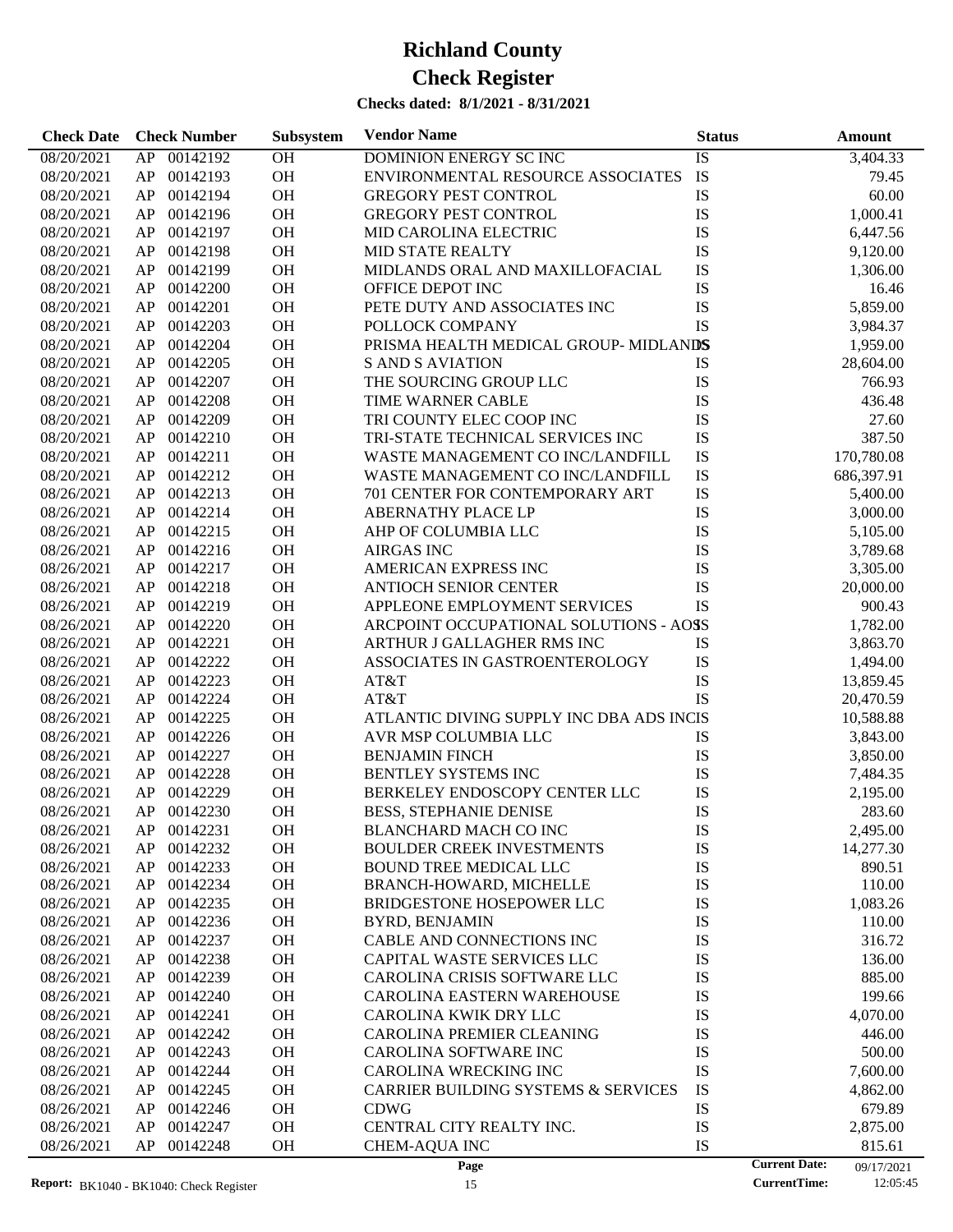| <b>Check Date</b> | <b>Check Number</b> | Subsystem       | <b>Vendor Name</b>                                       | <b>Status</b>        | Amount       |
|-------------------|---------------------|-----------------|----------------------------------------------------------|----------------------|--------------|
| 08/26/2021        | 00142253<br>AP      | <b>OH</b>       | CIGNA HEALTH AND LIFE INSURANCE                          | IS                   | 1,978,703.91 |
| 08/26/2021        | AP<br>00142254      | OH              | <b>CITY OF COLUMBIA</b>                                  | IS                   | 15,456.00    |
| 08/26/2021        | 00142256<br>AP      | OH              | <b>CITY OF COLUMBIA</b>                                  | IS                   | 10,048.47    |
| 08/26/2021        | 00142260<br>AP      | OH              | CITY OF COLUMBIA WATER SVC                               | <b>IS</b>            | 87,266.91    |
| 08/26/2021        | 00142261<br>AP      | OH              | CIVIL & ENVIRONMENTAL CONSULTANTS INIS                   |                      | 6,600.00     |
| 08/26/2021        | 00142262<br>AP      | OH              | CLARRISA KITCHEN AND CATERING LLC                        | IS                   | 1,872.98     |
| 08/26/2021        | 00142263<br>AP      | OH              | <b>CLEMSON UNIVERSITY</b>                                | IS                   | 3,000.00     |
| 08/26/2021        | 00142264<br>AP      | <b>OH</b>       | COLUMBIA INTERNATIONAL FESTIVAL                          | IS                   | 6,749.84     |
| 08/26/2021        | 00142265<br>AP      | OH              | CONREX ML PORTFOLIO LLC                                  | IS                   | 4,715.00     |
| 08/26/2021        | 00142266<br>AP      | OH              | <b>CONTROL MANAGEMENT INC</b>                            | IS                   | 33,768.00    |
| 08/26/2021        | 00142267<br>AP      | OH              | COSTAR REALTY INFORMATION INC.                           | IS                   | 1,007.20     |
| 08/26/2021        | 00142268<br>AP      | OH              | CROWN HEALTH CARE LAUNDRY LLC                            | IS                   | 76.53        |
| 08/26/2021        | 00142269<br>AP      | OH              | CTM PROPERTY MANAGEMENT LLC                              | IS                   | 7,025.00     |
| 08/26/2021        | 00142271<br>AP      | OH              | DEENDRE JEFFERSON-FIELDS                                 | IS                   | 4,214.00     |
| 08/26/2021        | 00142272<br>AP      | OH              | DELL MARKETING LP                                        | IS                   | 9,120.58     |
| 08/26/2021        | 00142273<br>AP      | <b>OH</b>       | <b>DLT SOLUTIONS LLC</b>                                 | IS                   | 2,767.12     |
| 08/26/2021        | 00142274<br>AP      | OH              | DOMINION ENERGY SC INC                                   | IS                   | 2,415.81     |
| 08/26/2021        | 00142278<br>AP      | OH              | DOMINION ENERGY SCINC                                    | IS                   | 62,308.19    |
| 08/26/2021        | 00142281<br>AP      | OH              | DOMINION ENERGY SOUTH CAROLINA                           | IS                   | 17,835.76    |
| 08/26/2021        | 00142282<br>AP      | <b>OH</b>       | <b>DORIS EVANS CUBITT</b>                                | IS                   | 12,200.00    |
| 08/26/2021        | 00142283<br>AP      | OH              | DREAM TEAM CONSULTING FIRM                               | IS                   | 238.05       |
| 08/26/2021        | 00142284<br>AP      | OH              | DYAMOND ANDERSON                                         | IS                   | 252.00       |
| 08/26/2021        | 00142287<br>AP      | OH              | <b>EAGLE AVIATION INC</b>                                | <b>IS</b>            | 3,960.31     |
| 08/26/2021        | 00142288<br>AP      | <b>OH</b>       | EAST RICHLAND COUNTY PUBLIC SERVICE IS                   |                      | 2,121.12     |
| 08/26/2021        | 00142289<br>AP      | OH              | EAST RICHLAND COUNTY PUBLIC SERVICE IS                   |                      | 81.00        |
| 08/26/2021        | 00142290<br>AP      | OH              | <b>ECOFLO INC</b>                                        | IS                   | 27,994.14    |
| 08/26/2021        | 00142291<br>AP      | OH              | EDGEWOOD FOUNDATION                                      | IS                   | 2,700.11     |
| 08/26/2021        | 00142292<br>AP      | <b>OH</b>       | <b>EDWARD SPEAR</b>                                      | IS                   | 5,700.00     |
| 08/26/2021        | 00142293<br>AP      | OH              | <b>EMAINT ENTERPRISES, LLC</b>                           | IS                   | 6,544.80     |
| 08/26/2021        | 00142294<br>AP      | OH              | EQUIFAX INFORMATION SVCS LLC                             | IS                   | 12,224.05    |
| 08/26/2021        | 00142295<br>AP      | OH              | ETHER LLC                                                | IS                   | 726.00       |
| 08/26/2021        | 00142296<br>AP      | <b>OH</b>       | <b>FASTENAL COMPANY</b>                                  | IS                   |              |
|                   | 00142297            | OH              | FEDERAL EXPRESS CORP                                     | IS                   | 1,010.56     |
| 08/26/2021        | AP<br>00142298      | OH              |                                                          | IS                   | 11.63        |
| 08/26/2021        | AP<br>00142299      |                 | FIND GREAT PEOPLE LLC                                    |                      | 8,387.03     |
| 08/26/2021        | AP                  | OH              | FIRST TRUST REAL ESTATE SERVICES LLC                     | IS                   | 3,801.00     |
| 08/26/2021        | AP<br>00142300      | <b>OH</b>       | <b>FIRST VEHICLE SERVICES</b>                            | IS                   | 30,580.30    |
| 08/26/2021        | AP.<br>00142301     | OН              | FLEETMIND SOLUTIONS INC                                  | IS                   | 2,536.92     |
| 08/26/2021        | 00142302<br>AP      | OH              | FORTILINE WATERWORKS                                     | IS                   | 413.22       |
| 08/26/2021        | 00142303<br>AP      | OH<br><b>OH</b> | <b>G20 TECHNOLOGIES LLC</b><br>GENERAL DOOR SERVICES LLC | IS<br>IS             | 9,042.00     |
| 08/26/2021        | 00142304<br>AP      |                 |                                                          | IS                   | 15,625.00    |
| 08/26/2021        | 00142305<br>AP      | OH              | <b>GFOASC</b>                                            |                      | 480.00       |
| 08/26/2021        | 00142306<br>AP      | OH              | GORE AND ASSOCIATES INC                                  | IS                   | 3,617.00     |
| 08/26/2021        | 00142308<br>AP      | OH              | GREGORY PEST CONTROL                                     | IS                   | 911.21       |
| 08/26/2021        | 00142309<br>AP      | OH              | HAWKINS, KIMBERLY                                        | IS                   | 31.26        |
| 08/26/2021        | AP<br>00142310      | OH              | <b>HEALTHY LEARNERS</b>                                  | IS                   | 6,000.00     |
| 08/26/2021        | 00142311<br>AP      | <b>OH</b>       | Highfill Infrastructure Engineering                      | IS                   | 6,720.00     |
| 08/26/2021        | 00142312<br>AP      | <b>OH</b>       | HOFFMAN MECHANICAL SOLUTIONS INC                         | IS                   | 1,853.29     |
| 08/26/2021        | 00142313<br>AP      | OH              | HOLT CONSULTING COMPANY LLC                              | IS                   | 12,894.10    |
| 08/26/2021        | AP<br>00142314      | <b>OH</b>       | HOUSING AUTHORITY CITY OF COLUMBIA                       | IS                   | 7,207.82     |
| 08/26/2021        | 00142315<br>AP      | OH              | IAC&ME                                                   | IS                   | 250.00       |
| 08/26/2021        | 00142316<br>AP      | <b>OH</b>       | <b>INSIGHT GLOBAL LLC</b>                                | IS                   | 17,940.00    |
| 08/26/2021        | AP<br>00142317      | <b>OH</b>       | <b>JAMES RIVER SOLUTIONS</b>                             | IS                   | 22,232.76    |
| 08/26/2021        | AP<br>00142318      | <b>OH</b>       | <b>JAN-PRO OF COLUMBIA</b>                               | IS                   | 1,925.00     |
| 08/26/2021        | AP<br>00142319      | <b>OH</b>       | <b>JASONS DELI</b>                                       | IS                   | 1,409.53     |
|                   |                     |                 | Page                                                     | <b>Current Date:</b> | 09/17/2021   |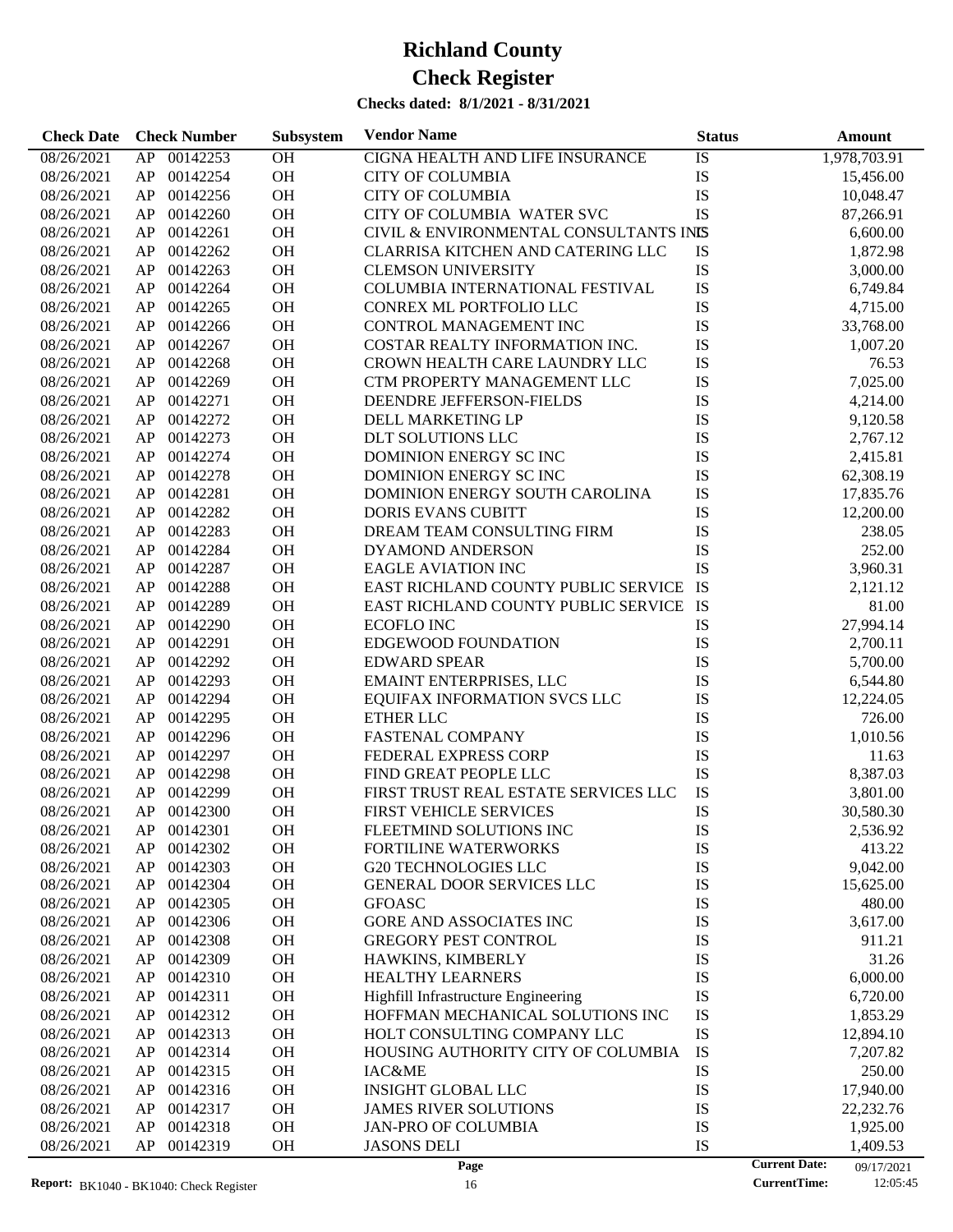| <b>Check Date</b> | <b>Check Number</b> | Subsystem | <b>Vendor Name</b>                        | <b>Status</b> | Amount                             |
|-------------------|---------------------|-----------|-------------------------------------------|---------------|------------------------------------|
| 08/26/2021        | 00142320<br>AP      | OH        | <b>JIMMY JOHN S</b>                       | IS            | 1,389.30                           |
| 08/26/2021        | 00142321<br>AP      | OH        | <b>JMS FENCE CO INC</b>                   | IS            | 5,500.00                           |
| 08/26/2021        | 00142322<br>AP      | OH        | <b>JOHN O'BRIEN</b>                       | <b>IS</b>     | 4,568.00                           |
| 08/26/2021        | 00142323<br>AP      | OH        | JOHNSON CONTROLS FIRE PROTECTION LP FISA  |               | 46,340.69                          |
| 08/26/2021        | 00142324<br>AP      | OH        | JOHNSON CONTROLS INC                      | IS            | 33,868.00                          |
| 08/26/2021        | 00142325<br>AP      | OH        | JOHNSON CONTROLS SECURITY SOLUTIONS IS    |               | 2,915.04                           |
| 08/26/2021        | 00142326<br>AP      | OH        | <b>CURRENT OWNER</b>                      | IS            | 0.00                               |
| 08/26/2021        | 00142327<br>AP      | OH        | KEEP THE MIDLANDS BEAUTIFUL               | IS            | 42,900.00                          |
| 08/26/2021        | 00142328<br>AP      | OH        | KINGSTON PLANTATION-EMBASSY SUITES        | IS            | 26,694.08                          |
| 08/26/2021        | 00142329<br>AP      | OH        | KODAK ALARIS INC                          | IS            | 3,799.44                           |
| 08/26/2021        | 00142330<br>AP      | OH        | KOINONIA FOUNDATION                       | IS            | 750.00                             |
| 08/26/2021        | 00142331<br>AP      | OH        | <b>LARRY C SMITH</b>                      | IS            | 11,900.00                          |
| 08/26/2021        | 00142332<br>AP      | OH        | LATASHA M KENNEDY                         | IS            | 5,950.00                           |
| 08/26/2021        | 00142333<br>AP      | OH        | <b>LENETTE J BEASLEY</b>                  | <b>IS</b>     | 16,500.00                          |
| 08/26/2021        | 00142334<br>AP      | OH        | LIBERTY POINTE-PACES RUN ACQUISITION LISC |               | 6,521.28                           |
| 08/26/2021        | 00142335<br>AP      | OH        | LINDA P. MARSHALL                         | IS            | 11,050.00                          |
| 08/26/2021        | 00142336<br>AP      | OH        | LOWES HOME CENTER INC                     | IS            | 235.69                             |
| 08/26/2021        | 00142337<br>AP      | OH        | <b>MARNEEKA RILEY</b>                     | IS            | 3,300.00                           |
| 08/26/2021        | 00142338<br>AP      | OH        | MARTIN MARIETTA AGGREGATES INC            | IS            | 1,612.52                           |
| 08/26/2021        | 00142339<br>AP      | OH        | MCCULLOCH, AMY WRIGHT                     | IS            | 841.87                             |
| 08/26/2021        | 00142340<br>AP      | OH        | MID CAROLINA ELECTRIC                     | IS            | 49,955.46                          |
| 08/26/2021        | 00142341<br>AP      | OH        | MIDLANDS FATHERHOOD COALITION             | IS            | 1,750.00                           |
| 08/26/2021        | 00142342<br>AP      | OH        | MIDLANDS ORAL AND MAXILLOFACIAL           | IS            | 114.00                             |
| 08/26/2021        | 00142343<br>AP      | OH        | MIDLANDS VETERINARY PRACTICE              | IS            | 691.80                             |
| 08/26/2021        | 00142344<br>AP      | OH        | MOSES COLEMAN                             | IS            | 6,150.00                           |
| 08/26/2021        | 00142345<br>AP      | OH        | <b>NAJEEB, ZUBAIR</b>                     | IS            | 1,389.00                           |
| 08/26/2021        | 00142346<br>AP      | OH        | NICHOLE LOWERY                            | IS            | 2,594.43                           |
| 08/26/2021        | 00142347<br>AP      | OH        | NoHo SERVICES INC                         | IS            | 2,934.00                           |
| 08/26/2021        | 00142348<br>AP      | OH        | OCCUPATIONAL HEALTH CENTERS               | IS            | 371.00                             |
| 08/26/2021        | 00142349<br>AP      | OH        | OFFENDER MANAGEMENT SERVICES              | IS            | 172,527.76                         |
| 08/26/2021        | AP<br>00142353      | OH        | OFFICE DEPOT INC                          | IS            | 11,736.53                          |
| 08/26/2021        | 00142354<br>AP      | OH        | PACES BROOK COLUMBIA OWNER LLC            | IS            | 2,420.25                           |
| 08/26/2021        | 00142355<br>AP      | OH        | PALMETTO PROJECT INC                      | IS            | 3,000.00                           |
| 08/26/2021        | AP<br>00142356      | OH        | PALMETTO UTILITIES                        | IS            | 921.48                             |
| 08/26/2021        | AP<br>00142357      | OH        | PARKLANE APARTMENTS LLC                   | IS            | 4,848.85                           |
| 08/26/2021        | AP<br>00142358      | <b>OH</b> | PITNEY BOWES INC                          | IS            | 307.80                             |
| 08/26/2021        | 00142359<br>AP      | OH        | PITNEY BOWES INC                          | IS            | 30.77                              |
| 08/26/2021        | 00142360<br>AP      | OH        | PITNEY BOWES INC                          | IS            | 14.00                              |
| 08/26/2021        | AP<br>00142361      | OH        | POLLOCK COMPANY                           | IS            | 46.72                              |
| 08/26/2021        | 00142369<br>AP      | <b>OH</b> | POLLOCK COMPANY                           | IS            | 14,394.48                          |
| 08/26/2021        | AP<br>00142370      | OH        | POPE, CHRISTINA                           | IS            | 110.00                             |
| 08/26/2021        | 00142371<br>AP      | OH        | POWERHOUSE RECYCLING INC                  | IS            | 1,223.70                           |
| 08/26/2021        | 00142372<br>AP      | OH        | POWERS PROPERTIES OF FLORENCE LLC         | IS            | 3,010.00                           |
| 08/26/2021        | 00142373<br>AP      | OH        | PREMIER CARE SERVICES LLC                 | IS            | 15,050.00                          |
| 08/26/2021        | 00142374<br>AP      | OH        | PRESIDIO TECHNOLOGY CAPITAL               | IS            | 44,841.62                          |
| 08/26/2021        | 00142379<br>AP      | OH        | PRISMA HEALTH MEDICAL GROUP-MIDLANDS      |               | 17,653.00                          |
| 08/26/2021        | 00142380<br>AP      | OH        | PUFF HOWARDS TOWING                       | IS            | 785.00                             |
| 08/26/2021        | 00142381<br>AP      | OH        | REDDICK AND KAISER LLC                    | IS            | 400.00                             |
| 08/26/2021        | 00142382<br>AP      | OH        | <b>RFI THE PARK</b>                       | IS            | 6,784.18                           |
| 08/26/2021        | 00142383<br>AP      | OH        | RICE POINTE COLUMBIA LLC                  | IS            | 12,381.95                          |
| 08/26/2021        | 00142384<br>AP      | OH        | RICHARD BRIAN MYERS                       | IS            | 360.00                             |
| 08/26/2021        | 00142385<br>AP      | OH        | RICHARDSON PLOWDEN AND ROBINSON PA IS     |               | 2,231.75                           |
| 08/26/2021        | 00142386<br>AP      | OH        | RICHLAND COUNTY UTILITIES                 | IS            | 1,507.94                           |
| 08/26/2021        | AP<br>00142387      | OH        | RICHLAND PDT, A JOINT VENTURE             | IS            | 1,400,000.00                       |
|                   |                     |           | Page                                      |               | <b>Current Date:</b><br>09/17/2021 |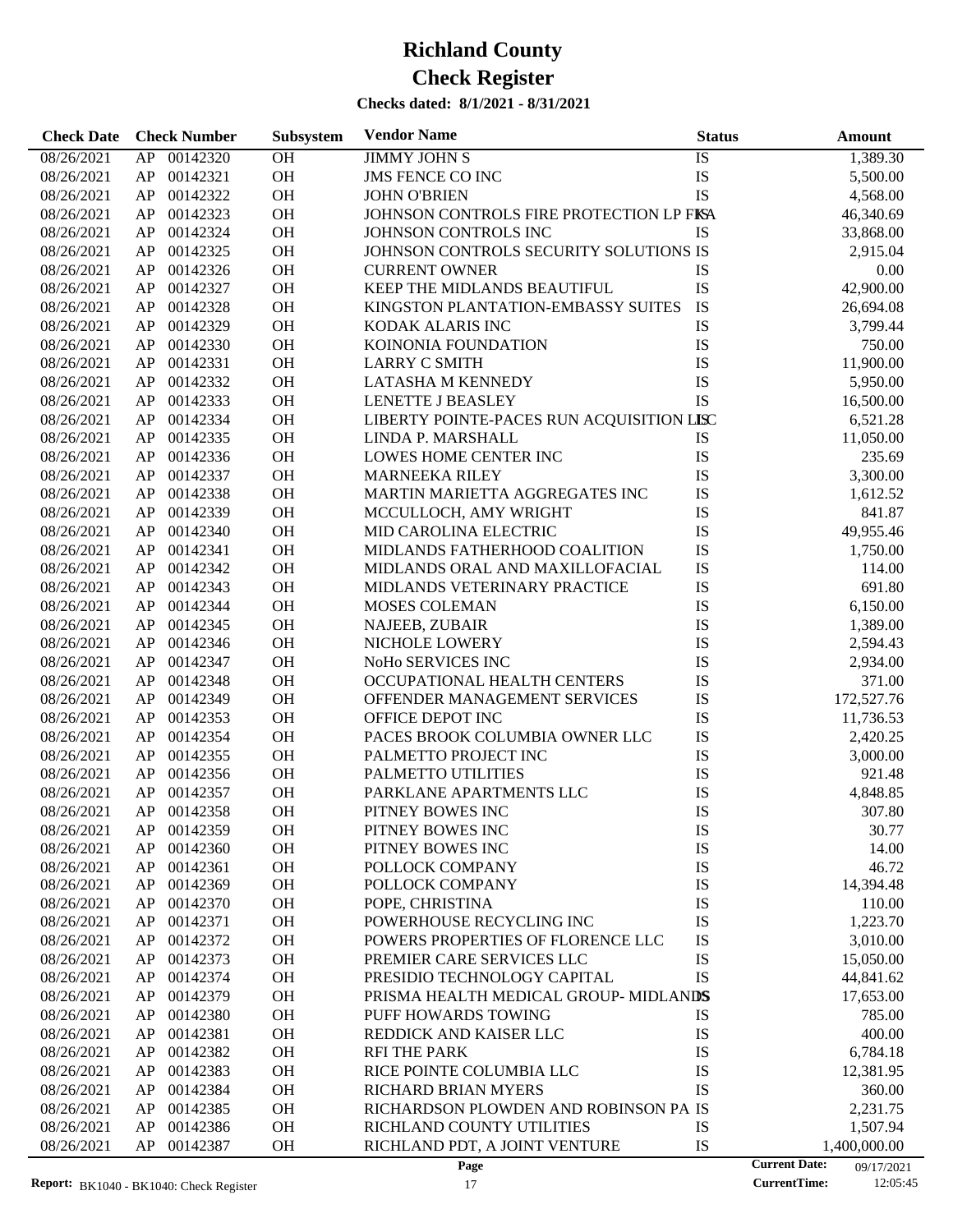| 00142388<br>OH<br><b>RIVERBANKS ZOO</b><br>08/26/2021<br>AP<br>IS<br>15,000.00<br>OH<br>IS<br>08/26/2021<br>00142389<br>ROBERT CAMPBELL<br>AP<br>7,600.00<br>OH<br>IS<br>00142390<br><b>SC BAR FOUNDATION</b><br>150.00<br>08/26/2021<br>AP<br>OH<br>IS<br>00142391<br>SC DEPARTMENT OF MOTOR VEHICLES<br>17.00<br>08/26/2021<br>AP<br>OH<br>IS<br>AP<br>00142392<br>SC DEPARTMENT OF MOTOR VEHICLES<br>17.00<br>08/26/2021<br>OH<br>IS<br>00142393<br>SC DEPARTMENT OF MOTOR VEHICLES<br>17.00<br>08/26/2021<br>AP<br>OH<br>IS<br>00142394<br>SC DEPT OF COMMERCE DIV. OF PUBLIC<br>222,459.12<br>08/26/2021<br>AP<br>OH<br>IS<br>00142395<br>SC JUNETEENTH FREEDOM FESTIVAL<br>5,000.00<br>08/26/2021<br>AP<br>OH<br>IS<br>00142396<br>SC RETIREMENT SYSTEM<br>1,074.43<br>08/26/2021<br>AP<br>OH<br>IS<br>AP<br>00142397<br>SC SOLICITORS ASSOCIATION<br>400.00<br>08/26/2021<br>OH<br>IS<br>00142398<br><b>SCAC</b><br>38,156.44<br>08/26/2021<br>AP<br>OH<br>IS<br>00142399<br><b>SCSCJA</b><br>08/26/2021<br>AP<br>150.00<br>OH<br>IS<br>00142400<br>SECRETARY OF STATE<br>25.00<br>08/26/2021<br>AP<br>OH<br>IS<br>00142401<br>SECRETARY OF STATE<br>25.00<br>08/26/2021<br>AP<br>OH<br>IS<br>AP<br>00142402<br><b>SHYKOYA WALKER</b><br>1,769.00<br>08/26/2021<br>OH<br>IS<br>00142403<br>SIMONS, DONALD JEFFERY<br>257.09<br>08/26/2021<br>AP<br>OH<br>IS<br>00142404<br>SIMPLE DISTRIBUTORS LLC<br>2,692.86<br>08/26/2021<br>AP<br>OH<br>00142405<br>SINCENO, CHRISTOPHER AKI<br>IS<br>448.00<br>08/26/2021<br>AP<br>OH<br>IS<br>00142406<br>21,000.00<br>08/26/2021<br>AP<br><b>SISTERCARE INC</b><br>OH<br>IS<br>00142407<br><b>SKANDON LLC</b><br>4,980.57<br>08/26/2021<br>AP<br>OH<br>IS<br>00142408<br><b>SKIPP PEARSON FOUNDATION</b><br>3,000.00<br>08/26/2021<br>AP<br>OH<br>00142409<br>SNELLING STAFFING SERVICES<br>IS<br>08/26/2021<br>AP<br>1,134.00<br>OH<br>00142410<br><b>SPECTRUM</b><br>IS<br>613.26<br>08/26/2021<br>AP<br>OH<br>IS<br>00142411<br><b>SPIRIT TELECOM</b><br>2,519.36<br>08/26/2021<br>AP<br>OH<br>IS<br>AP<br>00142412<br>SPRING GARDENS SC LLC<br>08/26/2021<br>16,741.31<br>OH<br>IS<br>00142413<br>STATEWIDE SECURITY SYSTEMS INC<br>9,215.20<br>08/26/2021<br>AP<br>OH<br>IS<br>00142414<br>STEPHENS, ALEXANDRIA PAULINE<br>248.08<br>08/26/2021<br>AP<br>OH<br>IS<br>00142415<br>SUMMIT FOOD SERVICE LLC<br>296,152.63<br>08/26/2021<br>AP<br>OH<br>00142416<br>SUNSET ANIMAL CLINIC<br>IS<br>08/26/2021<br>AP<br>190.80<br>OH<br>IS<br>AP<br>00142417<br><b>TAMAR BLACK</b><br>257.28<br>08/26/2021<br>OH<br>IS<br>00142418<br><b>TASC</b><br>4,284.80<br>08/26/2021<br>AP<br>OH<br>IS<br>00142419<br>TECHVENTURES LLC<br>08/26/2021<br>AP<br>2,600.05<br>OH<br>IS<br>00142420<br><b>TELCOVE</b><br>08/26/2021<br>AP<br>1,636.31<br>IS<br>00142421<br><b>OH</b><br><b>TETRA TECH INC</b><br>08/26/2021<br>AP<br>25,091.16<br>IS<br>AP<br>00142422<br>OH<br>THE ALSTON HOUSE INC<br>08/26/2021<br>1,450.00<br>IS<br>AP 00142423<br><b>OH</b><br>THE LANDINGS C FOREST ACRES<br>08/26/2021<br>4,390.00<br>08/26/2021<br>AP<br>00142424<br><b>OH</b><br>THE ROWAN<br>IS<br>2,982.00<br>08/26/2021<br>00142425<br>OH<br>THE SHANDON GROUP<br>IS<br>1,200.00<br>AP<br>AP<br>00142426<br><b>OH</b><br>THE SHANDON GROUP<br>IS<br>12,914.04<br>08/26/2021<br>IS<br>00142427<br>OH<br>THOMSON REUTERS WEST<br>08/26/2021<br>AP<br>1,874.15 | <b>Check Date</b> | <b>Check Number</b> | Subsystem | <b>Vendor Name</b> | <b>Status</b> | Amount |
|----------------------------------------------------------------------------------------------------------------------------------------------------------------------------------------------------------------------------------------------------------------------------------------------------------------------------------------------------------------------------------------------------------------------------------------------------------------------------------------------------------------------------------------------------------------------------------------------------------------------------------------------------------------------------------------------------------------------------------------------------------------------------------------------------------------------------------------------------------------------------------------------------------------------------------------------------------------------------------------------------------------------------------------------------------------------------------------------------------------------------------------------------------------------------------------------------------------------------------------------------------------------------------------------------------------------------------------------------------------------------------------------------------------------------------------------------------------------------------------------------------------------------------------------------------------------------------------------------------------------------------------------------------------------------------------------------------------------------------------------------------------------------------------------------------------------------------------------------------------------------------------------------------------------------------------------------------------------------------------------------------------------------------------------------------------------------------------------------------------------------------------------------------------------------------------------------------------------------------------------------------------------------------------------------------------------------------------------------------------------------------------------------------------------------------------------------------------------------------------------------------------------------------------------------------------------------------------------------------------------------------------------------------------------------------------------------------------------------------------------------------------------------------------------------------------------------------------------------------------------------------------------------------------------------------------------------------------------------------------------------------------------------------------------------------------------------------------------------------------------------------------------------------------------------------------------------------------------------------------------------------------------------------------------------------------------------------------------------------------------------------------|-------------------|---------------------|-----------|--------------------|---------------|--------|
|                                                                                                                                                                                                                                                                                                                                                                                                                                                                                                                                                                                                                                                                                                                                                                                                                                                                                                                                                                                                                                                                                                                                                                                                                                                                                                                                                                                                                                                                                                                                                                                                                                                                                                                                                                                                                                                                                                                                                                                                                                                                                                                                                                                                                                                                                                                                                                                                                                                                                                                                                                                                                                                                                                                                                                                                                                                                                                                                                                                                                                                                                                                                                                                                                                                                                                                                                                                        |                   |                     |           |                    |               |        |
|                                                                                                                                                                                                                                                                                                                                                                                                                                                                                                                                                                                                                                                                                                                                                                                                                                                                                                                                                                                                                                                                                                                                                                                                                                                                                                                                                                                                                                                                                                                                                                                                                                                                                                                                                                                                                                                                                                                                                                                                                                                                                                                                                                                                                                                                                                                                                                                                                                                                                                                                                                                                                                                                                                                                                                                                                                                                                                                                                                                                                                                                                                                                                                                                                                                                                                                                                                                        |                   |                     |           |                    |               |        |
|                                                                                                                                                                                                                                                                                                                                                                                                                                                                                                                                                                                                                                                                                                                                                                                                                                                                                                                                                                                                                                                                                                                                                                                                                                                                                                                                                                                                                                                                                                                                                                                                                                                                                                                                                                                                                                                                                                                                                                                                                                                                                                                                                                                                                                                                                                                                                                                                                                                                                                                                                                                                                                                                                                                                                                                                                                                                                                                                                                                                                                                                                                                                                                                                                                                                                                                                                                                        |                   |                     |           |                    |               |        |
|                                                                                                                                                                                                                                                                                                                                                                                                                                                                                                                                                                                                                                                                                                                                                                                                                                                                                                                                                                                                                                                                                                                                                                                                                                                                                                                                                                                                                                                                                                                                                                                                                                                                                                                                                                                                                                                                                                                                                                                                                                                                                                                                                                                                                                                                                                                                                                                                                                                                                                                                                                                                                                                                                                                                                                                                                                                                                                                                                                                                                                                                                                                                                                                                                                                                                                                                                                                        |                   |                     |           |                    |               |        |
|                                                                                                                                                                                                                                                                                                                                                                                                                                                                                                                                                                                                                                                                                                                                                                                                                                                                                                                                                                                                                                                                                                                                                                                                                                                                                                                                                                                                                                                                                                                                                                                                                                                                                                                                                                                                                                                                                                                                                                                                                                                                                                                                                                                                                                                                                                                                                                                                                                                                                                                                                                                                                                                                                                                                                                                                                                                                                                                                                                                                                                                                                                                                                                                                                                                                                                                                                                                        |                   |                     |           |                    |               |        |
|                                                                                                                                                                                                                                                                                                                                                                                                                                                                                                                                                                                                                                                                                                                                                                                                                                                                                                                                                                                                                                                                                                                                                                                                                                                                                                                                                                                                                                                                                                                                                                                                                                                                                                                                                                                                                                                                                                                                                                                                                                                                                                                                                                                                                                                                                                                                                                                                                                                                                                                                                                                                                                                                                                                                                                                                                                                                                                                                                                                                                                                                                                                                                                                                                                                                                                                                                                                        |                   |                     |           |                    |               |        |
|                                                                                                                                                                                                                                                                                                                                                                                                                                                                                                                                                                                                                                                                                                                                                                                                                                                                                                                                                                                                                                                                                                                                                                                                                                                                                                                                                                                                                                                                                                                                                                                                                                                                                                                                                                                                                                                                                                                                                                                                                                                                                                                                                                                                                                                                                                                                                                                                                                                                                                                                                                                                                                                                                                                                                                                                                                                                                                                                                                                                                                                                                                                                                                                                                                                                                                                                                                                        |                   |                     |           |                    |               |        |
|                                                                                                                                                                                                                                                                                                                                                                                                                                                                                                                                                                                                                                                                                                                                                                                                                                                                                                                                                                                                                                                                                                                                                                                                                                                                                                                                                                                                                                                                                                                                                                                                                                                                                                                                                                                                                                                                                                                                                                                                                                                                                                                                                                                                                                                                                                                                                                                                                                                                                                                                                                                                                                                                                                                                                                                                                                                                                                                                                                                                                                                                                                                                                                                                                                                                                                                                                                                        |                   |                     |           |                    |               |        |
|                                                                                                                                                                                                                                                                                                                                                                                                                                                                                                                                                                                                                                                                                                                                                                                                                                                                                                                                                                                                                                                                                                                                                                                                                                                                                                                                                                                                                                                                                                                                                                                                                                                                                                                                                                                                                                                                                                                                                                                                                                                                                                                                                                                                                                                                                                                                                                                                                                                                                                                                                                                                                                                                                                                                                                                                                                                                                                                                                                                                                                                                                                                                                                                                                                                                                                                                                                                        |                   |                     |           |                    |               |        |
|                                                                                                                                                                                                                                                                                                                                                                                                                                                                                                                                                                                                                                                                                                                                                                                                                                                                                                                                                                                                                                                                                                                                                                                                                                                                                                                                                                                                                                                                                                                                                                                                                                                                                                                                                                                                                                                                                                                                                                                                                                                                                                                                                                                                                                                                                                                                                                                                                                                                                                                                                                                                                                                                                                                                                                                                                                                                                                                                                                                                                                                                                                                                                                                                                                                                                                                                                                                        |                   |                     |           |                    |               |        |
|                                                                                                                                                                                                                                                                                                                                                                                                                                                                                                                                                                                                                                                                                                                                                                                                                                                                                                                                                                                                                                                                                                                                                                                                                                                                                                                                                                                                                                                                                                                                                                                                                                                                                                                                                                                                                                                                                                                                                                                                                                                                                                                                                                                                                                                                                                                                                                                                                                                                                                                                                                                                                                                                                                                                                                                                                                                                                                                                                                                                                                                                                                                                                                                                                                                                                                                                                                                        |                   |                     |           |                    |               |        |
|                                                                                                                                                                                                                                                                                                                                                                                                                                                                                                                                                                                                                                                                                                                                                                                                                                                                                                                                                                                                                                                                                                                                                                                                                                                                                                                                                                                                                                                                                                                                                                                                                                                                                                                                                                                                                                                                                                                                                                                                                                                                                                                                                                                                                                                                                                                                                                                                                                                                                                                                                                                                                                                                                                                                                                                                                                                                                                                                                                                                                                                                                                                                                                                                                                                                                                                                                                                        |                   |                     |           |                    |               |        |
|                                                                                                                                                                                                                                                                                                                                                                                                                                                                                                                                                                                                                                                                                                                                                                                                                                                                                                                                                                                                                                                                                                                                                                                                                                                                                                                                                                                                                                                                                                                                                                                                                                                                                                                                                                                                                                                                                                                                                                                                                                                                                                                                                                                                                                                                                                                                                                                                                                                                                                                                                                                                                                                                                                                                                                                                                                                                                                                                                                                                                                                                                                                                                                                                                                                                                                                                                                                        |                   |                     |           |                    |               |        |
|                                                                                                                                                                                                                                                                                                                                                                                                                                                                                                                                                                                                                                                                                                                                                                                                                                                                                                                                                                                                                                                                                                                                                                                                                                                                                                                                                                                                                                                                                                                                                                                                                                                                                                                                                                                                                                                                                                                                                                                                                                                                                                                                                                                                                                                                                                                                                                                                                                                                                                                                                                                                                                                                                                                                                                                                                                                                                                                                                                                                                                                                                                                                                                                                                                                                                                                                                                                        |                   |                     |           |                    |               |        |
|                                                                                                                                                                                                                                                                                                                                                                                                                                                                                                                                                                                                                                                                                                                                                                                                                                                                                                                                                                                                                                                                                                                                                                                                                                                                                                                                                                                                                                                                                                                                                                                                                                                                                                                                                                                                                                                                                                                                                                                                                                                                                                                                                                                                                                                                                                                                                                                                                                                                                                                                                                                                                                                                                                                                                                                                                                                                                                                                                                                                                                                                                                                                                                                                                                                                                                                                                                                        |                   |                     |           |                    |               |        |
|                                                                                                                                                                                                                                                                                                                                                                                                                                                                                                                                                                                                                                                                                                                                                                                                                                                                                                                                                                                                                                                                                                                                                                                                                                                                                                                                                                                                                                                                                                                                                                                                                                                                                                                                                                                                                                                                                                                                                                                                                                                                                                                                                                                                                                                                                                                                                                                                                                                                                                                                                                                                                                                                                                                                                                                                                                                                                                                                                                                                                                                                                                                                                                                                                                                                                                                                                                                        |                   |                     |           |                    |               |        |
|                                                                                                                                                                                                                                                                                                                                                                                                                                                                                                                                                                                                                                                                                                                                                                                                                                                                                                                                                                                                                                                                                                                                                                                                                                                                                                                                                                                                                                                                                                                                                                                                                                                                                                                                                                                                                                                                                                                                                                                                                                                                                                                                                                                                                                                                                                                                                                                                                                                                                                                                                                                                                                                                                                                                                                                                                                                                                                                                                                                                                                                                                                                                                                                                                                                                                                                                                                                        |                   |                     |           |                    |               |        |
|                                                                                                                                                                                                                                                                                                                                                                                                                                                                                                                                                                                                                                                                                                                                                                                                                                                                                                                                                                                                                                                                                                                                                                                                                                                                                                                                                                                                                                                                                                                                                                                                                                                                                                                                                                                                                                                                                                                                                                                                                                                                                                                                                                                                                                                                                                                                                                                                                                                                                                                                                                                                                                                                                                                                                                                                                                                                                                                                                                                                                                                                                                                                                                                                                                                                                                                                                                                        |                   |                     |           |                    |               |        |
|                                                                                                                                                                                                                                                                                                                                                                                                                                                                                                                                                                                                                                                                                                                                                                                                                                                                                                                                                                                                                                                                                                                                                                                                                                                                                                                                                                                                                                                                                                                                                                                                                                                                                                                                                                                                                                                                                                                                                                                                                                                                                                                                                                                                                                                                                                                                                                                                                                                                                                                                                                                                                                                                                                                                                                                                                                                                                                                                                                                                                                                                                                                                                                                                                                                                                                                                                                                        |                   |                     |           |                    |               |        |
|                                                                                                                                                                                                                                                                                                                                                                                                                                                                                                                                                                                                                                                                                                                                                                                                                                                                                                                                                                                                                                                                                                                                                                                                                                                                                                                                                                                                                                                                                                                                                                                                                                                                                                                                                                                                                                                                                                                                                                                                                                                                                                                                                                                                                                                                                                                                                                                                                                                                                                                                                                                                                                                                                                                                                                                                                                                                                                                                                                                                                                                                                                                                                                                                                                                                                                                                                                                        |                   |                     |           |                    |               |        |
|                                                                                                                                                                                                                                                                                                                                                                                                                                                                                                                                                                                                                                                                                                                                                                                                                                                                                                                                                                                                                                                                                                                                                                                                                                                                                                                                                                                                                                                                                                                                                                                                                                                                                                                                                                                                                                                                                                                                                                                                                                                                                                                                                                                                                                                                                                                                                                                                                                                                                                                                                                                                                                                                                                                                                                                                                                                                                                                                                                                                                                                                                                                                                                                                                                                                                                                                                                                        |                   |                     |           |                    |               |        |
|                                                                                                                                                                                                                                                                                                                                                                                                                                                                                                                                                                                                                                                                                                                                                                                                                                                                                                                                                                                                                                                                                                                                                                                                                                                                                                                                                                                                                                                                                                                                                                                                                                                                                                                                                                                                                                                                                                                                                                                                                                                                                                                                                                                                                                                                                                                                                                                                                                                                                                                                                                                                                                                                                                                                                                                                                                                                                                                                                                                                                                                                                                                                                                                                                                                                                                                                                                                        |                   |                     |           |                    |               |        |
|                                                                                                                                                                                                                                                                                                                                                                                                                                                                                                                                                                                                                                                                                                                                                                                                                                                                                                                                                                                                                                                                                                                                                                                                                                                                                                                                                                                                                                                                                                                                                                                                                                                                                                                                                                                                                                                                                                                                                                                                                                                                                                                                                                                                                                                                                                                                                                                                                                                                                                                                                                                                                                                                                                                                                                                                                                                                                                                                                                                                                                                                                                                                                                                                                                                                                                                                                                                        |                   |                     |           |                    |               |        |
|                                                                                                                                                                                                                                                                                                                                                                                                                                                                                                                                                                                                                                                                                                                                                                                                                                                                                                                                                                                                                                                                                                                                                                                                                                                                                                                                                                                                                                                                                                                                                                                                                                                                                                                                                                                                                                                                                                                                                                                                                                                                                                                                                                                                                                                                                                                                                                                                                                                                                                                                                                                                                                                                                                                                                                                                                                                                                                                                                                                                                                                                                                                                                                                                                                                                                                                                                                                        |                   |                     |           |                    |               |        |
|                                                                                                                                                                                                                                                                                                                                                                                                                                                                                                                                                                                                                                                                                                                                                                                                                                                                                                                                                                                                                                                                                                                                                                                                                                                                                                                                                                                                                                                                                                                                                                                                                                                                                                                                                                                                                                                                                                                                                                                                                                                                                                                                                                                                                                                                                                                                                                                                                                                                                                                                                                                                                                                                                                                                                                                                                                                                                                                                                                                                                                                                                                                                                                                                                                                                                                                                                                                        |                   |                     |           |                    |               |        |
|                                                                                                                                                                                                                                                                                                                                                                                                                                                                                                                                                                                                                                                                                                                                                                                                                                                                                                                                                                                                                                                                                                                                                                                                                                                                                                                                                                                                                                                                                                                                                                                                                                                                                                                                                                                                                                                                                                                                                                                                                                                                                                                                                                                                                                                                                                                                                                                                                                                                                                                                                                                                                                                                                                                                                                                                                                                                                                                                                                                                                                                                                                                                                                                                                                                                                                                                                                                        |                   |                     |           |                    |               |        |
|                                                                                                                                                                                                                                                                                                                                                                                                                                                                                                                                                                                                                                                                                                                                                                                                                                                                                                                                                                                                                                                                                                                                                                                                                                                                                                                                                                                                                                                                                                                                                                                                                                                                                                                                                                                                                                                                                                                                                                                                                                                                                                                                                                                                                                                                                                                                                                                                                                                                                                                                                                                                                                                                                                                                                                                                                                                                                                                                                                                                                                                                                                                                                                                                                                                                                                                                                                                        |                   |                     |           |                    |               |        |
|                                                                                                                                                                                                                                                                                                                                                                                                                                                                                                                                                                                                                                                                                                                                                                                                                                                                                                                                                                                                                                                                                                                                                                                                                                                                                                                                                                                                                                                                                                                                                                                                                                                                                                                                                                                                                                                                                                                                                                                                                                                                                                                                                                                                                                                                                                                                                                                                                                                                                                                                                                                                                                                                                                                                                                                                                                                                                                                                                                                                                                                                                                                                                                                                                                                                                                                                                                                        |                   |                     |           |                    |               |        |
|                                                                                                                                                                                                                                                                                                                                                                                                                                                                                                                                                                                                                                                                                                                                                                                                                                                                                                                                                                                                                                                                                                                                                                                                                                                                                                                                                                                                                                                                                                                                                                                                                                                                                                                                                                                                                                                                                                                                                                                                                                                                                                                                                                                                                                                                                                                                                                                                                                                                                                                                                                                                                                                                                                                                                                                                                                                                                                                                                                                                                                                                                                                                                                                                                                                                                                                                                                                        |                   |                     |           |                    |               |        |
|                                                                                                                                                                                                                                                                                                                                                                                                                                                                                                                                                                                                                                                                                                                                                                                                                                                                                                                                                                                                                                                                                                                                                                                                                                                                                                                                                                                                                                                                                                                                                                                                                                                                                                                                                                                                                                                                                                                                                                                                                                                                                                                                                                                                                                                                                                                                                                                                                                                                                                                                                                                                                                                                                                                                                                                                                                                                                                                                                                                                                                                                                                                                                                                                                                                                                                                                                                                        |                   |                     |           |                    |               |        |
|                                                                                                                                                                                                                                                                                                                                                                                                                                                                                                                                                                                                                                                                                                                                                                                                                                                                                                                                                                                                                                                                                                                                                                                                                                                                                                                                                                                                                                                                                                                                                                                                                                                                                                                                                                                                                                                                                                                                                                                                                                                                                                                                                                                                                                                                                                                                                                                                                                                                                                                                                                                                                                                                                                                                                                                                                                                                                                                                                                                                                                                                                                                                                                                                                                                                                                                                                                                        |                   |                     |           |                    |               |        |
|                                                                                                                                                                                                                                                                                                                                                                                                                                                                                                                                                                                                                                                                                                                                                                                                                                                                                                                                                                                                                                                                                                                                                                                                                                                                                                                                                                                                                                                                                                                                                                                                                                                                                                                                                                                                                                                                                                                                                                                                                                                                                                                                                                                                                                                                                                                                                                                                                                                                                                                                                                                                                                                                                                                                                                                                                                                                                                                                                                                                                                                                                                                                                                                                                                                                                                                                                                                        |                   |                     |           |                    |               |        |
|                                                                                                                                                                                                                                                                                                                                                                                                                                                                                                                                                                                                                                                                                                                                                                                                                                                                                                                                                                                                                                                                                                                                                                                                                                                                                                                                                                                                                                                                                                                                                                                                                                                                                                                                                                                                                                                                                                                                                                                                                                                                                                                                                                                                                                                                                                                                                                                                                                                                                                                                                                                                                                                                                                                                                                                                                                                                                                                                                                                                                                                                                                                                                                                                                                                                                                                                                                                        |                   |                     |           |                    |               |        |
|                                                                                                                                                                                                                                                                                                                                                                                                                                                                                                                                                                                                                                                                                                                                                                                                                                                                                                                                                                                                                                                                                                                                                                                                                                                                                                                                                                                                                                                                                                                                                                                                                                                                                                                                                                                                                                                                                                                                                                                                                                                                                                                                                                                                                                                                                                                                                                                                                                                                                                                                                                                                                                                                                                                                                                                                                                                                                                                                                                                                                                                                                                                                                                                                                                                                                                                                                                                        |                   |                     |           |                    |               |        |
|                                                                                                                                                                                                                                                                                                                                                                                                                                                                                                                                                                                                                                                                                                                                                                                                                                                                                                                                                                                                                                                                                                                                                                                                                                                                                                                                                                                                                                                                                                                                                                                                                                                                                                                                                                                                                                                                                                                                                                                                                                                                                                                                                                                                                                                                                                                                                                                                                                                                                                                                                                                                                                                                                                                                                                                                                                                                                                                                                                                                                                                                                                                                                                                                                                                                                                                                                                                        |                   |                     |           |                    |               |        |
|                                                                                                                                                                                                                                                                                                                                                                                                                                                                                                                                                                                                                                                                                                                                                                                                                                                                                                                                                                                                                                                                                                                                                                                                                                                                                                                                                                                                                                                                                                                                                                                                                                                                                                                                                                                                                                                                                                                                                                                                                                                                                                                                                                                                                                                                                                                                                                                                                                                                                                                                                                                                                                                                                                                                                                                                                                                                                                                                                                                                                                                                                                                                                                                                                                                                                                                                                                                        |                   |                     |           |                    |               |        |
|                                                                                                                                                                                                                                                                                                                                                                                                                                                                                                                                                                                                                                                                                                                                                                                                                                                                                                                                                                                                                                                                                                                                                                                                                                                                                                                                                                                                                                                                                                                                                                                                                                                                                                                                                                                                                                                                                                                                                                                                                                                                                                                                                                                                                                                                                                                                                                                                                                                                                                                                                                                                                                                                                                                                                                                                                                                                                                                                                                                                                                                                                                                                                                                                                                                                                                                                                                                        |                   |                     |           |                    |               |        |
|                                                                                                                                                                                                                                                                                                                                                                                                                                                                                                                                                                                                                                                                                                                                                                                                                                                                                                                                                                                                                                                                                                                                                                                                                                                                                                                                                                                                                                                                                                                                                                                                                                                                                                                                                                                                                                                                                                                                                                                                                                                                                                                                                                                                                                                                                                                                                                                                                                                                                                                                                                                                                                                                                                                                                                                                                                                                                                                                                                                                                                                                                                                                                                                                                                                                                                                                                                                        |                   |                     |           |                    |               |        |
|                                                                                                                                                                                                                                                                                                                                                                                                                                                                                                                                                                                                                                                                                                                                                                                                                                                                                                                                                                                                                                                                                                                                                                                                                                                                                                                                                                                                                                                                                                                                                                                                                                                                                                                                                                                                                                                                                                                                                                                                                                                                                                                                                                                                                                                                                                                                                                                                                                                                                                                                                                                                                                                                                                                                                                                                                                                                                                                                                                                                                                                                                                                                                                                                                                                                                                                                                                                        |                   |                     |           |                    |               |        |
|                                                                                                                                                                                                                                                                                                                                                                                                                                                                                                                                                                                                                                                                                                                                                                                                                                                                                                                                                                                                                                                                                                                                                                                                                                                                                                                                                                                                                                                                                                                                                                                                                                                                                                                                                                                                                                                                                                                                                                                                                                                                                                                                                                                                                                                                                                                                                                                                                                                                                                                                                                                                                                                                                                                                                                                                                                                                                                                                                                                                                                                                                                                                                                                                                                                                                                                                                                                        |                   |                     |           |                    |               |        |
| 00142428<br>OH<br>IS<br>08/26/2021<br>AP<br>TIME WARNER CABLE<br>939.08                                                                                                                                                                                                                                                                                                                                                                                                                                                                                                                                                                                                                                                                                                                                                                                                                                                                                                                                                                                                                                                                                                                                                                                                                                                                                                                                                                                                                                                                                                                                                                                                                                                                                                                                                                                                                                                                                                                                                                                                                                                                                                                                                                                                                                                                                                                                                                                                                                                                                                                                                                                                                                                                                                                                                                                                                                                                                                                                                                                                                                                                                                                                                                                                                                                                                                                |                   |                     |           |                    |               |        |
| IS<br>00142430<br>OH<br>TRI COUNTY ELEC COOP INC<br>08/26/2021<br>AP<br>2,052.00                                                                                                                                                                                                                                                                                                                                                                                                                                                                                                                                                                                                                                                                                                                                                                                                                                                                                                                                                                                                                                                                                                                                                                                                                                                                                                                                                                                                                                                                                                                                                                                                                                                                                                                                                                                                                                                                                                                                                                                                                                                                                                                                                                                                                                                                                                                                                                                                                                                                                                                                                                                                                                                                                                                                                                                                                                                                                                                                                                                                                                                                                                                                                                                                                                                                                                       |                   |                     |           |                    |               |        |
| IS<br>00142431<br>OH<br>08/26/2021<br>AP<br><b>TROPICAL SC LLC</b><br>3,920.00                                                                                                                                                                                                                                                                                                                                                                                                                                                                                                                                                                                                                                                                                                                                                                                                                                                                                                                                                                                                                                                                                                                                                                                                                                                                                                                                                                                                                                                                                                                                                                                                                                                                                                                                                                                                                                                                                                                                                                                                                                                                                                                                                                                                                                                                                                                                                                                                                                                                                                                                                                                                                                                                                                                                                                                                                                                                                                                                                                                                                                                                                                                                                                                                                                                                                                         |                   |                     |           |                    |               |        |
| IS<br>00142432<br>OH<br>TRUE GRIT ASSET ADMINISTRATION LLC<br>08/26/2021<br>AP<br>1,950.00                                                                                                                                                                                                                                                                                                                                                                                                                                                                                                                                                                                                                                                                                                                                                                                                                                                                                                                                                                                                                                                                                                                                                                                                                                                                                                                                                                                                                                                                                                                                                                                                                                                                                                                                                                                                                                                                                                                                                                                                                                                                                                                                                                                                                                                                                                                                                                                                                                                                                                                                                                                                                                                                                                                                                                                                                                                                                                                                                                                                                                                                                                                                                                                                                                                                                             |                   |                     |           |                    |               |        |
| 00142433<br>OH<br><b>TRUE GROUP</b><br>IS<br>08/26/2021<br>AP<br>859.32                                                                                                                                                                                                                                                                                                                                                                                                                                                                                                                                                                                                                                                                                                                                                                                                                                                                                                                                                                                                                                                                                                                                                                                                                                                                                                                                                                                                                                                                                                                                                                                                                                                                                                                                                                                                                                                                                                                                                                                                                                                                                                                                                                                                                                                                                                                                                                                                                                                                                                                                                                                                                                                                                                                                                                                                                                                                                                                                                                                                                                                                                                                                                                                                                                                                                                                |                   |                     |           |                    |               |        |
| 00142434<br>OH<br>TRUSTUS THEATRE INC<br>IS<br>08/26/2021<br>AP<br>2,266.75                                                                                                                                                                                                                                                                                                                                                                                                                                                                                                                                                                                                                                                                                                                                                                                                                                                                                                                                                                                                                                                                                                                                                                                                                                                                                                                                                                                                                                                                                                                                                                                                                                                                                                                                                                                                                                                                                                                                                                                                                                                                                                                                                                                                                                                                                                                                                                                                                                                                                                                                                                                                                                                                                                                                                                                                                                                                                                                                                                                                                                                                                                                                                                                                                                                                                                            |                   |                     |           |                    |               |        |
| 00142435<br>OH<br>IS<br>08/26/2021<br>AP<br>TURNER PROPERTIES INC<br>2,745.00                                                                                                                                                                                                                                                                                                                                                                                                                                                                                                                                                                                                                                                                                                                                                                                                                                                                                                                                                                                                                                                                                                                                                                                                                                                                                                                                                                                                                                                                                                                                                                                                                                                                                                                                                                                                                                                                                                                                                                                                                                                                                                                                                                                                                                                                                                                                                                                                                                                                                                                                                                                                                                                                                                                                                                                                                                                                                                                                                                                                                                                                                                                                                                                                                                                                                                          |                   |                     |           |                    |               |        |
| IS<br>00142436<br>OH<br>08/26/2021<br>AP<br><b>TWINDA ANDERSON</b><br>2,950.00                                                                                                                                                                                                                                                                                                                                                                                                                                                                                                                                                                                                                                                                                                                                                                                                                                                                                                                                                                                                                                                                                                                                                                                                                                                                                                                                                                                                                                                                                                                                                                                                                                                                                                                                                                                                                                                                                                                                                                                                                                                                                                                                                                                                                                                                                                                                                                                                                                                                                                                                                                                                                                                                                                                                                                                                                                                                                                                                                                                                                                                                                                                                                                                                                                                                                                         |                   |                     |           |                    |               |        |
| IS<br>00142437<br>OH<br>08/26/2021<br>AP<br>US PATRIOT TACTICAL<br>2,798.34                                                                                                                                                                                                                                                                                                                                                                                                                                                                                                                                                                                                                                                                                                                                                                                                                                                                                                                                                                                                                                                                                                                                                                                                                                                                                                                                                                                                                                                                                                                                                                                                                                                                                                                                                                                                                                                                                                                                                                                                                                                                                                                                                                                                                                                                                                                                                                                                                                                                                                                                                                                                                                                                                                                                                                                                                                                                                                                                                                                                                                                                                                                                                                                                                                                                                                            |                   |                     |           |                    |               |        |
| 00142438<br>OH<br>IS<br>08/26/2021<br>AP<br><b>USA BLUE BOOK</b><br>260.05                                                                                                                                                                                                                                                                                                                                                                                                                                                                                                                                                                                                                                                                                                                                                                                                                                                                                                                                                                                                                                                                                                                                                                                                                                                                                                                                                                                                                                                                                                                                                                                                                                                                                                                                                                                                                                                                                                                                                                                                                                                                                                                                                                                                                                                                                                                                                                                                                                                                                                                                                                                                                                                                                                                                                                                                                                                                                                                                                                                                                                                                                                                                                                                                                                                                                                             |                   |                     |           |                    |               |        |
| 00142439<br>OH<br>IS<br>08/26/2021<br>AP<br>USC DEVELOPMENT FOUNDATION<br>5,000.00                                                                                                                                                                                                                                                                                                                                                                                                                                                                                                                                                                                                                                                                                                                                                                                                                                                                                                                                                                                                                                                                                                                                                                                                                                                                                                                                                                                                                                                                                                                                                                                                                                                                                                                                                                                                                                                                                                                                                                                                                                                                                                                                                                                                                                                                                                                                                                                                                                                                                                                                                                                                                                                                                                                                                                                                                                                                                                                                                                                                                                                                                                                                                                                                                                                                                                     |                   |                     |           |                    |               |        |
| 00142440<br>OH<br>IS<br>08/26/2021<br>AP<br>VAN ELLIS, PATIENCE<br>110.00                                                                                                                                                                                                                                                                                                                                                                                                                                                                                                                                                                                                                                                                                                                                                                                                                                                                                                                                                                                                                                                                                                                                                                                                                                                                                                                                                                                                                                                                                                                                                                                                                                                                                                                                                                                                                                                                                                                                                                                                                                                                                                                                                                                                                                                                                                                                                                                                                                                                                                                                                                                                                                                                                                                                                                                                                                                                                                                                                                                                                                                                                                                                                                                                                                                                                                              |                   |                     |           |                    |               |        |
| IS<br>00142441<br>OH<br><b>VECTOR SOLUTIONS</b><br>08/26/2021<br>AP<br>8,666.00                                                                                                                                                                                                                                                                                                                                                                                                                                                                                                                                                                                                                                                                                                                                                                                                                                                                                                                                                                                                                                                                                                                                                                                                                                                                                                                                                                                                                                                                                                                                                                                                                                                                                                                                                                                                                                                                                                                                                                                                                                                                                                                                                                                                                                                                                                                                                                                                                                                                                                                                                                                                                                                                                                                                                                                                                                                                                                                                                                                                                                                                                                                                                                                                                                                                                                        |                   |                     |           |                    |               |        |
| IS<br>00142443<br>OH<br><b>VERIZON WIRELESS</b><br>08/26/2021<br>AP<br>8,466.89                                                                                                                                                                                                                                                                                                                                                                                                                                                                                                                                                                                                                                                                                                                                                                                                                                                                                                                                                                                                                                                                                                                                                                                                                                                                                                                                                                                                                                                                                                                                                                                                                                                                                                                                                                                                                                                                                                                                                                                                                                                                                                                                                                                                                                                                                                                                                                                                                                                                                                                                                                                                                                                                                                                                                                                                                                                                                                                                                                                                                                                                                                                                                                                                                                                                                                        |                   |                     |           |                    |               |        |
| <b>Current Date:</b><br>Page<br>09/17/2021                                                                                                                                                                                                                                                                                                                                                                                                                                                                                                                                                                                                                                                                                                                                                                                                                                                                                                                                                                                                                                                                                                                                                                                                                                                                                                                                                                                                                                                                                                                                                                                                                                                                                                                                                                                                                                                                                                                                                                                                                                                                                                                                                                                                                                                                                                                                                                                                                                                                                                                                                                                                                                                                                                                                                                                                                                                                                                                                                                                                                                                                                                                                                                                                                                                                                                                                             |                   |                     |           |                    |               |        |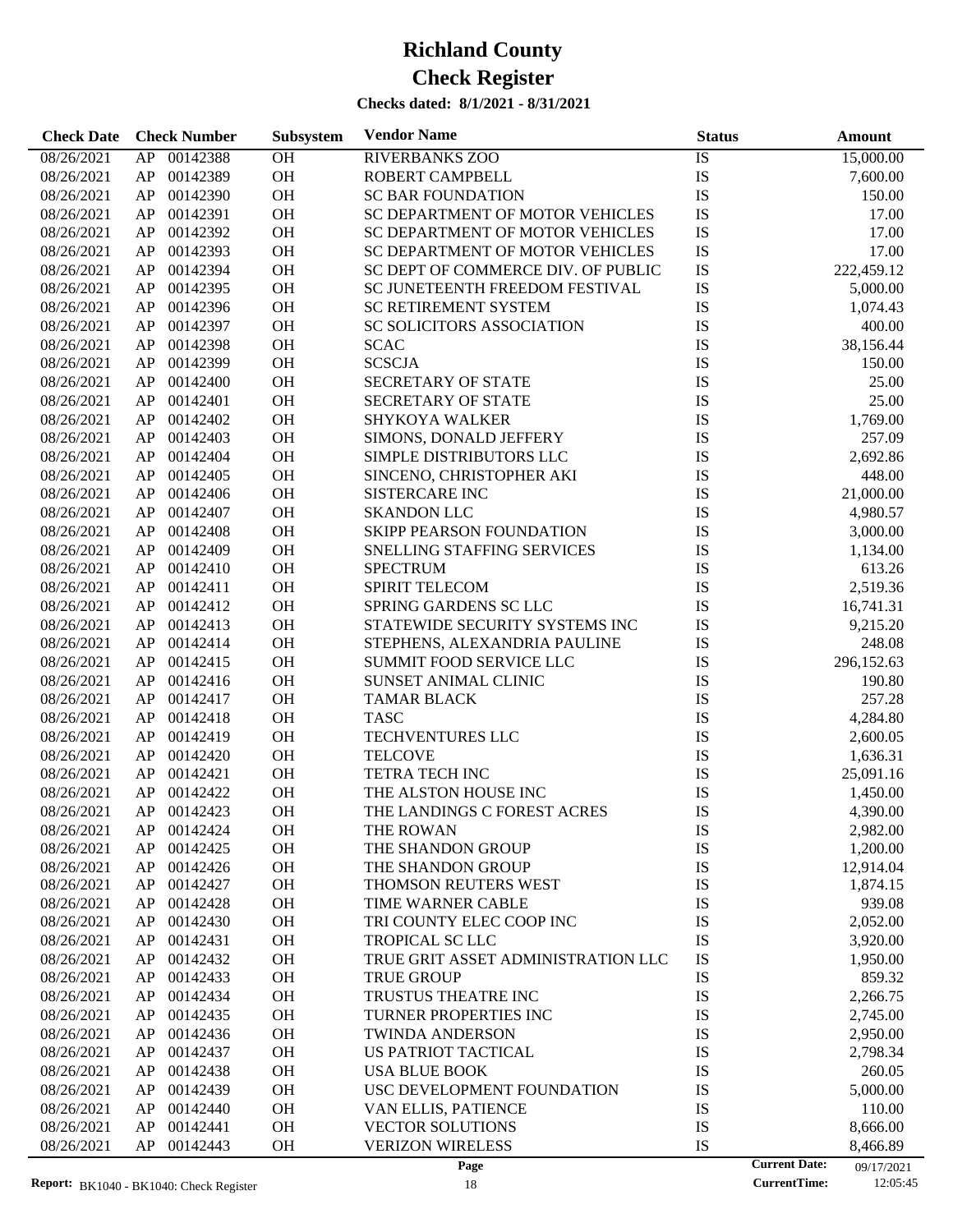| 00142444<br>OH<br>IS<br>2,238.99<br>08/26/2021<br>AP<br><b>VULCAN MATERIALS CO INC</b><br>OH<br>IS<br>00142445<br><b>VWR SCIENTIFIC PRODUCTS</b><br>356.99<br>08/26/2021<br>AP<br>OH<br>WASHINGTON STREET UNITED METHODIST IS<br>00142446<br>2,584.12<br>08/26/2021<br>AP<br>OH<br>$\mathbf{IS}$<br>00142447<br>WASTE MANAGEMENT CO INC/LANDFILL<br>5,864.35<br>08/26/2021<br>AP<br>OH<br>IS<br>00142448<br>WATERS AT WILLOW LAKE LP<br>3,996.49<br>08/26/2021<br>AP<br>OH<br>IS<br>00142449<br>45.00<br>08/26/2021<br>AP<br>WEBBER, GERRELL KENNETH<br>OH<br>IS<br>00142450<br>3,830.00<br>08/26/2021<br>AP<br><b>WEBSTER ROGERS LLP</b><br>OH<br>IS<br>00142451<br>08/26/2021<br>AP<br>WELLINGTON RESIDENTIAL VILLAS<br>5,820.00<br>OH<br>IS<br>00142452<br>4,581.70<br>08/26/2021<br>AP<br>WILEY KENNEDY FOUNDATION<br>OH<br>IS<br>00142459<br>WRIGHT-JOHNSTON INC<br>08/26/2021<br>AP<br>6,690.81<br>OH<br>IS<br>00142460<br>WRIGHT-JOHNSTON INC<br>105.62<br>08/26/2021<br>AP<br>OH<br>00142461<br>YOUR MIDLANDS REAL ESTATE SERVICES LILS<br>3,440.00<br>08/26/2021<br>AP<br>OH<br>00142462<br><b>TOWN OF EASTOVER</b><br>IS<br>207.90<br>08/26/2021<br>AP<br>OH<br>00142463<br><b>TOWN OF EASTOVER</b><br>IS<br>7,150.27<br>08/26/2021<br>AP<br>OH<br>IS<br>00142464<br>3638 FALLING SPRINGS LLC<br>7,364.00<br>08/27/2021<br>AP<br>OH<br>IS<br>00142465<br><b>ACCESS ANALYTICAL</b><br>720.00<br>08/27/2021<br>AP<br>OH<br>IS<br>00142466<br><b>AHMED OSMAN</b><br>5,176.99<br>08/27/2021<br>AP<br>OH<br>IS<br>00142467<br>ALEXANDER RIVER WALK VISTA LLC<br>4,309.00<br>08/27/2021<br>AP<br>OH<br>IS<br>00142468<br>ARMSTRONG CONTRACTORS LLC<br>08/27/2021<br>AP<br>211,195.50<br>OH<br>00142469<br>ARRINGTON PLACE HOUSING PARTNERS LP IS<br>08/27/2021<br>AP<br>2,792.00<br>OH<br>00142470<br>IS<br>2,920.00<br>08/27/2021<br>AP<br><b>BERNARD RICHARDSON</b><br>OH<br>IS<br>00142471<br>BRIDGE WF SC RESERVE RIVER WALK LLC<br>08/27/2021<br>AP<br>3,925.23<br>OH<br>IS<br>AP<br>00142472<br>7,975.00<br>08/27/2021<br><b>CENTRE REALTY LLC</b><br>OH<br>IS<br>00142473<br><b>CITY OF COLUMBIA</b><br>6,811.61<br>08/27/2021<br>AP<br>OH<br>IS<br>00142474<br>2,655.00<br>08/27/2021<br>AP<br>CMM REALTY INC<br>OH<br>IS<br>00142475<br>COLUMBIA INTERNATIONAL FESTIVAL<br>08/27/2021<br>AP<br>61,054.42<br>OH<br>IS<br>00142476<br>COMPANION AT THE PALMS LLC<br>2,993.51<br>08/27/2021<br>AP<br>OH<br>IS<br>00142477<br>CYPRESS RUN REAL ESTATE LLC<br>3,177.50<br>08/27/2021<br>AP<br>OH<br>IS<br>00142478<br>DATA RESOURCES INC<br>36.00<br>08/27/2021<br>AP<br>OH<br>00142479<br>DEER MEADOW VILLAGE APARTMENTS LLC IS<br>6,079.45<br>08/27/2021<br>AP<br>OH<br>08/27/2021<br>00142480<br>IS<br>8,995.00<br>AP<br>DOMINION ENERGY SCINC<br>OH<br>IS<br>00142482<br>08/27/2021<br>AP<br>DOMINION ENERGY SOUTH CAROLINA<br>15,987.90<br>OH<br>IS<br>00142483<br>4,350.00<br>08/27/2021<br>AP<br>EBSCO POLO VILLAGE LLC<br>$\mathbf{IS}$<br>00142484<br><b>OH</b><br>FAIRFIELD ELECTRIC COOPERATIVE INC<br>613.50<br>08/27/2021<br>AP<br>IS<br>AP<br>00142485<br><b>OH</b><br>2,491.94<br>08/27/2021<br><b>FASTENAL COMPANY</b><br>IS<br>AP 00142486<br><b>OH</b><br>FHA GREENBRIER LLC<br>13,370.00<br>08/27/2021<br>08/27/2021<br>00142487<br>OH<br>FORT JACKSON REALTY LLC<br>IS<br>5,750.00<br>AP<br>08/27/2021<br>00142488<br>OH<br>FUELMAN/FLEETCOR TECHNOLOGIES<br>IS<br>30,576.11<br>AP<br>08/27/2021<br>AP<br>00142489<br><b>OH</b><br><b>GREGORY PEST CONTROL</b><br>IS<br>145.00<br>IS<br>00142490<br><b>OH</b><br>HENRY A. CLEARE<br>4,525.00<br>08/27/2021<br>AP<br>IS<br>OH<br>08/27/2021<br>00142491<br>HERON INVESTORS LLC<br>8,950.00<br>AP<br>IS<br>00142492<br>OH<br>HOME PARTNERS OF AMERICA INC<br>08/27/2021<br>AP<br>4,712.90<br>IS<br>00142493<br>OH<br>08/27/2021<br>AP<br>HOUSING AUTHORITY CITY OF COLUMBIA<br>12,100.00<br>00142494<br>OH<br>IS<br>08/27/2021<br>AP<br>INCLUSION SOLUTIONS LLC<br>1,106.22<br>IS<br>00142495<br>OH<br>08/27/2021<br>AP<br><b>JACKSON CREEK STATION</b><br>2,574.00<br>IS<br>00142496<br>OH<br>08/27/2021<br>AP<br><b>JDJ PROPERTIES LLC</b><br>3,100.00<br>IS<br>00142497<br>OH<br>JENNINGS HOLDINGS LLC<br>08/27/2021<br>AP<br>10,335.00<br>IS<br>00142498<br>OH<br>08/27/2021<br>AP<br><b>CURRENT OWNER</b><br>192.09<br>00142499<br>OH<br>LEVEL UP PROPERTY & ASSET MANAGEMENTS<br>08/27/2021<br>AP<br>8,029.00<br>00142500<br>OH<br>IS<br>08/27/2021<br>AP<br><b>LISA A ANDERSON</b><br>8,700.00<br>IS<br>00142501<br>OH<br>08/27/2021<br>AP<br>LIVE OAK PLACE<br>2,825.00<br>IS<br>00142502<br>OH<br>08/27/2021<br>AP<br>LONGCREEK COLUMBIA LLC<br>5,235.25<br>IS<br>00142503<br>OH<br>08/27/2021<br>AP<br>MARTIN MARIETTA AGGREGATES INC<br>463.26<br>IS<br>08/27/2021<br>00142504<br><b>OH</b><br>AP<br>MOTOROLA SOLUTIONS INC<br>513.33<br><b>Current Date:</b><br>Page<br>09/17/2021 | <b>Check Date</b> | <b>Check Number</b> | Subsystem | <b>Vendor Name</b> | <b>Status</b> | <b>Amount</b> |
|--------------------------------------------------------------------------------------------------------------------------------------------------------------------------------------------------------------------------------------------------------------------------------------------------------------------------------------------------------------------------------------------------------------------------------------------------------------------------------------------------------------------------------------------------------------------------------------------------------------------------------------------------------------------------------------------------------------------------------------------------------------------------------------------------------------------------------------------------------------------------------------------------------------------------------------------------------------------------------------------------------------------------------------------------------------------------------------------------------------------------------------------------------------------------------------------------------------------------------------------------------------------------------------------------------------------------------------------------------------------------------------------------------------------------------------------------------------------------------------------------------------------------------------------------------------------------------------------------------------------------------------------------------------------------------------------------------------------------------------------------------------------------------------------------------------------------------------------------------------------------------------------------------------------------------------------------------------------------------------------------------------------------------------------------------------------------------------------------------------------------------------------------------------------------------------------------------------------------------------------------------------------------------------------------------------------------------------------------------------------------------------------------------------------------------------------------------------------------------------------------------------------------------------------------------------------------------------------------------------------------------------------------------------------------------------------------------------------------------------------------------------------------------------------------------------------------------------------------------------------------------------------------------------------------------------------------------------------------------------------------------------------------------------------------------------------------------------------------------------------------------------------------------------------------------------------------------------------------------------------------------------------------------------------------------------------------------------------------------------------------------------------------------------------------------------------------------------------------------------------------------------------------------------------------------------------------------------------------------------------------------------------------------------------------------------------------------------------------------------------------------------------------------------------------------------------------------------------------------------------------------------------------------------------------------------------------------------------------------------------------------------------------------------------------------------------------------------------------------------------------------------------------------------------------------------------------------------------------------------------------------------------------------------------------------------------------------------------------------------------------------------------------------------------------------------------------------------------------------------------------------------------------------------------------------------------------------------------------------------------------------------------------------------------------------------------------------------------------------------------------------------------------------------------------------------------------------------------------------------------------|-------------------|---------------------|-----------|--------------------|---------------|---------------|
|                                                                                                                                                                                                                                                                                                                                                                                                                                                                                                                                                                                                                                                                                                                                                                                                                                                                                                                                                                                                                                                                                                                                                                                                                                                                                                                                                                                                                                                                                                                                                                                                                                                                                                                                                                                                                                                                                                                                                                                                                                                                                                                                                                                                                                                                                                                                                                                                                                                                                                                                                                                                                                                                                                                                                                                                                                                                                                                                                                                                                                                                                                                                                                                                                                                                                                                                                                                                                                                                                                                                                                                                                                                                                                                                                                                                                                                                                                                                                                                                                                                                                                                                                                                                                                                                                                                                                                                                                                                                                                                                                                                                                                                                                                                                                                                                                                                                          |                   |                     |           |                    |               |               |
|                                                                                                                                                                                                                                                                                                                                                                                                                                                                                                                                                                                                                                                                                                                                                                                                                                                                                                                                                                                                                                                                                                                                                                                                                                                                                                                                                                                                                                                                                                                                                                                                                                                                                                                                                                                                                                                                                                                                                                                                                                                                                                                                                                                                                                                                                                                                                                                                                                                                                                                                                                                                                                                                                                                                                                                                                                                                                                                                                                                                                                                                                                                                                                                                                                                                                                                                                                                                                                                                                                                                                                                                                                                                                                                                                                                                                                                                                                                                                                                                                                                                                                                                                                                                                                                                                                                                                                                                                                                                                                                                                                                                                                                                                                                                                                                                                                                                          |                   |                     |           |                    |               |               |
|                                                                                                                                                                                                                                                                                                                                                                                                                                                                                                                                                                                                                                                                                                                                                                                                                                                                                                                                                                                                                                                                                                                                                                                                                                                                                                                                                                                                                                                                                                                                                                                                                                                                                                                                                                                                                                                                                                                                                                                                                                                                                                                                                                                                                                                                                                                                                                                                                                                                                                                                                                                                                                                                                                                                                                                                                                                                                                                                                                                                                                                                                                                                                                                                                                                                                                                                                                                                                                                                                                                                                                                                                                                                                                                                                                                                                                                                                                                                                                                                                                                                                                                                                                                                                                                                                                                                                                                                                                                                                                                                                                                                                                                                                                                                                                                                                                                                          |                   |                     |           |                    |               |               |
|                                                                                                                                                                                                                                                                                                                                                                                                                                                                                                                                                                                                                                                                                                                                                                                                                                                                                                                                                                                                                                                                                                                                                                                                                                                                                                                                                                                                                                                                                                                                                                                                                                                                                                                                                                                                                                                                                                                                                                                                                                                                                                                                                                                                                                                                                                                                                                                                                                                                                                                                                                                                                                                                                                                                                                                                                                                                                                                                                                                                                                                                                                                                                                                                                                                                                                                                                                                                                                                                                                                                                                                                                                                                                                                                                                                                                                                                                                                                                                                                                                                                                                                                                                                                                                                                                                                                                                                                                                                                                                                                                                                                                                                                                                                                                                                                                                                                          |                   |                     |           |                    |               |               |
|                                                                                                                                                                                                                                                                                                                                                                                                                                                                                                                                                                                                                                                                                                                                                                                                                                                                                                                                                                                                                                                                                                                                                                                                                                                                                                                                                                                                                                                                                                                                                                                                                                                                                                                                                                                                                                                                                                                                                                                                                                                                                                                                                                                                                                                                                                                                                                                                                                                                                                                                                                                                                                                                                                                                                                                                                                                                                                                                                                                                                                                                                                                                                                                                                                                                                                                                                                                                                                                                                                                                                                                                                                                                                                                                                                                                                                                                                                                                                                                                                                                                                                                                                                                                                                                                                                                                                                                                                                                                                                                                                                                                                                                                                                                                                                                                                                                                          |                   |                     |           |                    |               |               |
|                                                                                                                                                                                                                                                                                                                                                                                                                                                                                                                                                                                                                                                                                                                                                                                                                                                                                                                                                                                                                                                                                                                                                                                                                                                                                                                                                                                                                                                                                                                                                                                                                                                                                                                                                                                                                                                                                                                                                                                                                                                                                                                                                                                                                                                                                                                                                                                                                                                                                                                                                                                                                                                                                                                                                                                                                                                                                                                                                                                                                                                                                                                                                                                                                                                                                                                                                                                                                                                                                                                                                                                                                                                                                                                                                                                                                                                                                                                                                                                                                                                                                                                                                                                                                                                                                                                                                                                                                                                                                                                                                                                                                                                                                                                                                                                                                                                                          |                   |                     |           |                    |               |               |
|                                                                                                                                                                                                                                                                                                                                                                                                                                                                                                                                                                                                                                                                                                                                                                                                                                                                                                                                                                                                                                                                                                                                                                                                                                                                                                                                                                                                                                                                                                                                                                                                                                                                                                                                                                                                                                                                                                                                                                                                                                                                                                                                                                                                                                                                                                                                                                                                                                                                                                                                                                                                                                                                                                                                                                                                                                                                                                                                                                                                                                                                                                                                                                                                                                                                                                                                                                                                                                                                                                                                                                                                                                                                                                                                                                                                                                                                                                                                                                                                                                                                                                                                                                                                                                                                                                                                                                                                                                                                                                                                                                                                                                                                                                                                                                                                                                                                          |                   |                     |           |                    |               |               |
|                                                                                                                                                                                                                                                                                                                                                                                                                                                                                                                                                                                                                                                                                                                                                                                                                                                                                                                                                                                                                                                                                                                                                                                                                                                                                                                                                                                                                                                                                                                                                                                                                                                                                                                                                                                                                                                                                                                                                                                                                                                                                                                                                                                                                                                                                                                                                                                                                                                                                                                                                                                                                                                                                                                                                                                                                                                                                                                                                                                                                                                                                                                                                                                                                                                                                                                                                                                                                                                                                                                                                                                                                                                                                                                                                                                                                                                                                                                                                                                                                                                                                                                                                                                                                                                                                                                                                                                                                                                                                                                                                                                                                                                                                                                                                                                                                                                                          |                   |                     |           |                    |               |               |
|                                                                                                                                                                                                                                                                                                                                                                                                                                                                                                                                                                                                                                                                                                                                                                                                                                                                                                                                                                                                                                                                                                                                                                                                                                                                                                                                                                                                                                                                                                                                                                                                                                                                                                                                                                                                                                                                                                                                                                                                                                                                                                                                                                                                                                                                                                                                                                                                                                                                                                                                                                                                                                                                                                                                                                                                                                                                                                                                                                                                                                                                                                                                                                                                                                                                                                                                                                                                                                                                                                                                                                                                                                                                                                                                                                                                                                                                                                                                                                                                                                                                                                                                                                                                                                                                                                                                                                                                                                                                                                                                                                                                                                                                                                                                                                                                                                                                          |                   |                     |           |                    |               |               |
|                                                                                                                                                                                                                                                                                                                                                                                                                                                                                                                                                                                                                                                                                                                                                                                                                                                                                                                                                                                                                                                                                                                                                                                                                                                                                                                                                                                                                                                                                                                                                                                                                                                                                                                                                                                                                                                                                                                                                                                                                                                                                                                                                                                                                                                                                                                                                                                                                                                                                                                                                                                                                                                                                                                                                                                                                                                                                                                                                                                                                                                                                                                                                                                                                                                                                                                                                                                                                                                                                                                                                                                                                                                                                                                                                                                                                                                                                                                                                                                                                                                                                                                                                                                                                                                                                                                                                                                                                                                                                                                                                                                                                                                                                                                                                                                                                                                                          |                   |                     |           |                    |               |               |
|                                                                                                                                                                                                                                                                                                                                                                                                                                                                                                                                                                                                                                                                                                                                                                                                                                                                                                                                                                                                                                                                                                                                                                                                                                                                                                                                                                                                                                                                                                                                                                                                                                                                                                                                                                                                                                                                                                                                                                                                                                                                                                                                                                                                                                                                                                                                                                                                                                                                                                                                                                                                                                                                                                                                                                                                                                                                                                                                                                                                                                                                                                                                                                                                                                                                                                                                                                                                                                                                                                                                                                                                                                                                                                                                                                                                                                                                                                                                                                                                                                                                                                                                                                                                                                                                                                                                                                                                                                                                                                                                                                                                                                                                                                                                                                                                                                                                          |                   |                     |           |                    |               |               |
|                                                                                                                                                                                                                                                                                                                                                                                                                                                                                                                                                                                                                                                                                                                                                                                                                                                                                                                                                                                                                                                                                                                                                                                                                                                                                                                                                                                                                                                                                                                                                                                                                                                                                                                                                                                                                                                                                                                                                                                                                                                                                                                                                                                                                                                                                                                                                                                                                                                                                                                                                                                                                                                                                                                                                                                                                                                                                                                                                                                                                                                                                                                                                                                                                                                                                                                                                                                                                                                                                                                                                                                                                                                                                                                                                                                                                                                                                                                                                                                                                                                                                                                                                                                                                                                                                                                                                                                                                                                                                                                                                                                                                                                                                                                                                                                                                                                                          |                   |                     |           |                    |               |               |
|                                                                                                                                                                                                                                                                                                                                                                                                                                                                                                                                                                                                                                                                                                                                                                                                                                                                                                                                                                                                                                                                                                                                                                                                                                                                                                                                                                                                                                                                                                                                                                                                                                                                                                                                                                                                                                                                                                                                                                                                                                                                                                                                                                                                                                                                                                                                                                                                                                                                                                                                                                                                                                                                                                                                                                                                                                                                                                                                                                                                                                                                                                                                                                                                                                                                                                                                                                                                                                                                                                                                                                                                                                                                                                                                                                                                                                                                                                                                                                                                                                                                                                                                                                                                                                                                                                                                                                                                                                                                                                                                                                                                                                                                                                                                                                                                                                                                          |                   |                     |           |                    |               |               |
|                                                                                                                                                                                                                                                                                                                                                                                                                                                                                                                                                                                                                                                                                                                                                                                                                                                                                                                                                                                                                                                                                                                                                                                                                                                                                                                                                                                                                                                                                                                                                                                                                                                                                                                                                                                                                                                                                                                                                                                                                                                                                                                                                                                                                                                                                                                                                                                                                                                                                                                                                                                                                                                                                                                                                                                                                                                                                                                                                                                                                                                                                                                                                                                                                                                                                                                                                                                                                                                                                                                                                                                                                                                                                                                                                                                                                                                                                                                                                                                                                                                                                                                                                                                                                                                                                                                                                                                                                                                                                                                                                                                                                                                                                                                                                                                                                                                                          |                   |                     |           |                    |               |               |
|                                                                                                                                                                                                                                                                                                                                                                                                                                                                                                                                                                                                                                                                                                                                                                                                                                                                                                                                                                                                                                                                                                                                                                                                                                                                                                                                                                                                                                                                                                                                                                                                                                                                                                                                                                                                                                                                                                                                                                                                                                                                                                                                                                                                                                                                                                                                                                                                                                                                                                                                                                                                                                                                                                                                                                                                                                                                                                                                                                                                                                                                                                                                                                                                                                                                                                                                                                                                                                                                                                                                                                                                                                                                                                                                                                                                                                                                                                                                                                                                                                                                                                                                                                                                                                                                                                                                                                                                                                                                                                                                                                                                                                                                                                                                                                                                                                                                          |                   |                     |           |                    |               |               |
|                                                                                                                                                                                                                                                                                                                                                                                                                                                                                                                                                                                                                                                                                                                                                                                                                                                                                                                                                                                                                                                                                                                                                                                                                                                                                                                                                                                                                                                                                                                                                                                                                                                                                                                                                                                                                                                                                                                                                                                                                                                                                                                                                                                                                                                                                                                                                                                                                                                                                                                                                                                                                                                                                                                                                                                                                                                                                                                                                                                                                                                                                                                                                                                                                                                                                                                                                                                                                                                                                                                                                                                                                                                                                                                                                                                                                                                                                                                                                                                                                                                                                                                                                                                                                                                                                                                                                                                                                                                                                                                                                                                                                                                                                                                                                                                                                                                                          |                   |                     |           |                    |               |               |
|                                                                                                                                                                                                                                                                                                                                                                                                                                                                                                                                                                                                                                                                                                                                                                                                                                                                                                                                                                                                                                                                                                                                                                                                                                                                                                                                                                                                                                                                                                                                                                                                                                                                                                                                                                                                                                                                                                                                                                                                                                                                                                                                                                                                                                                                                                                                                                                                                                                                                                                                                                                                                                                                                                                                                                                                                                                                                                                                                                                                                                                                                                                                                                                                                                                                                                                                                                                                                                                                                                                                                                                                                                                                                                                                                                                                                                                                                                                                                                                                                                                                                                                                                                                                                                                                                                                                                                                                                                                                                                                                                                                                                                                                                                                                                                                                                                                                          |                   |                     |           |                    |               |               |
|                                                                                                                                                                                                                                                                                                                                                                                                                                                                                                                                                                                                                                                                                                                                                                                                                                                                                                                                                                                                                                                                                                                                                                                                                                                                                                                                                                                                                                                                                                                                                                                                                                                                                                                                                                                                                                                                                                                                                                                                                                                                                                                                                                                                                                                                                                                                                                                                                                                                                                                                                                                                                                                                                                                                                                                                                                                                                                                                                                                                                                                                                                                                                                                                                                                                                                                                                                                                                                                                                                                                                                                                                                                                                                                                                                                                                                                                                                                                                                                                                                                                                                                                                                                                                                                                                                                                                                                                                                                                                                                                                                                                                                                                                                                                                                                                                                                                          |                   |                     |           |                    |               |               |
|                                                                                                                                                                                                                                                                                                                                                                                                                                                                                                                                                                                                                                                                                                                                                                                                                                                                                                                                                                                                                                                                                                                                                                                                                                                                                                                                                                                                                                                                                                                                                                                                                                                                                                                                                                                                                                                                                                                                                                                                                                                                                                                                                                                                                                                                                                                                                                                                                                                                                                                                                                                                                                                                                                                                                                                                                                                                                                                                                                                                                                                                                                                                                                                                                                                                                                                                                                                                                                                                                                                                                                                                                                                                                                                                                                                                                                                                                                                                                                                                                                                                                                                                                                                                                                                                                                                                                                                                                                                                                                                                                                                                                                                                                                                                                                                                                                                                          |                   |                     |           |                    |               |               |
|                                                                                                                                                                                                                                                                                                                                                                                                                                                                                                                                                                                                                                                                                                                                                                                                                                                                                                                                                                                                                                                                                                                                                                                                                                                                                                                                                                                                                                                                                                                                                                                                                                                                                                                                                                                                                                                                                                                                                                                                                                                                                                                                                                                                                                                                                                                                                                                                                                                                                                                                                                                                                                                                                                                                                                                                                                                                                                                                                                                                                                                                                                                                                                                                                                                                                                                                                                                                                                                                                                                                                                                                                                                                                                                                                                                                                                                                                                                                                                                                                                                                                                                                                                                                                                                                                                                                                                                                                                                                                                                                                                                                                                                                                                                                                                                                                                                                          |                   |                     |           |                    |               |               |
|                                                                                                                                                                                                                                                                                                                                                                                                                                                                                                                                                                                                                                                                                                                                                                                                                                                                                                                                                                                                                                                                                                                                                                                                                                                                                                                                                                                                                                                                                                                                                                                                                                                                                                                                                                                                                                                                                                                                                                                                                                                                                                                                                                                                                                                                                                                                                                                                                                                                                                                                                                                                                                                                                                                                                                                                                                                                                                                                                                                                                                                                                                                                                                                                                                                                                                                                                                                                                                                                                                                                                                                                                                                                                                                                                                                                                                                                                                                                                                                                                                                                                                                                                                                                                                                                                                                                                                                                                                                                                                                                                                                                                                                                                                                                                                                                                                                                          |                   |                     |           |                    |               |               |
|                                                                                                                                                                                                                                                                                                                                                                                                                                                                                                                                                                                                                                                                                                                                                                                                                                                                                                                                                                                                                                                                                                                                                                                                                                                                                                                                                                                                                                                                                                                                                                                                                                                                                                                                                                                                                                                                                                                                                                                                                                                                                                                                                                                                                                                                                                                                                                                                                                                                                                                                                                                                                                                                                                                                                                                                                                                                                                                                                                                                                                                                                                                                                                                                                                                                                                                                                                                                                                                                                                                                                                                                                                                                                                                                                                                                                                                                                                                                                                                                                                                                                                                                                                                                                                                                                                                                                                                                                                                                                                                                                                                                                                                                                                                                                                                                                                                                          |                   |                     |           |                    |               |               |
|                                                                                                                                                                                                                                                                                                                                                                                                                                                                                                                                                                                                                                                                                                                                                                                                                                                                                                                                                                                                                                                                                                                                                                                                                                                                                                                                                                                                                                                                                                                                                                                                                                                                                                                                                                                                                                                                                                                                                                                                                                                                                                                                                                                                                                                                                                                                                                                                                                                                                                                                                                                                                                                                                                                                                                                                                                                                                                                                                                                                                                                                                                                                                                                                                                                                                                                                                                                                                                                                                                                                                                                                                                                                                                                                                                                                                                                                                                                                                                                                                                                                                                                                                                                                                                                                                                                                                                                                                                                                                                                                                                                                                                                                                                                                                                                                                                                                          |                   |                     |           |                    |               |               |
|                                                                                                                                                                                                                                                                                                                                                                                                                                                                                                                                                                                                                                                                                                                                                                                                                                                                                                                                                                                                                                                                                                                                                                                                                                                                                                                                                                                                                                                                                                                                                                                                                                                                                                                                                                                                                                                                                                                                                                                                                                                                                                                                                                                                                                                                                                                                                                                                                                                                                                                                                                                                                                                                                                                                                                                                                                                                                                                                                                                                                                                                                                                                                                                                                                                                                                                                                                                                                                                                                                                                                                                                                                                                                                                                                                                                                                                                                                                                                                                                                                                                                                                                                                                                                                                                                                                                                                                                                                                                                                                                                                                                                                                                                                                                                                                                                                                                          |                   |                     |           |                    |               |               |
|                                                                                                                                                                                                                                                                                                                                                                                                                                                                                                                                                                                                                                                                                                                                                                                                                                                                                                                                                                                                                                                                                                                                                                                                                                                                                                                                                                                                                                                                                                                                                                                                                                                                                                                                                                                                                                                                                                                                                                                                                                                                                                                                                                                                                                                                                                                                                                                                                                                                                                                                                                                                                                                                                                                                                                                                                                                                                                                                                                                                                                                                                                                                                                                                                                                                                                                                                                                                                                                                                                                                                                                                                                                                                                                                                                                                                                                                                                                                                                                                                                                                                                                                                                                                                                                                                                                                                                                                                                                                                                                                                                                                                                                                                                                                                                                                                                                                          |                   |                     |           |                    |               |               |
|                                                                                                                                                                                                                                                                                                                                                                                                                                                                                                                                                                                                                                                                                                                                                                                                                                                                                                                                                                                                                                                                                                                                                                                                                                                                                                                                                                                                                                                                                                                                                                                                                                                                                                                                                                                                                                                                                                                                                                                                                                                                                                                                                                                                                                                                                                                                                                                                                                                                                                                                                                                                                                                                                                                                                                                                                                                                                                                                                                                                                                                                                                                                                                                                                                                                                                                                                                                                                                                                                                                                                                                                                                                                                                                                                                                                                                                                                                                                                                                                                                                                                                                                                                                                                                                                                                                                                                                                                                                                                                                                                                                                                                                                                                                                                                                                                                                                          |                   |                     |           |                    |               |               |
|                                                                                                                                                                                                                                                                                                                                                                                                                                                                                                                                                                                                                                                                                                                                                                                                                                                                                                                                                                                                                                                                                                                                                                                                                                                                                                                                                                                                                                                                                                                                                                                                                                                                                                                                                                                                                                                                                                                                                                                                                                                                                                                                                                                                                                                                                                                                                                                                                                                                                                                                                                                                                                                                                                                                                                                                                                                                                                                                                                                                                                                                                                                                                                                                                                                                                                                                                                                                                                                                                                                                                                                                                                                                                                                                                                                                                                                                                                                                                                                                                                                                                                                                                                                                                                                                                                                                                                                                                                                                                                                                                                                                                                                                                                                                                                                                                                                                          |                   |                     |           |                    |               |               |
|                                                                                                                                                                                                                                                                                                                                                                                                                                                                                                                                                                                                                                                                                                                                                                                                                                                                                                                                                                                                                                                                                                                                                                                                                                                                                                                                                                                                                                                                                                                                                                                                                                                                                                                                                                                                                                                                                                                                                                                                                                                                                                                                                                                                                                                                                                                                                                                                                                                                                                                                                                                                                                                                                                                                                                                                                                                                                                                                                                                                                                                                                                                                                                                                                                                                                                                                                                                                                                                                                                                                                                                                                                                                                                                                                                                                                                                                                                                                                                                                                                                                                                                                                                                                                                                                                                                                                                                                                                                                                                                                                                                                                                                                                                                                                                                                                                                                          |                   |                     |           |                    |               |               |
|                                                                                                                                                                                                                                                                                                                                                                                                                                                                                                                                                                                                                                                                                                                                                                                                                                                                                                                                                                                                                                                                                                                                                                                                                                                                                                                                                                                                                                                                                                                                                                                                                                                                                                                                                                                                                                                                                                                                                                                                                                                                                                                                                                                                                                                                                                                                                                                                                                                                                                                                                                                                                                                                                                                                                                                                                                                                                                                                                                                                                                                                                                                                                                                                                                                                                                                                                                                                                                                                                                                                                                                                                                                                                                                                                                                                                                                                                                                                                                                                                                                                                                                                                                                                                                                                                                                                                                                                                                                                                                                                                                                                                                                                                                                                                                                                                                                                          |                   |                     |           |                    |               |               |
|                                                                                                                                                                                                                                                                                                                                                                                                                                                                                                                                                                                                                                                                                                                                                                                                                                                                                                                                                                                                                                                                                                                                                                                                                                                                                                                                                                                                                                                                                                                                                                                                                                                                                                                                                                                                                                                                                                                                                                                                                                                                                                                                                                                                                                                                                                                                                                                                                                                                                                                                                                                                                                                                                                                                                                                                                                                                                                                                                                                                                                                                                                                                                                                                                                                                                                                                                                                                                                                                                                                                                                                                                                                                                                                                                                                                                                                                                                                                                                                                                                                                                                                                                                                                                                                                                                                                                                                                                                                                                                                                                                                                                                                                                                                                                                                                                                                                          |                   |                     |           |                    |               |               |
|                                                                                                                                                                                                                                                                                                                                                                                                                                                                                                                                                                                                                                                                                                                                                                                                                                                                                                                                                                                                                                                                                                                                                                                                                                                                                                                                                                                                                                                                                                                                                                                                                                                                                                                                                                                                                                                                                                                                                                                                                                                                                                                                                                                                                                                                                                                                                                                                                                                                                                                                                                                                                                                                                                                                                                                                                                                                                                                                                                                                                                                                                                                                                                                                                                                                                                                                                                                                                                                                                                                                                                                                                                                                                                                                                                                                                                                                                                                                                                                                                                                                                                                                                                                                                                                                                                                                                                                                                                                                                                                                                                                                                                                                                                                                                                                                                                                                          |                   |                     |           |                    |               |               |
|                                                                                                                                                                                                                                                                                                                                                                                                                                                                                                                                                                                                                                                                                                                                                                                                                                                                                                                                                                                                                                                                                                                                                                                                                                                                                                                                                                                                                                                                                                                                                                                                                                                                                                                                                                                                                                                                                                                                                                                                                                                                                                                                                                                                                                                                                                                                                                                                                                                                                                                                                                                                                                                                                                                                                                                                                                                                                                                                                                                                                                                                                                                                                                                                                                                                                                                                                                                                                                                                                                                                                                                                                                                                                                                                                                                                                                                                                                                                                                                                                                                                                                                                                                                                                                                                                                                                                                                                                                                                                                                                                                                                                                                                                                                                                                                                                                                                          |                   |                     |           |                    |               |               |
|                                                                                                                                                                                                                                                                                                                                                                                                                                                                                                                                                                                                                                                                                                                                                                                                                                                                                                                                                                                                                                                                                                                                                                                                                                                                                                                                                                                                                                                                                                                                                                                                                                                                                                                                                                                                                                                                                                                                                                                                                                                                                                                                                                                                                                                                                                                                                                                                                                                                                                                                                                                                                                                                                                                                                                                                                                                                                                                                                                                                                                                                                                                                                                                                                                                                                                                                                                                                                                                                                                                                                                                                                                                                                                                                                                                                                                                                                                                                                                                                                                                                                                                                                                                                                                                                                                                                                                                                                                                                                                                                                                                                                                                                                                                                                                                                                                                                          |                   |                     |           |                    |               |               |
|                                                                                                                                                                                                                                                                                                                                                                                                                                                                                                                                                                                                                                                                                                                                                                                                                                                                                                                                                                                                                                                                                                                                                                                                                                                                                                                                                                                                                                                                                                                                                                                                                                                                                                                                                                                                                                                                                                                                                                                                                                                                                                                                                                                                                                                                                                                                                                                                                                                                                                                                                                                                                                                                                                                                                                                                                                                                                                                                                                                                                                                                                                                                                                                                                                                                                                                                                                                                                                                                                                                                                                                                                                                                                                                                                                                                                                                                                                                                                                                                                                                                                                                                                                                                                                                                                                                                                                                                                                                                                                                                                                                                                                                                                                                                                                                                                                                                          |                   |                     |           |                    |               |               |
|                                                                                                                                                                                                                                                                                                                                                                                                                                                                                                                                                                                                                                                                                                                                                                                                                                                                                                                                                                                                                                                                                                                                                                                                                                                                                                                                                                                                                                                                                                                                                                                                                                                                                                                                                                                                                                                                                                                                                                                                                                                                                                                                                                                                                                                                                                                                                                                                                                                                                                                                                                                                                                                                                                                                                                                                                                                                                                                                                                                                                                                                                                                                                                                                                                                                                                                                                                                                                                                                                                                                                                                                                                                                                                                                                                                                                                                                                                                                                                                                                                                                                                                                                                                                                                                                                                                                                                                                                                                                                                                                                                                                                                                                                                                                                                                                                                                                          |                   |                     |           |                    |               |               |
|                                                                                                                                                                                                                                                                                                                                                                                                                                                                                                                                                                                                                                                                                                                                                                                                                                                                                                                                                                                                                                                                                                                                                                                                                                                                                                                                                                                                                                                                                                                                                                                                                                                                                                                                                                                                                                                                                                                                                                                                                                                                                                                                                                                                                                                                                                                                                                                                                                                                                                                                                                                                                                                                                                                                                                                                                                                                                                                                                                                                                                                                                                                                                                                                                                                                                                                                                                                                                                                                                                                                                                                                                                                                                                                                                                                                                                                                                                                                                                                                                                                                                                                                                                                                                                                                                                                                                                                                                                                                                                                                                                                                                                                                                                                                                                                                                                                                          |                   |                     |           |                    |               |               |
|                                                                                                                                                                                                                                                                                                                                                                                                                                                                                                                                                                                                                                                                                                                                                                                                                                                                                                                                                                                                                                                                                                                                                                                                                                                                                                                                                                                                                                                                                                                                                                                                                                                                                                                                                                                                                                                                                                                                                                                                                                                                                                                                                                                                                                                                                                                                                                                                                                                                                                                                                                                                                                                                                                                                                                                                                                                                                                                                                                                                                                                                                                                                                                                                                                                                                                                                                                                                                                                                                                                                                                                                                                                                                                                                                                                                                                                                                                                                                                                                                                                                                                                                                                                                                                                                                                                                                                                                                                                                                                                                                                                                                                                                                                                                                                                                                                                                          |                   |                     |           |                    |               |               |
|                                                                                                                                                                                                                                                                                                                                                                                                                                                                                                                                                                                                                                                                                                                                                                                                                                                                                                                                                                                                                                                                                                                                                                                                                                                                                                                                                                                                                                                                                                                                                                                                                                                                                                                                                                                                                                                                                                                                                                                                                                                                                                                                                                                                                                                                                                                                                                                                                                                                                                                                                                                                                                                                                                                                                                                                                                                                                                                                                                                                                                                                                                                                                                                                                                                                                                                                                                                                                                                                                                                                                                                                                                                                                                                                                                                                                                                                                                                                                                                                                                                                                                                                                                                                                                                                                                                                                                                                                                                                                                                                                                                                                                                                                                                                                                                                                                                                          |                   |                     |           |                    |               |               |
|                                                                                                                                                                                                                                                                                                                                                                                                                                                                                                                                                                                                                                                                                                                                                                                                                                                                                                                                                                                                                                                                                                                                                                                                                                                                                                                                                                                                                                                                                                                                                                                                                                                                                                                                                                                                                                                                                                                                                                                                                                                                                                                                                                                                                                                                                                                                                                                                                                                                                                                                                                                                                                                                                                                                                                                                                                                                                                                                                                                                                                                                                                                                                                                                                                                                                                                                                                                                                                                                                                                                                                                                                                                                                                                                                                                                                                                                                                                                                                                                                                                                                                                                                                                                                                                                                                                                                                                                                                                                                                                                                                                                                                                                                                                                                                                                                                                                          |                   |                     |           |                    |               |               |
|                                                                                                                                                                                                                                                                                                                                                                                                                                                                                                                                                                                                                                                                                                                                                                                                                                                                                                                                                                                                                                                                                                                                                                                                                                                                                                                                                                                                                                                                                                                                                                                                                                                                                                                                                                                                                                                                                                                                                                                                                                                                                                                                                                                                                                                                                                                                                                                                                                                                                                                                                                                                                                                                                                                                                                                                                                                                                                                                                                                                                                                                                                                                                                                                                                                                                                                                                                                                                                                                                                                                                                                                                                                                                                                                                                                                                                                                                                                                                                                                                                                                                                                                                                                                                                                                                                                                                                                                                                                                                                                                                                                                                                                                                                                                                                                                                                                                          |                   |                     |           |                    |               |               |
|                                                                                                                                                                                                                                                                                                                                                                                                                                                                                                                                                                                                                                                                                                                                                                                                                                                                                                                                                                                                                                                                                                                                                                                                                                                                                                                                                                                                                                                                                                                                                                                                                                                                                                                                                                                                                                                                                                                                                                                                                                                                                                                                                                                                                                                                                                                                                                                                                                                                                                                                                                                                                                                                                                                                                                                                                                                                                                                                                                                                                                                                                                                                                                                                                                                                                                                                                                                                                                                                                                                                                                                                                                                                                                                                                                                                                                                                                                                                                                                                                                                                                                                                                                                                                                                                                                                                                                                                                                                                                                                                                                                                                                                                                                                                                                                                                                                                          |                   |                     |           |                    |               |               |
|                                                                                                                                                                                                                                                                                                                                                                                                                                                                                                                                                                                                                                                                                                                                                                                                                                                                                                                                                                                                                                                                                                                                                                                                                                                                                                                                                                                                                                                                                                                                                                                                                                                                                                                                                                                                                                                                                                                                                                                                                                                                                                                                                                                                                                                                                                                                                                                                                                                                                                                                                                                                                                                                                                                                                                                                                                                                                                                                                                                                                                                                                                                                                                                                                                                                                                                                                                                                                                                                                                                                                                                                                                                                                                                                                                                                                                                                                                                                                                                                                                                                                                                                                                                                                                                                                                                                                                                                                                                                                                                                                                                                                                                                                                                                                                                                                                                                          |                   |                     |           |                    |               |               |
|                                                                                                                                                                                                                                                                                                                                                                                                                                                                                                                                                                                                                                                                                                                                                                                                                                                                                                                                                                                                                                                                                                                                                                                                                                                                                                                                                                                                                                                                                                                                                                                                                                                                                                                                                                                                                                                                                                                                                                                                                                                                                                                                                                                                                                                                                                                                                                                                                                                                                                                                                                                                                                                                                                                                                                                                                                                                                                                                                                                                                                                                                                                                                                                                                                                                                                                                                                                                                                                                                                                                                                                                                                                                                                                                                                                                                                                                                                                                                                                                                                                                                                                                                                                                                                                                                                                                                                                                                                                                                                                                                                                                                                                                                                                                                                                                                                                                          |                   |                     |           |                    |               |               |
|                                                                                                                                                                                                                                                                                                                                                                                                                                                                                                                                                                                                                                                                                                                                                                                                                                                                                                                                                                                                                                                                                                                                                                                                                                                                                                                                                                                                                                                                                                                                                                                                                                                                                                                                                                                                                                                                                                                                                                                                                                                                                                                                                                                                                                                                                                                                                                                                                                                                                                                                                                                                                                                                                                                                                                                                                                                                                                                                                                                                                                                                                                                                                                                                                                                                                                                                                                                                                                                                                                                                                                                                                                                                                                                                                                                                                                                                                                                                                                                                                                                                                                                                                                                                                                                                                                                                                                                                                                                                                                                                                                                                                                                                                                                                                                                                                                                                          |                   |                     |           |                    |               |               |
|                                                                                                                                                                                                                                                                                                                                                                                                                                                                                                                                                                                                                                                                                                                                                                                                                                                                                                                                                                                                                                                                                                                                                                                                                                                                                                                                                                                                                                                                                                                                                                                                                                                                                                                                                                                                                                                                                                                                                                                                                                                                                                                                                                                                                                                                                                                                                                                                                                                                                                                                                                                                                                                                                                                                                                                                                                                                                                                                                                                                                                                                                                                                                                                                                                                                                                                                                                                                                                                                                                                                                                                                                                                                                                                                                                                                                                                                                                                                                                                                                                                                                                                                                                                                                                                                                                                                                                                                                                                                                                                                                                                                                                                                                                                                                                                                                                                                          |                   |                     |           |                    |               |               |
|                                                                                                                                                                                                                                                                                                                                                                                                                                                                                                                                                                                                                                                                                                                                                                                                                                                                                                                                                                                                                                                                                                                                                                                                                                                                                                                                                                                                                                                                                                                                                                                                                                                                                                                                                                                                                                                                                                                                                                                                                                                                                                                                                                                                                                                                                                                                                                                                                                                                                                                                                                                                                                                                                                                                                                                                                                                                                                                                                                                                                                                                                                                                                                                                                                                                                                                                                                                                                                                                                                                                                                                                                                                                                                                                                                                                                                                                                                                                                                                                                                                                                                                                                                                                                                                                                                                                                                                                                                                                                                                                                                                                                                                                                                                                                                                                                                                                          |                   |                     |           |                    |               |               |
|                                                                                                                                                                                                                                                                                                                                                                                                                                                                                                                                                                                                                                                                                                                                                                                                                                                                                                                                                                                                                                                                                                                                                                                                                                                                                                                                                                                                                                                                                                                                                                                                                                                                                                                                                                                                                                                                                                                                                                                                                                                                                                                                                                                                                                                                                                                                                                                                                                                                                                                                                                                                                                                                                                                                                                                                                                                                                                                                                                                                                                                                                                                                                                                                                                                                                                                                                                                                                                                                                                                                                                                                                                                                                                                                                                                                                                                                                                                                                                                                                                                                                                                                                                                                                                                                                                                                                                                                                                                                                                                                                                                                                                                                                                                                                                                                                                                                          |                   |                     |           |                    |               |               |
|                                                                                                                                                                                                                                                                                                                                                                                                                                                                                                                                                                                                                                                                                                                                                                                                                                                                                                                                                                                                                                                                                                                                                                                                                                                                                                                                                                                                                                                                                                                                                                                                                                                                                                                                                                                                                                                                                                                                                                                                                                                                                                                                                                                                                                                                                                                                                                                                                                                                                                                                                                                                                                                                                                                                                                                                                                                                                                                                                                                                                                                                                                                                                                                                                                                                                                                                                                                                                                                                                                                                                                                                                                                                                                                                                                                                                                                                                                                                                                                                                                                                                                                                                                                                                                                                                                                                                                                                                                                                                                                                                                                                                                                                                                                                                                                                                                                                          |                   |                     |           |                    |               |               |
|                                                                                                                                                                                                                                                                                                                                                                                                                                                                                                                                                                                                                                                                                                                                                                                                                                                                                                                                                                                                                                                                                                                                                                                                                                                                                                                                                                                                                                                                                                                                                                                                                                                                                                                                                                                                                                                                                                                                                                                                                                                                                                                                                                                                                                                                                                                                                                                                                                                                                                                                                                                                                                                                                                                                                                                                                                                                                                                                                                                                                                                                                                                                                                                                                                                                                                                                                                                                                                                                                                                                                                                                                                                                                                                                                                                                                                                                                                                                                                                                                                                                                                                                                                                                                                                                                                                                                                                                                                                                                                                                                                                                                                                                                                                                                                                                                                                                          |                   |                     |           |                    |               |               |
|                                                                                                                                                                                                                                                                                                                                                                                                                                                                                                                                                                                                                                                                                                                                                                                                                                                                                                                                                                                                                                                                                                                                                                                                                                                                                                                                                                                                                                                                                                                                                                                                                                                                                                                                                                                                                                                                                                                                                                                                                                                                                                                                                                                                                                                                                                                                                                                                                                                                                                                                                                                                                                                                                                                                                                                                                                                                                                                                                                                                                                                                                                                                                                                                                                                                                                                                                                                                                                                                                                                                                                                                                                                                                                                                                                                                                                                                                                                                                                                                                                                                                                                                                                                                                                                                                                                                                                                                                                                                                                                                                                                                                                                                                                                                                                                                                                                                          |                   |                     |           |                    |               |               |
|                                                                                                                                                                                                                                                                                                                                                                                                                                                                                                                                                                                                                                                                                                                                                                                                                                                                                                                                                                                                                                                                                                                                                                                                                                                                                                                                                                                                                                                                                                                                                                                                                                                                                                                                                                                                                                                                                                                                                                                                                                                                                                                                                                                                                                                                                                                                                                                                                                                                                                                                                                                                                                                                                                                                                                                                                                                                                                                                                                                                                                                                                                                                                                                                                                                                                                                                                                                                                                                                                                                                                                                                                                                                                                                                                                                                                                                                                                                                                                                                                                                                                                                                                                                                                                                                                                                                                                                                                                                                                                                                                                                                                                                                                                                                                                                                                                                                          |                   |                     |           |                    |               |               |
|                                                                                                                                                                                                                                                                                                                                                                                                                                                                                                                                                                                                                                                                                                                                                                                                                                                                                                                                                                                                                                                                                                                                                                                                                                                                                                                                                                                                                                                                                                                                                                                                                                                                                                                                                                                                                                                                                                                                                                                                                                                                                                                                                                                                                                                                                                                                                                                                                                                                                                                                                                                                                                                                                                                                                                                                                                                                                                                                                                                                                                                                                                                                                                                                                                                                                                                                                                                                                                                                                                                                                                                                                                                                                                                                                                                                                                                                                                                                                                                                                                                                                                                                                                                                                                                                                                                                                                                                                                                                                                                                                                                                                                                                                                                                                                                                                                                                          |                   |                     |           |                    |               |               |
|                                                                                                                                                                                                                                                                                                                                                                                                                                                                                                                                                                                                                                                                                                                                                                                                                                                                                                                                                                                                                                                                                                                                                                                                                                                                                                                                                                                                                                                                                                                                                                                                                                                                                                                                                                                                                                                                                                                                                                                                                                                                                                                                                                                                                                                                                                                                                                                                                                                                                                                                                                                                                                                                                                                                                                                                                                                                                                                                                                                                                                                                                                                                                                                                                                                                                                                                                                                                                                                                                                                                                                                                                                                                                                                                                                                                                                                                                                                                                                                                                                                                                                                                                                                                                                                                                                                                                                                                                                                                                                                                                                                                                                                                                                                                                                                                                                                                          |                   |                     |           |                    |               |               |
|                                                                                                                                                                                                                                                                                                                                                                                                                                                                                                                                                                                                                                                                                                                                                                                                                                                                                                                                                                                                                                                                                                                                                                                                                                                                                                                                                                                                                                                                                                                                                                                                                                                                                                                                                                                                                                                                                                                                                                                                                                                                                                                                                                                                                                                                                                                                                                                                                                                                                                                                                                                                                                                                                                                                                                                                                                                                                                                                                                                                                                                                                                                                                                                                                                                                                                                                                                                                                                                                                                                                                                                                                                                                                                                                                                                                                                                                                                                                                                                                                                                                                                                                                                                                                                                                                                                                                                                                                                                                                                                                                                                                                                                                                                                                                                                                                                                                          |                   |                     |           |                    |               |               |
|                                                                                                                                                                                                                                                                                                                                                                                                                                                                                                                                                                                                                                                                                                                                                                                                                                                                                                                                                                                                                                                                                                                                                                                                                                                                                                                                                                                                                                                                                                                                                                                                                                                                                                                                                                                                                                                                                                                                                                                                                                                                                                                                                                                                                                                                                                                                                                                                                                                                                                                                                                                                                                                                                                                                                                                                                                                                                                                                                                                                                                                                                                                                                                                                                                                                                                                                                                                                                                                                                                                                                                                                                                                                                                                                                                                                                                                                                                                                                                                                                                                                                                                                                                                                                                                                                                                                                                                                                                                                                                                                                                                                                                                                                                                                                                                                                                                                          |                   |                     |           |                    |               |               |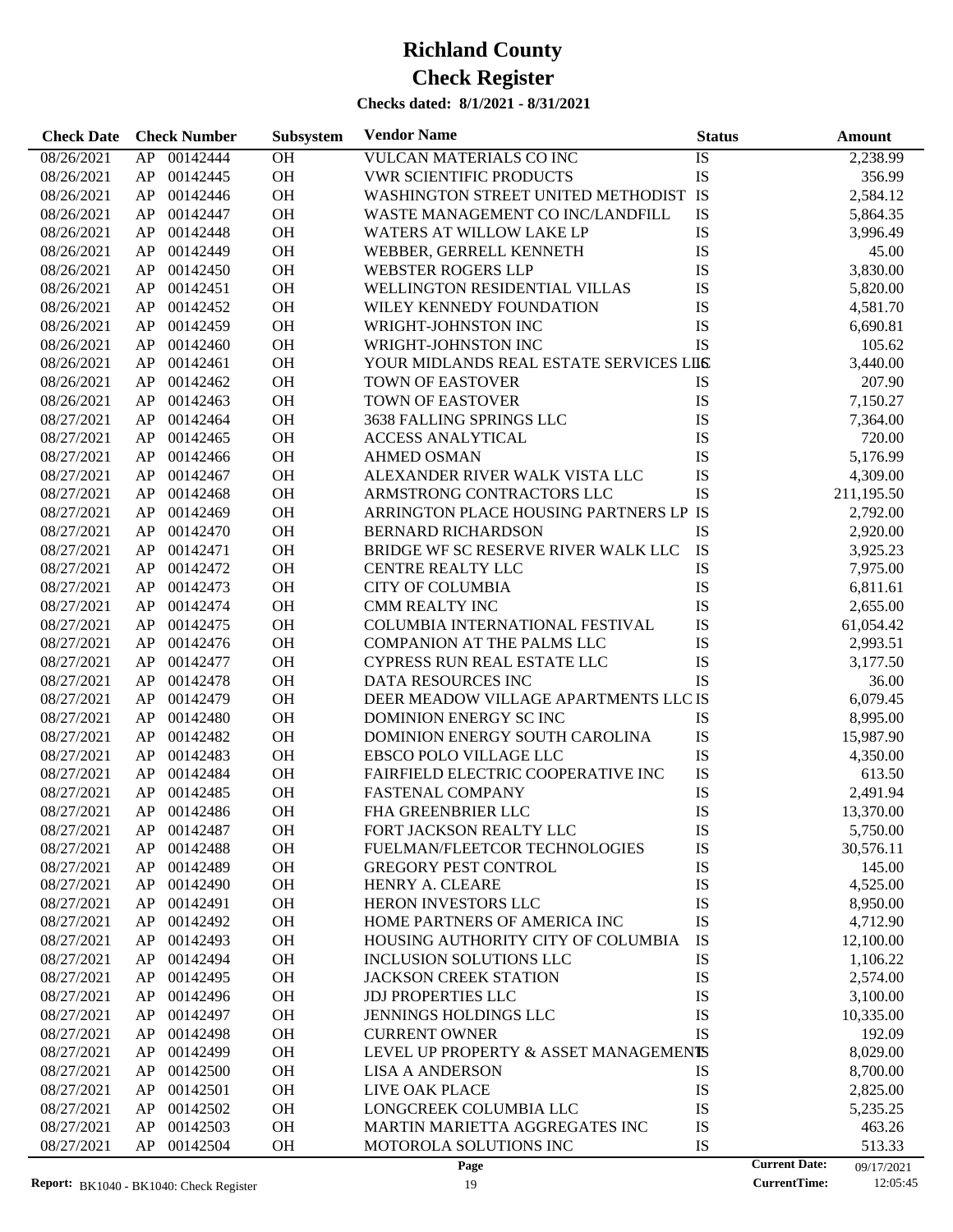| <b>Check Date</b> | <b>Check Number</b>  | Subsystem | <b>Vendor Name</b>                      | <b>Status</b>              | <b>Amount</b>       |
|-------------------|----------------------|-----------|-----------------------------------------|----------------------------|---------------------|
| 08/27/2021        | 00142505<br>AP       | OH        | OFFICE DEPOT INC                        | IS                         | 491.38              |
| 08/27/2021        | 00142506<br>AP       | OH        | <b>OZALEE BALLARD</b>                   | IS                         | 6,840.00            |
| 08/27/2021        | 00142507<br>AP       | <b>OH</b> | P AND S CONSTRUCTION COMPANY INC        | IS                         | 2,745.00            |
| 08/27/2021        | 00142508<br>AP       | <b>OH</b> | PARVATI HOSPITALITY LLC                 | IS                         | 1,593.59            |
| 08/27/2021        | 00142509<br>AP       | OH        | POINT SECURITY INC                      | IS                         | 8,667.00            |
| 08/27/2021        | 00142510<br>AP       | OH        | POLLOCK COMPANY                         | IS                         | 1,072.93            |
| 08/27/2021        | 00142511<br>AP       | <b>OH</b> | POWERS PROPERTIES OF FLORENCE LLC       | IS                         | 7,785.00            |
| 08/27/2021        | 00142512<br>AP       | <b>OH</b> | REAL PROPERTY MANAGEMENT MIDLANDS IS    |                            | 2,700.00            |
| 08/27/2021        | 00142513<br>AP       | OH        | REX RESIDENTAIL PROPERTY OWBER A LLC IS |                            | 9,600.00            |
| 08/27/2021        | 00142514<br>AP       | OH        | REX RESIDENTIAL PROPERTY OWNER VI LLCIS |                            | 9,561.20            |
| 08/27/2021        | 00142515<br>AP       | <b>OH</b> | S.C. REAL ESTATE EXCHANGE               | <b>IS</b>                  | 6,060.00            |
| 08/27/2021        | 00142516<br>AP       | <b>OH</b> | <b>SHANEALLY WILLIAMS</b>               | IS                         | 4,473.00            |
| 08/27/2021        | 00142517<br>AP       | OH        | SLOAN CONSTRUCTION COMPANY INC          | IS                         | 824.66              |
| 08/27/2021        | 00142518<br>AP       | <b>OH</b> | <b>SPECTRUM</b>                         | IS                         | 660.19              |
| 08/27/2021        | 00142519<br>AP       | <b>OH</b> | SPRING LAKE SC LLC                      | IS                         | 10,274.89           |
| 08/27/2021        | 00142520<br>AP       | <b>OH</b> | STATEWIDE SECURITY SYSTEMS INC          | IS                         | 9,150.00            |
| 08/27/2021        | 00142521<br>AP       | OH        | <b>SUMMIT FOOD SERVICE LLC</b>          | IS                         | 327,698.80          |
| 08/27/2021        | 00142522<br>AP       | <b>OH</b> | TAH REIT LLC                            | IS                         | 15,808.24           |
| 08/27/2021        | 00142523<br>AP       | <b>OH</b> | THE RIVER ALLIANCE                      | IS                         | 13,250.00           |
| 08/27/2021        | 00142524<br>AP       | <b>OH</b> | THE SOURCING GROUP LLC                  | IS                         | 929.66              |
| 08/27/2021        | 00142525<br>AP       | OH        | THERMO ELECTRON NORTH AMERICA LLC       | IS                         | 8,132.00            |
| 08/27/2021        | 00142526<br>AP       | <b>OH</b> | THOMSON REUTERS WEST                    | IS                         | 136.54              |
| 08/27/2021        | 00142527<br>AP       | <b>OH</b> | TIME WARNER CABLE                       | IS                         | 2,640.83            |
| 08/27/2021        | 00142528<br>AP       | <b>OH</b> | <b>TOWN OF EASTOVER</b>                 | IS                         | 188.27              |
| 08/27/2021        | 00142529<br>AP       | OH        | <b>UNITED LABORATORIES INC</b>          | IS                         | 5,018.05            |
| 08/27/2021        | 00142530<br>AP       | OH        | <b>VERIZON WIRELESS</b>                 | IS                         | 3,663.91            |
| 08/27/2021        | 00142531<br>AP       | <b>OH</b> | <b>VULCAN MATERIALS CO INC</b>          | IS                         | 2,453.63            |
| 08/27/2021        | 00142532<br>AP       | <b>OH</b> | WATERFORD APARTMENT COMPLEX             | IS                         | 3,650.28            |
| 08/27/2021        | 00142533<br>AP       | OH        | YOLANDA YOUNG                           | IS                         | 17,752.00           |
| 08/27/2021        | 00142534<br>AP       | <b>OH</b> | AT&T                                    | IS                         | 227.59              |
| 08/27/2021        | 00142535<br>AP       | <b>OH</b> | AVR MSP COLUMBIA LLC                    | IS                         | 8,386.14            |
| 08/27/2021        | 00142536<br>AP       | <b>OH</b> | <b>BOULDER CREEK INVESTMENTS</b>        | IS                         | 4,044.04            |
| 08/27/2021        | 00142537<br>AP       | <b>OH</b> | CANTEY & CO INC                         | IS                         | 6,192.50            |
| 08/27/2021        | 00142538<br>AP       | <b>OH</b> | <b>CITY OF COLUMBIA</b>                 | IS                         | 4,675.27            |
| 08/27/2021        | 00142539<br>AP       | <b>OH</b> | <b>COLUMBIA LAND REALTY</b>             | IS                         | 7,040.00            |
| 08/27/2021        | AP<br>00142540       | <b>OH</b> | <b>COMPANION AT THE PALMS LLC</b>       | IS                         | 9,101.29            |
| 08/27/2021        | AP<br>00142541       | <b>OH</b> | CONREX RESIDENTIAL PROPERTY GROUP 2015- |                            | 3,120.00            |
| 08/27/2021        | 00142543<br>AP       | OH        | DOMINION ENERGY SOUTH CAROLINA          |                            | 7,894.45            |
| 08/27/2021        | 00142544<br>AP       | OH        | FHA GREENBRIER LLC                      | IS<br>IS                   | 4,255.00            |
| 08/27/2021        | 00142545<br>AP       | OH        | <b>HARBISON HOUSING ASSOCIATES LP</b>   | IS                         | 3,543.00            |
| 08/27/2021        | 00142546<br>AP       | OH        | HILLVIEW PROPERTIES LLC                 | IS                         | 9,101.18            |
| 08/27/2021        | 00142547<br>AP       | OH        | HOUSING AUTHORITY CITY OF COLUMBIA      | IS                         | 1,424.82            |
| 08/27/2021        | 00142548<br>AP       | OH        | <b>JAMMIE FRAZIER</b>                   | IS                         | 4,000.00            |
| 08/27/2021        | AP<br>00142549       | OH        | <b>MARGIE L. SEABROOK</b>               | IS                         | 4,050.00            |
| 08/27/2021        | 00142550<br>AP       | OH        | <b>MARGUERITE SANDERS</b>               | IS                         | 2,925.00            |
| 08/27/2021        | 00142551<br>AP       | OH        | <b>MARY A DEBERRY</b>                   | IS                         | 4,925.00            |
|                   |                      |           |                                         |                            |                     |
| 08/27/2021        | 00142552<br>AP<br>AP | OH        | PARKLANE APARTMENTS LLC                 | IS                         | 2,532.00            |
| 08/27/2021        | 00142553             | OH        | S.C. REAL ESTATE EXCHANGE               | IS                         | 8,450.00            |
| 08/27/2021        | 00142554<br>AP       | OH        | <b>SOLA STATION LLC</b>                 | IS                         | 4,323.75            |
| 08/27/2021        | 00142555<br>AP       | OH        | <b>WATERS AT LONGCREEK LP</b>           | IS                         | 6,369.75            |
| 08/27/2021        | 00142556<br>AP       | OH        | WELLINGTON RESIDENTIAL VILLAS           | IS                         | 4,500.00            |
| 08/30/2021        | AP<br>00142557       | OH        | APM REALTY GROUP LLC                    | IS                         | 4,657.50            |
| 08/30/2021        | AP<br>00142558       | OH        | ARBORS AT WINDSOR LAKE                  | IS                         | 12,786.53           |
| 08/30/2021        | AP<br>00142559       | OH        | AT&T<br>Page                            | IS<br><b>Current Date:</b> | 29.97<br>09/17/2021 |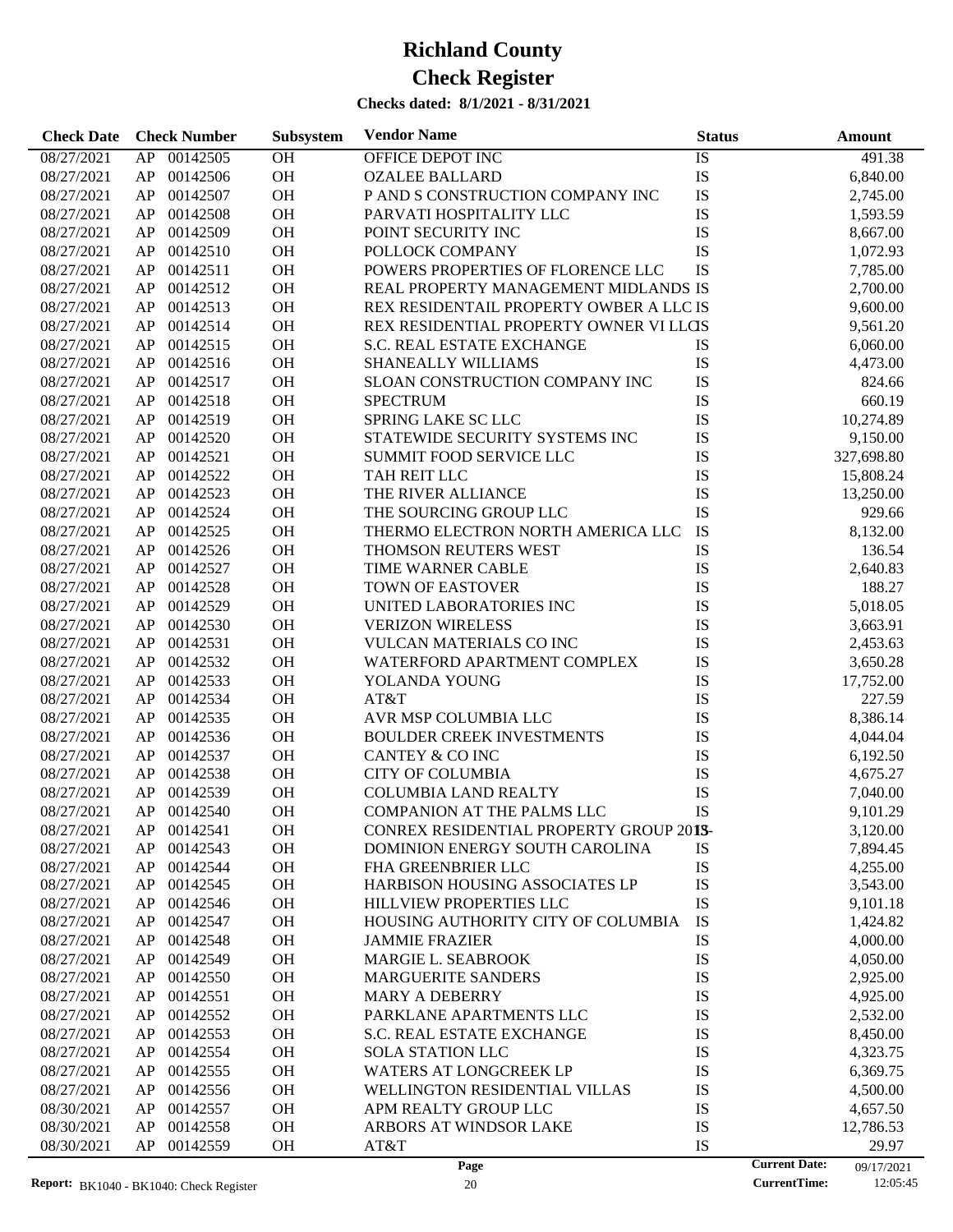| <b>Check Date</b> | <b>Check Number</b> | Subsystem | <b>Vendor Name</b>                        | <b>Status</b>        | <b>Amount</b> |
|-------------------|---------------------|-----------|-------------------------------------------|----------------------|---------------|
| 08/30/2021        | AP<br>00142560      | OH        | <b>AUBEN COLA LLC</b>                     | IS                   | 4,500.00      |
| 08/30/2021        | 00142561<br>AP      | OH        | <b>AWARE FORCE LLC</b>                    | IS                   | 6,750.00      |
| 08/30/2021        | 00142562<br>AP      | OH        | BEACH PROVIDENCE PARK LLC                 | IS                   | 7,270.70      |
| 08/30/2021        | 00142563<br>AP      | OH        | <b>BELDON EQUITIES LLC</b>                | IS                   | 5,178.00      |
| 08/30/2021        | 00142564<br>AP      | OH        | <b>BHAKTI DESAI</b>                       | IS                   | 15,550.00     |
| 08/30/2021        | 00142565<br>AP      | OH        | BLUEBIRD PROPERTY MANAGEMENT LLC          | IS                   | 2,550.00      |
| 08/30/2021        | 00142566<br>AP      | OH        | <b>BOULDER CREEK INVESTMENTS</b>          | IS                   | 10,689.16     |
| 08/30/2021        | 00142567<br>AP      | OH        | BRIDGE WF SC RESERVE RIVER WALK LLC       | IS                   | 7,067.80      |
| 08/30/2021        | 00142569<br>AP      | OH        | <b>CITY OF COLUMBIA</b>                   | IS                   | 6,458.75      |
| 08/30/2021        | 00142570<br>AP      | OH        | COLUMBIA PROPERTY MANAGEMENT LLC          | IS                   | 2,257.50      |
| 08/30/2021        | 00142571<br>AP      | OH        | COMPANION AT THE PALMS LLC                | IS                   | 4,101.29      |
| 08/30/2021        | 00142572<br>AP      | OH        | CONREX ML SMA LLC                         | IS                   | 12,223.85     |
| 08/30/2021        | 00142573<br>AP      | OH        | COX AND DINKINS INC                       | IS                   | 57,879.00     |
| 08/30/2021        | 00142574<br>AP      | OH        | CYPRESS PLACE APARTMENTS LLC              | IS                   | 2,318.00      |
| 08/30/2021        | 00142577<br>AP      | OH        | DOMINION ENERGY SOUTH CAROLINA            | IS                   | 16,557.79     |
| 08/30/2021        | 00142578<br>AP      | OH        | DRAKE ARCH COLUMBIA 1 LLC                 | IS                   | 11,011.78     |
| 08/30/2021        | 00142579<br>AP      | OH        | EBSCO POLO VILLAGE LLC                    | IS                   | 4,700.00      |
| 08/30/2021        | 00142580<br>AP      | OH        | EQUITY REAL ESTATE SERVICES LLC           | IS                   | 3,305.00      |
| 08/30/2021        | 00142581<br>AP      | OH        | FHA GREENBRIER LLC                        | IS                   | 3,927.74      |
| 08/30/2021        | 00142582<br>AP      | OH        | <b>GREGORY PEST CONTROL</b>               | IS                   | 264.00        |
| 08/30/2021        | 00142583<br>AP      | OH        | HEATHER ANSLEY WILLIAMS                   | IS                   | 3,850.00      |
| 08/30/2021        | 00142584<br>AP      | OH        | HERON INVESTORS LLC                       | IS                   | 7,190.00      |
| 08/30/2021        | 00142585<br>AP      | OH        | HOUSING AUTHORITY CITY OF COLUMBIA        | IS                   | 3,849.00      |
| 08/30/2021        | 00142586<br>AP      | OH        | <b>HPI BROAD RIVER LLC</b>                | IS                   | 12,468.81     |
| 08/30/2021        | 00142587<br>AP      | OH        | <b>JASONS DELI</b>                        | IS                   | 522.75        |
| 08/30/2021        | 00142588<br>AP      | OH        | JOHNSON CONTROLS SECURITY SOLUTIONS IS    |                      | 77.48         |
| 08/30/2021        | 00142589<br>AP      | OH        | KILLIAN TERRACE SC LLC                    | IS                   | 7,378.00      |
| 08/30/2021        | 00142590<br>AP      | OH        | KRC GROVE AT SPRING VALLEY LLC            | IS                   | 5,180.00      |
| 08/30/2021        | 00142591<br>AP      | OH        | KRC WEST WINDS LLC                        | IS                   | 2,937.00      |
| 08/30/2021        | 00142592<br>AP      | OH        | LAKE MURRAY HARDWARE OUTDOORS INCS        |                      | 18.01         |
| 08/30/2021        | 00142593<br>AP      | OH        | LANDMARK AT PINE COURT LLC                | IS                   | 5,153.29      |
| 08/30/2021        | 00142594<br>AP      | OH        | LIBERTY POINTE-PACES RUN ACQUISITION LISC |                      | 7,233.33      |
| 08/30/2021        | 00142595<br>AP      | OH        | LINDA P. MARSHALL                         | IS                   | 5,450.00      |
| 08/30/2021        | 00142596<br>AP      | OH        | LIVINGSTON, PAUL                          | IS                   | 1,237.20      |
| 08/30/2021        | AP<br>00142597      | OH        | LONGCREEK COLUMBIA LLC                    | IS                   | 9,030.42      |
| 08/30/2021        | AP 00142598         | <b>OH</b> | <b>MARC PITILLO</b>                       | IS                   | 2,310.00      |
| 08/30/2021        | 00142599<br>AP      | OH        | NoHo SERVICES INC                         | IS                   | 21,063.00     |
| 08/30/2021        | 00142600<br>AP      | OH        | PACES BROOK COLUMBIA OWNER LLC            | IS                   | 10,393.48     |
| 08/30/2021        | AP<br>00142601      | OH        | PARKER POE CONSULTING LLC                 | IS                   | 7,500.00      |
| 08/30/2021        | 00142602<br>AP      | <b>OH</b> | PHELIX 3020 LLC                           | IS                   | 5,423.70      |
| 08/30/2021        | 00142603<br>AP      | OH        | POLLOCK COMPANY                           | IS                   | 411.81        |
| 08/30/2021        | 00142604<br>AP      | OH        | POWERHOUSE RECYCLING INC                  | IS                   | 554.86        |
| 08/30/2021        | 00142605<br>AP      | OH        | POWERS PROPERTIES OF FLORENCE LLC         | IS                   | 6,950.23      |
| 08/30/2021        | 00142606<br>AP      | OH        | <b>QUALTRAX INC</b>                       | IS                   | 12,977.00     |
| 08/30/2021        | 00142607<br>AP      | OH        | REAL PROPERTY MANAGEMENT MIDLANDS IS      |                      | 4,150.00      |
| 08/30/2021        | 00142608<br>AP      | OH        | <b>RFI THE PARK</b>                       | IS                   | 13,225.55     |
| 08/30/2021        | 00142609<br>AP      | OH        | RICHLAND COUNTY UTILITIES                 | IS                   | 64.03         |
| 08/30/2021        | 00142610<br>AP      | OH        | RUSSELL L. POWELL                         | IS                   | 17,125.00     |
| 08/30/2021        | 00142611<br>AP      | OH        | S.C. REAL ESTATE EXCHANGE                 | IS                   | 2,405.00      |
| 08/30/2021        | 00142612<br>AP      | OH        | SCION COLUMBIA APARTMENTS LLC             | IS                   | 1,427.86      |
| 08/30/2021        | 00142613<br>AP      | OH        | SCOTT PROPERTIES OF THE MIDLANDS LLC IS   |                      | 3,057.00      |
| 08/30/2021        | 00142614<br>AP      | OH        | SERVICE 4U, LLC                           | IS                   | 10,465.00     |
| 08/30/2021        | 00142615<br>AP      | OH        | SFR JV-1 LP                               | IS                   | 9,313.60      |
| 08/30/2021        | 00142616<br>AP      | <b>OH</b> | <b>SHIANNE LAKE</b>                       | IS                   | 5,943.00      |
|                   |                     |           | Page                                      | <b>Current Date:</b> | 09/17/2021    |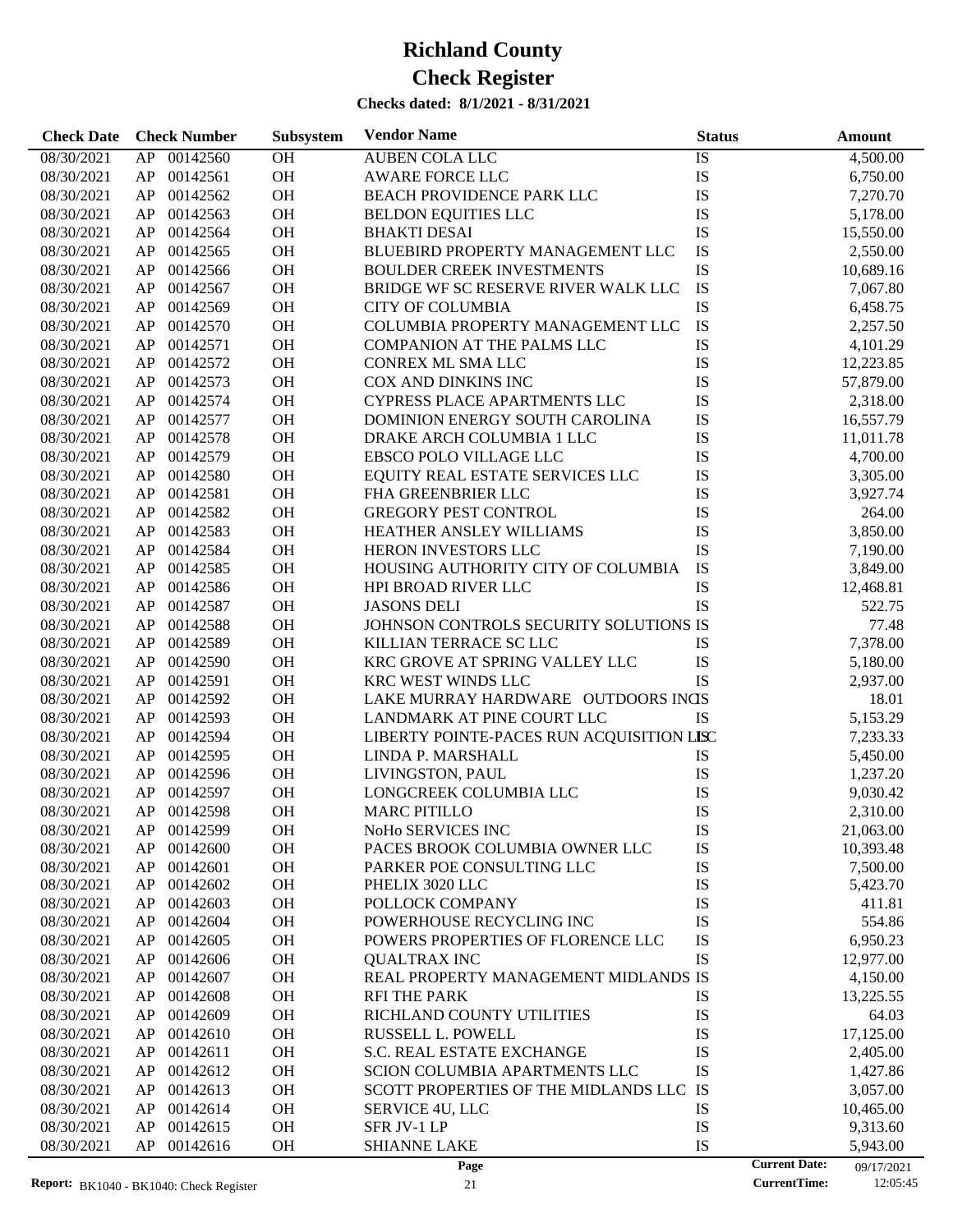**Check Date Check Number Vendor Name Status Amount**

08/30/2021 AP 00142617 OH SOUTHWOOD REALTY COMPANY IS 9,353.99

**Subsystem**

## 08/30/2021 AP 00142618 OH SPECTRUM IS 583.93 08/30/2021 AP 00142619 OH SPRING LAKE SC LLC IS 10,481.70 08/30/2021 AP 00142620 OH THE LANDINGS C FOREST ACRES IS 2,400.00 08/30/2021 AP 00142621 OH THE POINTE AT BLYTHEWOOD, LP IS 2,506.17 08/30/2021 AP 00142622 OH TITUS THOMAS IS 1,094.00 08/30/2021 AP 00142623 OH UNITED MANAGEMENT SERVICES LLC IS 15,519.80 08/30/2021 AP 00142624 OH US LAWNS OF COLUMBIA IS 445.50 08/30/2021 AP 00142625 OH VALERIE WASHINGTON IS 10,900.00 08/30/2021 AP 00142626 OH VANESSA GERMAN IS 3,585.00 08/30/2021 AP 00142627 OH WASTE MANAGEMENT CO INC/LANDFILL IS 56,615.39 08/30/2021 AP 00142628 OH WATERFORD APARTMENT COMPLEX IS 5,289.96<br>08/30/2021 AP 00142629 OH WRH THREE RIVERS LTD LP IS 1 24.373.63 WRH THREE RIVERS LTD LP

| Report: BK1040 - BK1040: Check Register |    |                 |           | Page<br>22                              |    | <b>CurrentTime:</b>  | 09/17/2021<br>12:05:45 |
|-----------------------------------------|----|-----------------|-----------|-----------------------------------------|----|----------------------|------------------------|
| 08/30/2021                              | AP | 00142671        | <b>OH</b> | STEPHENS, ALEXANDRIA PAULINE            | IS | <b>Current Date:</b> | 115.00                 |
| 08/30/2021                              | AP | 00142670        | OH        | <b>SPECTRUM</b>                         | IS |                      | 429.04                 |
| 08/30/2021                              | AP | 00142669        | OH        | SOUTHWOOD REALTY COMPANY                | IS |                      | 8,800.71               |
| 08/30/2021                              | AP | 00142668        | OH        | SOFTDOCS INC                            | IS |                      | 2,199.60               |
| 08/30/2021                              | AP | 00142667        | <b>OH</b> | SFR JV-1 LP                             | IS |                      | 12,208.25              |
| 08/30/2021                              | AP | 00142666        | <b>OH</b> | SERVICE 4U, LLC                         | IS |                      | 10,465.00              |
| 08/30/2021                              | AP | 00142665        | <b>OH</b> | RUSSELL L. POWELL                       | IS |                      | 5,235.00               |
| 08/30/2021                              | AP | 00142664        | <b>OH</b> | <b>ROBERT BARNES</b>                    | IS |                      | 2,700.00               |
| 08/30/2021                              | AP | 00142663        | <b>OH</b> | RIVERS EDGE AT CAROLINA STADIUM         | IS |                      | 2,715.00               |
| 08/30/2021                              | AP | 00142662        | <b>OH</b> | RICHLAND COUNTY UTILITIES               | IS |                      | 256.12                 |
| 08/30/2021                              | AP | 00142661        | <b>OH</b> | RED CURB INVESTMENTS LLC                | IS |                      | 3,195.98               |
| 08/30/2021                              | AP | 00142660        | OH        | POLLOCK COMPANY                         | IS |                      | 524.10                 |
| 08/30/2021                              | AP | 00142659        | OH        | PEOPLES HOLDINGS LLC                    | IS |                      | 7,800.00               |
| 08/30/2021                              | AP | 00142658        | <b>OH</b> | OFFICE DEPOT INC                        | IS |                      | 760.56                 |
| 08/30/2021                              | AP | 00142657        | OH        | MOSES COLEMAN                           | IS |                      | 9,510.00               |
| 08/30/2021                              | AP | 00142656        | <b>OH</b> | MONTICELLO ROAD MOBILE HOME PARK        | IS |                      | 4,800.00               |
| 08/30/2021                              | AP | 00142655        | <b>OH</b> | MID-CAROLINA ELECTRIC COOPERATIVE       | IS |                      | 369.00                 |
| 08/30/2021                              | AP | 00142654        | <b>OH</b> | JOHNSON CONTROLS SECURITY SOLUTIONS IS  |    |                      | 311.20                 |
| 08/30/2021                              | AP | 00142653        | <b>OH</b> | <b>JILLIAN JOHNSON</b>                  | IS |                      | 4,061.00               |
| 08/30/2021                              | AP | 00142652        | <b>OH</b> | HERMAN LOADHOLT                         | IS |                      | 4,290.00               |
| 08/30/2021                              | AP | 00142651        | <b>OH</b> | HAMPTON COURTS-BRANDEMERE LLC           | IS |                      | 3,924.28               |
| 08/30/2021                              | AP | 00142650        | <b>OH</b> | <b>GREGORY PEST CONTROL</b>             | IS |                      | 1,799.00               |
| 08/30/2021                              | AP | 00142649        | <b>OH</b> | <b>GRAHAM, TERRY</b>                    | IS |                      | 115.00                 |
| 08/30/2021                              | AP | 00142648        | <b>OH</b> | GABLE HILL APARTMENT COMPLEX            | IS |                      | 3,240.00               |
| 08/30/2021                              | AP | 00142647        | <b>OH</b> | EDMOND, TOMOTHY CLINTON                 | IS |                      | 102.72                 |
| 08/30/2021                              | AP | 00142646        | <b>OH</b> | EAGLEVIEW FIVE POINTS LLC               | IS |                      | 2,388.00               |
| 08/30/2021                              | AP | 00142645        | <b>OH</b> | DRAKE ARCH COLUMBIA 1 LLC               | IS |                      | 9,076.00               |
| 08/30/2021                              | AP | 00142644        | <b>OH</b> | DOMINION ENERGY SOUTH CAROLINA          | IS |                      | 10,754.45              |
| 08/30/2021                              | AP | 00142642        | OH        | DEER MEADOW VILLAGE APARTMENTS LLC IS   |    |                      | 12,992.49              |
| 08/30/2021                              | AP | 00142641        | <b>OH</b> | <b>CIVICPLUS INC</b>                    | IS |                      | 10,073.25              |
| 08/30/2021                              | AP | 00142640        | <b>OH</b> | <b>CITY OF COLUMBIA</b>                 | IS |                      | 4,786.66               |
| 08/30/2021                              | AP | 00142639        | <b>OH</b> | CHEVELLE PROPERTY MANAGEMENT LLC        | IS |                      | 3,693.56               |
| 08/30/2021                              | AP | 00142638        | OH        | CENTRALSQUARE TECHNOLOGIES LLC          | IS |                      | 26,640.31              |
| 08/30/2021                              | AP | 00142637        | OH        | <b>BRITTNEY GREENE</b>                  | IS |                      | 8,445.50               |
| 08/30/2021                              | AP | 00142636        | <b>OH</b> | <b>BEDILIA FERREIRA</b>                 | IS |                      | 7,700.00               |
| 08/30/2021                              | AP | 00142635        | <b>OH</b> | <b>AT&amp;T MOBILITY</b>                | IS |                      | 1,071.32               |
| 08/30/2021                              | AP | 00142634        | <b>OH</b> | AT&T                                    | IS |                      | 272.37                 |
| 08/30/2021                              | AP | 00142633        | <b>OH</b> | <b>ANJEANETTE ABARA</b>                 | IS |                      | 4,348.00               |
| 08/30/2021                              | AP | 00142632        | <b>OH</b> | ALLEN & LOPES PROPERTY MANAGEMENT       | IS |                      | 4,350.00               |
| 08/30/2021                              | AP | 00142631        | <b>OH</b> | AHP OF COLUMBIA LLC                     | IS |                      | 2,445.00               |
| 08/30/2021                              | AP | 00142630        | <b>OH</b> | YOUR MIDLANDS REAL ESTATE SERVICES LILS |    |                      | 5,464.62               |
| 00/30/2021                              | AF | <b>UU142029</b> | UП        | WKH I HKEE KIVEKS LID LP                | 12 |                      | 24,373.03              |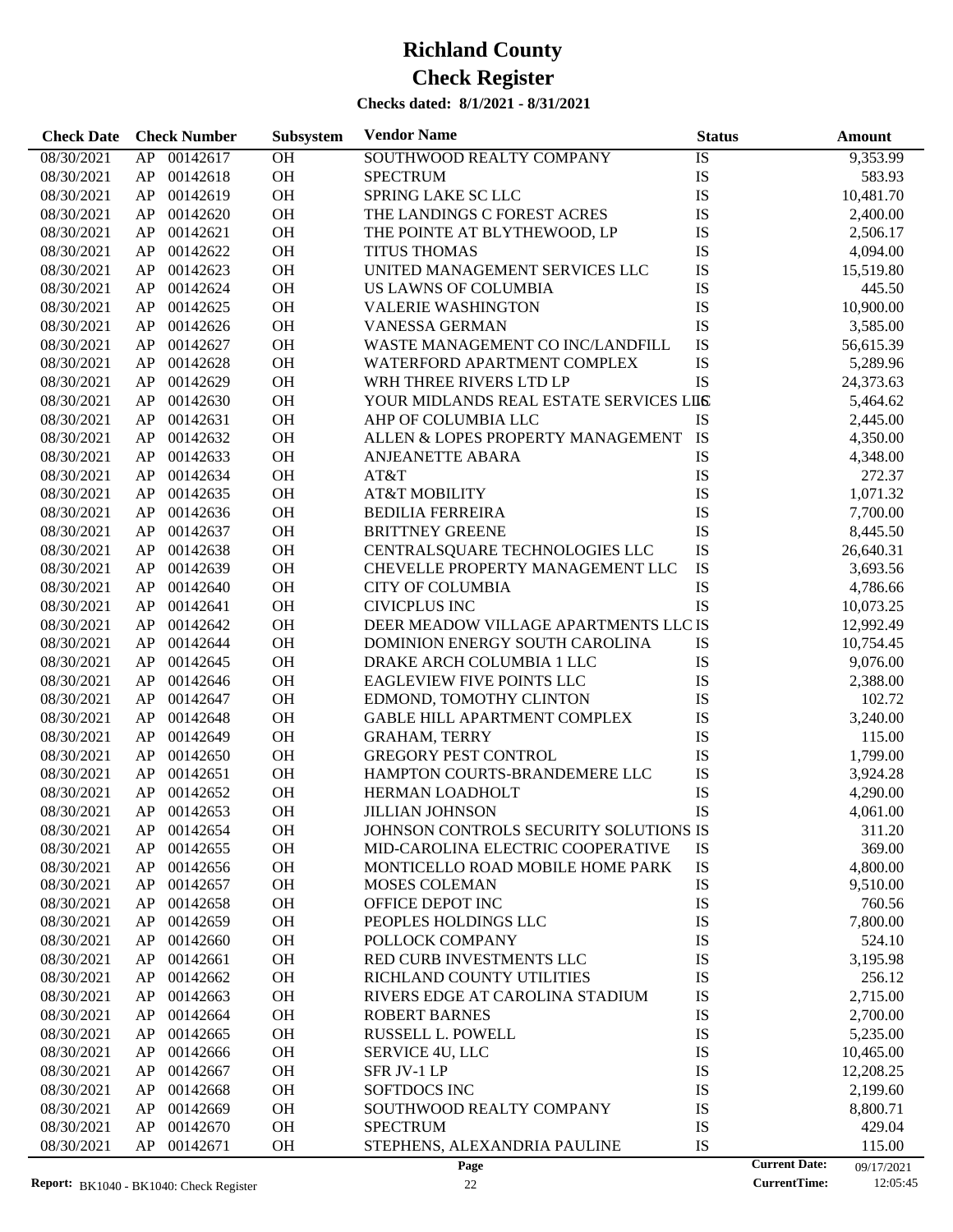| CHECKS GALEG. - 0/1/2021 - 0/31/2021 |    |                     |           |                                         |                  |               |  |  |
|--------------------------------------|----|---------------------|-----------|-----------------------------------------|------------------|---------------|--|--|
| <b>Check Date</b>                    |    | <b>Check Number</b> | Subsystem | <b>Vendor Name</b>                      | <b>Status</b>    | Amount        |  |  |
| 08/30/2021                           | AP | 00142672            | OH        | THE RESERVE AT LAKE CAROLINA LLA        | <b>IS</b>        | 4,112.30      |  |  |
| 08/30/2021                           | AP | 00142673            | OH        | THOMAS WAYNE GILBERT                    | IS               | 2,790.00      |  |  |
| 08/30/2021                           | AP | 00142674            | OH        | TIME WARNER CABLE                       | IS               | 73.59         |  |  |
| 08/30/2021                           | AP | 00142675            | OH        | TRI COUNTY ELEC COOP INC                | IS               | 27.00         |  |  |
| 08/30/2021                           | AP | 00142676            | OH        | VRE II LLC                              | IS               | 1,663.00      |  |  |
| 08/30/2021                           | AP | 00142677            | OH        | WEST SHORE ARCADIA LLC                  | IS               | 7,575.91      |  |  |
| 08/31/2021                           | AP | 00142678            | OH        | ADVANCED IMAGING SYSTEMS                | IS               | 38,245.50     |  |  |
| 08/31/2021                           | AP | 00142679            | OH        | AQUA AEROBIC SYSTEMS INC                | IS               | 30,450.45     |  |  |
| 08/31/2021                           | AP | 00142680            | OH        | ARC DOCUMENT SOLUTIONS LLC              | IS               | 4,296.05      |  |  |
| 08/31/2021                           | AP | 00142694            | OH        | <b>BANK OF AMERICA</b>                  | IS               | 68,770.96     |  |  |
| 08/31/2021                           | AP | 00142772            | OH        | <b>BANK OF AMERICA</b>                  | IS               | 390,130.27    |  |  |
| 08/31/2021                           | AP | 00142773            | OH        | CALLAHAN, MAURICE R                     | IS               | 15.00         |  |  |
| 08/31/2021                           | AP | 00142774            | OH        | CAPITAL WASTE SERVICES LLC              | IS               | 85,108.00     |  |  |
| 08/31/2021                           | AP | 00142775            | OH        | <b>CAROLINA TEA</b>                     | IS               | 30,150.00     |  |  |
| 08/31/2021                           | AP | 00142776            | OH        | CAROLINA TREE CARE LLC                  | <b>IS</b>        | 2,900.00      |  |  |
| 08/31/2021                           | AP | 00142777            | OH        | CENTER FOR TECHNOLOGY AND CIVIC LIFE IS |                  | 4,537.95      |  |  |
| 08/31/2021                           | AP | 00142778            | OH        | CROWN HEALTH CARE LAUNDRY LLC           | IS               | 76.53         |  |  |
| 08/31/2021                           | AP | 00142779            | OH        | CUSTOMER SERVICE SOLUTIONS INC          | IS               | 1,425.00      |  |  |
| 08/31/2021                           | AP | 00142780            | OH        | <b>DIRECTV</b>                          | IS               | 117.90        |  |  |
| 08/31/2021                           | AP | 00142781            | OH        | DREAM TEAM CONSULTING FIRM              | IS               | 1,131.14      |  |  |
| 08/31/2021                           | AP | 00142782            | OH        | <b>EAGLE AVIATION INC</b>               | IS               | 318.39        |  |  |
| 08/31/2021                           | AP | 00142783            | OH        | <b>GIRL SCOUTS OF SC</b>                | IS               | 3,035.00      |  |  |
| 08/31/2021                           | AP | 00142784            | OH        | <b>GREGORY PEST CONTROL</b>             | IS               | 270.00        |  |  |
| 08/31/2021                           | AP | 00142785            | OH        | HAYES INSTRUMENTS CO                    | IS               | 4,509.00      |  |  |
| 08/31/2021                           | AP | 00142786            | OH        | HAYES, JAMES LEROY                      | IS               | 15.00         |  |  |
| 08/31/2021                           | AP | 00142787            | OH        | <b>HYDROSTRUCTURES</b>                  | IS               | 29,829.78     |  |  |
| 08/31/2021                           | AP | 00142788            | OH        | <b>IBIS TEK APPAREL LLC</b>             | <b>IS</b>        | 1,711.73      |  |  |
| 08/31/2021                           | AP | 00142789            | OH        | INDIAN WATERS COUNCIL BOYS SCOUTS OF IS |                  | 5,000.00      |  |  |
| 08/31/2021                           | AP | 00142790            | OH        | POLLOCK COMPANY                         | IS               | 30.92         |  |  |
| 08/31/2021                           | AP | 00142791            | OH        | POLLOCK COMPANY                         | IS               | 794.78        |  |  |
| 08/31/2021                           | AP | 00142792            | OH        | SC DEPT OF CORRECTIONS                  | IS               | 883.24        |  |  |
| 08/31/2021                           | AP | 00142793            | OH        | <b>SIGNARAMA</b>                        | IS               | 6,985.37      |  |  |
| 08/31/2021                           | AP | 00142794            | OH        | SLIGH, KENNETH                          | IS               | 15.00         |  |  |
| 08/31/2021                           | AP | 00142795            | OH        | STATEWIDE SECURITY SYSTEMS INC          | IS               | 6,341.30      |  |  |
| 08/31/2021                           | AP | 00142796            | <b>OH</b> | THE COOPERATIVE MINISTRY                | IS               | 737.80        |  |  |
| 08/31/2021                           | AP | 00142797            | <b>OH</b> | THOMAS NURSERY INC                      | IS               | 880.08        |  |  |
| 08/31/2021                           | AP | 00142798            | OH        | <b>TRANE COMPANY</b>                    | IS               | 15,000.00     |  |  |
| 08/31/2021                           | AP | 00142799            | OH        | <b>VERIZON WIRELESS</b>                 | IS               | 3,381.31      |  |  |
| 08/31/2021                           | AP | 00142800            | OH        | WALKER, JEFFREY AARON                   | <b>IS</b>        | 15.00         |  |  |
|                                      |    |                     |           |                                         | <b>AP</b> Total: | 32,029,363.70 |  |  |
| <b>Accounts Payable</b>              |    |                     |           |                                         |                  |               |  |  |
| 08/05/2021                           | FE | 00001789            | OH        | COASTAL SANITARY SUPPLY COMPANY INC IS  |                  | 2,054.32      |  |  |
|                                      |    |                     |           |                                         |                  |               |  |  |

| 08/05/2021 | FE  | 00001789 | OН        | COASTAL SANITARY SUPPLY COMPANY INC IS |    | 2,054.32  |
|------------|-----|----------|-----------|----------------------------------------|----|-----------|
| 08/05/2021 | FE. | 00001790 | <b>OH</b> | <b>COLONIAL PRINTING INC</b>           | IS | 1,930.51  |
| 08/05/2021 | FE. | 00001791 | <b>OH</b> | CONCENTRA MEDICAL CENTERS              | IS | 123.00    |
| 08/05/2021 | FE. | 00001792 | OН        | DANA SAFETY SUPPLY                     | IS | 23.979.24 |
| 08/05/2021 | FE. | 00001793 | <b>OH</b> | LAWMENS SAFETY SUP INC                 | IS | 1.088.15  |
| 08/05/2021 | FE. | 00001794 | <b>OH</b> | LE BLEU BOTTLED WATER                  | IS | 517.27    |
| 08/05/2021 | FE  | 00001795 | <b>OH</b> | S AND ME                               | IS | 19.502.25 |
| 08/05/2021 | FE. | 00001796 | <b>OH</b> | SC VETERINARY EMERGENCY CARE           | IS | 412.08    |
| 08/05/2021 | FE. | 00001797 | <b>OH</b> | SIRCHIE FINGER PRINT LABS INC          | IS | 567.20    |
| 08/05/2021 | FE. | 00001798 | <b>OH</b> | UNIFIRST CORPORATION                   | IS | 4,565.67  |
| 08/05/2021 | FE  | 00001800 | OН        | VALLEY BEVERAGE SOLUTIONS LLC -AKA IS  |    | 1.613.27  |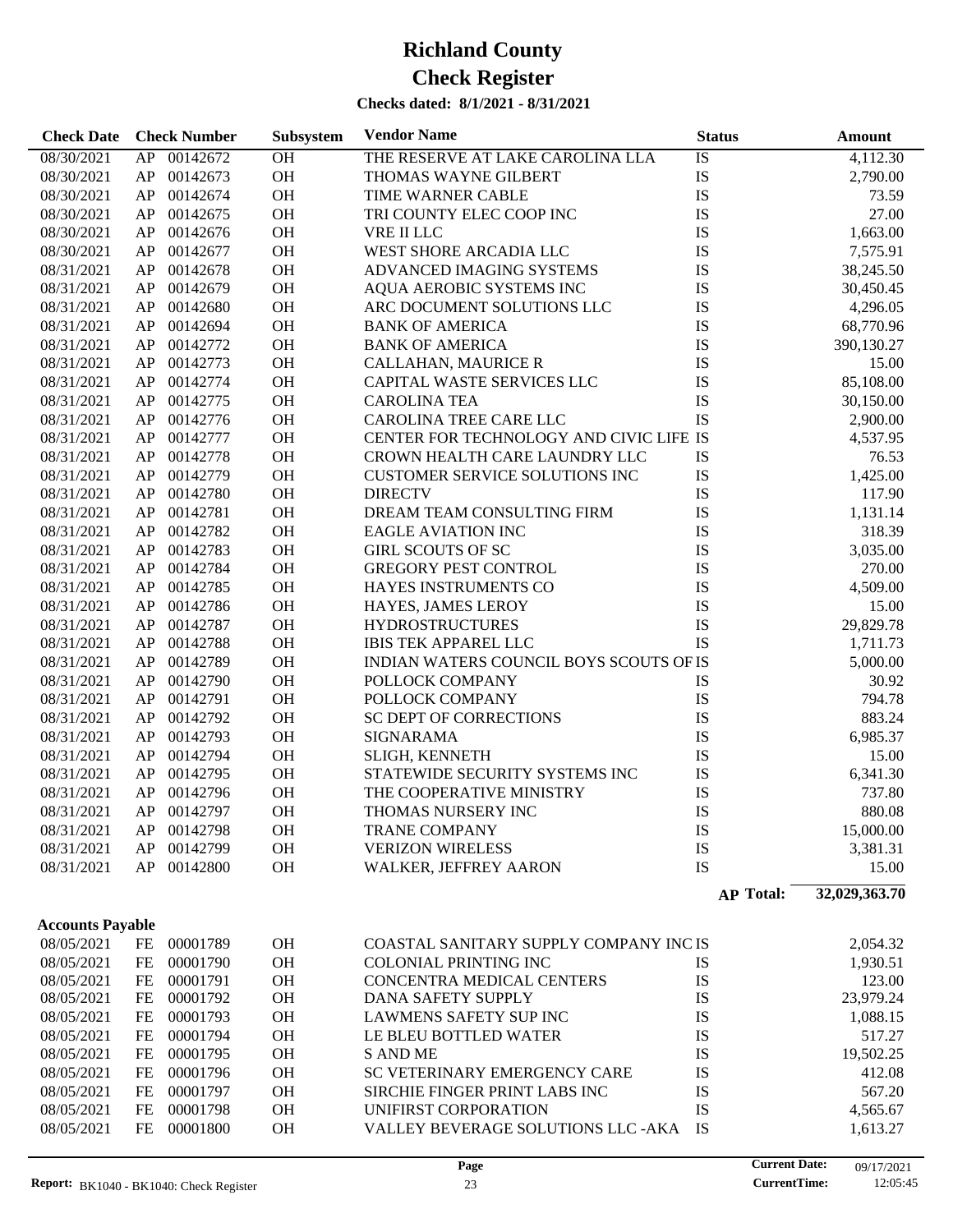| <b>Check Date</b> | <b>Check Number</b>   | Subsystem | <b>Vendor Name</b>                        | <b>Status</b> |                      | <b>Amount</b> |
|-------------------|-----------------------|-----------|-------------------------------------------|---------------|----------------------|---------------|
| 08/05/2021        | 00001801<br>FE        | OH        | BUONASERA MEDIA SERVICES LLC              | IS            |                      | 3,146.94      |
| 08/05/2021        | 00001802<br>FE        | OH        | <b>CENTRAL MIDLANDS RTA</b>               | IS            |                      | 5,902,769.72  |
| 08/05/2021        | FE<br>00001803        | OH        | <b>CLEARWATER INC</b>                     | IS            |                      | 619.43        |
| 08/05/2021        | 00001804<br>FE        | OH        | <b>GRAINGER CO INC</b>                    | IS            |                      | 571.27        |
| 08/05/2021        | FE<br>00001805        | OH        | HAMILTON CAPITOL CENTER LLC               | IS            |                      | 9,882.90      |
| 08/05/2021        | FE<br>00001806        | OH        | <b>JOEL E WOODS &amp; ASSOCIATES</b>      | IS            |                      | 1,020.00      |
| 08/05/2021        | 00001807<br>FE        | OH        | MCCLAM & ASSOCIATES INC                   | <b>IS</b>     |                      | 90,823.41     |
| 08/05/2021        | FE<br>00001808        | OH        | PALMETTO UTILITY PROTECTION SERVICE INSET |               |                      | 414.28        |
| 08/05/2021        | 00001809<br>FE        | OH        | ROPER PERSONNEL SVC INC                   | IS            |                      | 100,017.74    |
| 08/05/2021        | FE<br>00001810        | OH        | <b>SUPERION LLC</b>                       | IS            |                      | 110,238.88    |
| 08/05/2021        | FE<br>00001811        | OH        | WILLOUGHBY AND HOEFER PA                  | IS            |                      | 37,321.75     |
| 08/09/2021        | FE<br>00001812        | OH        | PROFESSIONAL PATHOLOGY SERVICES           | IS            |                      | 114,100.00    |
| 08/11/2021        | FE<br>00001813        | OH        | A MOBILE STORAGE CO INC                   | IS            |                      | 108.00        |
| 08/11/2021        | FE<br>00001814        | OH        | DANA SAFETY SUPPLY                        | IS            |                      | 4,729.44      |
| 08/11/2021        | FE<br>00001815        | OH        | <b>GANN OFFICE SUPPLIERS</b>              | IS            |                      | 746.60        |
| 08/11/2021        | 00001816<br>FE        | OH        | <b>GUARDIAN FENCE SUPPLIERS OF SCINC</b>  | IS            |                      | 16,978.00     |
| 08/11/2021        | FE<br>00001818        | OH        | LE BLEU BOTTLED WATER                     | IS            |                      | 121.23        |
| 08/11/2021        | 00001819<br>FE        | OH        | MED COM INC                               | <b>IS</b>     |                      | 3,479.39      |
| 08/11/2021        | FE<br>00001820        | OH        | SIMPLE COMMUNICATIONS TECHNOLOGIES IS     |               |                      | 112.33        |
| 08/11/2021        | 00001821<br>FE        | OH        | THE KEY SHOP                              | IS            |                      | 896.40        |
| 08/11/2021        | FE<br>00001822        | OH        | TMS INC                                   | IS            |                      | 4,085.80      |
| 08/11/2021        | 00001823<br>FE        | OH        | UNIFIRST CORPORATION                      | IS            |                      | 6,416.98      |
| 08/11/2021        | 00001825<br>FE        | OH        | <b>VALLEY BEVERAGE SOLUTIONS LLC -AKA</b> | IS            |                      | 248.80        |
| 08/11/2021        | FE<br>00001826        | OH        | <b>BOOZER SHOPPING CENTER INC</b>         | IS            |                      | 600.00        |
| 08/11/2021        | 00001827<br>FE        | OH        | <b>BUONASERA MEDIA SERVICES LLC</b>       | IS            |                      | 1,310.98      |
| 08/11/2021        | 00001828<br>FE        | OH        | CAPITAL DATA SERVICE INC                  | IS            |                      | 6,996.00      |
| 08/11/2021        | 00001829<br>FE        | OH        | <b>CLEARWATER INC</b>                     | IS            |                      | 1,352.32      |
| 08/11/2021        | FE<br>00001830        | OH        | <b>CORLEY CONSTRUCTION</b>                | IS            |                      | 13,239.00     |
| 08/11/2021        | 00001831<br>FE        | OH        | <b>EDVENTURE</b>                          | IS            |                      | 15,000.00     |
| 08/11/2021        | 00001833<br>FE        | OH        | HUSSEY GAY BELL                           | IS            |                      | 12,250.00     |
| 08/11/2021        | FE<br>00001834        | OH        | JOHNSONS GARBAGE SERVICE INC              | IS            |                      | 181,962.91    |
| 08/11/2021        | FE<br>00001835        | OH        | PALMETTO CORP OF CONWAY                   | IS            |                      | 42,000.49     |
| 08/11/2021        | 00001837<br>FE        | OH        | PROFESSIONAL PATHOLOGY SERVICES           | IS            |                      | 101,820.00    |
| 08/11/2021        | 00001838<br>FE        | OH        | ROPER PERSONNEL SVC INC                   | IS            |                      | 2,543.93      |
| 08/11/2021        | FE<br>00001839        | OH        | SEXUAL TRAUMA SERVICES                    | IS            |                      | 15,000.00     |
| 08/11/2021        | $FE$<br>00001840      | <b>OH</b> | WELLPATH LLC                              | IS            |                      | 368,563.37    |
| 08/11/2021        | FE<br>00001841        | <b>OH</b> | WM ENTERPRISE                             | IS            |                      | 1,228.23      |
| 08/20/2021        | FE<br>00001842        | OH        | A MOBILE STORAGE CO INC                   | IS            |                      | 108.00        |
| 08/20/2021        | 00001843<br>FE        | OH        | ADS SECURITY L.P.                         | IS            |                      | 506.52        |
| 08/20/2021        | FE<br>00001844        | <b>OH</b> | CAROLINA ELEVATOR SERVICE INC             | IS            |                      | 3,602.00      |
| 08/20/2021        | 00001845<br>FE        | OH        | <b>CATOES INC</b>                         | IS            |                      | 1,198.00      |
| 08/20/2021        | 00001846<br>FE        | OH        | <b>CONCENTRA MEDICAL CENTERS</b>          | IS            |                      | 1,350.50      |
| 08/20/2021        | 00001847<br>FE        | <b>OH</b> | DATA FLOW SYSTEMS, INC                    | IS            |                      | 30,013.24     |
| 08/20/2021        | 00001848<br>FE        | <b>OH</b> | <b>GANN OFFICE SUPPLIERS</b>              | IS            |                      | 2,771.54      |
| 08/20/2021        | 00001849<br>FE        | <b>OH</b> | LE BLEU BOTTLED WATER                     | IS            |                      | 92.08         |
| 08/20/2021        | 00001850<br>FE        | <b>OH</b> | MED COM INC                               | IS            |                      | 2,065.82      |
| 08/20/2021        | 00001851<br>FE        | <b>OH</b> | PRISMA HEALTH-MIDLANDS                    | IS            |                      | 798.00        |
| 08/20/2021        | 00001852<br>FE        | <b>OH</b> | <b>S AND ME</b>                           | IS            |                      | 12,338.75     |
| 08/20/2021        | 00001853<br>FE        | OH        | <b>SAFE INDUSTRIES</b>                    | IS            |                      | 5,288.76      |
| 08/20/2021        | 00001854<br>FE        | <b>OH</b> | TMS INC                                   | IS            |                      | 571.24        |
| 08/20/2021        | 00001855<br>FE        | <b>OH</b> | UNIFIRST CORPORATION                      | IS            |                      | 5,393.82      |
| 08/20/2021        | 00001856<br>FE        | <b>OH</b> | VALLEY BEVERAGE SOLUTIONS LLC -AKA        | IS            |                      | 1,013.01      |
| 08/20/2021        | 00001857<br>FE        | OH        | <b>ACISS SYSTEMS INC</b>                  | IS            |                      | 17,886.29     |
| 08/20/2021        | <b>FE</b><br>00001858 | <b>OH</b> | <b>BOOZER SHOPPING CENTER INC</b>         | IS            |                      | 600.00        |
|                   |                       |           | Page                                      |               | <b>Current Date:</b> | 09/17/2021    |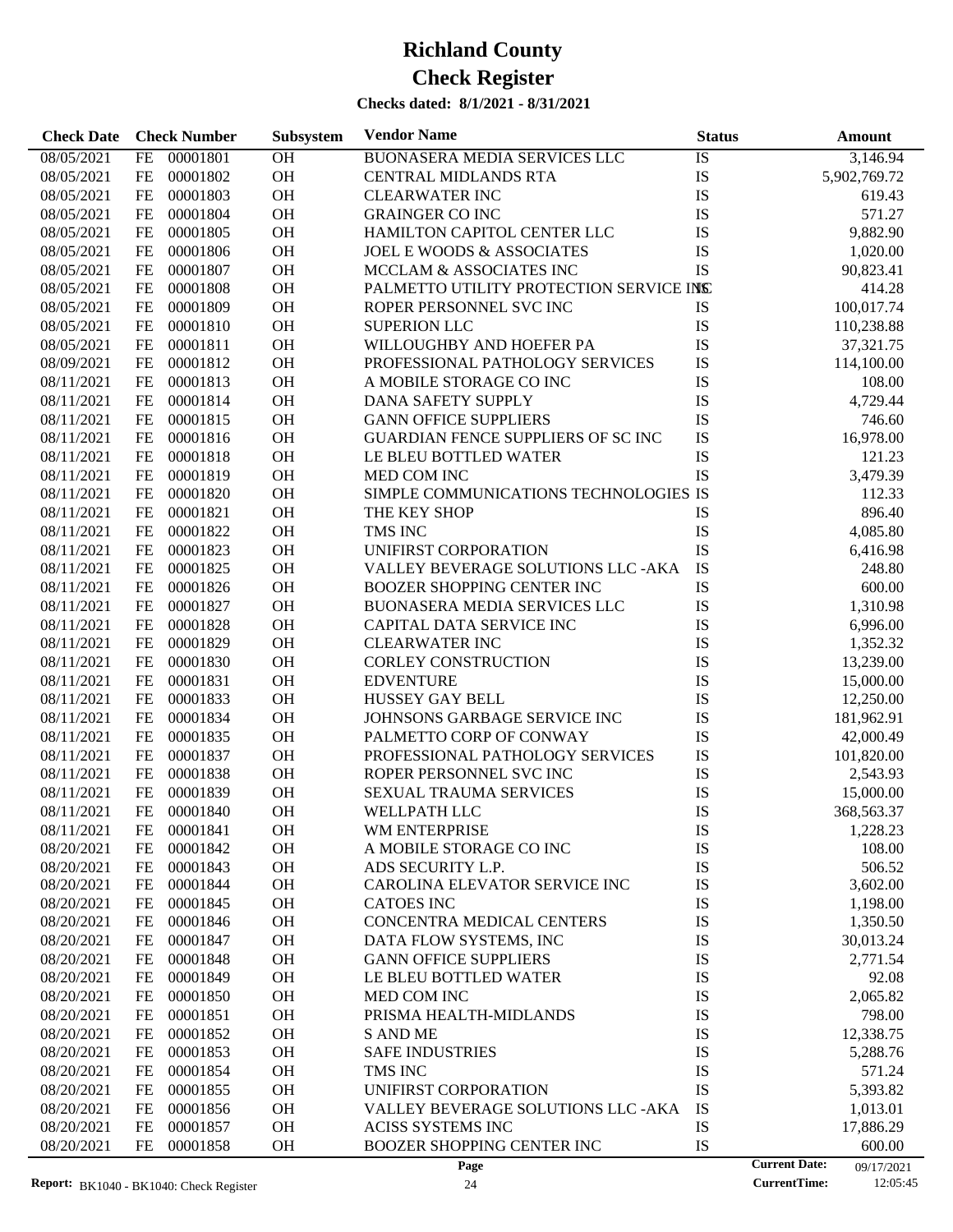| <b>Check Date</b> | <b>Check Number</b>   | <b>Subsystem</b> | <b>Vendor Name</b>                       | <b>Status</b> | Amount                             |
|-------------------|-----------------------|------------------|------------------------------------------|---------------|------------------------------------|
| 08/20/2021        | 00001859<br><b>FE</b> | OH               | BUONASERA MEDIA SERVICES LLC             | IS            | 1,439.21                           |
| 08/20/2021        | 00001860<br>FE        | OH               | CAPITAL DATA SERVICE INC                 | IS            | 701.80                             |
| 08/20/2021        | 00001861<br>FE        | OH               | <b>GRAINGER CO INC</b>                   | IS            | 15,493.86                          |
| 08/20/2021        | FE<br>00001862        | <b>OH</b>        | HISTORIC COLUMBIA FOUNDATION INC         | IS            | 15,000.00                          |
| 08/20/2021        | 00001863<br>FE        | OH               | <b>HUSSEY GAY BELL</b>                   | IS            | 542.50                             |
| 08/20/2021        | 00001864<br>FE        | OH               | <b>LASER PRINT PLUS INC</b>              | IS            | 93,647.70                          |
| 08/20/2021        | FE<br>00001865        | <b>OH</b>        | MCCLAM & ASSOCIATES INC                  | IS            | 1,122.33                           |
| 08/20/2021        | FE<br>00001866        | <b>OH</b>        | NATUR CHEM INC                           | IS            | 13,587.75                          |
| 08/20/2021        | 00001867<br>FE        | OH               | OLH INC.                                 | IS            | 4,952.74                           |
| 08/20/2021        | FE<br>00001868        | OH               | ROPER PERSONNEL SVC INC                  | IS            | 9,455.15                           |
| 08/20/2021        | FE<br>00001869        | <b>OH</b>        | <b>SERVPRO OF RICHLAND COUNTY</b>        | IS            | 5,673.53                           |
| 08/20/2021        | FE<br>00001870        | OH               | WAPER SUPPLY AND SVC CO INC              | IS            | 5,296.53                           |
| 08/20/2021        | 00001871<br>FE        | OH               | <b>WELLPATH LLC</b>                      | IS            | 372,051.35                         |
| 08/20/2021        | 00001872<br>FE        | <b>OH</b>        | WK DICKSON AND COMPANY INC               | IS            | 22,857.00                          |
| 08/26/2021        | FE<br>00001873        | <b>OH</b>        | ADS SECURITY L.P.                        | IS            | 64.14                              |
| 08/26/2021        | 00001874<br>FE        | <b>OH</b>        | CAROLINA ELEVATOR SERVICE INC            | IS            | 2,059.70                           |
| 08/26/2021        | 00001876<br>FE        | OH               | <b>COUNTRY CLEAR INC</b>                 | IS            | 70.78                              |
| 08/26/2021        | 00001877<br>FE        | OH               | <b>GENERATOR SERVICES</b>                | IS            | 799.37                             |
| 08/26/2021        | FE<br>00001878        | <b>OH</b>        | <b>LAWMENS SAFETY SUP INC</b>            | IS            | 18.36                              |
| 08/26/2021        | 00001879<br>FE        | <b>OH</b>        | LE BLEU BOTTLED WATER                    | IS            | 525.68                             |
|                   | 00001880              | OH               | LIBERTY TIRE RECYCLING LLC               | IS            |                                    |
| 08/26/2021        | FE                    | OH               |                                          |               | 14,838.50                          |
| 08/26/2021        | 00001881<br>FE        |                  | MIDLANDS HOUSING ALLIANCE                | IS            | 72,970.96                          |
| 08/26/2021        | 00001882<br>FE        | <b>OH</b>        | <b>QUADMED INC</b>                       | IS            | 507.60                             |
| 08/26/2021        | FE<br>00001884        | <b>OH</b>        | TMS INC                                  | IS            | 149.00                             |
| 08/26/2021        | 00001885<br>FE        | OH               | <b>TYLER BROTHERS</b>                    | IS            | 2,103.79                           |
| 08/26/2021        | 00001886<br>FE        | <b>OH</b>        | UNIFIRST CORPORATION                     | IS            | 3,066.81                           |
| 08/26/2021        | 00001888<br>FE        | <b>OH</b>        | VALLEY BEVERAGE SOLUTIONS LLC -AKA       | IS            | 1,180.91                           |
| 08/26/2021        | 00001889<br>FE        | OH               | <b>BUONASERA MEDIA SERVICES LLC</b>      | IS            | 531.00                             |
| 08/26/2021        | 00001890<br>FE        | OH               | COLUMBIA CLASSICAL BALLET COMPANY        | IS            | 20,000.00                          |
| 08/26/2021        | 00001891<br>FE        | OH               | EMS MANAGEMENT CONSULTANTS               | IS            | 5,450.54                           |
| 08/26/2021        | FE<br>00001892        | <b>OH</b>        | <b>FAV CONSULTING</b>                    | IS            | 315.00                             |
| 08/26/2021        | FE<br>00001893        | <b>OH</b>        | FLEETMIND SOLUTIONS INC                  | IS            | 9,443.01                           |
| 08/26/2021        | 00001894<br>FE        | OH               | <b>GRAINGER CO INC</b>                   | <b>IS</b>     | 8,932.63                           |
| 08/26/2021        | 00001895<br>FE        | <b>OH</b>        | GREATER COLUMBIA CHAMBER OF COMMERSE     |               | 4,540.00                           |
| 08/26/2021        | FE<br>00001896        | OH               | JOEL E WOODS & ASSOCIATES                | IS            | 12,966.00                          |
| 08/26/2021        | FE<br>00001897        | OH               | LINDEMANN DAVIS & HUGHES P.A.            | IS            | 18,502.58                          |
| 08/26/2021        | 00001898<br>FE        | <b>OH</b>        | LRADAC-LEX/RCHLND ALCOHOL DRUG           | IS            | 509,310.95                         |
| 08/26/2021        | 00001899<br>FE        | OH               | MIDLANDS EDUCATION AND BUSINESS          | IS            | 5,000.00                           |
| 08/26/2021        | 00001900<br>FE        | OH               | OLYMPIA-GRANBY HISTORICAL FOUNDATIONS    |               | 3,233.00                           |
| 08/26/2021        | FE<br>00001901        | OH               | PALMETTO UTILITY PROTECTION SERVICE INSC |               | 414.28                             |
| 08/26/2021        | FE<br>00001902        | OH               | RICHLAND COUNTY PUBLIC LIBRARY           | IS            | 34,408.85                          |
| 08/26/2021        | 00001903<br>FE        | OH               | ROPER PERSONNEL SVC INC                  | IS            | 6,357.45                           |
| 08/26/2021        | 00001904<br>FE        | OH               | WELLPATH LLC                             | IS            | 13,617.33                          |
| 08/26/2021        | 00001905<br>FE        | OH               | <b>CAROLINA WRECKING INC</b>             | IS            | 3,800.00                           |
| 08/26/2021        | 00001906<br>FE        | OH               | UNITED WAY OF THE MIDLANDS               | IS            | 78,796.93                          |
| 08/27/2021        | 00001907<br>FE        | OH               | PRISMA HEALTH-MIDLANDS                   | IS            | 2,043.00                           |
| 08/27/2021        | 00001908<br>FE        | OH               | SIRCHIE FINGER PRINT LABS INC            | IS            | 100.15                             |
| 08/27/2021        | 00001909<br>FE        | OH               | UNIFIRST CORPORATION                     | IS            | 1,450.61                           |
| 08/27/2021        | 00001910<br>FE        | OH               | VALLEY BEVERAGE SOLUTIONS LLC -AKA       | IS            | 38.29                              |
| 08/27/2021        | 00001911<br>FE        | OH               | <b>VULCAN SIGNS INC</b>                  | IS            | 7,201.44                           |
| 08/27/2021        | 00001912<br>FE        | OH               | WATEREE DIVE CENTER INC                  | IS            | 37.96                              |
| 08/27/2021        | 00001913<br>FE        | OH               | CAROLINA ELEVATOR SERVICE INC            | IS            | 3,602.00                           |
| 08/27/2021        | 00001914<br>FE        | OH               | PROFESSIONAL PATHOLOGY SERVICES          | IS            | 215,330.00                         |
| 08/27/2021        | FE<br>00001915        | OH               | WAPER SUPPLY AND SVC CO INC              | IS            | 2,774.36                           |
|                   |                       |                  | Page                                     |               | <b>Current Date:</b><br>09/17/2021 |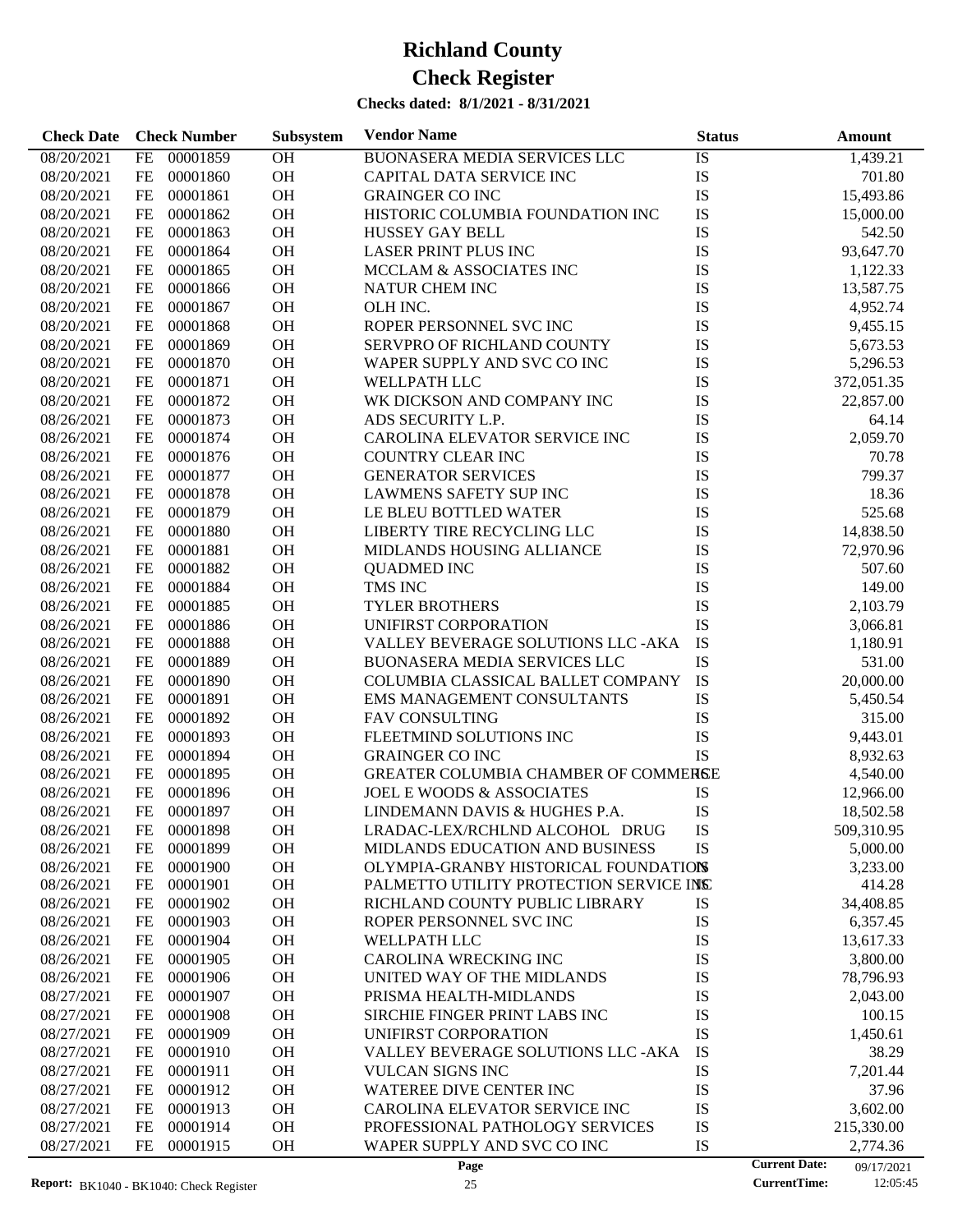#### **Checks dated: 8/1/2021 - 8/31/2021**

| <b>Check Date</b> |           | <b>Check Number</b> | Subsystem   | <b>Vendor Name</b>                   | <b>Status</b> | Amount       |
|-------------------|-----------|---------------------|-------------|--------------------------------------|---------------|--------------|
| 08/27/2021        | <b>FE</b> | 00001916            | <b>OH</b>   | <b>WELLPATH LLC</b>                  | IS            | 372,051.35   |
| 08/30/2021        | FE        | 00001917            | OH          | <b>COUNTRY CLEAR INC</b>             | IS            | 70.78        |
| 08/30/2021        | FE        | 00001918            | <b>OH</b>   | <b>TYLER BROTHERS</b>                | IS            | 375.84       |
| 08/30/2021        | FE        | 00001919            | <b>OH</b>   | UNIFIRST CORPORATION                 | IS            | 300.75       |
| 08/30/2021        | FE        | 00001920            | <b>OH</b>   | CAPITAL DATA SERVICE INC             | IS            | 350.90       |
| 08/30/2021        | FE        | 00001921            | <b>OH</b>   | <b>LASER PRINT PLUS INC</b>          | IS            | 10,151.00    |
| 08/31/2021        | FE        | 00001922            | <b>OH</b>   | <b>ACE GLASS COMPANY</b>             | IS            | 4,287.56     |
| 08/31/2021        | FE        | 00001923            | <b>OH</b>   | <b>CATOES INC</b>                    | IS            | 515.60       |
| 08/31/2021        | FE        | 00001924            | <b>OH</b>   | CONCENTRA MEDICAL CENTERS            | IS            | 332.50       |
| 08/31/2021        | FE        | 00001925            | <b>OH</b>   | TMS INC                              | IS            | 1,155.76     |
| 08/31/2021        | FE        | 00001926            | <b>OH</b>   | VALLEY BEVERAGE SOLUTIONS LLC - AKA  | IS            | 55.73        |
| 08/31/2021        | FE        | 00001927            | <b>OH</b>   | COLUMBIA URBAN LEAGUE INC            | IS            | 25,000.00    |
| 08/31/2021        | FE        | 00001928            | <b>OH</b>   | <b>FAMOUSLY HOT NEW YEAR</b>         | IS            | 20,591.28    |
| 08/31/2021        | FE        | 00001929            | <b>OH</b>   | GREATER COLUMBIA CHAMBER OF COMMERSE |               | 13,250.00    |
| 08/31/2021        | FE        | 00001930            | <b>OH</b>   | <b>JOEL E WOODS &amp; ASSOCIATES</b> | IS            | 20,788.00    |
| 08/31/2021        | FE        | 00001931            | <b>OH</b>   | <b>ACE GLASS COMPANY</b>             | IS            | 16,842.10    |
| 08/31/2021        | FE        | 00001932            | <b>OH</b>   | ROPER PERSONNEL SVC INC              | IS            | 7,301.67     |
|                   |           |                     |             |                                      |               |              |
|                   |           |                     |             |                                      | FE Total:     | 9,436,462.28 |
| <b>Treasurer</b>  |           |                     |             |                                      |               |              |
| 08/02/2021        |           | TR 00365920         | JE          | <b>Treasurer Tax Refund</b>          | IS            | 127.93       |
| 08/02/2021        |           | TR 00365921         | JE          | <b>Treasurer Tax Refund</b>          | IS            | 414.74       |
| 08/02/2021        |           | TR 00365922         | JE          | <b>Treasurer Tax Refund</b>          | IS            | 113.77       |
| 08/02/2021        |           | TR 00365923         | JE          | <b>Treasurer Tax Refund</b>          | IS            | 76.88        |
| 08/02/2021        |           | TR 00365924         | JE          | <b>Treasurer Tax Refund</b>          | IS            | 11.18        |
| 08/02/2021        |           | TR 00365925         | JE          | <b>Treasurer Tax Refund</b>          | IS            | 415.39       |
| 08/02/2021        |           | TR 00365926         | JE          | <b>Treasurer Tax Refund</b>          | IS            | 613.63       |
| 08/02/2021        |           | TR 00365927         | JE          | <b>Treasurer Tax Refund</b>          | IS            | 810.24       |
| 08/02/2021        | TR        | 00365928            | JE          | <b>Treasurer Tax Refund</b>          | IS            | 13,988.93    |
| 08/02/2021        | <b>TR</b> | 00365929            | $_{\rm JE}$ | <b>Treasurer Tax Refund</b>          | IS            | 5,373.65     |
| 08/02/2021        | TR        | 90022120            | <b>OH</b>   | LEXINGTON COUNTY TREASURER           | IS            | 43,012.54    |
| 08/02/2021        | TR        | 90022121            | <b>OH</b>   | NATURAL RESOURCES DEPARTMENT         | IS            | 1,090.00     |
| 08/02/2021        | TR        | 90022122            | <b>OH</b>   | <b>U.S. BANK</b>                     | IS            | 440.00       |
| 08/03/2021        | TR        | 00365930            | JE          | <b>Treasurer Tax Refund</b>          | IS            | 13.76        |
| 08/03/2021        | <b>TR</b> | 00365931            | JE          | <b>Treasurer Tax Refund</b>          | IS            | 42.94        |
| 08/03/2021        |           | TR 00365932         | JE          | <b>Treasurer Tax Refund</b>          | IS            | 557.12       |
| 08/03/2021        | TR        | 00365933            | JE          | <b>Treasurer Tax Refund</b>          | IS            | 327.25       |
| 08/03/2021        | TR        | 00365934            | JE          | <b>Treasurer Tax Refund</b>          | IS            | 257.46       |
| 08/03/2021        | TR        | 00365935            | JE          | <b>Treasurer Tax Refund</b>          | IS            | 214.26       |
| 08/03/2021        | TR        | 00365936            | JE          | <b>Treasurer Tax Refund</b>          | IS            | 155.69       |
| 08/03/2021        | TR        | 00365937            | JE          | <b>Treasurer Tax Refund</b>          | IS            | 387.51       |
| 08/03/2021        | TR        | 00365938            | JE          | <b>Treasurer Tax Refund</b>          | IS            | 200.04       |
| 08/03/2021        | TR        | 00365939            | JE          | <b>Treasurer Tax Refund</b>          | IS            | 121.76       |
| 08/03/2021        | TR        | 00365940            | JE          | <b>Treasurer Tax Refund</b>          | IS            | 42.70        |
| 08/03/2021        | TR        | 00365941            | JE          | <b>Treasurer Tax Refund</b>          | IS            | 1,083.30     |
| 08/03/2021        | TR        | 00365942            | JE          | <b>Treasurer Tax Refund</b>          | IS            | 156.15       |
| 08/03/2021        | TR        | 00365943            | JE          | <b>Treasurer Tax Refund</b>          | IS            | 382.73       |
| 08/03/2021        | TR        | 00365944            | JE          | <b>Treasurer Tax Refund</b>          | IS            | 667.20       |
| 08/03/2021        | TR        | 00365945            | JE          | <b>Treasurer Tax Refund</b>          | IS            | 103.01       |
| 08/03/2021        | TR        | 00365946            | JE          | <b>Treasurer Tax Refund</b>          | IS            | 55.90        |
| 08/03/2021        | TR        | 00365947            | JE          | <b>Treasurer Tax Refund</b>          | IS            | 55.91        |
| 08/03/2021        | TR        | 00365948            | JE          | <b>Treasurer Tax Refund</b>          | IS            | 5.95         |
| 08/03/2021        | TR        | 00365949            | JE          | <b>Treasurer Tax Refund</b>          | IS            | 568.42       |
|                   |           |                     |             |                                      |               |              |

 $\overline{\phantom{a}}$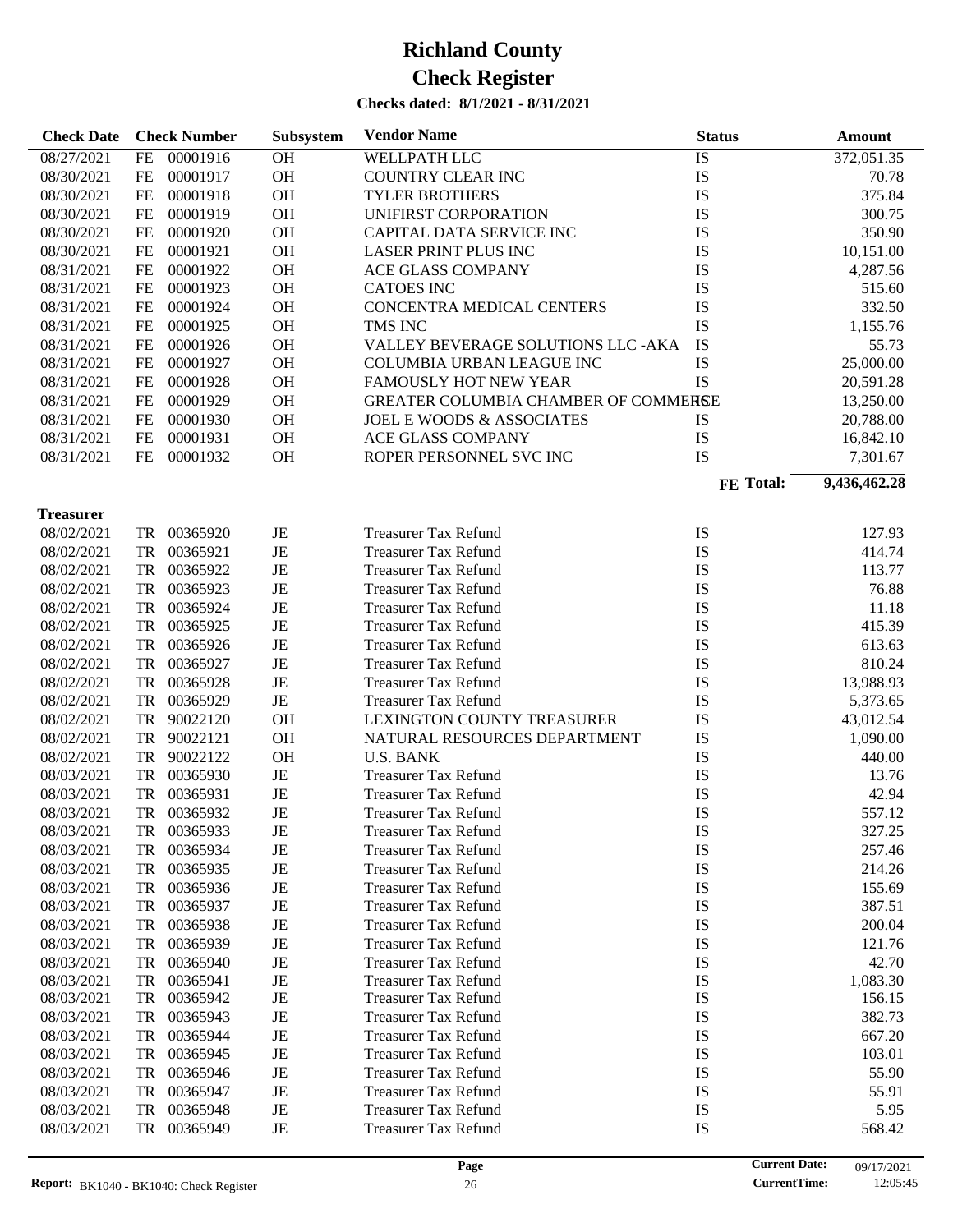| <b>Check Date</b> | <b>Check Number</b>   | <b>Subsystem</b> | <b>Vendor Name</b>          | <b>Status</b> |                      | Amount     |
|-------------------|-----------------------|------------------|-----------------------------|---------------|----------------------|------------|
| 08/03/2021        | 00365950<br><b>TR</b> | JE               | <b>Treasurer Tax Refund</b> | <b>IS</b>     |                      | 523.13     |
| 08/03/2021        | <b>TR</b><br>00365951 | $\rm{JE}$        | <b>Treasurer Tax Refund</b> | IS            |                      | 305.92     |
| 08/03/2021        | <b>TR</b><br>00365952 | $_{\rm JE}$      | <b>Treasurer Tax Refund</b> | IS            |                      | 553.44     |
| 08/03/2021        | <b>TR</b><br>00365953 | $_{\rm JE}$      | <b>Treasurer Tax Refund</b> | IS            |                      | 43.70      |
| 08/03/2021        | <b>TR</b><br>00365954 | $\rm{JE}$        | <b>Treasurer Tax Refund</b> | IS            |                      | 226.92     |
| 08/03/2021        | <b>TR</b><br>00365955 | $_{\rm JE}$      | <b>Treasurer Tax Refund</b> | IS            |                      | 9.08       |
| 08/03/2021        | <b>TR</b><br>00365956 | $_{\rm JE}$      | <b>Treasurer Tax Refund</b> | IS            |                      | 248.53     |
| 08/03/2021        | <b>TR</b><br>00365957 | $\rm{JE}$        | <b>Treasurer Tax Refund</b> | IS            |                      | 44.79      |
| 08/03/2021        | <b>TR</b><br>00365958 | $\rm{JE}$        | <b>Treasurer Tax Refund</b> | IS            |                      | 291.04     |
| 08/03/2021        | <b>TR</b><br>00365959 | $_{\rm JE}$      | <b>Treasurer Tax Refund</b> | IS            |                      | 27.96      |
| 08/03/2021        | <b>TR</b><br>00365960 | $\rm{JE}$        | <b>Treasurer Tax Refund</b> | IS            |                      | 238.02     |
| 08/03/2021        | <b>TR</b><br>00365961 | $\rm{JE}$        | <b>Treasurer Tax Refund</b> | IS            |                      | 41.87      |
| 08/03/2021        | <b>TR</b><br>00365962 | $\rm{JE}$        | <b>Treasurer Tax Refund</b> | IS            |                      | 269.10     |
| 08/03/2021        | <b>TR</b><br>00365964 | $_{\rm JE}$      | <b>Treasurer Tax Refund</b> | IS            |                      | 573.44     |
| 08/03/2021        | <b>TR</b><br>00365965 | $\rm{JE}$        | <b>Treasurer Tax Refund</b> | IS            |                      | 269.61     |
| 08/03/2021        | <b>TR</b><br>00365966 | $\rm{JE}$        | <b>Treasurer Tax Refund</b> | IS            |                      | 13.67      |
| 08/03/2021        | <b>TR</b><br>00365967 | $_{\rm JE}$      | <b>Treasurer Tax Refund</b> | IS            |                      | 200.17     |
| 08/03/2021        | <b>TR</b><br>00365968 | $\rm{JE}$        | <b>Treasurer Tax Refund</b> | IS            |                      | 139.76     |
| 08/03/2021        | <b>TR</b><br>00365969 | $\rm{JE}$        | <b>Treasurer Tax Refund</b> | IS            |                      | 14.82      |
| 08/03/2021        | <b>TR</b><br>00365970 | $\rm{JE}$        | <b>Treasurer Tax Refund</b> | IS            |                      | 39.13      |
| 08/03/2021        | <b>TR</b><br>00365971 | $_{\rm JE}$      | <b>Treasurer Tax Refund</b> | IS            |                      | 762.32     |
| 08/03/2021        | <b>TR</b><br>00365972 | $\rm{JE}$        | <b>Treasurer Tax Refund</b> | IS            |                      | 163.28     |
| 08/03/2021        | <b>TR</b><br>00365973 | $\rm{JE}$        | <b>Treasurer Tax Refund</b> | IS            |                      | 74.88      |
| 08/03/2021        | <b>TR</b><br>00365974 | $\rm{JE}$        | <b>Treasurer Tax Refund</b> | IS            |                      | 90.80      |
| 08/03/2021        | <b>TR</b><br>00365975 | $_{\rm JE}$      | <b>Treasurer Tax Refund</b> | IS            |                      | 26.55      |
| 08/03/2021        | <b>TR</b><br>00365976 | $\rm{JE}$        | <b>Treasurer Tax Refund</b> | IS            |                      | 48.04      |
| 08/03/2021        | <b>TR</b><br>00365977 | $\rm{JE}$        | <b>Treasurer Tax Refund</b> | IS            |                      | 78.26      |
| 08/03/2021        | <b>TR</b><br>00365978 | $_{\rm JE}$      | <b>Treasurer Tax Refund</b> | IS            |                      | 161.45     |
| 08/03/2021        | <b>TR</b><br>00365979 | $\rm{JE}$        | <b>Treasurer Tax Refund</b> | IS            |                      | 661.21     |
| 08/03/2021        | <b>TR</b><br>00365980 | $\rm{JE}$        | <b>Treasurer Tax Refund</b> | IS            |                      | 10.00      |
| 08/03/2021        | <b>TR</b><br>00365981 | $\rm{JE}$        | <b>Treasurer Tax Refund</b> | IS            |                      | 49.40      |
| 08/03/2021        | <b>TR</b><br>00365982 | $_{\rm JE}$      | <b>Treasurer Tax Refund</b> | IS            |                      | 564.60     |
| 08/03/2021        | <b>TR</b><br>00365983 | $\rm{JE}$        | <b>Treasurer Tax Refund</b> | IS            |                      | 47.84      |
| 08/03/2021        | <b>TR</b><br>00365984 | $\rm{JE}$        | <b>Treasurer Tax Refund</b> | IS            |                      | 133.60     |
| 08/03/2021        | <b>TR</b><br>00365985 | $_{\rm JE}$      | <b>Treasurer Tax Refund</b> | IS            |                      | 910.72     |
| 08/03/2021        | <b>TR</b><br>00365986 | JE               | <b>Treasurer Tax Refund</b> | IS            |                      | 222.68     |
| 08/03/2021        | 00365987<br>TR        | JE               | <b>Treasurer Tax Refund</b> | IS            |                      | 399.11     |
| 08/03/2021        | 00365988<br>TR        | JE               | <b>Treasurer Tax Refund</b> | IS            |                      | 30.00      |
| 08/03/2021        | 00365989<br>TR        | JE               | <b>Treasurer Tax Refund</b> | IS            |                      | 14.62      |
| 08/03/2021        | 00365990<br>TR        | JE               | <b>Treasurer Tax Refund</b> | IS            |                      | 1,875.61   |
| 08/03/2021        | 00365991<br>TR        | JE               | <b>Treasurer Tax Refund</b> | IS            |                      | 99.16      |
| 08/03/2021        | 00365992<br>TR        | JE               | <b>Treasurer Tax Refund</b> | IS            |                      | 22.70      |
| 08/03/2021        | 00365993<br>TR        | JE               | <b>Treasurer Tax Refund</b> | IS            |                      | 436.13     |
| 08/03/2021        | 00365994<br>TR        | JE               | <b>Treasurer Tax Refund</b> | IS            |                      | 22.59      |
| 08/03/2021        | TR<br>00365995        | JE               | <b>Treasurer Tax Refund</b> | IS            |                      | 182.54     |
| 08/03/2021        | TR<br>00365996        | JE               | <b>Treasurer Tax Refund</b> | IS            |                      | 48.34      |
| 08/03/2021        | 00365997<br>TR        | JE               | <b>Treasurer Tax Refund</b> | IS            |                      | 61.55      |
| 08/03/2021        | TR<br>00365998        | JE               | <b>Treasurer Tax Refund</b> | IS            |                      | 749.23     |
| 08/03/2021        | TR<br>00365999        | JE               | <b>Treasurer Tax Refund</b> | IS            |                      | 272.79     |
| 08/03/2021        | TR<br>00366000        | JE               | <b>Treasurer Tax Refund</b> | IS            |                      | 16.77      |
| 08/03/2021        | TR<br>00366001        | JE               | <b>Treasurer Tax Refund</b> | IS            |                      | 1,094.42   |
| 08/03/2021        | 00366002<br>TR        | JE               | <b>Treasurer Tax Refund</b> | IS            |                      | 263.09     |
| 08/03/2021        | 00366003<br>TR        | JE               | <b>Treasurer Tax Refund</b> | IS            |                      | 842.57     |
| 08/03/2021        | 00366004<br>TR        | JE               | <b>Treasurer Tax Refund</b> | IS            |                      | 35.39      |
|                   |                       |                  | Page                        |               | <b>Current Date:</b> | 09/17/2021 |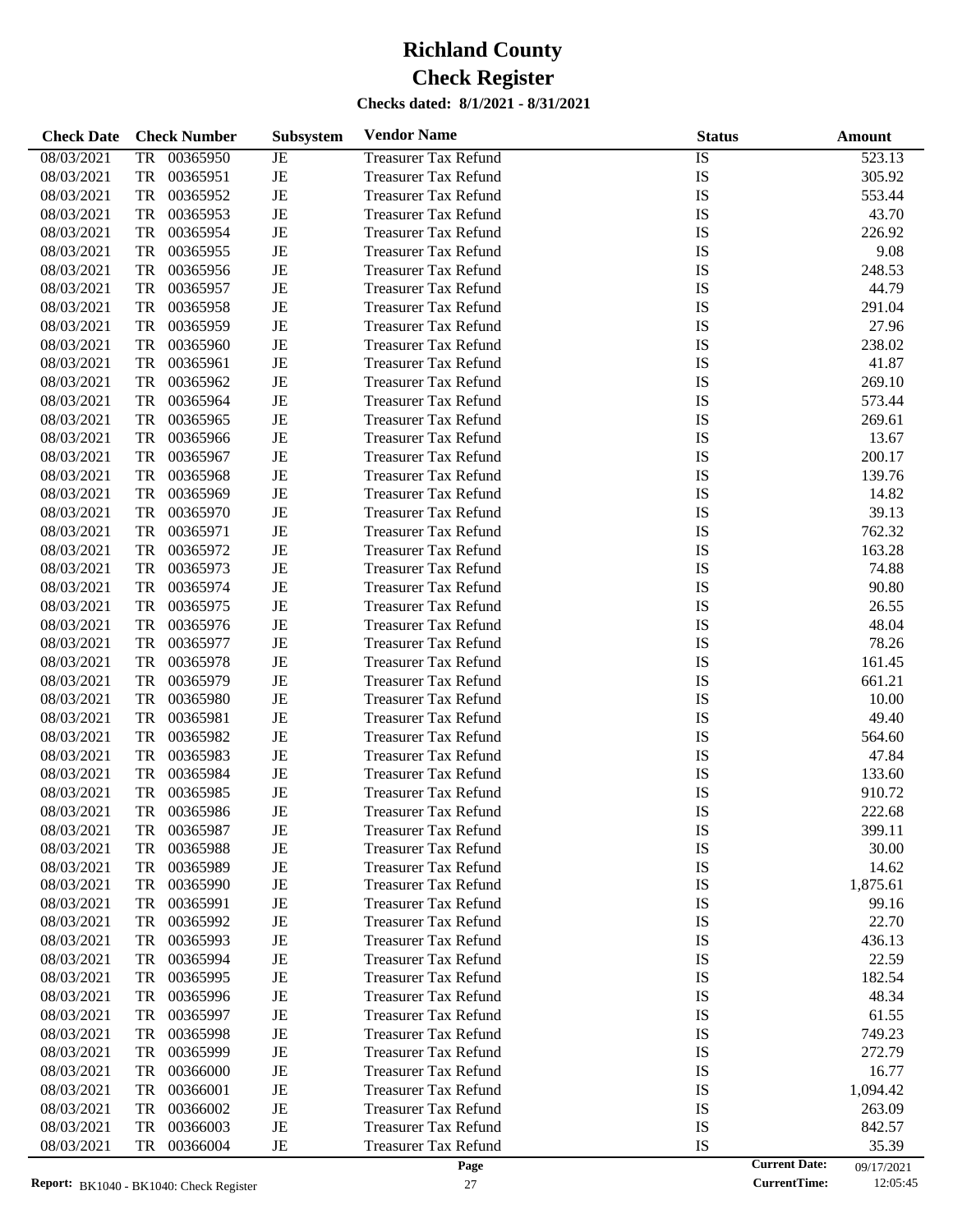| <b>Check Date</b> | <b>Check Number</b>   | <b>Subsystem</b> | <b>Vendor Name</b>          | <b>Status</b> | Amount               |            |
|-------------------|-----------------------|------------------|-----------------------------|---------------|----------------------|------------|
| 08/03/2021        | 00366005<br>TR        | JE               | <b>Treasurer Tax Refund</b> | IS            |                      | 461.68     |
| 08/03/2021        | TR<br>00366006        | $\rm{JE}$        | <b>Treasurer Tax Refund</b> | IS            |                      | 562.28     |
| 08/03/2021        | TR<br>00366007        | JE               | <b>Treasurer Tax Refund</b> | IS            |                      | 425.59     |
| 08/03/2021        | TR<br>00366008        | JE               | <b>Treasurer Tax Refund</b> | IS            |                      | 83.51      |
| 08/03/2021        | TR<br>00366009        | $\rm{JE}$        | <b>Treasurer Tax Refund</b> | IS            |                      | 22.67      |
| 08/03/2021        | TR<br>00366010        | JE               | <b>Treasurer Tax Refund</b> | IS            |                      | 283.20     |
| 08/03/2021        | TR<br>00366011        | JE               | <b>Treasurer Tax Refund</b> | IS            |                      | 198.66     |
| 08/03/2021        | TR<br>00366012        | $\rm{JE}$        | <b>Treasurer Tax Refund</b> | IS            |                      | 839.42     |
| 08/03/2021        | TR<br>00366013        | $\rm{JE}$        | <b>Treasurer Tax Refund</b> | IS            |                      | 8.70       |
| 08/03/2021        | TR<br>00366014        | JE               | <b>Treasurer Tax Refund</b> | IS            |                      | 173.02     |
| 08/03/2021        | TR<br>00366015        | JE               | <b>Treasurer Tax Refund</b> | IS            |                      | 40.64      |
| 08/03/2021        | TR<br>00366016        | $\rm{JE}$        | <b>Treasurer Tax Refund</b> | IS            |                      | 42.13      |
| 08/03/2021        | TR<br>00366017        | $\rm{JE}$        | <b>Treasurer Tax Refund</b> | IS            |                      | 48.84      |
| 08/03/2021        | TR<br>00366018        | JE               | <b>Treasurer Tax Refund</b> | IS            |                      | 22.13      |
| 08/03/2021        | TR<br>00366019        | $\rm{JE}$        | <b>Treasurer Tax Refund</b> | IS            |                      | 57.00      |
| 08/03/2021        | TR<br>00366020        | $\rm{JE}$        | <b>Treasurer Tax Refund</b> | IS            |                      | 43.58      |
| 08/03/2021        | TR<br>00366021        | JE               | <b>Treasurer Tax Refund</b> | IS            |                      | 329.83     |
| 08/03/2021        | TR<br>00366022        | JE               | <b>Treasurer Tax Refund</b> | IS            |                      | 51.60      |
| 08/03/2021        | TR<br>00366023        | $\rm{JE}$        | <b>Treasurer Tax Refund</b> | IS            |                      | 422.46     |
| 08/03/2021        | TR<br>00366024        | $\rm{JE}$        | <b>Treasurer Tax Refund</b> | IS            |                      | 42.58      |
| 08/03/2021        | TR<br>00366025        | JE               | <b>Treasurer Tax Refund</b> | IS            |                      | 493.20     |
| 08/03/2021        | TR<br>00366026        | JE               | <b>Treasurer Tax Refund</b> | IS            |                      | 277.08     |
| 08/03/2021        | TR<br>00366027        | $\rm{JE}$        | <b>Treasurer Tax Refund</b> | IS            |                      | 102.74     |
| 08/03/2021        | TR<br>00366028        | JE               | <b>Treasurer Tax Refund</b> | IS            |                      | 10.00      |
| 08/03/2021        | TR<br>00366029        | JE               | <b>Treasurer Tax Refund</b> | IS            |                      | 1,891.43   |
| 08/03/2021        | TR<br>00366030        | $\rm{JE}$        | <b>Treasurer Tax Refund</b> | IS            |                      | 284.59     |
| 08/03/2021        | TR<br>00366031        | $\rm{JE}$        | <b>Treasurer Tax Refund</b> | IS            |                      | 504.21     |
| 08/03/2021        | TR<br>00366032        | JE               | <b>Treasurer Tax Refund</b> | IS            |                      | 305.11     |
| 08/03/2021        | TR<br>00366033        | JE               | <b>Treasurer Tax Refund</b> | IS            |                      | 6,922.45   |
| 08/03/2021        | TR<br>00366034        | $\rm{JE}$        | <b>Treasurer Tax Refund</b> | IS            |                      | 131.34     |
| 08/03/2021        | TR<br>00366035        | JE               | <b>Treasurer Tax Refund</b> | IS            |                      | 893.62     |
| 08/03/2021        | TR<br>00366036        | JE               | <b>Treasurer Tax Refund</b> | IS            |                      | 93.86      |
| 08/03/2021        | TR<br>00366037        | JE               | <b>Treasurer Tax Refund</b> | IS            |                      | 2,077.53   |
| 08/03/2021        | TR<br>00366038        | JE               | <b>Treasurer Tax Refund</b> | IS            |                      | 1,238.58   |
| 08/03/2021        | <b>TR</b><br>00366039 | JE               | <b>Treasurer Tax Refund</b> | IS            |                      | 266.08     |
| 08/03/2021        | TR<br>00366040        | JE               | <b>Treasurer Tax Refund</b> | IS            |                      | 514.06     |
| 08/03/2021        | 00366041<br>TR        | JE               | <b>Treasurer Tax Refund</b> | IS            |                      | 311.76     |
| 08/03/2021        | 00366042<br>TR        | JE               | <b>Treasurer Tax Refund</b> | IS            |                      | 182.54     |
| 08/03/2021        | 00366043<br>TR        | JE               | <b>Treasurer Tax Refund</b> | IS            |                      | 96.96      |
| 08/03/2021        | 00366044<br>TR        | JE               | <b>Treasurer Tax Refund</b> | IS            |                      | 44.30      |
| 08/03/2021        | 00366045<br>TR        | JE               | <b>Treasurer Tax Refund</b> | IS            |                      | 5.57       |
| 08/03/2021        | 00366046<br>TR        | JE               | <b>Treasurer Tax Refund</b> | IS            |                      | 56.07      |
| 08/03/2021        | TR<br>00366047        | JE               | <b>Treasurer Tax Refund</b> | IS            |                      | 47.84      |
| 08/03/2021        | TR<br>00366048        | JE               | <b>Treasurer Tax Refund</b> | IS            |                      | 462.47     |
| 08/03/2021        | 00366049<br>TR        | JE               | <b>Treasurer Tax Refund</b> | IS            |                      | 363.38     |
| 08/03/2021        | TR<br>00366050        | JE               | <b>Treasurer Tax Refund</b> | IS            |                      | 476.49     |
| 08/03/2021        | TR<br>00366052        | JE               | <b>Treasurer Tax Refund</b> | IS            |                      | 42.13      |
| 08/03/2021        | TR<br>00366053        | JE               | <b>Treasurer Tax Refund</b> | IS            |                      | 332.68     |
| 08/03/2021        | 00366054<br>TR        | JE               | <b>Treasurer Tax Refund</b> | IS            |                      | 44.71      |
| 08/03/2021        | TR<br>00366055        | JE               | <b>Treasurer Tax Refund</b> | IS            |                      | 11.70      |
| 08/03/2021        | TR<br>00366056        | JE               | <b>Treasurer Tax Refund</b> | IS            |                      | 99.00      |
| 08/03/2021        | 00366057<br>TR        | JE               | <b>Treasurer Tax Refund</b> | IS            |                      | 198.66     |
| 08/03/2021        | 00366058<br>TR        | JE               | <b>Treasurer Tax Refund</b> | IS            |                      | 724.34     |
| 08/03/2021        | TR<br>00366059        | JE               | <b>Treasurer Tax Refund</b> | IS            |                      | 486.74     |
|                   |                       |                  | Page                        |               | <b>Current Date:</b> | 09/17/2021 |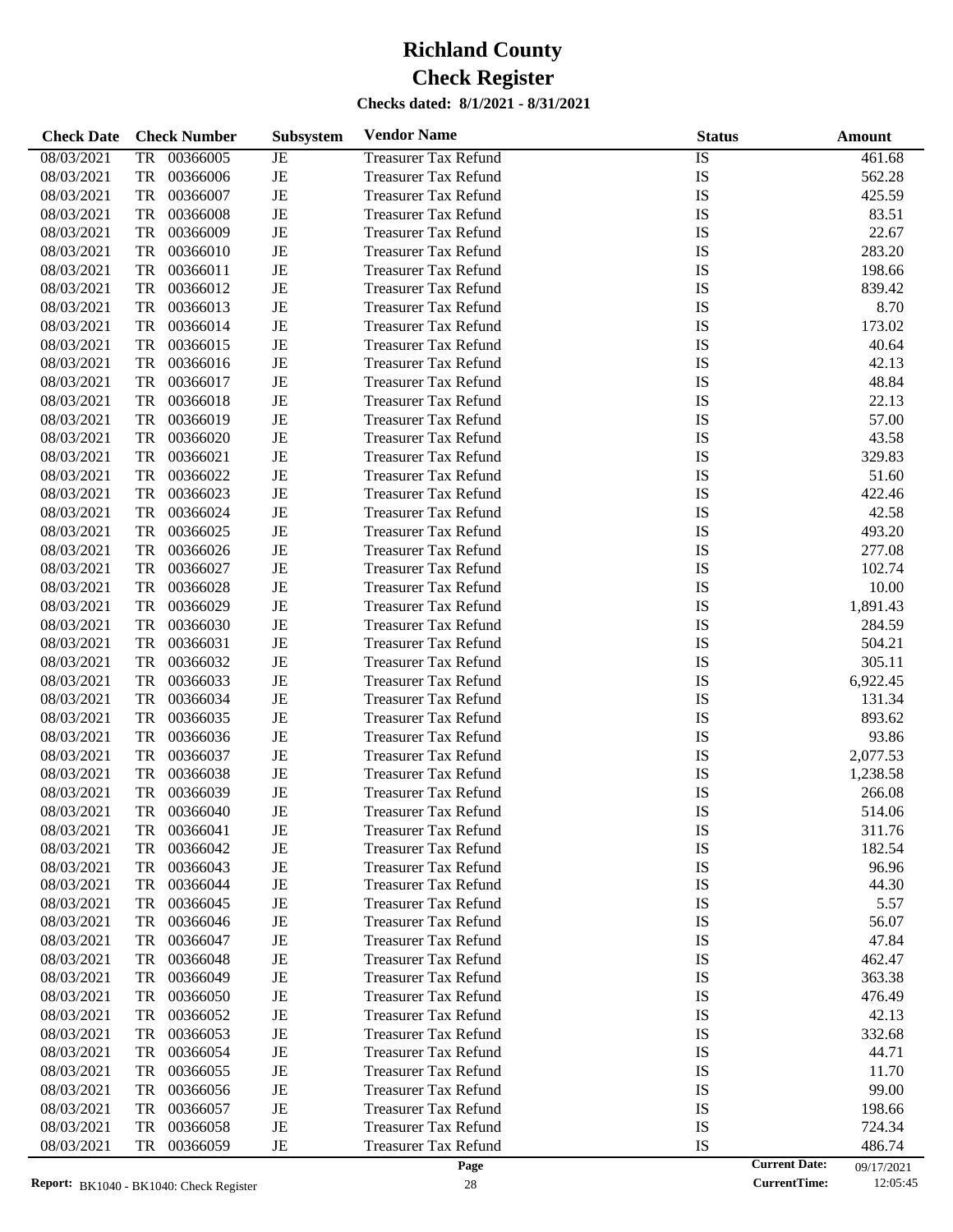| <b>Check Date</b> | <b>Check Number</b>   | <b>Subsystem</b> | <b>Vendor Name</b>          | <b>Status</b> |                      | Amount     |
|-------------------|-----------------------|------------------|-----------------------------|---------------|----------------------|------------|
| 08/03/2021        | 00366060<br><b>TR</b> | JE               | <b>Treasurer Tax Refund</b> | <b>IS</b>     |                      | 295.64     |
| 08/03/2021        | <b>TR</b><br>00366061 | $\rm{JE}$        | <b>Treasurer Tax Refund</b> | IS            |                      | 821.23     |
| 08/03/2021        | <b>TR</b><br>00366062 | $\rm{JE}$        | <b>Treasurer Tax Refund</b> | IS            |                      | 254.53     |
| 08/03/2021        | <b>TR</b><br>00366063 | $\rm{JE}$        | <b>Treasurer Tax Refund</b> | IS            |                      | 123.53     |
| 08/03/2021        | <b>TR</b><br>00366064 | $\rm{JE}$        | <b>Treasurer Tax Refund</b> | IS            |                      | 1,078.93   |
| 08/03/2021        | <b>TR</b><br>00366065 | $\rm{JE}$        | <b>Treasurer Tax Refund</b> | IS            |                      | 363.38     |
| 08/03/2021        | <b>TR</b><br>00366066 | $\rm{JE}$        | <b>Treasurer Tax Refund</b> | IS            |                      | 142.98     |
| 08/03/2021        | TR<br>00366067        | $\rm{JE}$        | <b>Treasurer Tax Refund</b> | IS            |                      | 22.37      |
| 08/03/2021        | TR<br>00366068        | $\rm{JE}$        | <b>Treasurer Tax Refund</b> | IS            |                      | 1,344.91   |
| 08/03/2021        | TR<br>00366069        | $\rm{JE}$        | <b>Treasurer Tax Refund</b> | IS            |                      | 14.82      |
| 08/03/2021        | TR<br>00366070        | $\rm{JE}$        | <b>Treasurer Tax Refund</b> | IS            |                      | 167.99     |
| 08/03/2021        | TR<br>00366071        | $\rm{JE}$        | <b>Treasurer Tax Refund</b> | IS            |                      | 355.73     |
| 08/03/2021        | TR<br>00366072        | $\rm{JE}$        | <b>Treasurer Tax Refund</b> | IS            |                      | 1,473.47   |
| 08/03/2021        | TR<br>00366073        | $\rm{JE}$        | <b>Treasurer Tax Refund</b> | IS            |                      | 83.98      |
| 08/03/2021        | TR<br>00366074        | $\rm{JE}$        | <b>Treasurer Tax Refund</b> | IS            |                      | 93.86      |
| 08/03/2021        | TR<br>00366075        | $\rm{JE}$        | <b>Treasurer Tax Refund</b> | IS            |                      | 288.34     |
| 08/03/2021        | TR<br>00366076        | $\rm{JE}$        | <b>Treasurer Tax Refund</b> | IS            |                      | 1,400.81   |
| 08/03/2021        | TR<br>00366077        | $\rm{JE}$        | <b>Treasurer Tax Refund</b> | IS            |                      | 107.86     |
| 08/03/2021        | TR<br>00366078        | $\rm{JE}$        | <b>Treasurer Tax Refund</b> | IS            |                      | 54.34      |
| 08/03/2021        | TR<br>00366079        | $\rm{JE}$        | <b>Treasurer Tax Refund</b> | IS            |                      | 127.07     |
| 08/03/2021        | TR<br>00366080        | $\rm{JE}$        | <b>Treasurer Tax Refund</b> | IS            |                      | 2,355.62   |
| 08/03/2021        | TR<br>00366081        | $\rm{JE}$        | <b>Treasurer Tax Refund</b> | IS            |                      | 101.35     |
| 08/03/2021        | TR<br>00366082        | $\rm{JE}$        | <b>Treasurer Tax Refund</b> | IS            |                      | 305.63     |
| 08/03/2021        | TR<br>00366083        | $\rm{JE}$        | <b>Treasurer Tax Refund</b> | IS            |                      | 247.74     |
| 08/03/2021        | TR<br>00366084        | $\rm{JE}$        | <b>Treasurer Tax Refund</b> | IS            |                      | 805.32     |
| 08/03/2021        | TR<br>00366085        | $\rm{JE}$        | <b>Treasurer Tax Refund</b> | IS            |                      | 197.06     |
| 08/03/2021        | TR<br>00366086        | $\rm{JE}$        | <b>Treasurer Tax Refund</b> | IS            |                      | 254.79     |
| 08/03/2021        | TR<br>00366087        | $\rm{JE}$        | <b>Treasurer Tax Refund</b> | IS            |                      | 1,106.94   |
| 08/03/2021        | TR<br>00366088        | $\rm{JE}$        | <b>Treasurer Tax Refund</b> | IS            |                      | 207.75     |
| 08/03/2021        | TR<br>00366089        | $\rm{JE}$        | <b>Treasurer Tax Refund</b> | IS            |                      | 782.50     |
| 08/03/2021        | TR<br>00366090        | $\rm{JE}$        | <b>Treasurer Tax Refund</b> | IS            |                      | 98.82      |
| 08/03/2021        | <b>TR</b><br>00366091 | $\rm{JE}$        | <b>Treasurer Tax Refund</b> | IS            |                      | 72.61      |
| 08/03/2021        | <b>TR</b><br>00366092 | $\rm{JE}$        | <b>Treasurer Tax Refund</b> | IS            |                      | 732.52     |
| 08/03/2021        | <b>TR</b><br>00366093 | $\rm{JE}$        | <b>Treasurer Tax Refund</b> | IS            |                      | 847.36     |
| 08/03/2021        | <b>TR</b><br>00366094 | $\rm{JE}$        | <b>Treasurer Tax Refund</b> | IS            |                      | 408.94     |
| 08/03/2021        | <b>TR</b><br>00366095 | $\rm{JE}$        | <b>Treasurer Tax Refund</b> | IS            |                      | 370.05     |
| 08/03/2021        | 00366096<br>TR        | JE               | <b>Treasurer Tax Refund</b> | IS            |                      | 635.22     |
| 08/03/2021        | TR<br>00366097        | JE               | <b>Treasurer Tax Refund</b> | IS            |                      | 9.89       |
| 08/03/2021        | 00366098<br>TR        | JE               | <b>Treasurer Tax Refund</b> | IS            |                      | 115.04     |
| 08/03/2021        | 00366099<br>TR        | JE               | <b>Treasurer Tax Refund</b> | IS            |                      | 458.35     |
| 08/03/2021        | 00366100<br>TR        | JE               | <b>Treasurer Tax Refund</b> | IS            |                      | 494.31     |
| 08/03/2021        | 00366101<br>TR        | JE               | <b>Treasurer Tax Refund</b> | IS            |                      | 474.31     |
| 08/03/2021        | 00366102<br>TR        | JE               | <b>Treasurer Tax Refund</b> | IS            |                      | 83.51      |
| 08/03/2021        | 00366103<br>TR        | JE               | <b>Treasurer Tax Refund</b> | IS            |                      | 334.11     |
| 08/03/2021        | 00366104<br>TR        | JE               | <b>Treasurer Tax Refund</b> | IS            |                      | 178.14     |
| 08/03/2021        | 00366105<br>TR        | JE               | <b>Treasurer Tax Refund</b> | IS            |                      | 66.80      |
| 08/03/2021        | 00366106<br>TR        | JE               | <b>Treasurer Tax Refund</b> | IS            |                      | 156.99     |
| 08/03/2021        | 00366107<br>TR        | JE               | <b>Treasurer Tax Refund</b> | IS            |                      | 25.00      |
| 08/03/2021        | 00366108<br>TR        | JE               | <b>Treasurer Tax Refund</b> | IS            |                      | 16.82      |
| 08/03/2021        | 00366109<br>TR        | JE               | <b>Treasurer Tax Refund</b> | IS            |                      | 251.29     |
| 08/03/2021        | 00366110<br>TR        | JE               | <b>Treasurer Tax Refund</b> | IS            |                      | 196.24     |
| 08/03/2021        | 00366111<br>TR        | JE               | <b>Treasurer Tax Refund</b> | IS            |                      | 345.16     |
| 08/03/2021        | 00366112<br>TR        | JE               | <b>Treasurer Tax Refund</b> | IS            |                      | 42.58      |
| 08/03/2021        | 00366113<br>TR        | JE               | <b>Treasurer Tax Refund</b> | IS            |                      | 206.95     |
|                   |                       |                  | Page                        |               | <b>Current Date:</b> | 09/17/2021 |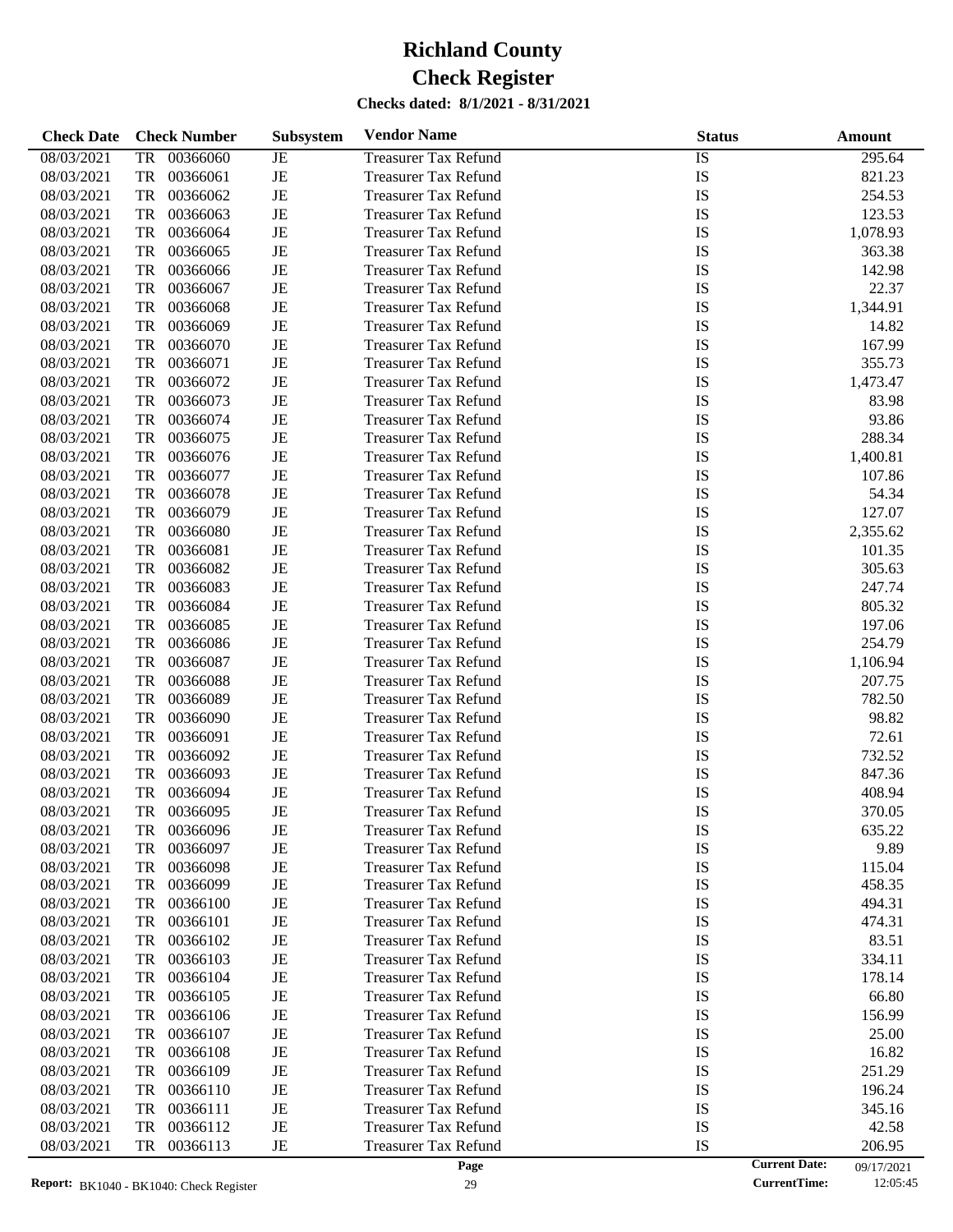| <b>Check Date</b> |           | <b>Check Number</b> | Subsystem | <b>Vendor Name</b>                       | <b>Status</b> |                      | <b>Amount</b> |
|-------------------|-----------|---------------------|-----------|------------------------------------------|---------------|----------------------|---------------|
| 08/03/2021        | TR        | 00366114            | JE        | <b>Treasurer Tax Refund</b>              | IS            |                      | 850.65        |
| 08/03/2021        | TR        | 00366115            | JE        | <b>Treasurer Tax Refund</b>              | IS            |                      | 250.52        |
| 08/03/2021        | TR        | 00366116            | JE        | <b>Treasurer Tax Refund</b>              | IS            |                      | 945.16        |
| 08/03/2021        | TR        | 00366117            | JE        | <b>Treasurer Tax Refund</b>              | IS            |                      | 619.49        |
| 08/03/2021        | TR        | 00366118            | JE        | <b>Treasurer Tax Refund</b>              | IS            |                      | 176.09        |
| 08/03/2021        | TR        | 00366119            | JE        | <b>Treasurer Tax Refund</b>              | IS            |                      | 349.57        |
| 08/03/2021        | TR        | 00366120            | JE        | <b>Treasurer Tax Refund</b>              | IS            |                      | 821.65        |
| 08/03/2021        | TR        | 00366121            | JE        | <b>Treasurer Tax Refund</b>              | IS            |                      | 295.64        |
| 08/03/2021        | TR        | 00366122            | $\rm{JE}$ | <b>Treasurer Tax Refund</b>              | IS            |                      | 539.23        |
| 08/03/2021        | TR        | 90022123            | <b>OH</b> | <b>SC STATE FIREFIGHTER S</b>            | IS            |                      | 58,643.10     |
| 08/03/2021        | TR        | 90022124            | OH        | TRUSTEES OF THE CITY OF CAYCE FIRE DEPIS |               |                      | 3,119.81      |
| 08/03/2021        | TR        | 90022125            | OH        | TRUSTEES OF THE COLUMBIA FIRE DEPT       | IS            |                      | 1,096,725.66  |
| 08/03/2021        | TR        | 90022126            | OH        | TRUSTEES OF THE IRMO FIRE DIST           | IS            |                      | 14,373.43     |
| 08/04/2021        | TR        | 00366123            | JE        | <b>Treasurer Tax Refund</b>              | IS            |                      | 152.76        |
| 08/04/2021        | TR        | 00366124            | JE        | <b>Treasurer Tax Refund</b>              | IS            |                      | 139.19        |
| 08/04/2021        | TR        | 00366125            | JE        | <b>Treasurer Tax Refund</b>              | IS            |                      | 336.42        |
| 08/04/2021        | TR        | 00366126            | JE        | <b>Treasurer Tax Refund</b>              | IS            |                      | 130.94        |
| 08/04/2021        | TR        | 00366127            | JE        | <b>Treasurer Tax Refund</b>              | IS            |                      | 177.04        |
| 08/04/2021        | TR        | 00366128            | JE        | <b>Treasurer Tax Refund</b>              | IS            |                      | 16.70         |
|                   | TR        | 00366129            |           |                                          | IS            |                      | 123.18        |
| 08/04/2021        |           |                     | JE        | <b>Treasurer Tax Refund</b>              |               |                      |               |
| 08/04/2021        | TR        | 00366130            | JE        | <b>Treasurer Tax Refund</b>              | IS            |                      | 599.99        |
| 08/04/2021        | TR        | 00366131            | JE        | <b>Treasurer Tax Refund</b>              | IS            |                      | 22.27         |
| 08/04/2021        | TR        | 00366132            | JE        | <b>Treasurer Tax Refund</b>              | IS            |                      | 18.06         |
| 08/04/2021        | TR        | 00366133            | JE        | <b>Treasurer Tax Refund</b>              | IS            |                      | 478.35        |
| 08/04/2021        | TR        | 00366134            | JE        | <b>Treasurer Tax Refund</b>              | IS            |                      | 394.74        |
| 08/04/2021        | TR        | 00366135            | JE        | <b>Treasurer Tax Refund</b>              | IS            |                      | 373.98        |
| 08/04/2021        | TR        | 00366136            | JE        | <b>Treasurer Tax Refund</b>              | IS            |                      | 126.41        |
| 08/04/2021        | TR        | 00366137            | JE        | <b>Treasurer Tax Refund</b>              | IS            |                      | 426.35        |
| 08/04/2021        | TR        | 00366138            | JE        | <b>Treasurer Tax Refund</b>              | IS            |                      | 571.14        |
| 08/04/2021        | TR        | 00366139            | JE        | <b>Treasurer Tax Refund</b>              | IS            |                      | 655.63        |
| 08/04/2021        | TR        | 00366140            | JE        | <b>Treasurer Tax Refund</b>              | IS            |                      | 233.07        |
| 08/04/2021        | TR        | 00366141            | JE        | <b>Treasurer Tax Refund</b>              | IS            |                      | 217.12        |
| 08/04/2021        | TR        | 00366142            | JE        | <b>Treasurer Tax Refund</b>              | IS            |                      | 19.72         |
| 08/04/2021        | TR        | 00366143            | JE        | <b>Treasurer Tax Refund</b>              | IS            |                      | 394.75        |
| 08/04/2021        | <b>TR</b> | 00366144            | JE        | <b>Treasurer Tax Refund</b>              | IS            |                      | 67.73         |
| 08/04/2021        | TR        | 00366145            | JE        | <b>Treasurer Tax Refund</b>              | IS            |                      | 1,395.05      |
| 08/04/2021        | TR        | 00366146            | JE        | Treasurer Tax Refund                     | IS            |                      | 2,126.37      |
| 08/04/2021        | TR        | 00366147            | JE        | <b>Treasurer Tax Refund</b>              | IS            |                      | 67.73         |
| 08/04/2021        | TR        | 00366148            | JE        | <b>Treasurer Tax Refund</b>              | IS            |                      | 440.38        |
| 08/04/2021        | TR        | 00366149            | JE        | Treasurer Tax Refund                     | IS            |                      | 308.39        |
| 08/04/2021        | TR        | 00366150            | JE        | <b>Treasurer Tax Refund</b>              | IS            |                      | 235.26        |
| 08/04/2021        | TR        | 00366151            | JE        | <b>Treasurer Tax Refund</b>              | IS            |                      | 252.22        |
| 08/04/2021        | TR        | 00366152            | JE        | <b>Treasurer Tax Refund</b>              | IS            |                      | 47.84         |
| 08/04/2021        | TR        | 00366153            | JE        | <b>Treasurer Tax Refund</b>              | IS            |                      | 256.22        |
| 08/04/2021        | TR        | 00366154            | JE        | <b>Treasurer Tax Refund</b>              | IS            |                      | 743.71        |
| 08/04/2021        | TR        | 00366155            | JE        | <b>Treasurer Tax Refund</b>              | IS            |                      | 40.64         |
| 08/04/2021        | TR        | 00366156            | JE        | <b>Treasurer Tax Refund</b>              | IS            |                      | 23.92         |
| 08/04/2021        | TR        | 00366157            | JE        | <b>Treasurer Tax Refund</b>              | IS            |                      | 47.84         |
| 08/04/2021        | TR        | 00366158            | JE        | <b>Treasurer Tax Refund</b>              | IS            |                      | 615.93        |
| 08/04/2021        | TR        | 00366159            | JE        | <b>Treasurer Tax Refund</b>              | IS            |                      | 31.61         |
| 08/04/2021        | TR        | 00366160            | JE        | <b>Treasurer Tax Refund</b>              | IS            |                      | 11.13         |
| 08/04/2021        | <b>TR</b> | 00366161            | JE        | <b>Treasurer Tax Refund</b>              | IS            |                      | 22.43         |
| 08/04/2021        | TR        | 00366162            | JE        | <b>Treasurer Tax Refund</b>              | IS            |                      | 971.96        |
| 08/04/2021        | TR        | 00366163            | JE        | <b>Treasurer Tax Refund</b>              | IS            |                      | 4,661.42      |
|                   |           |                     |           | Page                                     |               | <b>Current Date:</b> | 09/17/2021    |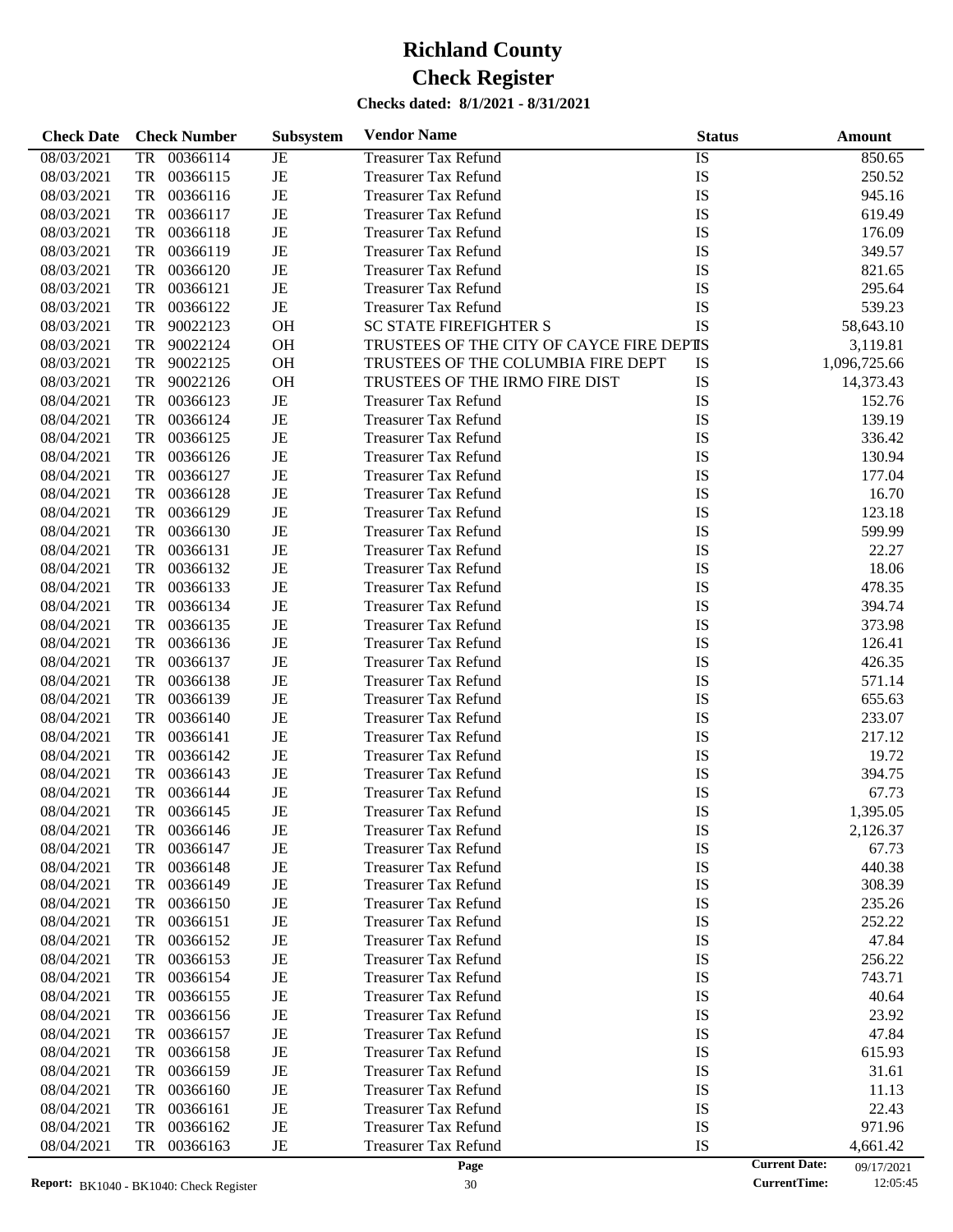| <b>Check Date</b> | <b>Check Number</b>   | <b>Subsystem</b> | <b>Vendor Name</b>               | <b>Status</b> | Amount                             |
|-------------------|-----------------------|------------------|----------------------------------|---------------|------------------------------------|
| 08/04/2021        | 00366164<br><b>TR</b> | JE               | <b>Treasurer Tax Refund</b>      | <b>IS</b>     | 210.27                             |
| 08/04/2021        | <b>TR</b><br>00366166 | $\rm{JE}$        | <b>Treasurer Tax Refund</b>      | IS            | 117.16                             |
| 08/04/2021        | 00366167<br>TR        | $_{\rm JE}$      | <b>Treasurer Tax Refund</b>      | IS            | 845.24                             |
| 08/04/2021        | <b>TR</b><br>00366168 | $\rm{JE}$        | <b>Treasurer Tax Refund</b>      | IS            | 346.45                             |
| 08/04/2021        | <b>TR</b><br>00366169 | $\rm{JE}$        | <b>Treasurer Tax Refund</b>      | IS            | 1,275.97                           |
| 08/04/2021        | <b>TR</b><br>00366170 | $\rm{JE}$        | <b>Treasurer Tax Refund</b>      | IS            | 54.18                              |
| 08/04/2021        | <b>TR</b><br>00366171 | $\rm{JE}$        | <b>Treasurer Tax Refund</b>      | IS            | 158.51                             |
| 08/04/2021        | <b>TR</b><br>00366172 | $\rm{JE}$        | <b>Treasurer Tax Refund</b>      | IS            | 322.50                             |
| 08/04/2021        | <b>TR</b><br>00366173 | $\rm{JE}$        | <b>Treasurer Tax Refund</b>      | IS            | 423.70                             |
| 08/04/2021        | <b>TR</b><br>00366174 | $\rm{JE}$        | <b>Treasurer Tax Refund</b>      | IS            | 50.11                              |
| 08/04/2021        | <b>TR</b><br>00366175 | $\rm{JE}$        | <b>Treasurer Tax Refund</b>      | IS            | 44.30                              |
| 08/04/2021        | <b>TR</b><br>00366176 | $\rm{JE}$        | <b>Treasurer Tax Refund</b>      | IS            | 192.58                             |
| 08/04/2021        | <b>TR</b><br>00366177 | $\rm{JE}$        | <b>Treasurer Tax Refund</b>      | IS            | 255.49                             |
| 08/04/2021        | <b>TR</b><br>00366178 | $\rm{JE}$        | <b>Treasurer Tax Refund</b>      | IS            | 27.85                              |
| 08/04/2021        | <b>TR</b><br>00366179 | $\rm{JE}$        | <b>Treasurer Tax Refund</b>      | IS            | 47.84                              |
| 08/04/2021        | <b>TR</b><br>00366180 | $\rm{JE}$        | <b>Treasurer Tax Refund</b>      | IS            | 14.77                              |
| 08/04/2021        | <b>TR</b><br>00366181 | $\rm{JE}$        | <b>Treasurer Tax Refund</b>      | IS            | 26.55                              |
| 08/04/2021        | <b>TR</b><br>00366182 | $\rm{JE}$        | <b>Treasurer Tax Refund</b>      | IS            | 2,246.86                           |
| 08/04/2021        | <b>TR</b><br>00366183 | $\rm{JE}$        | <b>Treasurer Tax Refund</b>      | IS            | 585.00                             |
| 08/04/2021        | <b>TR</b><br>00366184 | $\rm{JE}$        | <b>Treasurer Tax Refund</b>      | IS            | 2,078.84                           |
| 08/04/2021        | <b>TR</b><br>00366185 | $\rm{JE}$        | <b>Treasurer Tax Refund</b>      | IS            | 149.48                             |
| 08/04/2021        | <b>TR</b><br>00366186 | $\rm{JE}$        | <b>Treasurer Tax Refund</b>      | IS            | 68.68                              |
| 08/04/2021        | <b>TR</b><br>00366187 | $\rm{JE}$        | <b>Treasurer Tax Refund</b>      | IS            | 532.17                             |
| 08/04/2021        | <b>TR</b><br>00366188 | $\rm{JE}$        | <b>Treasurer Tax Refund</b>      | IS            | 1,315.22                           |
| 08/04/2021        | <b>TR</b><br>00366189 | $\rm{JE}$        | <b>Treasurer Tax Refund</b>      | IS            | 104.07                             |
| 08/04/2021        | <b>TR</b><br>00366190 | $\rm{JE}$        | <b>Treasurer Tax Refund</b>      | IS            | 49.67                              |
| 08/04/2021        | <b>TR</b><br>00366191 | $\rm{JE}$        | <b>Treasurer Tax Refund</b>      | IS            | 22.47                              |
| 08/04/2021        | <b>TR</b><br>00366192 | $\rm{JE}$        | <b>Treasurer Tax Refund</b>      | IS            | 246.37                             |
| 08/04/2021        | <b>TR</b><br>00366193 | $\rm{JE}$        | <b>Treasurer Tax Refund</b>      | IS            | 15.51                              |
| 08/04/2021        | <b>TR</b><br>00366194 | $\rm{JE}$        | <b>Treasurer Tax Refund</b>      | IS            | 10.21                              |
| 08/04/2021        | <b>TR</b><br>00366195 | $\rm{JE}$        | <b>Treasurer Tax Refund</b>      | IS            | 502.30                             |
| 08/04/2021        | <b>TR</b><br>00366196 | $\rm{JE}$        | <b>Treasurer Tax Refund</b>      | IS            | 42.58                              |
| 08/04/2021        | <b>TR</b><br>00366197 | $\rm{JE}$        | <b>Treasurer Tax Refund</b>      | IS            | 20.00                              |
| 08/04/2021        | <b>TR</b><br>00366198 | $\rm{JE}$        | <b>Treasurer Tax Refund</b>      | IS            | 42.13                              |
| 08/04/2021        | <b>TR</b><br>00366199 | $\rm{JE}$        | <b>Treasurer Tax Refund</b>      | IS            | 5.57                               |
| 08/04/2021        | <b>TR</b><br>00366200 | $_{\rm JE}$      | <b>Treasurer Tax Refund</b>      | IS            | 42.10                              |
| 08/04/2021        | 00366201<br>TR        | JE               | Treasurer Tax Refund             | IS            | 137.95                             |
| 08/04/2021        | 00366202<br>TR        | $\rm{JE}$        | <b>Treasurer Tax Refund</b>      | IS            | 50.11                              |
| 08/04/2021        | 00366203<br>TR        | JE               | <b>Treasurer Tax Refund</b>      | IS            | 9.53                               |
| 08/04/2021        | 00366204<br>TR        | JE               | <b>Treasurer Tax Refund</b>      | IS            | 11.97                              |
| 08/04/2021        | 00366205<br>TR        | JE               | <b>Treasurer Tax Refund</b>      | IS            | 127.36                             |
| 08/04/2021        | TR<br>00366206        | JE               | <b>Treasurer Tax Refund</b>      | IS            | 387.27                             |
| 08/04/2021        | TR<br>00366207        | $_{\rm JE}$      | <b>Treasurer Tax Refund</b>      | IS            | 602.43                             |
| 08/04/2021        | TR<br>90022127        | <b>OH</b>        | NATURAL RESOURCES DEPARTMENT     | IS            | 1,430.09                           |
| 08/04/2021        | 90022128<br>TR        | <b>OH</b>        | <b>SC DEPT OF MOTOR VEHICLES</b> | IS            | 230,058.16                         |
| 08/05/2021        | 00366208<br>TR        | JE               | <b>Treasurer Tax Refund</b>      | IS            | 180.60                             |
| 08/05/2021        | TR<br>00366209        | JE               | <b>Treasurer Tax Refund</b>      | IS            | 1,489.62                           |
| 08/05/2021        | TR<br>00366210        | JE               | <b>Treasurer Tax Refund</b>      | IS            | 346.20                             |
| 08/05/2021        | TR<br>00366211        | JE               | <b>Treasurer Tax Refund</b>      | IS            | 395.00                             |
| 08/05/2021        | TR<br>00366212        | JE               | <b>Treasurer Tax Refund</b>      | IS            | 395.00                             |
| 08/05/2021        | TR<br>00366213        | JE               | <b>Treasurer Tax Refund</b>      | IS            | 615.11                             |
| 08/05/2021        | TR<br>00366214        | JE               | <b>Treasurer Tax Refund</b>      | IS            | 294.55                             |
| 08/05/2021        | 00366215<br>TR        | JE               | <b>Treasurer Tax Refund</b>      | IS            | 4,110.75                           |
| 08/05/2021        | 00366216<br>TR        | JE               | <b>Treasurer Tax Refund</b>      | IS            | 521.74                             |
|                   |                       |                  | Page                             |               | <b>Current Date:</b><br>09/17/2021 |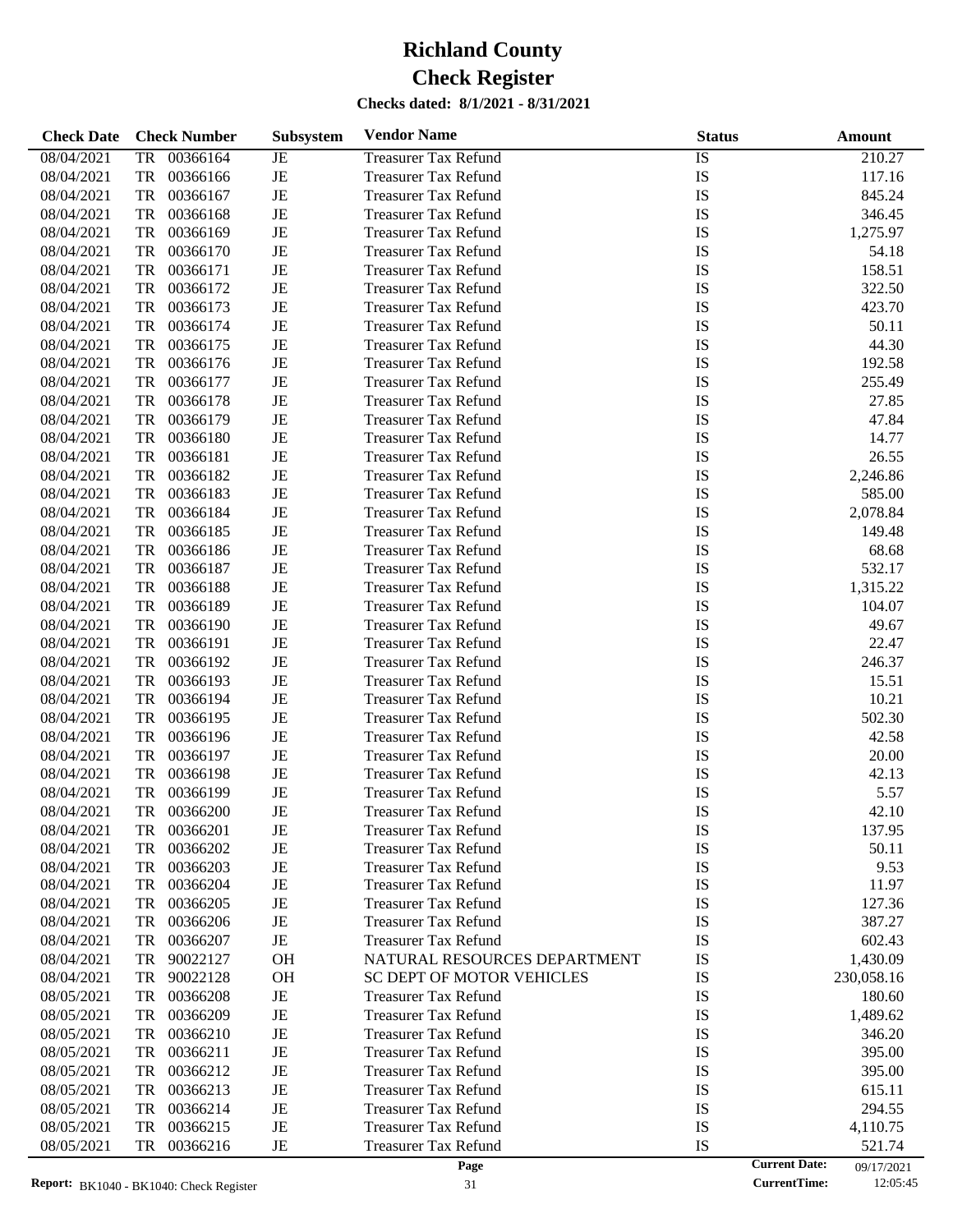| <b>Check Date</b> | <b>Check Number</b>   | <b>Subsystem</b> | <b>Vendor Name</b>          | <b>Status</b> | Amount                             |
|-------------------|-----------------------|------------------|-----------------------------|---------------|------------------------------------|
| 08/05/2021        | 00366217<br><b>TR</b> | JE               | <b>Treasurer Tax Refund</b> | <b>IS</b>     | 395.00                             |
| 08/05/2021        | <b>TR</b><br>00366218 | $\rm{JE}$        | <b>Treasurer Tax Refund</b> | IS            | 306.10                             |
| 08/05/2021        | <b>TR</b><br>00366219 | $_{\rm JE}$      | <b>Treasurer Tax Refund</b> | IS            | 301.16                             |
| 08/05/2021        | <b>TR</b><br>00366220 | $\rm{JE}$        | <b>Treasurer Tax Refund</b> | IS            | 431.62                             |
| 08/05/2021        | <b>TR</b><br>00366221 | $\rm{JE}$        | <b>Treasurer Tax Refund</b> | IS            | 431.62                             |
| 08/05/2021        | <b>TR</b><br>00366222 | $\rm{JE}$        | <b>Treasurer Tax Refund</b> | IS            | 54.26                              |
| 08/05/2021        | <b>TR</b><br>00366223 | $\rm{JE}$        | <b>Treasurer Tax Refund</b> | IS            | 78.08                              |
| 08/05/2021        | <b>TR</b><br>00366224 | $\rm{JE}$        | <b>Treasurer Tax Refund</b> | IS            | 1,131.95                           |
| 08/05/2021        | <b>TR</b><br>00366225 | $\rm{JE}$        | <b>Treasurer Tax Refund</b> | IS            | 2,378.43                           |
| 08/05/2021        | <b>TR</b><br>00366226 | $\rm{JE}$        | <b>Treasurer Tax Refund</b> | IS            | 395.00                             |
| 08/05/2021        | <b>TR</b><br>00366227 | $\rm{JE}$        | <b>Treasurer Tax Refund</b> | IS            | 1,707.46                           |
| 08/05/2021        | <b>TR</b><br>00366228 | $\rm{JE}$        | <b>Treasurer Tax Refund</b> | IS            | 744.42                             |
| 08/05/2021        | <b>TR</b><br>00366229 | $\rm{JE}$        | <b>Treasurer Tax Refund</b> | IS            | 152.39                             |
| 08/05/2021        | <b>TR</b><br>00366230 | $\rm{JE}$        | <b>Treasurer Tax Refund</b> | IS            | 125.83                             |
| 08/05/2021        | <b>TR</b><br>00366231 | $\rm{JE}$        | <b>Treasurer Tax Refund</b> | IS            | 483.54                             |
| 08/05/2021        | <b>TR</b><br>00366232 | $\rm{JE}$        | <b>Treasurer Tax Refund</b> | IS            | 146.22                             |
| 08/05/2021        | <b>TR</b><br>00366233 | $\rm{JE}$        | <b>Treasurer Tax Refund</b> | IS            | 4,167.07                           |
| 08/05/2021        | <b>TR</b><br>00366234 | $\rm{JE}$        | <b>Treasurer Tax Refund</b> | IS            | 201.28                             |
| 08/05/2021        | <b>TR</b><br>00366235 | $\rm{JE}$        | <b>Treasurer Tax Refund</b> | IS            | 5,281.33                           |
| 08/05/2021        | <b>TR</b><br>00366236 | $\rm{JE}$        | <b>Treasurer Tax Refund</b> | IS            | 151.71                             |
| 08/05/2021        | <b>TR</b><br>00366237 | $\rm{JE}$        | <b>Treasurer Tax Refund</b> | IS            | 481.82                             |
| 08/05/2021        | <b>TR</b><br>00366238 | $\rm{JE}$        | <b>Treasurer Tax Refund</b> | IS            | 4,179.50                           |
| 08/05/2021        | <b>TR</b><br>00366239 | $\rm{JE}$        | <b>Treasurer Tax Refund</b> | IS            | 3,016.60                           |
| 08/05/2021        | <b>TR</b><br>00366240 | $\rm{JE}$        | <b>Treasurer Tax Refund</b> | IS            | 2,326.89                           |
| 08/05/2021        | <b>TR</b><br>00366241 | $\rm{JE}$        |                             | IS            |                                    |
|                   |                       |                  | <b>Treasurer Tax Refund</b> |               | 1,720.20                           |
| 08/05/2021        | <b>TR</b><br>00366242 | $\rm{JE}$        | <b>Treasurer Tax Refund</b> | IS            | 497.56                             |
| 08/05/2021        | <b>TR</b><br>00366243 | $\rm{JE}$        | <b>Treasurer Tax Refund</b> | IS            | 426.20                             |
| 08/05/2021        | <b>TR</b><br>00366244 | $\rm{JE}$        | <b>Treasurer Tax Refund</b> | IS            | 5.19                               |
| 08/05/2021        | <b>TR</b><br>00366245 | $\rm{JE}$        | <b>Treasurer Tax Refund</b> | IS            | 368.49                             |
| 08/05/2021        | <b>TR</b><br>00366246 | $\rm{JE}$        | <b>Treasurer Tax Refund</b> | IS            | 3,818.66                           |
| 08/05/2021        | <b>TR</b><br>00366247 | $\rm{JE}$        | <b>Treasurer Tax Refund</b> | IS            | 5,736.24                           |
| 08/05/2021        | <b>TR</b><br>00366248 | $\rm{JE}$        | <b>Treasurer Tax Refund</b> | IS            | 526.94                             |
| 08/05/2021        | <b>TR</b><br>00366249 | $\rm{JE}$        | <b>Treasurer Tax Refund</b> | IS            | 4,340.98                           |
| 08/05/2021        | <b>TR</b><br>00366250 | $\rm{JE}$        | <b>Treasurer Tax Refund</b> | IS            | 2,426.38                           |
| 08/05/2021        | <b>TR</b><br>00366251 | $\rm{JE}$        | <b>Treasurer Tax Refund</b> | IS            | 77.70                              |
| 08/05/2021        | <b>TR</b><br>00366252 | $_{\rm JE}$      | <b>Treasurer Tax Refund</b> | IS            | 426.20                             |
| 08/05/2021        | 00366253<br>TR        | JE               | <b>Treasurer Tax Refund</b> | IS            | 1,588.96                           |
| 08/05/2021        | TR<br>00366254        | JE               | <b>Treasurer Tax Refund</b> | IS            | 64.63                              |
| 08/05/2021        | 00366255<br>TR        | $\rm{JE}$        | <b>Treasurer Tax Refund</b> | IS            | 239.65                             |
| 08/05/2021        | 00366256<br>TR        | JE               | <b>Treasurer Tax Refund</b> | IS            | 314.29                             |
| 08/05/2021        | 00366257<br>TR        | JE               | <b>Treasurer Tax Refund</b> | IS            | 1,512.83                           |
| 08/05/2021        | 00366258<br>TR        | JE               | <b>Treasurer Tax Refund</b> | IS            | 8.66                               |
| 08/05/2021        | 00366259<br>TR        | JE               | <b>Treasurer Tax Refund</b> | IS            | 2,567.78                           |
| 08/05/2021        | 00366260<br>TR        | JE               | <b>Treasurer Tax Refund</b> | IS            | 369.00                             |
| 08/05/2021        | 00366261<br>TR        | JE               | <b>Treasurer Tax Refund</b> | IS            | 10.51                              |
| 08/05/2021        | 00366262<br>TR        | JE               | <b>Treasurer Tax Refund</b> | IS            | 364.69                             |
| 08/05/2021        | 00366263<br>TR        | JE               | <b>Treasurer Tax Refund</b> | IS            | 283.17                             |
| 08/05/2021        | 00366264<br>TR        | JE               | <b>Treasurer Tax Refund</b> | IS            | 45.00                              |
| 08/05/2021        | 00366265<br>TR        | JE               | <b>Treasurer Tax Refund</b> | IS            | 320.34                             |
| 08/05/2021        | 00366266<br>TR        | JE               | <b>Treasurer Tax Refund</b> | IS            | 6,717.06                           |
| 08/05/2021        | 00366267<br>TR        | JE               | <b>Treasurer Tax Refund</b> | IS            | 45.54                              |
| 08/05/2021        | 00366268<br>TR        | JE               | <b>Treasurer Tax Refund</b> | IS            | 172.13                             |
| 08/05/2021        | 00366269<br>TR        | JE               | <b>Treasurer Tax Refund</b> | IS            | 9.01                               |
| 08/05/2021        | 00366270<br>TR        | JE               | <b>Treasurer Tax Refund</b> | IS            | 100.93                             |
|                   |                       |                  | Page                        |               | <b>Current Date:</b><br>09/17/2021 |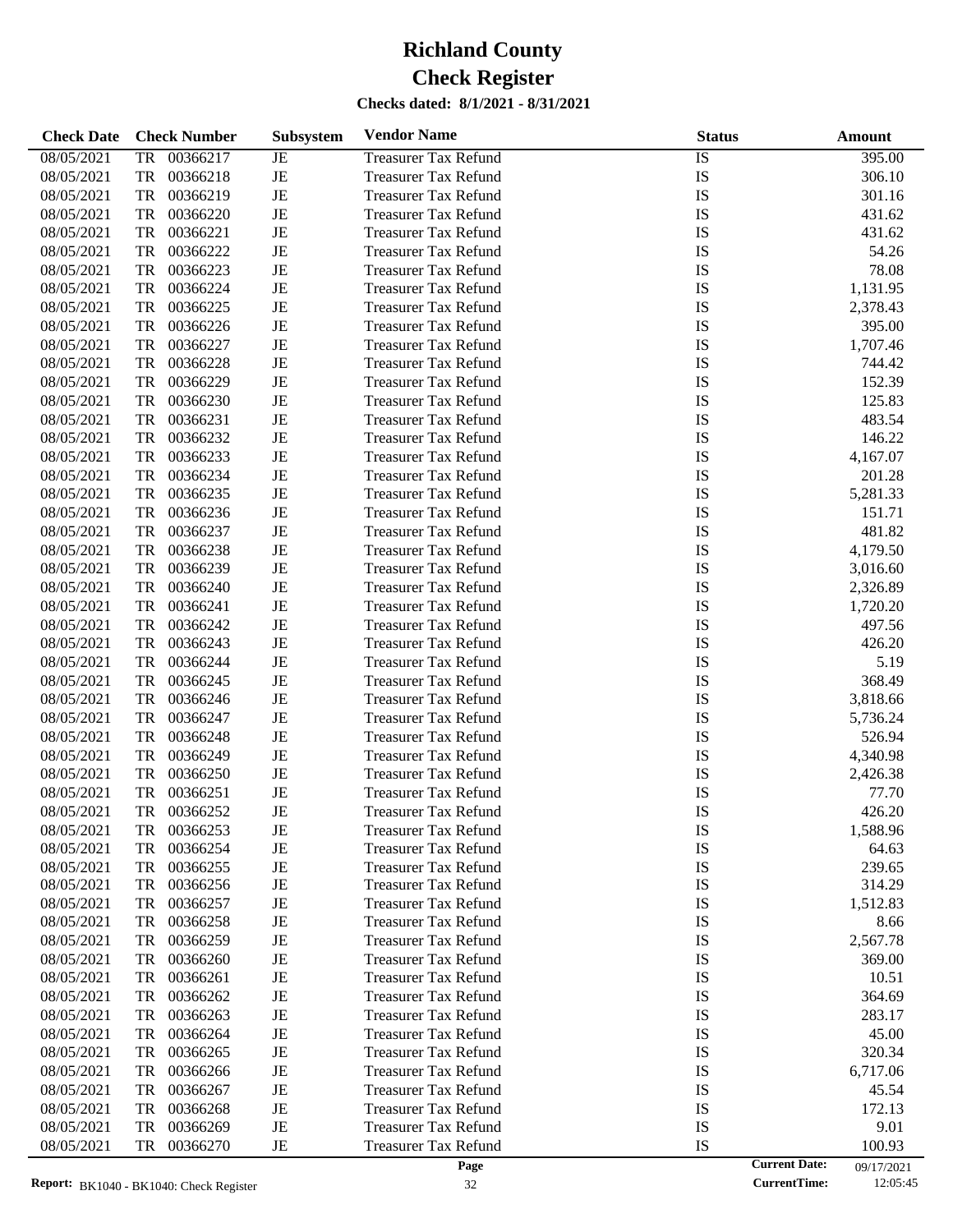| <b>Check Date</b> | <b>Check Number</b>   | Subsystem   | <b>Vendor Name</b>          | <b>Status</b> | <b>Amount</b>                      |
|-------------------|-----------------------|-------------|-----------------------------|---------------|------------------------------------|
| 08/05/2021        | 00366271<br><b>TR</b> | JE          | <b>Treasurer Tax Refund</b> | <b>IS</b>     | 1,499.88                           |
| 08/05/2021        | <b>TR</b><br>00366272 | $\rm{JE}$   | <b>Treasurer Tax Refund</b> | IS            | 85.00                              |
| 08/05/2021        | 00366273<br>TR        | $_{\rm JE}$ | <b>Treasurer Tax Refund</b> | IS            | 2,342.30                           |
| 08/05/2021        | <b>TR</b><br>00366274 | $\rm{JE}$   | <b>Treasurer Tax Refund</b> | IS            | 13,445.88                          |
| 08/05/2021        | <b>TR</b><br>00366275 | $\rm{JE}$   | <b>Treasurer Tax Refund</b> | IS            | 15,176.16                          |
| 08/05/2021        | <b>TR</b><br>00366276 | $_{\rm JE}$ | <b>Treasurer Tax Refund</b> | IS            | 176,872.55                         |
| 08/05/2021        | <b>TR</b><br>00366277 | $\rm{JE}$   | <b>Treasurer Tax Refund</b> | IS            | 77.94                              |
| 08/05/2021        | <b>TR</b><br>00366278 | $\rm{JE}$   | <b>Treasurer Tax Refund</b> | IS            | 170.44                             |
| 08/05/2021        | <b>TR</b><br>00366279 | $\rm{JE}$   | <b>Treasurer Tax Refund</b> | IS            | 248.24                             |
| 08/05/2021        | <b>TR</b><br>00366280 | $\rm{JE}$   | <b>Treasurer Tax Refund</b> | IS            | 199.12                             |
| 08/05/2021        | <b>TR</b><br>00366281 | $\rm{JE}$   | <b>Treasurer Tax Refund</b> | IS            | 40.00                              |
| 08/05/2021        | <b>TR</b><br>00366282 | $\rm{JE}$   | <b>Treasurer Tax Refund</b> | IS            | 79.58                              |
| 08/05/2021        | <b>TR</b><br>00366283 | $\rm{JE}$   | <b>Treasurer Tax Refund</b> | IS            | 48.00                              |
| 08/05/2021        | <b>TR</b><br>00366284 | $\rm{JE}$   | <b>Treasurer Tax Refund</b> | IS            | 367.34                             |
| 08/05/2021        | <b>TR</b><br>00366285 | $\rm{JE}$   | <b>Treasurer Tax Refund</b> | IS            | 300.38                             |
| 08/05/2021        | <b>TR</b><br>00366286 | $_{\rm JE}$ | <b>Treasurer Tax Refund</b> | IS            | 46.56                              |
| 08/05/2021        | <b>TR</b><br>00366287 | $\rm{JE}$   | <b>Treasurer Tax Refund</b> | IS            | 180.08                             |
| 08/05/2021        | <b>TR</b><br>00366288 | $\rm{JE}$   | <b>Treasurer Tax Refund</b> | IS            | 3,354.64                           |
| 08/05/2021        | <b>TR</b><br>00366289 | $_{\rm JE}$ | <b>Treasurer Tax Refund</b> | IS            | 151.94                             |
| 08/05/2021        | <b>TR</b><br>00366290 | $\rm{JE}$   | <b>Treasurer Tax Refund</b> | IS            | 8.85                               |
| 08/05/2021        | <b>TR</b><br>00366291 | $\rm{JE}$   | <b>Treasurer Tax Refund</b> | IS            | 1,831.74                           |
| 08/05/2021        | <b>TR</b><br>00366292 | $\rm{JE}$   | <b>Treasurer Tax Refund</b> | IS            | 50.47                              |
| 08/05/2021        | <b>TR</b><br>00366293 | $\rm{JE}$   | <b>Treasurer Tax Refund</b> | IS            | 30.00                              |
| 08/05/2021        | <b>TR</b><br>00366294 | $\rm{JE}$   | <b>Treasurer Tax Refund</b> | IS            | 49.04                              |
| 08/05/2021        | <b>TR</b><br>00366295 | $\rm{JE}$   | <b>Treasurer Tax Refund</b> | IS            | 20.00                              |
| 08/05/2021        | <b>TR</b><br>00366296 | $\rm{JE}$   | <b>Treasurer Tax Refund</b> | IS            | 327.02                             |
| 08/05/2021        | <b>TR</b><br>00366297 | $\rm{JE}$   | <b>Treasurer Tax Refund</b> | IS            | 1,800.98                           |
| 08/05/2021        | <b>TR</b><br>00366298 | $\rm{JE}$   | <b>Treasurer Tax Refund</b> | IS            | 20.00                              |
| 08/05/2021        | <b>TR</b><br>00366299 | $\rm{JE}$   | <b>Treasurer Tax Refund</b> | IS            | 423.10                             |
| 08/05/2021        | <b>TR</b><br>00366300 | $\rm{JE}$   | <b>Treasurer Tax Refund</b> | IS            | 2,017.80                           |
| 08/05/2021        | <b>TR</b><br>00366301 | $\rm{JE}$   | <b>Treasurer Tax Refund</b> | IS            | 445.36                             |
| 08/05/2021        | <b>TR</b><br>00366302 | $\rm{JE}$   | <b>Treasurer Tax Refund</b> | IS            | 27.85                              |
| 08/05/2021        | <b>TR</b><br>00366303 | $\rm{JE}$   | <b>Treasurer Tax Refund</b> | IS            | 233.46                             |
| 08/05/2021        | <b>TR</b><br>00366304 | $\rm{JE}$   | <b>Treasurer Tax Refund</b> | IS            | 20.00                              |
| 08/05/2021        | <b>TR</b><br>00366305 | $\rm{JE}$   | <b>Treasurer Tax Refund</b> | IS            | 492.75                             |
| 08/05/2021        | <b>TR</b><br>00366306 | $_{\rm JE}$ | <b>Treasurer Tax Refund</b> | IS            | 19.17                              |
| 08/05/2021        | 00366307<br>TR        | JE          | <b>Treasurer Tax Refund</b> | IS            | 218.68                             |
| 08/05/2021        | 00366308<br>TR        | JE          | <b>Treasurer Tax Refund</b> | IS            | 13.85                              |
| 08/05/2021        | 00366309<br>TR        | JE          | <b>Treasurer Tax Refund</b> | IS            | 39.06                              |
| 08/06/2021        | 00366310<br>TR        | JE          | <b>Treasurer Tax Refund</b> | IS            | 407.31                             |
| 08/06/2021        | 00366311<br>TR        | JE          | <b>Treasurer Tax Refund</b> | IS            | 170.31                             |
| 08/09/2021        | TR<br>00366314        | JE          | <b>Treasurer Tax Refund</b> | IS            | 139.17                             |
| 08/09/2021        | TR<br>00366315        | JE          | <b>Treasurer Tax Refund</b> | IS            | 5.09                               |
| 08/09/2021        | 00366316<br>TR        | JE          | <b>Treasurer Tax Refund</b> | IS            | 24.64                              |
| 08/09/2021        | 00366317<br>TR        | JE          | <b>Treasurer Tax Refund</b> | IS            | 22.27                              |
| 08/09/2021        | TR<br>00366318        | JE          | <b>Treasurer Tax Refund</b> | IS            | 26,214.37                          |
| 08/09/2021        | TR<br>00366319        | JE          | <b>Treasurer Tax Refund</b> | IS            | 10,726.10                          |
| 08/09/2021        | 00366320<br>TR        | JE          | <b>Treasurer Tax Refund</b> | IS            | 11,605.44                          |
| 08/09/2021        | TR<br>00366321        | JE          | <b>Treasurer Tax Refund</b> | IS            | 10,390.15                          |
| 08/09/2021        | TR<br>00366322        | JE          | <b>Treasurer Tax Refund</b> | IS            | 17,220.02                          |
| 08/09/2021        | 00366323<br>TR        | JE          | <b>Treasurer Tax Refund</b> | IS            | 1,438.58                           |
| 08/09/2021        | TR<br>00366324        | JE          | <b>Treasurer Tax Refund</b> | IS            | 275.41                             |
| 08/09/2021        | 00366325<br>TR        | JE          | <b>Treasurer Tax Refund</b> | IS            | 1,122.32                           |
| 08/09/2021        | 00366326<br>TR        | JE          | <b>Treasurer Tax Refund</b> | IS            | 270.00                             |
|                   |                       |             | Page                        |               | <b>Current Date:</b><br>09/17/2021 |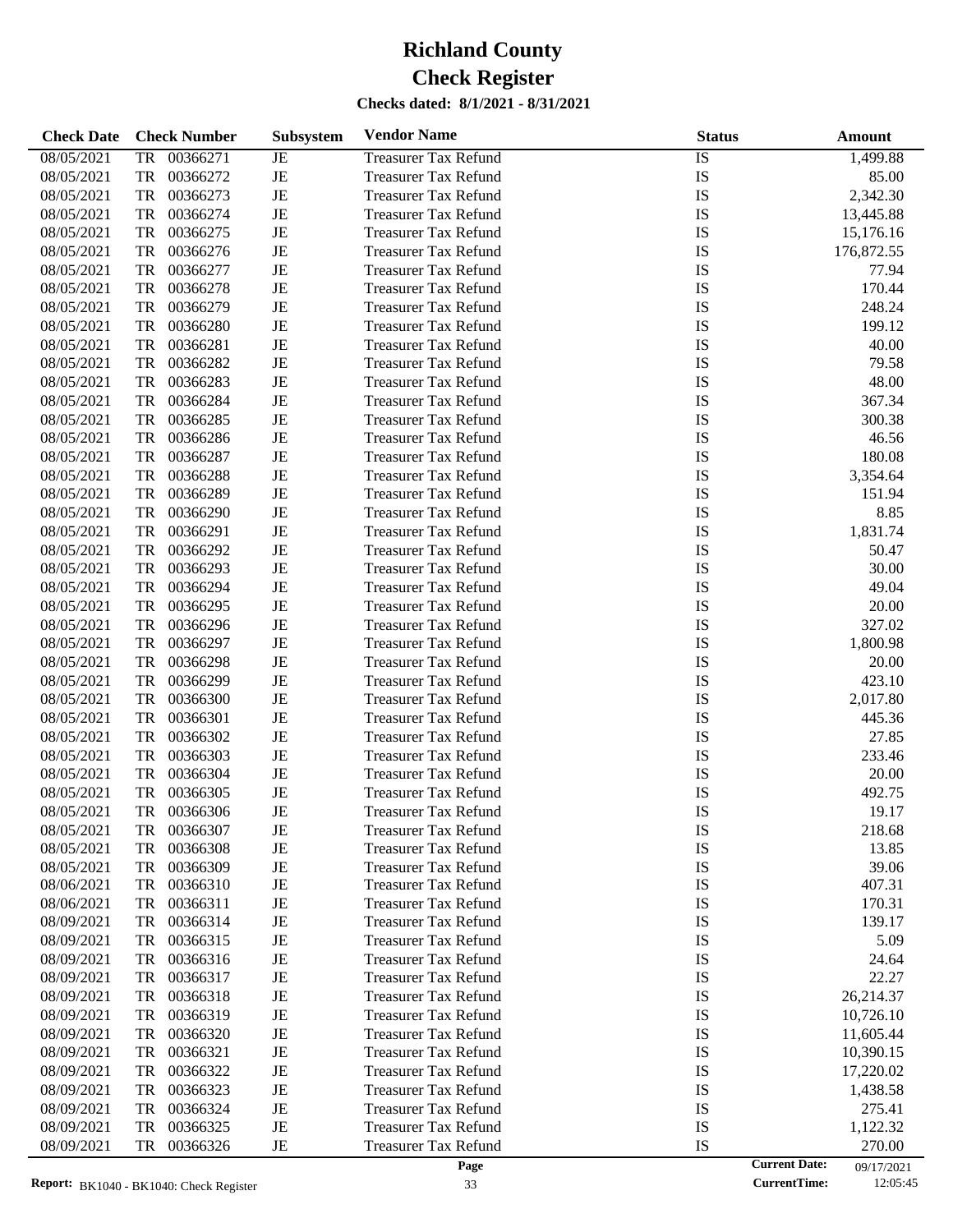| <b>Check Date</b> | <b>Check Number</b>   | <b>Subsystem</b> | <b>Vendor Name</b>          | <b>Status</b> | Amount                             |
|-------------------|-----------------------|------------------|-----------------------------|---------------|------------------------------------|
| 08/09/2021        | 00366327<br>TR        | JE               | <b>Treasurer Tax Refund</b> | IS            | 132.88                             |
| 08/09/2021        | TR<br>00366328        | $\rm{JE}$        | <b>Treasurer Tax Refund</b> | IS            | 67.56                              |
| 08/09/2021        | TR<br>00366329        | JE               | <b>Treasurer Tax Refund</b> | IS            | 2,059.61                           |
| 08/09/2021        | TR<br>00366330        | JE               | <b>Treasurer Tax Refund</b> | IS            | 22.13                              |
| 08/09/2021        | TR<br>00366331        | $\rm{JE}$        | <b>Treasurer Tax Refund</b> | IS            | 42.13                              |
| 08/09/2021        | TR<br>00366332        | JE               | <b>Treasurer Tax Refund</b> | IS            | 78.73                              |
| 08/09/2021        | TR<br>00366333        | JE               | <b>Treasurer Tax Refund</b> | IS            | 564.99                             |
| 08/09/2021        | TR<br>00366334        | $\rm{JE}$        | <b>Treasurer Tax Refund</b> | IS            | 356.29                             |
| 08/09/2021        | TR<br>00366335        | $\rm{JE}$        | <b>Treasurer Tax Refund</b> | IS            | 114.65                             |
| 08/09/2021        | TR<br>00366337        | JE               | <b>Treasurer Tax Refund</b> | IS            | 431.75                             |
| 08/09/2021        | TR<br>00366338        | JE               | <b>Treasurer Tax Refund</b> | IS            | 17.93                              |
| 08/09/2021        | TR<br>00366339        | $\rm{JE}$        | <b>Treasurer Tax Refund</b> | IS            | 509.12                             |
| 08/09/2021        | TR<br>00366340        | JE               | <b>Treasurer Tax Refund</b> | IS            | 359.99                             |
| 08/09/2021        | TR<br>00366341        | JE               | <b>Treasurer Tax Refund</b> | IS            | 552.76                             |
| 08/09/2021        | TR<br>00366342        | $\rm{JE}$        | <b>Treasurer Tax Refund</b> | IS            | 322.50                             |
| 08/09/2021        | TR<br>00366343        | $\rm{JE}$        | <b>Treasurer Tax Refund</b> | IS            | 16.71                              |
| 08/09/2021        | TR<br>00366344        | JE               | <b>Treasurer Tax Refund</b> | IS            | 243.68                             |
| 08/09/2021        | TR<br>00366345        | JE               | <b>Treasurer Tax Refund</b> | IS            | 547.24                             |
| 08/09/2021        | TR<br>00366346        | $\rm{JE}$        | <b>Treasurer Tax Refund</b> | IS            | 115.58                             |
| 08/09/2021        | TR<br>00366347        | $\rm{JE}$        | <b>Treasurer Tax Refund</b> | IS            | 48.04                              |
| 08/09/2021        | TR<br>00366348        | JE               | <b>Treasurer Tax Refund</b> | IS            | 23.44                              |
| 08/09/2021        | TR<br>00366349        | JE               | <b>Treasurer Tax Refund</b> | IS            | 101.77                             |
| 08/09/2021        | TR<br>00366350        | $\rm{JE}$        | <b>Treasurer Tax Refund</b> | IS            | 45.29                              |
| 08/09/2021        | TR<br>00366351        | JE               | <b>Treasurer Tax Refund</b> | IS            | 1,135.20                           |
| 08/09/2021        | TR<br>00366352        | JE               | <b>Treasurer Tax Refund</b> | IS            | 145.35                             |
| 08/09/2021        | TR<br>00366353        | $\rm{JE}$        | <b>Treasurer Tax Refund</b> | IS            | 18.06                              |
| 08/09/2021        | TR<br>00366354        | $\rm{JE}$        | <b>Treasurer Tax Refund</b> | IS            | 120.64                             |
| 08/09/2021        | TR<br>00366355        | JE               | <b>Treasurer Tax Refund</b> | IS            | 151.39                             |
| 08/09/2021        | TR<br>00366356        | JE               | <b>Treasurer Tax Refund</b> | IS            | 464.90                             |
| 08/09/2021        | TR<br>00366357        | $\rm{JE}$        | <b>Treasurer Tax Refund</b> | IS            | 185.12                             |
| 08/09/2021        | TR<br>00366358        | JE               | <b>Treasurer Tax Refund</b> | IS            | 73.91                              |
| 08/09/2021        | TR<br>00366359        | JE               | <b>Treasurer Tax Refund</b> | IS            | 162.61                             |
| 08/09/2021        | TR<br>00366360        | JE               | <b>Treasurer Tax Refund</b> | IS            | 154.57                             |
| 08/09/2021        | TR<br>00366361        | JE               | <b>Treasurer Tax Refund</b> | IS            | 34.51                              |
| 08/09/2021        | <b>TR</b><br>00366362 | JE               | <b>Treasurer Tax Refund</b> | IS            | 158.53                             |
| 08/09/2021        | TR<br>00366363        | JE               | <b>Treasurer Tax Refund</b> | IS            | 61.94                              |
| 08/09/2021        | 00366364<br>TR        | JE               | <b>Treasurer Tax Refund</b> | IS            | 82.02                              |
| 08/09/2021        | TR<br>00366365        | JE               | <b>Treasurer Tax Refund</b> | IS            | 31.92                              |
| 08/09/2021        | TR<br>00366366        | JE               | <b>Treasurer Tax Refund</b> | IS            | 47.84                              |
| 08/09/2021        | 00366367<br>TR        | JE               | <b>Treasurer Tax Refund</b> | IS            | 955.26                             |
| 08/09/2021        | 00366368<br>TR        | JE               | <b>Treasurer Tax Refund</b> | IS            | 28.04                              |
| 08/09/2021        | 00366369<br>TR        | JE               | <b>Treasurer Tax Refund</b> | IS            | 264.27                             |
| 08/09/2021        | TR<br>00366370        | JE               | <b>Treasurer Tax Refund</b> | IS            | 601.24                             |
| 08/09/2021        | TR<br>00366371        | JE               | <b>Treasurer Tax Refund</b> | IS            | 123.51                             |
| 08/09/2021        | 00366372<br>TR        | JE               | <b>Treasurer Tax Refund</b> | IS            | 44.64                              |
| 08/09/2021        | TR<br>00366373        | JE               | <b>Treasurer Tax Refund</b> | IS            | 19.44                              |
| 08/09/2021        | TR<br>00366374        | JE               | <b>Treasurer Tax Refund</b> | IS            | 170.04                             |
| 08/09/2021        | TR<br>00366375        | JE               | <b>Treasurer Tax Refund</b> | IS            | 466.16                             |
| 08/09/2021        | 00366376<br>TR        | JE               | <b>Treasurer Tax Refund</b> | IS            | 130.95                             |
| 08/09/2021        | TR<br>00366377        | JE               | <b>Treasurer Tax Refund</b> | IS            | 44.25                              |
| 08/09/2021        | TR<br>00366378        | JE               | <b>Treasurer Tax Refund</b> | IS            | 794.22                             |
| 08/09/2021        | 00366379<br>TR        | JE               | <b>Treasurer Tax Refund</b> | IS            | 2,118.69                           |
| 08/09/2021        | 00366380<br>TR        | JE               | <b>Treasurer Tax Refund</b> | IS            | 236.94                             |
| 08/09/2021        | TR<br>00366381        | JE               | <b>Treasurer Tax Refund</b> | IS            | 802.65                             |
|                   |                       |                  | Page                        |               | <b>Current Date:</b><br>09/17/2021 |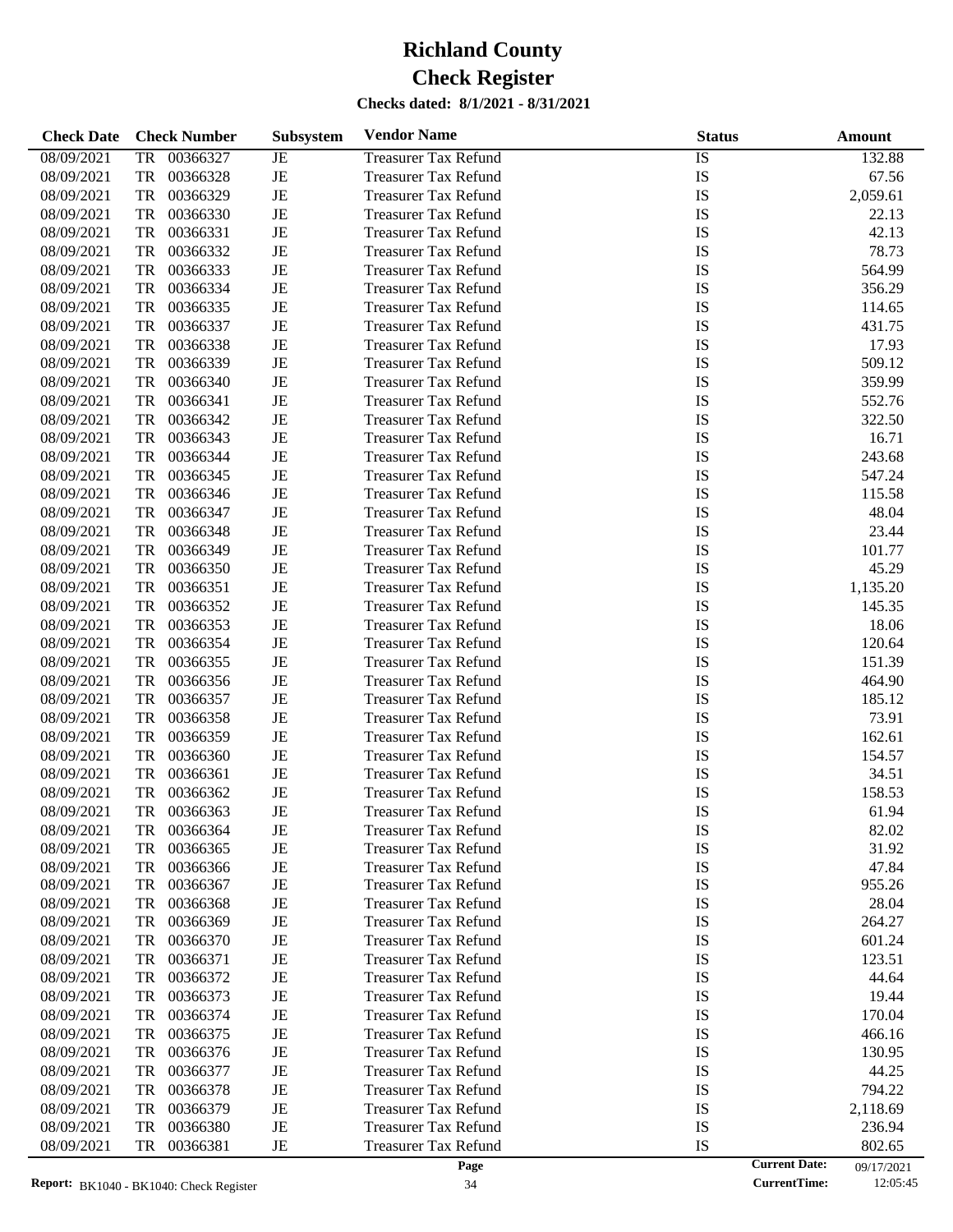| <b>Check Date</b> | <b>Check Number</b>   | Subsystem | <b>Vendor Name</b>                | <b>Status</b> | Amount                             |
|-------------------|-----------------------|-----------|-----------------------------------|---------------|------------------------------------|
| 08/09/2021        | 00366382<br><b>TR</b> | JE        | <b>Treasurer Tax Refund</b>       | <b>IS</b>     | 156.53                             |
| 08/09/2021        | <b>TR</b><br>00366383 | $\rm{JE}$ | <b>Treasurer Tax Refund</b>       | IS            | 220.41                             |
| 08/09/2021        | 00366384<br>TR        | $\rm{JE}$ | <b>Treasurer Tax Refund</b>       | IS            | 151.58                             |
| 08/09/2021        | <b>TR</b><br>00366385 | $\rm{JE}$ | <b>Treasurer Tax Refund</b>       | IS            | 63.55                              |
| 08/09/2021        | <b>TR</b><br>00366386 | $\rm{JE}$ | <b>Treasurer Tax Refund</b>       | IS            | 156.53                             |
| 08/09/2021        | <b>TR</b><br>00366387 | $\rm{JE}$ | <b>Treasurer Tax Refund</b>       | IS            | 962.41                             |
| 08/09/2021        | <b>TR</b><br>00366388 | $\rm{JE}$ | <b>Treasurer Tax Refund</b>       | IS            | 38.98                              |
| 08/09/2021        | <b>TR</b><br>00366389 | $\rm{JE}$ | <b>Treasurer Tax Refund</b>       | IS            | 336.05                             |
| 08/09/2021        | <b>TR</b><br>00366390 | $\rm{JE}$ | <b>Treasurer Tax Refund</b>       | IS            | 21.00                              |
| 08/09/2021        | <b>TR</b><br>00366391 | $\rm{JE}$ | <b>Treasurer Tax Refund</b>       | IS            | 261.88                             |
| 08/09/2021        | <b>TR</b><br>00366392 | $\rm{JE}$ | <b>Treasurer Tax Refund</b>       | IS            | 201.25                             |
| 08/09/2021        | <b>TR</b><br>00366393 | $\rm{JE}$ | <b>Treasurer Tax Refund</b>       | IS            | 186.53                             |
| 08/09/2021        | <b>TR</b><br>00366394 | $\rm{JE}$ | <b>Treasurer Tax Refund</b>       | IS            | 150.07                             |
| 08/09/2021        | <b>TR</b><br>00366395 | $\rm{JE}$ | <b>Treasurer Tax Refund</b>       | IS            | 402.90                             |
| 08/09/2021        | <b>TR</b><br>00366396 | $\rm{JE}$ | <b>Treasurer Tax Refund</b>       | IS            | 694.75                             |
| 08/09/2021        | <b>TR</b><br>00366397 | $\rm{JE}$ | <b>Treasurer Tax Refund</b>       | IS            | 22.53                              |
| 08/09/2021        | <b>TR</b><br>00366398 | $\rm{JE}$ | <b>Treasurer Tax Refund</b>       | IS            | 364.46                             |
| 08/09/2021        | <b>TR</b><br>00366399 | $\rm{JE}$ | <b>Treasurer Tax Refund</b>       | IS            | 1,090.05                           |
| 08/09/2021        | <b>TR</b><br>00366400 | $\rm{JE}$ | <b>Treasurer Tax Refund</b>       | IS            | 212.40                             |
| 08/09/2021        | <b>TR</b><br>00366401 | $\rm{JE}$ | <b>Treasurer Tax Refund</b>       | IS            | 71.76                              |
| 08/09/2021        | <b>TR</b><br>00366402 | $\rm{JE}$ | <b>Treasurer Tax Refund</b>       | IS            | 233.81                             |
| 08/09/2021        | <b>TR</b><br>00366403 | $\rm{JE}$ | <b>Treasurer Tax Refund</b>       | IS            | 376.28                             |
| 08/09/2021        | <b>TR</b><br>00366404 | $\rm{JE}$ | <b>Treasurer Tax Refund</b>       | IS            | 311.26                             |
| 08/09/2021        | <b>TR</b><br>00366405 | $\rm{JE}$ | <b>Treasurer Tax Refund</b>       | IS            | 16.83                              |
| 08/09/2021        | <b>TR</b><br>00366406 | $\rm{JE}$ | <b>Treasurer Tax Refund</b>       | IS            | 28.04                              |
| 08/09/2021        | <b>TR</b><br>00366407 | $\rm{JE}$ | <b>Treasurer Tax Refund</b>       | IS            | 22.63                              |
| 08/09/2021        | <b>TR</b><br>00366408 | $\rm{JE}$ | <b>Treasurer Tax Refund</b>       | IS            | 1,070.99                           |
| 08/09/2021        | <b>TR</b><br>00366409 | $\rm{JE}$ | <b>Treasurer Tax Refund</b>       | IS            | 41.00                              |
| 08/09/2021        | <b>TR</b><br>00366410 | $\rm{JE}$ | <b>Treasurer Tax Refund</b>       | IS            | 56.08                              |
| 08/09/2021        | <b>TR</b><br>00366411 | $\rm{JE}$ | <b>Treasurer Tax Refund</b>       | IS            | 88.93                              |
| 08/09/2021        | <b>TR</b><br>00366412 | $\rm{JE}$ | <b>Treasurer Tax Refund</b>       | IS            | 14.78                              |
| 08/09/2021        | <b>TR</b><br>00366413 | $\rm{JE}$ | <b>Treasurer Tax Refund</b>       | IS            | 70.47                              |
| 08/09/2021        | <b>TR</b><br>00366414 | $\rm{JE}$ | <b>Treasurer Tax Refund</b>       | IS            | 217,553.59                         |
| 08/09/2021        | <b>TR</b><br>00366416 | $\rm{JE}$ | <b>Treasurer Tax Refund</b>       | IS            | 9,365.53                           |
| 08/09/2021        | <b>TR</b><br>90022129 | <b>OH</b> | <b>LEXINGTON COUNTY TREASURER</b> | IS            | 41,862.28                          |
| 08/09/2021        | <b>TR</b><br>90022130 | <b>OH</b> | NATURAL RESOURCES DEPARTMENT      | IS            | 1,050.00                           |
| 08/10/2021        | 00366417<br>TR        | JE        | <b>Treasurer Tax Refund</b>       | IS            | 1,181.08                           |
| 08/10/2021        | 00366418<br>TR        | JE        | <b>Treasurer Tax Refund</b>       | IS            | 4,362.35                           |
| 08/10/2021        | 00366419<br>TR        | JE        | <b>Treasurer Tax Refund</b>       | IS            | 179.96                             |
| 08/10/2021        | 00366420<br>TR        | JE        | <b>Treasurer Tax Refund</b>       | IS            | 4,979.26                           |
| 08/10/2021        | 00366421<br>TR        | JE        | <b>Treasurer Tax Refund</b>       | IS            | 849.84                             |
| 08/10/2021        | 00366422<br>TR        | JE        | <b>Treasurer Tax Refund</b>       | IS            | 1,596.59                           |
| 08/10/2021        | TR<br>00366423        | JE        | <b>Treasurer Tax Refund</b>       | IS            | 803.38                             |
| 08/10/2021        | 00366424<br>TR        | JE        | <b>Treasurer Tax Refund</b>       | IS            | 901.42                             |
| 08/10/2021        | 00366425<br>TR        | JE        | <b>Treasurer Tax Refund</b>       | IS            | 1,633.45                           |
| 08/10/2021        | TR<br>00366426        | JE        | <b>Treasurer Tax Refund</b>       | IS            | 3,719.26                           |
| 08/10/2021        | TR<br>00366428        | JE        | <b>Treasurer Tax Refund</b>       | IS            | 78.08                              |
| 08/10/2021        | 00366429<br>TR        | JE        | <b>Treasurer Tax Refund</b>       | IS            | 186.92                             |
| 08/10/2021        | TR<br>00366430        | JE        | <b>Treasurer Tax Refund</b>       | IS            | 3,376.77                           |
| 08/10/2021        | TR<br>00366431        | JE        | <b>Treasurer Tax Refund</b>       | IS            | 2,484.48                           |
| 08/10/2021        | 00366432<br>TR        | JE        | <b>Treasurer Tax Refund</b>       | IS            | 2,995.13                           |
| 08/10/2021        | 00366433<br>TR        | JE        | <b>Treasurer Tax Refund</b>       | IS            | 10.92                              |
| 08/10/2021        | 00366434<br>TR        | JE        | <b>Treasurer Tax Refund</b>       | IS            | 123.79                             |
| 08/10/2021        | 00366435<br>TR        | JE        | <b>Treasurer Tax Refund</b>       | IS            | 998.30                             |
|                   |                       |           | Page                              |               | <b>Current Date:</b><br>09/17/2021 |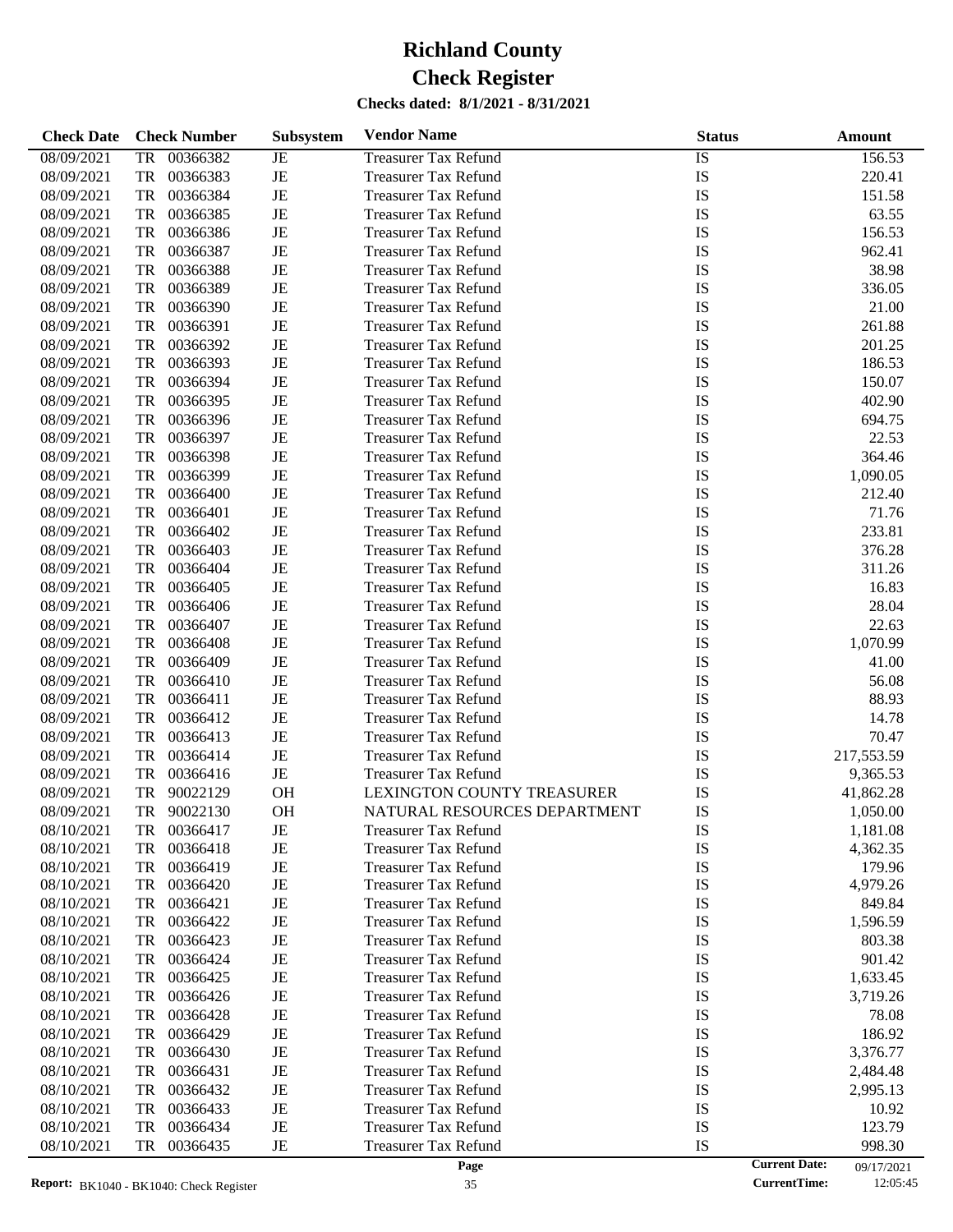| <b>Check Date</b> | <b>Check Number</b>   | Subsystem | <b>Vendor Name</b>              | <b>Status</b> | <b>Amount</b>                      |
|-------------------|-----------------------|-----------|---------------------------------|---------------|------------------------------------|
| 08/10/2021        | 00366436<br>TR        | JE        | <b>Treasurer Tax Refund</b>     | IS            | 649.50                             |
| 08/10/2021        | TR<br>00366437        | JE        | <b>Treasurer Tax Refund</b>     | IS            | 118.59                             |
| 08/10/2021        | TR<br>00366438        | JE        | <b>Treasurer Tax Refund</b>     | IS            | 277.97                             |
| 08/10/2021        | TR<br>00366439        | JE        | <b>Treasurer Tax Refund</b>     | IS            | 2,657.51                           |
| 08/10/2021        | TR<br>00366440        | JE        | <b>Treasurer Tax Refund</b>     | IS            | 1,697.64                           |
| 08/10/2021        | TR<br>00366441        | JE        | <b>Treasurer Tax Refund</b>     | IS            | 2,445.41                           |
| 08/10/2021        | TR<br>00366442        | JE        | <b>Treasurer Tax Refund</b>     | IS            | 2,562.19                           |
| 08/10/2021        | TR<br>00366443        | JE        | <b>Treasurer Tax Refund</b>     | IS            | 5,090.72                           |
| 08/10/2021        | TR<br>00366444        | JE        | <b>Treasurer Tax Refund</b>     | IS            | 1,121.49                           |
| 08/10/2021        | TR<br>00366445        | $\rm{JE}$ | <b>Treasurer Tax Refund</b>     | IS            | 7,030.35                           |
| 08/10/2021        | TR<br>00366446        | JE        | <b>Treasurer Tax Refund</b>     | IS            | 236.72                             |
| 08/10/2021        | TR<br>00366447        | JE        | <b>Treasurer Tax Refund</b>     | IS            | 19,252.26                          |
| 08/10/2021        | TR<br>00366448        | JE        | <b>Treasurer Tax Refund</b>     | IS            | 161.32                             |
| 08/10/2021        | TR<br>00366449        | $\rm{JE}$ | <b>Treasurer Tax Refund</b>     | IS            | 3,417.63                           |
| 08/10/2021        | TR<br>00366450        | JE        | <b>Treasurer Tax Refund</b>     | IS            | 252.75                             |
| 08/10/2021        | TR<br>00366451        | JE        | <b>Treasurer Tax Refund</b>     | IS            | 3,111.20                           |
| 08/10/2021        | TR<br>00366452        | $\rm{JE}$ | <b>Treasurer Tax Refund</b>     | IS            | 162.60                             |
| 08/10/2021        | TR<br>00366453        | $\rm{JE}$ | <b>Treasurer Tax Refund</b>     | IS            | 108.04                             |
| 08/10/2021        | TR<br>00366454        | JE        | <b>Treasurer Tax Refund</b>     | IS            | 1,820.27                           |
| 08/10/2021        | TR<br>00366455        | JE        | <b>Treasurer Tax Refund</b>     | IS            | 572.70                             |
| 08/10/2021        | TR<br>00366456        | JE        | <b>Treasurer Tax Refund</b>     | IS            | 647.40                             |
| 08/10/2021        | TR<br>00366457        | $\rm{JE}$ | <b>Treasurer Tax Refund</b>     | IS            | 17,292.13                          |
| 08/10/2021        | TR<br>00366458        | JE        | <b>Treasurer Tax Refund</b>     | IS            | 10,946.04                          |
| 08/10/2021        | TR<br>00366459        | JE        | <b>Treasurer Tax Refund</b>     | IS            | 10.50                              |
| 08/10/2021        | TR<br>00366460        | JE        | <b>Treasurer Tax Refund</b>     | IS            | 234.00                             |
| 08/10/2021        | TR<br>00366461        | $\rm{JE}$ | <b>Treasurer Tax Refund</b>     | IS            | 31.13                              |
| 08/11/2021        | TR<br>00366462        | JE        | <b>Treasurer Tax Refund</b>     | IS            | 32.49                              |
| 08/11/2021        | TR<br>00366463        | JE        | <b>Treasurer Tax Refund</b>     | IS            | 11.46                              |
| 08/11/2021        | TR<br>00366464        | JE        | <b>Treasurer Tax Refund</b>     | IS            | 246.10                             |
| 08/11/2021        | TR<br>00366465        | $\rm{JE}$ | <b>Treasurer Tax Refund</b>     | IS            | 286.35                             |
| 08/11/2021        | TR<br>00366466        | JE        | <b>Treasurer Tax Refund</b>     | IS            | 369.73                             |
| 08/11/2021        | TR<br>00366467        | JE        | <b>Treasurer Tax Refund</b>     | IS            | 178.31                             |
| 08/11/2021        | TR<br>00366468        | JE        | <b>Treasurer Tax Refund</b>     | IS            | 2,729.10                           |
| 08/11/2021        | TR<br>00366469        | JE        | <b>Treasurer Tax Refund</b>     | IS            | 710.16                             |
| 08/11/2021        | <b>TR</b><br>00366470 | JE        | <b>Treasurer Tax Refund</b>     | IS            | 1,226.30                           |
| 08/11/2021        | TR<br>00366471        | JE        | <b>Treasurer Tax Refund</b>     | IS            | 1,606.64                           |
| 08/11/2021        | 00366472<br>TR        | JE        | <b>Treasurer Tax Refund</b>     | IS            | 2,910.73                           |
| 08/11/2021        | 00366473<br>TR        | JE        | <b>Treasurer Tax Refund</b>     | IS            | 1,780.38                           |
| 08/11/2021        | 00366474<br>TR        | JE        | <b>Treasurer Tax Refund</b>     | IS            | 127.16                             |
| 08/11/2021        | 00366475<br>TR        | JE        | <b>Treasurer Tax Refund</b>     | IS            | 1,714.44                           |
| 08/11/2021        | TR<br>00366476        | JE        | <b>Treasurer Tax Refund</b>     | IS            | 168.63                             |
| 08/11/2021        | TR<br>00366477        | JE        | <b>Treasurer Tax Refund</b>     | IS            | 791.40                             |
| 08/11/2021        | TR<br>00366478        | JE        | <b>Treasurer Tax Refund</b>     | IS            | 149.27                             |
| 08/11/2021        | TR<br>00366479        | JE        | <b>Treasurer Tax Refund</b>     | IS            | 152.59                             |
| 08/11/2021        | TR<br>00366480        | JE        | <b>Treasurer Tax Refund</b>     | IS            | 5,473.16                           |
| 08/11/2021        | TR<br>00366481        | JE        | <b>Treasurer Tax Refund</b>     | IS            | 186.92                             |
| 08/11/2021        | TR<br>00366482        | JE        | <b>Treasurer Tax Refund</b>     | IS            | 2,481.96                           |
| 08/11/2021        | TR<br>00366483        | JE        | <b>Treasurer Tax Refund</b>     | IS            | 2,559.12                           |
| 08/11/2021        | TR<br>00366484        | JE        | <b>Treasurer Tax Refund</b>     | IS            | 121.07                             |
| 08/11/2021        | TR<br>00366485        | JE        | <b>Treasurer Tax Refund</b>     | IS            | 8,844.24                           |
| 08/11/2021        | TR<br>00366486        | JE        | <b>Treasurer Tax Refund</b>     | IS            | 219.69                             |
| 08/11/2021        | TR<br>90022131        | <b>OH</b> | <b>KERSHAW COUNTY SOLICITOR</b> | IS            | 56,436.00                          |
| 08/11/2021        | 90022132<br>TR        | OH        | <b>REGIONS</b>                  | IS            | 825.00                             |
| 08/11/2021        | TR<br>90022133        | <b>OH</b> | <b>S.C. TRANSPORT POLICE</b>    | IS            | 400.00                             |
|                   |                       |           | Page                            |               | <b>Current Date:</b><br>09/17/2021 |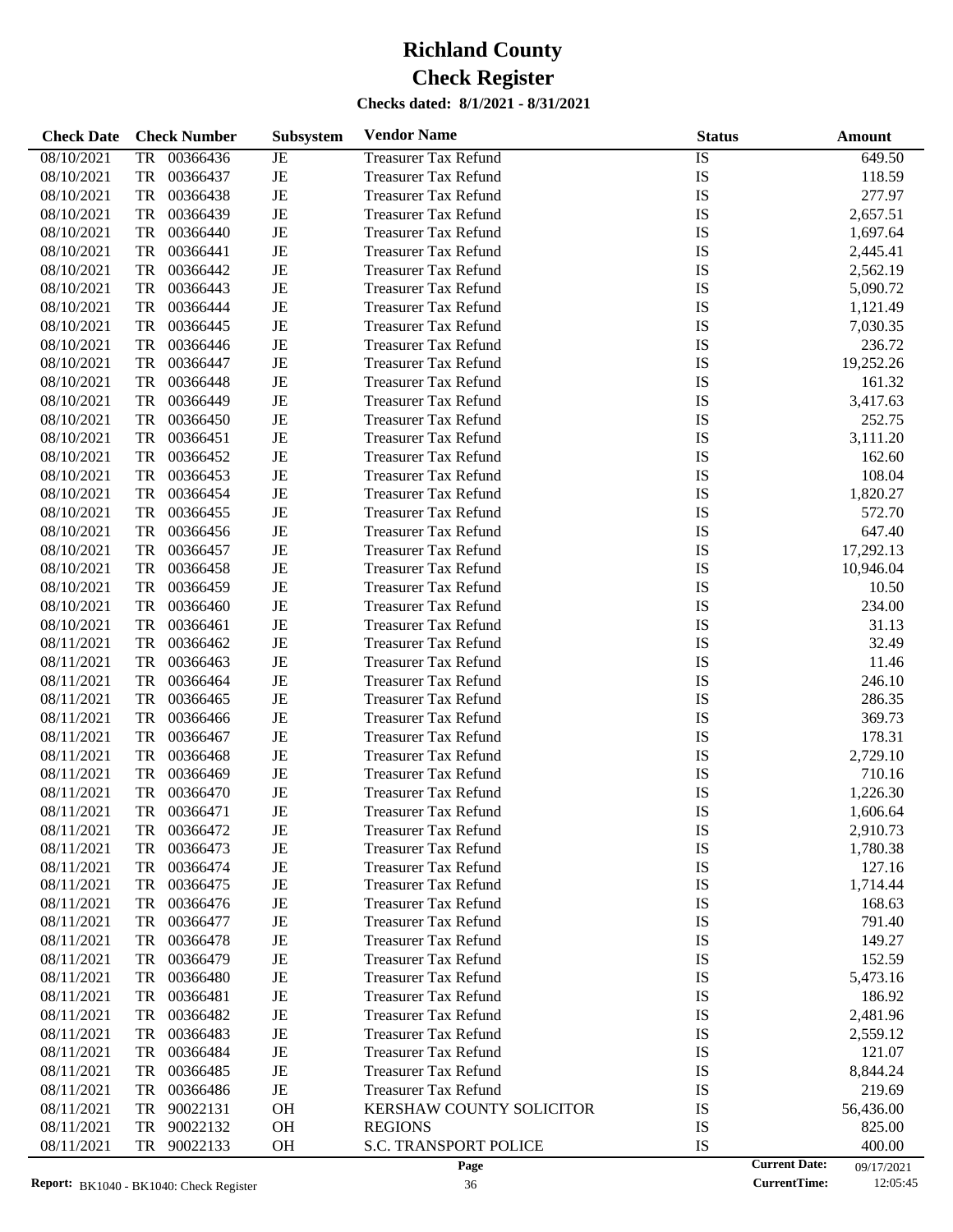| <b>Check Date</b>        | <b>Check Number</b>              | Subsystem   | <b>Vendor Name</b>                                             | <b>Status</b> | <b>Amount</b>                                  |
|--------------------------|----------------------------------|-------------|----------------------------------------------------------------|---------------|------------------------------------------------|
| 08/11/2021               | TR 90022134                      | <b>OH</b>   | <b>SC DEPT OF MOTOR VEHICLES</b>                               | IS            | 103,233.94                                     |
| 08/12/2021               | 00366487<br>TR                   | $\rm{JE}$   | <b>Treasurer Tax Refund</b>                                    | IS            | 1,339.37                                       |
| 08/12/2021               | TR<br>00366488                   | $_{\rm JE}$ | <b>Treasurer Tax Refund</b>                                    | IS            | 180.56                                         |
| 08/12/2021               | TR<br>90022135                   | OH          | <b>BCS INVESTMENTS LLC</b>                                     | IS            | 5,160.83                                       |
| 08/12/2021               | 90022136<br>TR                   | OH          | FINDLEY, ECKERD                                                | IS            | 11,030.01                                      |
| 08/12/2021               | 90022137<br>TR                   | OH          | <b>BURGESS, YOLANDA</b>                                        | IS            | 1,315.51                                       |
| 08/12/2021               | TR<br>90022138                   | OH          | <b>BURGESS, YOLANDA</b>                                        | IS            | 2,833.40                                       |
| 08/12/2021               | 90022139<br>TR                   | OH          | MCCRAY, BOBBY                                                  | IS            | 1,720.28                                       |
| 08/12/2021               | TR<br>90022140                   | OH          | McDonald, Elfi                                                 | IS            | 28,333.96                                      |
| 08/12/2021               | 90022141<br>TR                   | OH          | MOORE ARIANA & CYNTHIA JORDAN                                  | IS            | 4,148.90                                       |
| 08/12/2021               | TR<br>90022142                   | OH          | <b>MULLIS, RANDY</b>                                           | IS            | 12,143.13                                      |
| 08/12/2021               | TR<br>90022143                   | OH          | <b>MULLIS, RANDY</b>                                           | IS            | 2,223.85                                       |
| 08/12/2021               | 90022144<br>TR                   | OH          | <b>MULLIS, RANDY</b>                                           | IS            | 2,732.20                                       |
| 08/12/2021               | 90022145<br>TR                   | OH          | OGBUEWU, NWABUEZE                                              | IS            | 11,131.20                                      |
| 08/12/2021               | TR<br>90022146                   | OH          | OGBUEWU, NWABUEZE                                              | IS            | 7,083.49                                       |
| 08/12/2021               | TR<br>90022147                   | OH          | POPE, WILLIAM H                                                | IS            | 4,047.71                                       |
| 08/12/2021               | 90022148<br>TR                   | OH          | RAY, KATHRYN                                                   | IS            | 6,678.72                                       |
| 08/12/2021               | 90022149<br>TR                   | OH          | SC HOME HOLDINGS LLC                                           | IS            | 1,011.93                                       |
| 08/12/2021               | TR<br>90022150                   | OH          | SC HOME HOLDINGS LLC                                           | IS            | 16,696.80                                      |
| 08/12/2021               | TR<br>90022151                   | OH          | SC HOME HOLDINGS LLC                                           | IS            | 2,833.40                                       |
| 08/12/2021               | 90022152<br>TR                   | OH          | SC HOME HOLDINGS LLC                                           | IS            | 18,214.69                                      |
| 08/12/2021               | 90022153<br>TR                   | OH          | SC HOME HOLDINGS LLC                                           | IS            | 5,767.99                                       |
| 08/12/2021               | TR<br>90022154                   | OH          | SC HOME HOLDINGS LLC                                           | IS            | 4,148.90                                       |
| 08/12/2021               | 90022155<br>TR                   | OH          | SC HOME HOLDINGS LLC                                           | IS            | 14,571.15                                      |
| 08/12/2021               | 90022156<br>TR                   | OH          | SC HOME HOLDINGS LLC                                           | IS            | 46,548.65                                      |
| 08/12/2021               | 90022157<br>TR                   | OH          | SMALL, NOUREDDINE                                              | IS            | 23,780.29                                      |
| 08/12/2021               | TR<br>90022158                   | OH          | STOKES, KENNETH J                                              | IS            | 1,011.93                                       |
| 08/12/2021               | TR<br>90022159                   | OH          | STOKES, KENNETH J                                              | IS            | 2,023.85                                       |
| 08/12/2021               | 90022160<br>TR                   | OH          | THOMAS, ASHLEY                                                 | IS            | 2,226.24                                       |
| 08/12/2021               | 90022161<br>TR                   | OH          | THOMAS, ASHLEY                                                 | IS            | 1,720.28                                       |
| 08/12/2021               | TR<br>90022162                   | OH          | THOMAS, ASHLEY                                                 | IS            | 404.77                                         |
| 08/12/2021               | TR<br>90022163                   | OH          | WILLIAMS, HAROLD D                                             | IS            | 8,601.38                                       |
| 08/12/2021               | 90022164<br>TR                   | OH          | ANDERSON, OTIS                                                 | IS            | 2,125.05                                       |
| 08/12/2021               | 90022165<br>TR                   | OH          | <b>BARBER, MELINDA</b>                                         | IS            | 20,238.54                                      |
| 08/12/2021               | TR<br>90022166                   | OH          | BCS INVESTMENTS LLC                                            | IS            |                                                |
|                          |                                  | <b>OH</b>   |                                                                |               | 1,113.12                                       |
| 08/12/2021               | TR 90022167                      |             | <b>BCS INVESTMENTS LLC</b>                                     | IS            | 5,160.83                                       |
| 08/12/2021               | TR 90022168                      | <b>OH</b>   | <b>BHAMBRA, JASBIR</b>                                         | <b>IS</b>     | 4,553.67                                       |
| 08/12/2021               | TR 90022169                      | OH          | <b>BLUE SKY PROPERTY LLC</b>                                   | IS            | 4,300.69                                       |
| 08/12/2021<br>08/12/2021 | TR<br>90022170<br>TR<br>90022171 | OH<br>OH    | <b>BOUIE, MAURICE KARL</b><br><b>BROOKLAND ENTERPRISES LLC</b> | IS<br>IS      | 8,095.42<br>5,666.79                           |
| 08/12/2021               | 90022172<br>TR                   | OH          | BROOKLAND ENTERPRISES LLC                                      | IS            | 7,285.88                                       |
| 08/12/2021               | 90022173<br>TR                   | OH          | BROOKLAND ENTERPRISES LLC                                      | IS            |                                                |
| 08/12/2021               | 90022174<br>TR                   | OH          | BROOKLAND ENTERPRISES LLC                                      | IS            | 4,250.09<br>3,440.55                           |
|                          | TR<br>90022175                   | OH          |                                                                | IS            |                                                |
| 08/12/2021               |                                  |             | BROOKLAND ENTERPRISES LLC                                      |               | 4,654.87                                       |
| 08/12/2021               | 90022176<br>TR                   | OH          | BROOKLAND ENTERPRISES LLC                                      | IS            | 5,200.00                                       |
| 08/12/2021               | 90022177<br>TR                   | OH          | BROOKLAND ENTERPRISES LLC                                      | IS            | 4,148.90                                       |
| 08/12/2021               | 90022178<br>TR                   | OH          | BROOKLAND ENTERPRISES LLC                                      | IS            | 1,720.28                                       |
| 08/12/2021               | TR<br>90022179                   | OH          | BROOKLAND ENTERPRISES LLC                                      | IS            | 4,148.90                                       |
| 08/12/2021               | 90022180<br>TR                   | OH          | <b>BROWN, ROBERT</b>                                           | IS            | 2,529.82                                       |
| 08/12/2021               | 90022181<br>TR                   | OH          | <b>BROWN, ROBERT</b>                                           | IS            | 1,720.28                                       |
| 08/12/2021               | 90022182<br>TR                   | OH          | <b>BROWN, ROBERT</b>                                           | IS            | 1,922.66                                       |
| 08/12/2021               | ${\rm TR}$<br>90022183           | OH          | <b>BROWN, ROBERT</b>                                           | IS            | 505.96                                         |
| 08/12/2021               | 90022184<br>TR                   | OH          | <b>BUSH, DWAYNE</b>                                            | IS            | 809.54                                         |
| 08/12/2021               | 90022185<br>TR                   | OH          | CENTRAL PALMETTO ASSET MGT LLC<br>Page                         | IS            | 2,125.05<br><b>Current Date:</b><br>09/17/2021 |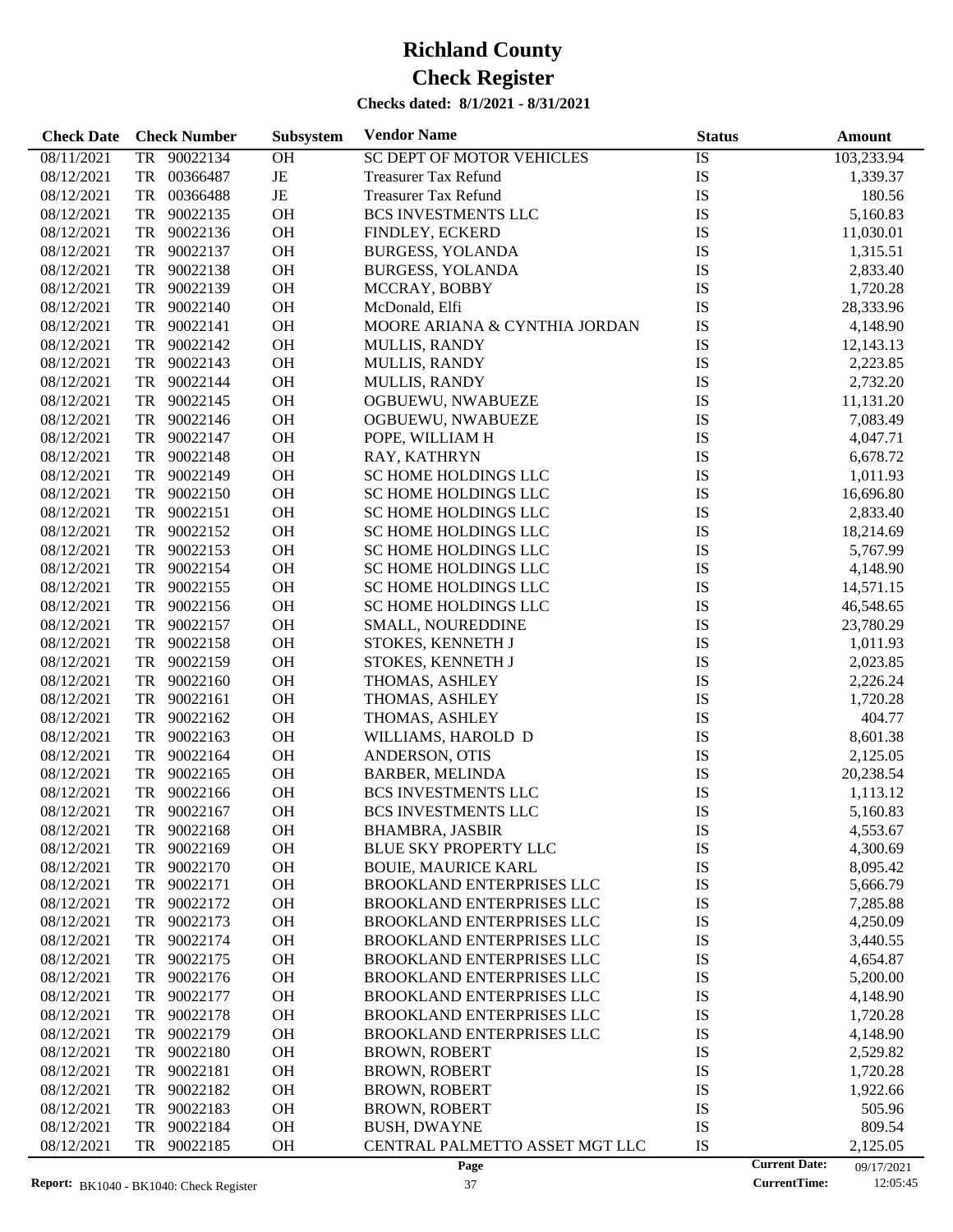| <b>Check Date</b>        | <b>Check Number</b>              | Subsystem | <b>Vendor Name</b>                                  | <b>Status</b> | <b>Amount</b>                      |
|--------------------------|----------------------------------|-----------|-----------------------------------------------------|---------------|------------------------------------|
| 08/12/2021               | TR 90022186                      | <b>OH</b> | CENTRAL PALMETTO ASSET MGT LLC                      | IS            | 3,339.36                           |
| 08/12/2021               | TR 90022187                      | OH        | CENTRAL PALMETTO ASSET MGT LLC                      | IS            | 7,285.85                           |
| 08/12/2021               | 90022188<br>TR                   | <b>OH</b> | CENTRAL PALMETTO ASSET MGT LLC                      | IS            | 1,011.93                           |
| 08/12/2021               | 90022189<br>TR                   | OH        | DOCTOR, BERNARD R                                   | IS            | 3,339.36                           |
| 08/12/2021               | 90022190<br>TR                   | OH        | ELLISON, BERNARD                                    | IS            | 910.73                             |
| 08/12/2021               | 90022191<br>TR                   | OH        | FINDLEY, ECKERD                                     | IS            | 2,023.85                           |
| 08/12/2021               | 90022192<br>TR                   | OH        | <b>GIST, ANGELA</b>                                 | IS            | 2,125.05                           |
| 08/12/2021               | 90022193<br>TR                   | OH        | HEREAFTER ROOFING LLC                               | IS            | 505.96                             |
| 08/12/2021               | 90022194<br>TR                   | OH        | HEREAFTER ROOFING LLC                               | IS            | 809.54                             |
| 08/12/2021               | 90022195<br>TR                   | OH        | HEREAFTER ROOFING LLC                               | IS            | 1,720.28                           |
| 08/12/2021               | 90022196<br>TR                   | <b>OH</b> | HEREAFTER ROOFING LLC                               | IS            | 1,416.70                           |
| 08/12/2021               | 90022197<br>TR                   | OH        | HEREAFTER ROOFING LLC                               | IS            | 1,008.93                           |
| 08/12/2021               | 90022198<br>TR                   | OH        | HEREAFTER ROOFING LLC                               | IS            | 1,517.89                           |
| 08/12/2021               | 90022199<br>TR                   | OH        | HONOR LLC                                           | IS            | 3,440.55                           |
| 08/12/2021               | 90022200<br>TR                   | OH        | HOWELL, KENYA                                       | IS            | 15,178.91                          |
| 08/12/2021               | 90022201<br>TR                   | OH        | JOHNSON, CARL E                                     | IS            | 1,316.00                           |
| 08/12/2021               | 90022202<br>TR                   | OH        | JOHNSON, DINITA                                     | IS            | 2,125.05                           |
| 08/12/2021               | 90022203<br>TR                   | OH        | KAMINSKI, STEPHEN                                   | IS            | 6,273.95                           |
| 08/12/2021               | 90022204<br>TR                   | OH        | KAMINSKI, STEPHEN                                   | IS            | 16,190.84                          |
| 08/12/2021               | 90022205<br>TR                   | OH        | LEWIS, TATAUNA                                      | IS            | 708.35                             |
| 08/12/2021               | 90022206<br>TR                   | OH        | <b>MARTIN, REUBEN</b>                               | IS            | 1,214.31                           |
| 08/12/2021               | 90022207<br>TR                   | OH        | MILLS, CALVIN                                       | IS            | 10,625.24                          |
| 08/12/2021               | 90022208<br>TR                   | OH        | THOMPSON-GREEN, GAILE                               | IS            | 2,125.05                           |
| 08/12/2021               | 90022209<br>TR                   | <b>OH</b> | THOMPSON-GREEN, GAILE                               | IS            | 404.77                             |
| 08/13/2021               | 00366489<br>TR                   | $\rm{JE}$ | <b>Treasurer Tax Refund</b>                         | IS            | 373.27                             |
| 08/13/2021               | 00366490<br>TR                   | JE        | <b>Treasurer Tax Refund</b>                         | IS            | 72.42                              |
| 08/13/2021               | 00366491<br>TR                   | JE        | <b>Treasurer Tax Refund</b>                         | IS            | 50.99                              |
| 08/13/2021               | TR<br>00366492                   | JE        | <b>Treasurer Tax Refund</b>                         | IS            | 20.61                              |
| 08/13/2021               | 00366493<br>TR                   | JE        | <b>Treasurer Tax Refund</b>                         | IS            | 22.84                              |
| 08/13/2021               | 00366494<br>TR                   | JE        | <b>Treasurer Tax Refund</b>                         | IS            | 4,602.43                           |
| 08/13/2021               | 00366495<br>TR                   | JE        | <b>Treasurer Tax Refund</b>                         | IS            | 3,166.07                           |
| 08/13/2021               | TR<br>00366496                   | JE        | <b>Treasurer Tax Refund</b>                         | IS            | 845.53                             |
| 08/13/2021               | 00366497<br>TR                   | JE        | <b>Treasurer Tax Refund</b>                         | IS            | 8,324.80                           |
| 08/13/2021               | TR<br>00366498                   | JE        | <b>Treasurer Tax Refund</b>                         | IS            | 567.03                             |
| 08/13/2021               | 00366499<br>TR                   | JE        | <b>Treasurer Tax Refund</b>                         | IS            |                                    |
|                          | TR 00366500                      | JE        |                                                     |               | 4,294.72                           |
| 08/13/2021               |                                  |           | <b>Treasurer Tax Refund</b>                         | IS            | 198.08                             |
| 08/13/2021               | TR<br>00366501                   | JE        | Treasurer Tax Refund                                | IS            | 3,229.80                           |
| 08/13/2021               | 00366502<br>TR                   | JE        | <b>Treasurer Tax Refund</b>                         | IS            | 2,186.28                           |
| 08/13/2021<br>08/13/2021 | 00366503<br>TR<br>TR<br>00366504 | JE<br>JE  | <b>Treasurer Tax Refund</b><br>Treasurer Tax Refund | IS<br>IS      | 114.86<br>25.14                    |
| 08/13/2021               | TR<br>00366505                   | JE        | Treasurer Tax Refund                                | IS            | 278.13                             |
| 08/13/2021               | TR<br>00366506                   | JE        | <b>Treasurer Tax Refund</b>                         | IS            | 43.70                              |
| 08/13/2021               | 00366507<br>TR                   | JE        | <b>Treasurer Tax Refund</b>                         | IS            | 174.46                             |
| 08/13/2021               | TR<br>00366508                   | JE        |                                                     | IS            |                                    |
|                          |                                  |           | <b>Treasurer Tax Refund</b>                         |               | 152.62                             |
| 08/13/2021               | 00366509<br>TR                   | JE        | <b>Treasurer Tax Refund</b>                         | IS            | 449.68                             |
| 08/13/2021               | TR<br>00366510                   | JE        | <b>Treasurer Tax Refund</b>                         | IS            | 107.13                             |
| 08/17/2021               | TR<br>00366511                   | JE        | <b>Treasurer Tax Refund</b>                         | IS            | 7,227.44                           |
| 08/17/2021               | TR<br>00366512                   | JE        | <b>Treasurer Tax Refund</b>                         | IS            | 823.17                             |
| 08/17/2021               | 00366513<br>TR                   | JE        | <b>Treasurer Tax Refund</b>                         | IS            | 12,869.91                          |
| 08/17/2021               | TR<br>00366514                   | JE        | <b>Treasurer Tax Refund</b>                         | IS            | 8,615.87                           |
| 08/17/2021               | TR<br>00366515                   | JE        | <b>Treasurer Tax Refund</b>                         | IS            | 112,772.65                         |
| 08/17/2021               | TR<br>00366516                   | JE        | <b>Treasurer Tax Refund</b>                         | IS            | 100.63                             |
| 08/17/2021               | 00366517<br>TR                   | JE        | <b>Treasurer Tax Refund</b>                         | IS            | 42.58                              |
| 08/17/2021               | TR<br>00366518                   | JE        | <b>Treasurer Tax Refund</b>                         | IS            | 9.12                               |
|                          |                                  |           | Page                                                |               | <b>Current Date:</b><br>09/17/2021 |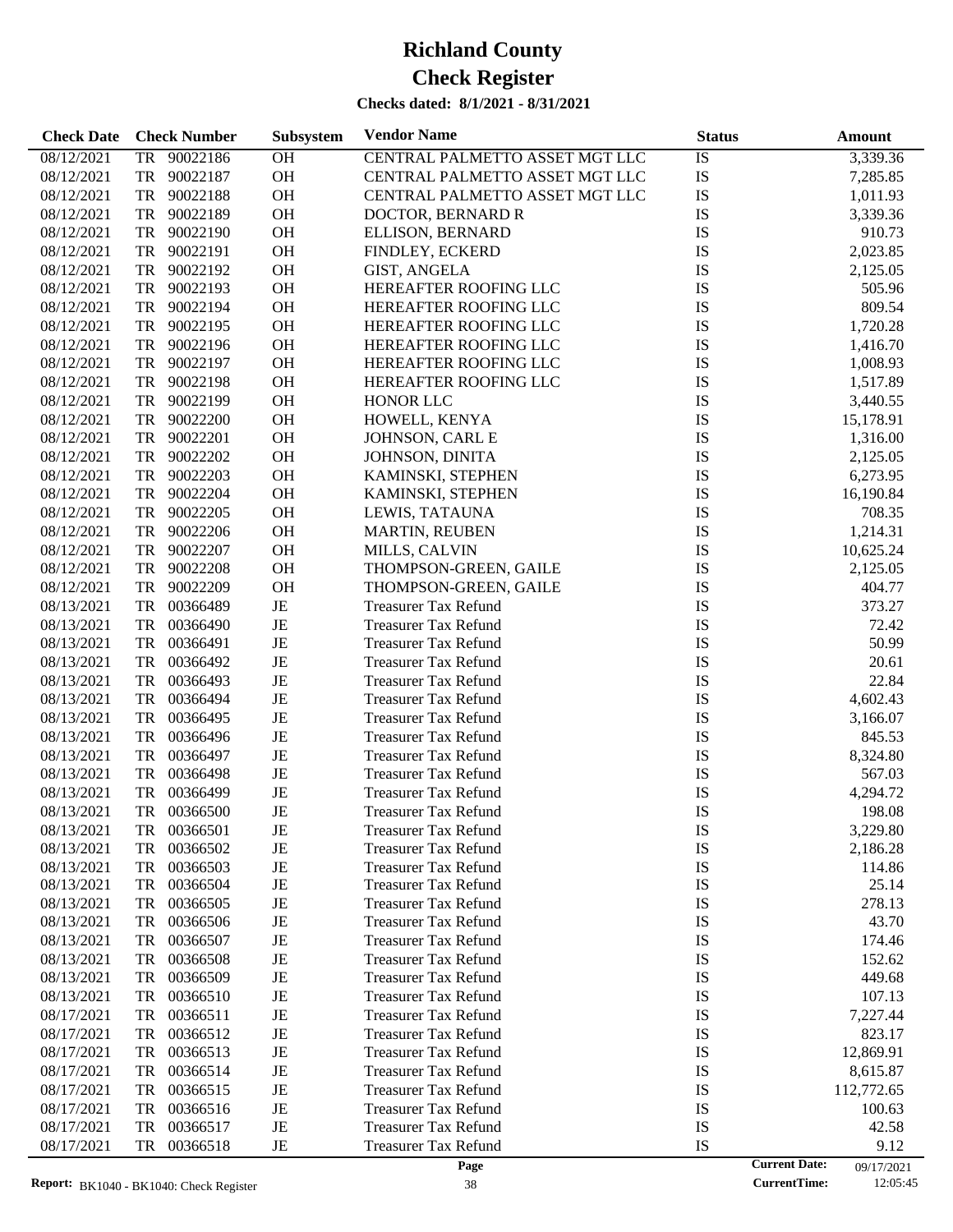| <b>Check Date</b> | <b>Check Number</b>   | Subsystem | <b>Vendor Name</b>          | <b>Status</b> | <b>Amount</b>                      |
|-------------------|-----------------------|-----------|-----------------------------|---------------|------------------------------------|
| 08/17/2021        | 00366519<br>TR        | JE        | <b>Treasurer Tax Refund</b> | IS            | 335.30                             |
| 08/17/2021        | TR<br>00366520        | $\rm{JE}$ | <b>Treasurer Tax Refund</b> | IS            | 42.13                              |
| 08/17/2021        | TR<br>00366521        | $\rm{JE}$ | <b>Treasurer Tax Refund</b> | IS            | 150.36                             |
| 08/17/2021        | TR<br>00366522        | JE        | <b>Treasurer Tax Refund</b> | IS            | 34.49                              |
| 08/17/2021        | TR<br>00366523        | JE        | <b>Treasurer Tax Refund</b> | IS            | 333.05                             |
| 08/17/2021        | TR<br>00366524        | $\rm{JE}$ | <b>Treasurer Tax Refund</b> | IS            | 18.06                              |
| 08/17/2021        | TR<br>00366525        | $\rm{JE}$ | <b>Treasurer Tax Refund</b> | IS            | 103.47                             |
| 08/17/2021        | TR<br>00366526        | JE        | <b>Treasurer Tax Refund</b> | IS            | 541.33                             |
| 08/17/2021        | TR<br>00366527        | $\rm{JE}$ | <b>Treasurer Tax Refund</b> | IS            | 261.65                             |
| 08/17/2021        | TR<br>00366528        | $\rm{JE}$ | <b>Treasurer Tax Refund</b> | IS            | 103.85                             |
| 08/17/2021        | TR<br>00366529        | $\rm{JE}$ | <b>Treasurer Tax Refund</b> | IS            | 374.74                             |
| 08/17/2021        | TR<br>00366530        | JE        | <b>Treasurer Tax Refund</b> | IS            | 288.83                             |
| 08/17/2021        | TR<br>00366531        | $\rm{JE}$ | <b>Treasurer Tax Refund</b> | IS            | 152.74                             |
| 08/17/2021        | TR<br>00366532        | $\rm{JE}$ | <b>Treasurer Tax Refund</b> | IS            | 22.27                              |
| 08/17/2021        | TR<br>00366533        | $\rm{JE}$ | <b>Treasurer Tax Refund</b> | IS            | 629.08                             |
| 08/17/2021        | TR<br>00366534        | JE        | <b>Treasurer Tax Refund</b> | IS            | 84.11                              |
| 08/17/2021        | TR<br>00366535        | $\rm{JE}$ | <b>Treasurer Tax Refund</b> | IS            | 482.98                             |
| 08/17/2021        | TR<br>00366536        | $\rm{JE}$ | <b>Treasurer Tax Refund</b> | IS            | 22.63                              |
| 08/17/2021        | TR<br>00366537        | $\rm{JE}$ | <b>Treasurer Tax Refund</b> | IS            | 61.25                              |
| 08/17/2021        | TR<br>00366538        | JE        | <b>Treasurer Tax Refund</b> | IS            | 42.58                              |
| 08/17/2021        | TR<br>00366539        | $\rm{JE}$ | <b>Treasurer Tax Refund</b> | IS            | 177.38                             |
| 08/17/2021        | TR<br>00366540        | $\rm{JE}$ | <b>Treasurer Tax Refund</b> | IS            | 270.53                             |
| 08/17/2021        | TR<br>00366541        | $\rm{JE}$ | <b>Treasurer Tax Refund</b> | IS            | 31.60                              |
| 08/17/2021        | TR<br>00366542        | JE        | <b>Treasurer Tax Refund</b> | IS            | 143.82                             |
| 08/17/2021        | TR<br>00366543        | $\rm{JE}$ | <b>Treasurer Tax Refund</b> | IS            | 11.95                              |
| 08/17/2021        | TR<br>00366544        | $\rm{JE}$ | <b>Treasurer Tax Refund</b> | IS            | 163.72                             |
| 08/17/2021        | TR<br>00366545        | $\rm{JE}$ | <b>Treasurer Tax Refund</b> | IS            | 1,844.81                           |
| 08/17/2021        | TR<br>00366546        | JE        | <b>Treasurer Tax Refund</b> | IS            | 261.66                             |
| 08/17/2021        | TR<br>00366547        | $\rm{JE}$ | <b>Treasurer Tax Refund</b> | IS            | 738.15                             |
| 08/17/2021        | TR<br>00366548        | $\rm{JE}$ | <b>Treasurer Tax Refund</b> | IS            | 33.54                              |
| 08/17/2021        | TR<br>00366549        | $\rm{JE}$ | <b>Treasurer Tax Refund</b> | IS            | 172.58                             |
| 08/17/2021        | TR<br>00366550        | JE        | <b>Treasurer Tax Refund</b> | IS            | 1,851.53                           |
| 08/17/2021        | TR<br>00366552        | $\rm{JE}$ | <b>Treasurer Tax Refund</b> | IS            | 41.01                              |
| 08/17/2021        | TR<br>00366553        | JE        | <b>Treasurer Tax Refund</b> | IS            | 220.50                             |
| 08/17/2021        | <b>TR</b><br>00366554 | JE        | <b>Treasurer Tax Refund</b> | IS            | 15.34                              |
| 08/17/2021        | TR<br>00366555        | JE        | <b>Treasurer Tax Refund</b> | IS            | 252.22                             |
| 08/17/2021        | 00366556<br>TR        | JE        | <b>Treasurer Tax Refund</b> | IS            | 136.91                             |
| 08/17/2021        | TR<br>00366557        | JE        | <b>Treasurer Tax Refund</b> | IS            | 747.40                             |
| 08/17/2021        | 00366558<br>TR        | JE        | <b>Treasurer Tax Refund</b> | IS            | 22.43                              |
| 08/17/2021        | TR<br>00366559        | JE        | Treasurer Tax Refund        | IS            | 45.04                              |
| 08/17/2021        | 00366560<br>TR        | JE        | <b>Treasurer Tax Refund</b> | IS            | 370.73                             |
| 08/17/2021        | 00366561<br>TR        | JE        | <b>Treasurer Tax Refund</b> | IS            | 24.64                              |
| 08/17/2021        | 00366562<br>TR        | JE        | <b>Treasurer Tax Refund</b> | IS            | 139.96                             |
| 08/17/2021        | 00366563<br>TR        | JE        | <b>Treasurer Tax Refund</b> | IS            | 621.15                             |
| 08/17/2021        | 00366564<br>TR        | JE        | <b>Treasurer Tax Refund</b> | IS            | 848.49                             |
| 08/17/2021        | 00366565<br>TR        | JE        | <b>Treasurer Tax Refund</b> | IS            | 61.49                              |
| 08/17/2021        | 00366566<br>TR        | JE        | <b>Treasurer Tax Refund</b> | IS            | 394.17                             |
| 08/17/2021        | 00366567<br>TR        | JE        | <b>Treasurer Tax Refund</b> | IS            | 17.80                              |
| 08/17/2021        | 00366568<br>TR        | JE        | <b>Treasurer Tax Refund</b> | IS            | 459.48                             |
| 08/17/2021        | 00366569<br>TR        | JE        | <b>Treasurer Tax Refund</b> | IS            | 83.86                              |
| 08/17/2021        | 00366570<br>TR        | JE        | <b>Treasurer Tax Refund</b> | IS            | 346.59                             |
| 08/17/2021        | 00366571<br>TR        | JE        | <b>Treasurer Tax Refund</b> | IS            | 61.25                              |
| 08/17/2021        | 00366572<br>TR        | JE        | <b>Treasurer Tax Refund</b> | IS            | 133.27                             |
| 08/17/2021        | 00366573<br>TR        | JE        | <b>Treasurer Tax Refund</b> | IS            | 107.63                             |
|                   |                       |           | Page                        |               | <b>Current Date:</b><br>09/17/2021 |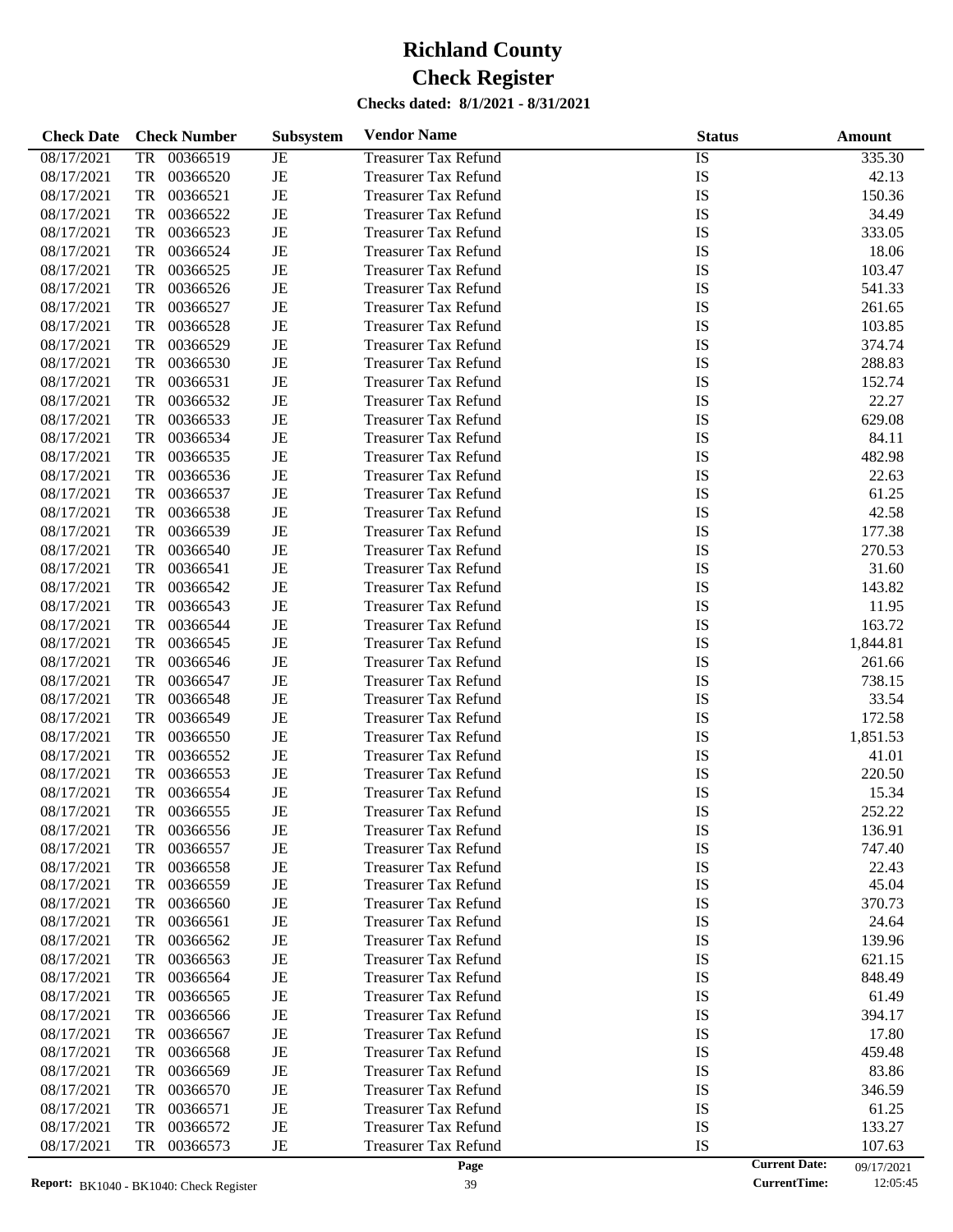| <b>Check Date</b> | <b>Check Number</b>   | Subsystem | <b>Vendor Name</b>           | <b>Status</b> | Amount                             |
|-------------------|-----------------------|-----------|------------------------------|---------------|------------------------------------|
| 08/17/2021        | 00366574<br><b>TR</b> | JE        | <b>Treasurer Tax Refund</b>  | IS            | 238.68                             |
| 08/17/2021        | <b>TR</b><br>00366575 | $\rm{JE}$ | <b>Treasurer Tax Refund</b>  | IS            | 53.10                              |
| 08/17/2021        | <b>TR</b><br>00366576 | $\rm{JE}$ | <b>Treasurer Tax Refund</b>  | IS            | 162.12                             |
| 08/17/2021        | <b>TR</b><br>00366577 | $\rm{JE}$ | <b>Treasurer Tax Refund</b>  | IS            | 457.95                             |
| 08/17/2021        | <b>TR</b><br>00366578 | $\rm{JE}$ | <b>Treasurer Tax Refund</b>  | IS            | 860.62                             |
| 08/17/2021        | <b>TR</b><br>00366579 | $\rm{JE}$ | <b>Treasurer Tax Refund</b>  | IS            | 67.73                              |
| 08/17/2021        | <b>TR</b><br>00366580 | $\rm{JE}$ | <b>Treasurer Tax Refund</b>  | IS            | 154.89                             |
| 08/17/2021        | <b>TR</b><br>00366581 | $\rm{JE}$ | <b>Treasurer Tax Refund</b>  | IS            | 77.91                              |
| 08/17/2021        | <b>TR</b><br>00366582 | $\rm{JE}$ | <b>Treasurer Tax Refund</b>  | IS            | 183.72                             |
| 08/17/2021        | <b>TR</b><br>00366583 | $\rm{JE}$ | <b>Treasurer Tax Refund</b>  | IS            | 17.55                              |
| 08/17/2021        | <b>TR</b><br>00366584 | $\rm{JE}$ | <b>Treasurer Tax Refund</b>  | IS            | 106.89                             |
| 08/17/2021        | <b>TR</b><br>00366585 | $\rm{JE}$ | <b>Treasurer Tax Refund</b>  | IS            | 254.15                             |
| 08/17/2021        | <b>TR</b><br>00366586 | $\rm{JE}$ | <b>Treasurer Tax Refund</b>  | IS            | 1,112.64                           |
| 08/17/2021        | <b>TR</b><br>00366587 | $\rm{JE}$ | <b>Treasurer Tax Refund</b>  | IS            | 451.08                             |
| 08/17/2021        | <b>TR</b><br>00366588 | $\rm{JE}$ | <b>Treasurer Tax Refund</b>  | IS            | 64.35                              |
| 08/17/2021        | <b>TR</b><br>00366589 | $\rm{JE}$ | <b>Treasurer Tax Refund</b>  | IS            | 99.84                              |
| 08/17/2021        | <b>TR</b><br>00366590 | $\rm{JE}$ | <b>Treasurer Tax Refund</b>  | IS            | 2,171.06                           |
| 08/17/2021        | <b>TR</b><br>00366591 | $\rm{JE}$ | <b>Treasurer Tax Refund</b>  | IS            | 60.00                              |
| 08/17/2021        | <b>TR</b><br>00366592 | $\rm{JE}$ | <b>Treasurer Tax Refund</b>  | IS            | 55.68                              |
| 08/17/2021        | <b>TR</b><br>00366593 | $\rm{JE}$ | <b>Treasurer Tax Refund</b>  | IS            | 8.01                               |
| 08/17/2021        | <b>TR</b><br>00366594 | $\rm{JE}$ | <b>Treasurer Tax Refund</b>  | IS            | 534.31                             |
| 08/17/2021        | <b>TR</b><br>00366595 | $\rm{JE}$ | <b>Treasurer Tax Refund</b>  | IS            | 1,962.88                           |
| 08/17/2021        | <b>TR</b><br>00366596 | $\rm{JE}$ | <b>Treasurer Tax Refund</b>  | IS            | 139.19                             |
| 08/17/2021        | <b>TR</b><br>00366597 | $\rm{JE}$ | <b>Treasurer Tax Refund</b>  | IS            | 1,554.14                           |
| 08/17/2021        | <b>TR</b><br>00366598 | $\rm{JE}$ | <b>Treasurer Tax Refund</b>  | IS            | 45.38                              |
| 08/17/2021        | <b>TR</b><br>00366599 | $\rm{JE}$ | <b>Treasurer Tax Refund</b>  | IS            | 65.03                              |
| 08/17/2021        | <b>TR</b><br>00366600 | $\rm{JE}$ | <b>Treasurer Tax Refund</b>  | IS            | 194.89                             |
| 08/17/2021        | <b>TR</b><br>00366601 | $\rm{JE}$ | <b>Treasurer Tax Refund</b>  | IS            | 144.74                             |
| 08/17/2021        | <b>TR</b><br>90022210 | OH        | <b>CITY OF CAYCE</b>         | IS            | 1,238.26                           |
| 08/17/2021        | <b>TR</b><br>90022211 | OH        | FOREST ACRES, CITY OF        | IS            | 11,528.55                          |
| 08/17/2021        | <b>TR</b><br>90022212 | OH        | <b>IRMO, TOWN OF</b>         | IS            | 6,745.66                           |
| 08/17/2021        | <b>TR</b><br>90022213 | OH        | LEXINGTON COUNTY TREASURER   | IS            | 24,704.01                          |
| 08/17/2021        | <b>TR</b><br>90022214 | OH        | MARTIN, ESTELL D             | IS            | 55.00                              |
| 08/17/2021        | <b>TR</b><br>90022215 | OH        | MENTAL HEALTH                | IS            | 199,123.26                         |
| 08/17/2021        | <b>TR</b><br>90022216 | OH        | MIDLANDS TECHNICAL COLLEGE   | IS            | 1,151,893.16                       |
| 08/17/2021        | <b>TR</b><br>90022217 | <b>OH</b> | NATURAL RESOURCES DEPARTMENT | IS            | 610.00                             |
| 08/17/2021        | 90022218<br>TR        | OH        | RECREATION COMMISSION        | IS            | 967,246.00                         |
| 08/17/2021        | 90022219<br>TR        | <b>OH</b> | <b>REGIONS</b>               | IS            | 825.00                             |
| 08/18/2021        | <b>TR</b><br>00366603 | $\rm{JE}$ | <b>Treasurer Tax Refund</b>  | IS            | 296.87                             |
| 08/18/2021        | 00366604<br>TR        | JE        | <b>Treasurer Tax Refund</b>  | IS            | 2,437.20                           |
| 08/18/2021        | 00366605<br>TR        | JE        | <b>Treasurer Tax Refund</b>  | IS            | 744.30                             |
| 08/18/2021        | 00366606<br>TR        | JE        | <b>Treasurer Tax Refund</b>  | IS            | 40.53                              |
| 08/18/2021        | 00366607<br>TR        | JE        | <b>Treasurer Tax Refund</b>  | IS            | 426.20                             |
| 08/18/2021        | 00366608<br>TR        | JE        | <b>Treasurer Tax Refund</b>  | IS            | 534.40                             |
| 08/18/2021        | 00366609<br>TR        | JE        | <b>Treasurer Tax Refund</b>  | IS            | 102.74                             |
| 08/18/2021        | 00366610<br>TR        | JE        | <b>Treasurer Tax Refund</b>  | IS            | 330.00                             |
| 08/18/2021        | 00366611<br>TR        | JE        | <b>Treasurer Tax Refund</b>  | IS            | 1,318.80                           |
| 08/18/2021        | 00366612<br>TR        | JE        | <b>Treasurer Tax Refund</b>  | IS            | 4,886.06                           |
| 08/18/2021        | 00366613<br>TR        | JE        | <b>Treasurer Tax Refund</b>  | IS            | 9,147.48                           |
| 08/18/2021        | 00366614<br>TR        | JE        | <b>Treasurer Tax Refund</b>  | IS            | 807.07                             |
| 08/18/2021        | 00366615<br>TR        | JE        | <b>Treasurer Tax Refund</b>  | IS            | 4,125.33                           |
| 08/18/2021        | 00366616<br>TR        | JE        | <b>Treasurer Tax Refund</b>  | IS            | 2,663.89                           |
| 08/18/2021        | 00366617<br>TR        | JE        | <b>Treasurer Tax Refund</b>  | IS            | 1,154.79                           |
| 08/18/2021        | 00366618<br>TR        | JE        | <b>Treasurer Tax Refund</b>  | IS            | 346.20                             |
|                   |                       |           | Page                         |               | <b>Current Date:</b><br>09/17/2021 |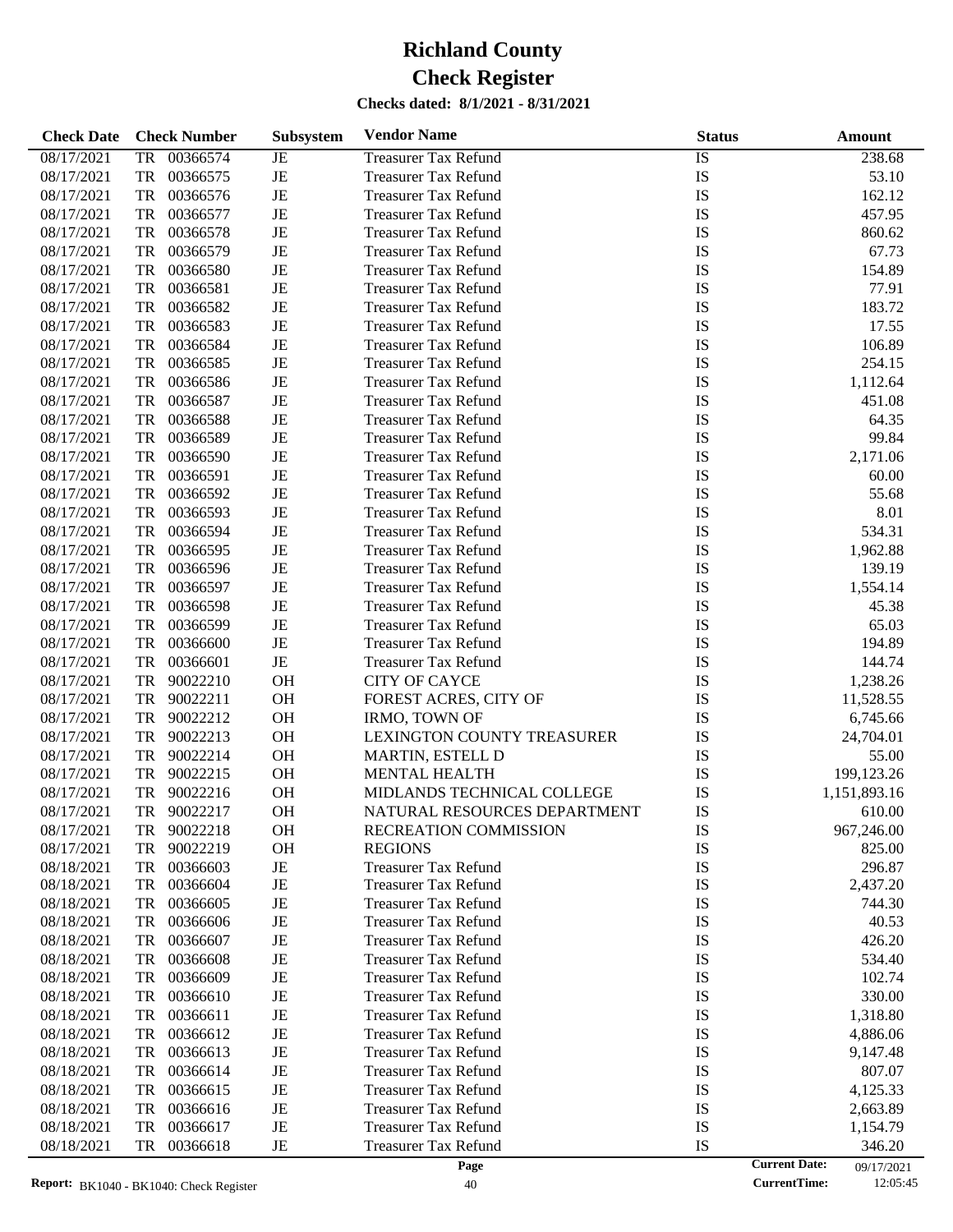| <b>Check Date</b> | <b>Check Number</b>   | Subsystem   | <b>Vendor Name</b>          | <b>Status</b> | Amount                             |
|-------------------|-----------------------|-------------|-----------------------------|---------------|------------------------------------|
| 08/18/2021        | 00366619<br><b>TR</b> | JE          | <b>Treasurer Tax Refund</b> | <b>IS</b>     | 1,091.52                           |
| 08/18/2021        | <b>TR</b><br>00366620 | $\rm{JE}$   | <b>Treasurer Tax Refund</b> | IS            | 395.00                             |
| 08/18/2021        | TR<br>00366621        | $\rm{JE}$   | <b>Treasurer Tax Refund</b> | IS            | 1,943.80                           |
| 08/18/2021        | <b>TR</b><br>00366622 | $\rm{JE}$   | <b>Treasurer Tax Refund</b> | IS            | 40.66                              |
| 08/18/2021        | <b>TR</b><br>00366623 | $\rm{JE}$   | <b>Treasurer Tax Refund</b> | IS            | 3,429.80                           |
| 08/18/2021        | <b>TR</b><br>00366624 | $\rm{JE}$   | <b>Treasurer Tax Refund</b> | IS            | 193.22                             |
| 08/18/2021        | <b>TR</b><br>00366625 | $\rm{JE}$   | <b>Treasurer Tax Refund</b> | IS            | 726.56                             |
| 08/18/2021        | <b>TR</b><br>00366626 | $\rm{JE}$   | <b>Treasurer Tax Refund</b> | IS            | 395.00                             |
| 08/18/2021        | <b>TR</b><br>00366627 | $\rm{JE}$   | <b>Treasurer Tax Refund</b> | IS            | 1,222.71                           |
| 08/18/2021        | <b>TR</b><br>00366628 | $\rm{JE}$   | <b>Treasurer Tax Refund</b> | IS            | 426.20                             |
| 08/18/2021        | <b>TR</b><br>00366629 | $\rm{JE}$   | <b>Treasurer Tax Refund</b> | IS            | 1,734.88                           |
| 08/18/2021        | <b>TR</b><br>00366630 | $\rm{JE}$   | <b>Treasurer Tax Refund</b> | IS            | 2,184.30                           |
| 08/18/2021        | <b>TR</b><br>00366631 | $\rm{JE}$   | <b>Treasurer Tax Refund</b> | IS            | 434.20                             |
| 08/18/2021        | <b>TR</b><br>00366633 | $\rm{JE}$   | <b>Treasurer Tax Refund</b> | IS            | 941.77                             |
| 08/18/2021        | <b>TR</b><br>00366634 | $\rm{JE}$   | <b>Treasurer Tax Refund</b> | IS            | 438.99                             |
| 08/18/2021        | <b>TR</b><br>00366635 | $\rm{JE}$   | <b>Treasurer Tax Refund</b> | IS            | 2,400.73                           |
| 08/18/2021        | <b>TR</b><br>00366636 | $\rm{JE}$   | <b>Treasurer Tax Refund</b> | IS            | 417.80                             |
| 08/18/2021        | <b>TR</b><br>00366637 | $\rm{JE}$   | <b>Treasurer Tax Refund</b> | IS            | 369.00                             |
| 08/18/2021        | <b>TR</b><br>00366638 | $\rm{JE}$   | <b>Treasurer Tax Refund</b> | IS            | 369.00                             |
| 08/18/2021        | <b>TR</b><br>00366639 | $\rm{JE}$   | <b>Treasurer Tax Refund</b> | IS            | 52.94                              |
| 08/18/2021        | <b>TR</b><br>00366640 | $\rm{JE}$   | <b>Treasurer Tax Refund</b> | IS            | 27.06                              |
| 08/18/2021        | <b>TR</b><br>00366641 | $\rm{JE}$   | <b>Treasurer Tax Refund</b> | IS            | 6,723.00                           |
| 08/18/2021        | <b>TR</b><br>00366642 | $\rm{JE}$   | <b>Treasurer Tax Refund</b> | IS            | 17.46                              |
| 08/18/2021        | <b>TR</b><br>00366643 | $\rm{JE}$   | <b>Treasurer Tax Refund</b> | IS            | 75.67                              |
| 08/18/2021        | <b>TR</b><br>00366644 | $\rm{JE}$   | <b>Treasurer Tax Refund</b> | IS            | 93.90                              |
| 08/18/2021        | <b>TR</b><br>00366645 | $\rm{JE}$   | <b>Treasurer Tax Refund</b> | IS            | 102.69                             |
| 08/18/2021        | <b>TR</b><br>00366646 | $\rm{JE}$   | <b>Treasurer Tax Refund</b> | IS            | 44.71                              |
| 08/18/2021        | <b>TR</b><br>00366647 | $\rm{JE}$   | <b>Treasurer Tax Refund</b> | IS            | 47.96                              |
| 08/18/2021        | <b>TR</b><br>00366648 | $\rm{JE}$   | <b>Treasurer Tax Refund</b> | IS            | 36.33                              |
| 08/18/2021        | <b>TR</b><br>00366649 | $\rm{JE}$   | <b>Treasurer Tax Refund</b> | IS            | 13,401.86                          |
| 08/18/2021        | <b>TR</b><br>00366650 | $\rm{JE}$   | <b>Treasurer Tax Refund</b> | IS            | 2,927.31                           |
| 08/19/2021        | <b>TR</b><br>00366651 | $\rm{JE}$   | <b>Treasurer Tax Refund</b> | IS            | 2,739.73                           |
| 08/19/2021        | <b>TR</b><br>00366652 | $\rm{JE}$   | <b>Treasurer Tax Refund</b> | IS            | 78.50                              |
| 08/19/2021        | <b>TR</b><br>00366653 | $\rm{JE}$   | <b>Treasurer Tax Refund</b> | IS            | 68.19                              |
| 08/19/2021        | <b>TR</b><br>00366654 | $\rm{JE}$   | <b>Treasurer Tax Refund</b> | IS            | 66,383.23                          |
| 08/19/2021        | <b>TR</b><br>00366655 | $_{\rm JE}$ | <b>Treasurer Tax Refund</b> | IS            | 1,339.12                           |
| 08/19/2021        | 00366656<br>TR        | JE          | Treasurer Tax Refund        | IS            | 134.53                             |
| 08/19/2021        | TR<br>00366657        | JE          | <b>Treasurer Tax Refund</b> | IS            | 62.35                              |
| 08/19/2021        | 00366658<br>TR        | JE          | <b>Treasurer Tax Refund</b> | IS            | 4,230.34                           |
| 08/19/2021        | 00366659<br>TR        | JE          | <b>Treasurer Tax Refund</b> | IS            | 27.25                              |
| 08/19/2021        | 00366660<br>TR        | JE          | <b>Treasurer Tax Refund</b> | IS            | 597.52                             |
| 08/19/2021        | TR<br>00366661        | JE          | <b>Treasurer Tax Refund</b> | IS            | 898.13                             |
| 08/19/2021        | TR<br>00366662        | JE          | <b>Treasurer Tax Refund</b> | IS            | 37.06                              |
| 08/19/2021        | TR<br>00366663        | JE          | <b>Treasurer Tax Refund</b> | IS            | 3,100.91                           |
| 08/19/2021        | 00366664<br>TR        | JE          | <b>Treasurer Tax Refund</b> | IS            | 1,551.65                           |
| 08/19/2021        | TR<br>00366665        | JE          | <b>Treasurer Tax Refund</b> | IS            | 82.99                              |
| 08/19/2021        | TR<br>00366666        | JE          | <b>Treasurer Tax Refund</b> | IS            | 69.28                              |
| 08/19/2021        | 00366667<br>TR        | JE          | <b>Treasurer Tax Refund</b> | IS            | 30.81                              |
| 08/19/2021        | TR<br>00366668        | JE          | <b>Treasurer Tax Refund</b> | IS            | 15.68                              |
| 08/19/2021        | TR<br>00366669        | JE          | <b>Treasurer Tax Refund</b> | IS            | 31.51                              |
| 08/19/2021        | 00366670<br>TR        | JE          | <b>Treasurer Tax Refund</b> | IS            | 45.42                              |
| 08/19/2021        | 00366671<br>TR        | JE          | <b>Treasurer Tax Refund</b> | IS            | 20.75                              |
| 08/19/2021        | 00366672<br>TR        | JE          | <b>Treasurer Tax Refund</b> | IS            | 46.73                              |
| 08/19/2021        | 00366673<br>TR        | JE          | <b>Treasurer Tax Refund</b> | IS            | 18.49                              |
|                   |                       |             | Page                        |               | <b>Current Date:</b><br>09/17/2021 |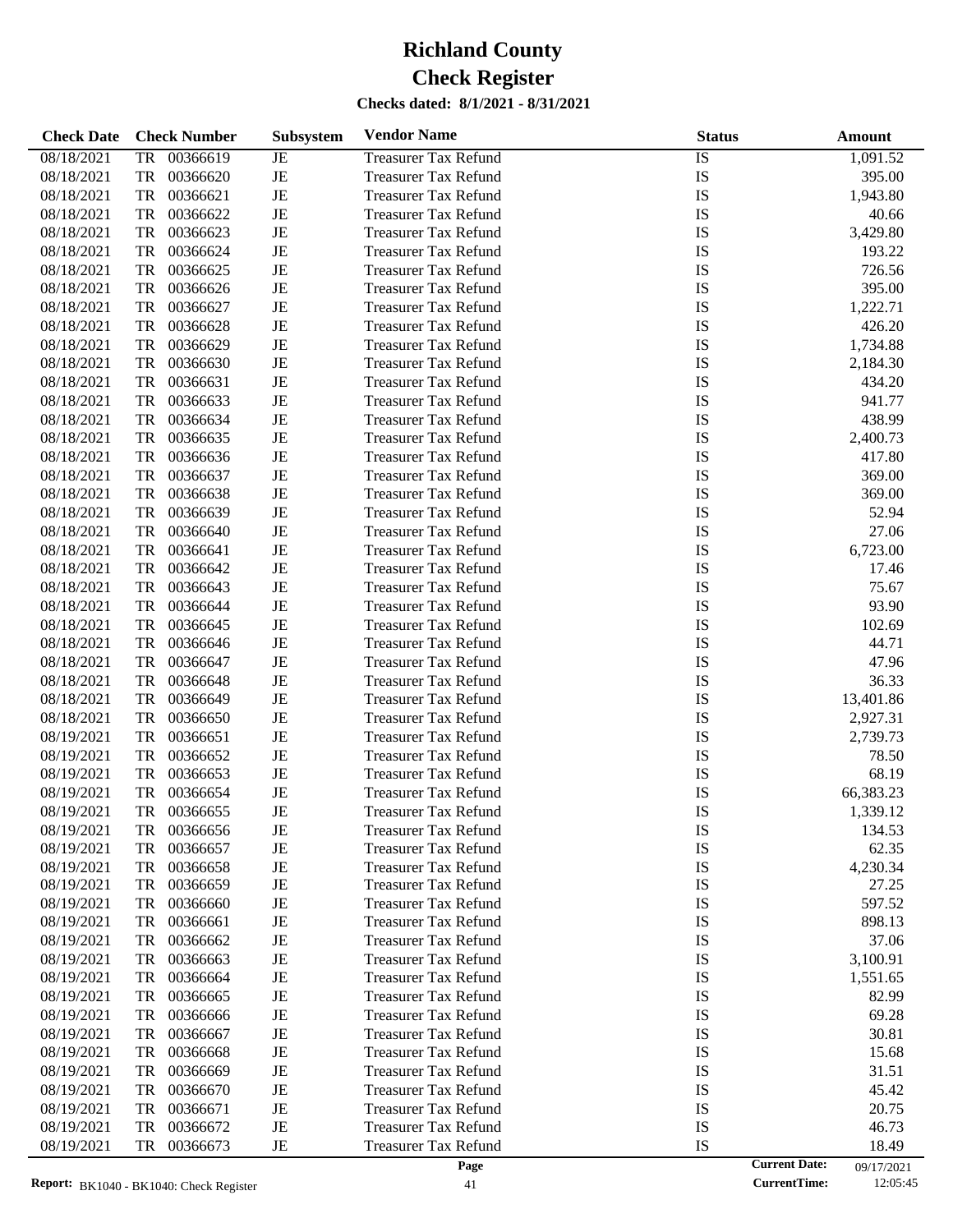| <b>Check Date</b> | <b>Check Number</b>        | Subsystem       | <b>Vendor Name</b>               | <b>Status</b>   | Amount                             |
|-------------------|----------------------------|-----------------|----------------------------------|-----------------|------------------------------------|
| 08/19/2021        | <b>TR</b><br>00366674      | $\overline{JE}$ | <b>Treasurer Tax Refund</b>      | $\overline{IS}$ | 32.42                              |
| 08/19/2021        | 00366675<br>TR             | JE              | <b>Treasurer Tax Refund</b>      | IS              | 15.51                              |
| 08/19/2021        | 00366676<br>TR             | JE              | <b>Treasurer Tax Refund</b>      | IS              | 192.38                             |
| 08/19/2021        | TR<br>00366677             | JE              | <b>Treasurer Tax Refund</b>      | IS              | 17.16                              |
| 08/19/2021        | TR<br>00366678             | JE              | <b>Treasurer Tax Refund</b>      | IS              | 45.03                              |
| 08/19/2021        | TR<br>00366679             | JE              | <b>Treasurer Tax Refund</b>      | IS              | 32.50                              |
| 08/19/2021        | TR<br>00366680             | JE              | <b>Treasurer Tax Refund</b>      | IS              | 46.84                              |
| 08/19/2021        | TR<br>00366681             | JE              | <b>Treasurer Tax Refund</b>      | IS              | 40.11                              |
| 08/19/2021        | TR<br>00366682             | JE              | <b>Treasurer Tax Refund</b>      | IS              | 37.11                              |
| 08/19/2021        | TR<br>00366683             | JE              | <b>Treasurer Tax Refund</b>      | IS              | 45.62                              |
| 08/19/2021        | TR<br>00366684             | JE              | <b>Treasurer Tax Refund</b>      | IS              | 17.18                              |
| 08/19/2021        | 00366685<br>TR             | $\rm{JE}$       | <b>Treasurer Tax Refund</b>      | IS              | 17.98                              |
| 08/19/2021        | TR<br>90022220             | OH              | BROOKLAND ENTERPRISES LLC        | IS              | 5,262.02                           |
| 08/19/2021        | TR<br>90022221             | OH              | FNA DZ LLC                       | IS              | 20,238.54                          |
| 08/19/2021        | TR<br>90022222             | OH              | FNA DZ LLC                       | IS              | 25,298.18                          |
| 08/19/2021        | TR<br>90022223             | OH              | FNA DZ LLC                       | IS              | 5,464.41                           |
| 08/19/2021        | 90022224<br>TR             | OH              | FNA DZ LLC                       | IS              | 15,178.91                          |
|                   | TR<br>90022225             | OH              | FNA DZ LLC                       | IS              |                                    |
| 08/19/2021        |                            |                 |                                  |                 | 19,226.62                          |
| 08/19/2021        | TR<br>90022226<br>90022227 | OH              | FNA DZ LLC                       | IS              | 19,226.62                          |
| 08/19/2021        | TR                         | OH              | FNA DZ LLC                       | IS              | 18,214.69                          |
| 08/19/2021        | TR<br>90022228             | OH              | HESS & HESS LLC                  | IS              | 6,273.95                           |
| 08/19/2021        | 90022229<br>TR             | OH              | HESS & HESS LLC                  | IS              | 3,440.55                           |
| 08/19/2021        | TR<br>90022230             | OH              | <b>HESS &amp; HESS LLC</b>       | IS              | 1,517.89                           |
| 08/19/2021        | 90022231<br>TR             | OH              | HESS & HESS LLC                  | IS              | 2,529.82                           |
| 08/19/2021        | 90022232<br>TR             | OH              | HESS & HESS LLC                  | IS              | 1,416.70                           |
| 08/19/2021        | TR<br>90022233             | OH              | HESS & HESS LLC                  | IS              | 2,327.43                           |
| 08/19/2021        | 90022234<br>TR             | OH              | HESS & HESS LLC                  | IS              | 7,387.07                           |
| 08/19/2021        | TR<br>90022235             | OH              | HESS & HESS LLC                  | IS              | 6,779.91                           |
| 08/19/2021        | TR<br>90022236             | OH              | HESS & HESS LLC                  | IS              | 6,271.56                           |
| 08/19/2021        | 90022237<br>TR             | OH              | KENNEDY, RICHARD                 | IS              | 2,934.59                           |
| 08/19/2021        | TR<br>90022238             | OH              | KENNEDY, RICHARD                 | IS              | 17,708.73                          |
| 08/19/2021        | 90022239<br>TR             | OH              | KENNEDY, RICHARD                 | IS              | 809.54                             |
| 08/19/2021        | TR<br>90022240             | OH              | KENNEDY, RICHARD                 | IS              | 809.54                             |
| 08/19/2021        | TR<br>90022241             | OH              | KENNEDY, RICHARD                 | IS              | 3,035.78                           |
| 08/19/2021        | TR<br>90022242             | OH              | KENNEDY, RICHARD                 | IS              | 4,047.71                           |
| 08/19/2021        | TR<br>90022243             | OH              | KENNEDY, RICHARD                 | IS              | 2,226.24                           |
| 08/19/2021        | 90022244<br>TR             | OH              | KENNEDY, RICHARD                 | IS              | 910.73                             |
| 08/19/2021        | 90022245<br>TR             | OH              | MTAG AS C/F CAZ CREEK SC III LLC | IS              | 242,206.54                         |
| 08/19/2021        | 90022246<br>TR             | OH              | MTAG AS C/F CAZ CREEK SC III LLC | IS              | 81,966.11                          |
| 08/19/2021        | TR<br>90022247             | OH              | MTAG AS C/F CAZ CREEK SC III LLC | IS              | 38,453.23                          |
| 08/19/2021        | TR<br>90022248             | OH              | MTAG AS C/F CAZ CREEK SC III LLC | IS              | 108,276.21                         |
| 08/19/2021        | TR<br>90022249             | <b>OH</b>       | NEWLINE HOLDINGS LLC             | IS              | 65,775.27                          |
| 08/19/2021        | 90022250<br>TR             | <b>OH</b>       | NEWLINE HOLDINGS LLC             | IS              | 34,405.53                          |
| 08/19/2021        | 90022251<br>TR             | OH              | NEWLINE HOLDINGS LLC             | IS              | 10,524.04                          |
| 08/19/2021        | 90022252<br>TR             | OH              | NEWLINE HOLDINGS LLC             | IS              | 27,322.04                          |
| 08/19/2021        | TR<br>90022253             | OH              | NEWLINE HOLDINGS LLC             | IS              | 7,083.49                           |
| 08/19/2021        | TR<br>90022254             | OH              | PINE VALLEY ONE REAL ESTATE LLC  | IS              | 9,107.35                           |
| 08/19/2021        | TR<br>90022255             | OH              | PINE VALLEY ONE REAL ESTATE LLC  | IS              | 22,262.40                          |
| 08/19/2021        | TR<br>90022256             | OH              | PINE VALLEY ONE REAL ESTATE LLC  | IS              | 11,131.20                          |
| 08/19/2021        | TR<br>90022257             | OH              | PINE VALLEY ONE REAL ESTATE LLC  | IS              | 20,744.51                          |
| 08/19/2021        | TR<br>90022258             | OH              | PINE VALLEY ONE REAL ESTATE LLC  | IS              | 18,214.69                          |
| 08/19/2021        | TR<br>90022259             | OH              | PINE VALLEY ONE REAL ESTATE LLC  | IS              | 2,732.20                           |
| 08/19/2021        | 90022260<br>TR             | OH              | PINE VALLEY ONE REAL ESTATE LLC  | IS              | 22,262.40                          |
| 08/19/2021        | 90022261<br>TR             | OH              | SBMUNI CUST LION TAX LLC         | IS              | 39,465.16                          |
|                   |                            |                 | Page                             |                 | <b>Current Date:</b><br>09/17/2021 |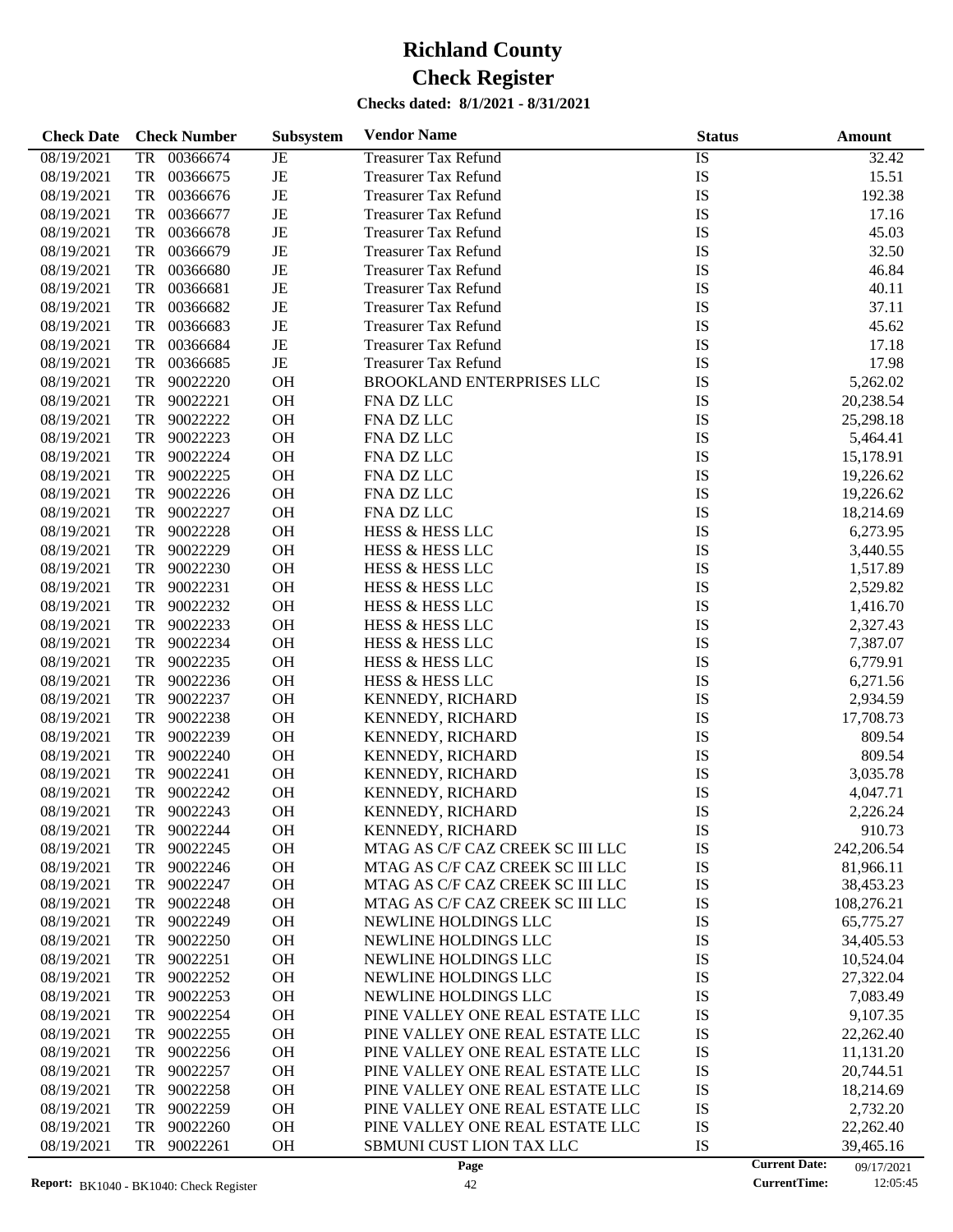| <b>Check Date</b> | <b>Check Number</b>   | Subsystem | <b>Vendor Name</b>                      | <b>Status</b> | Amount                             |
|-------------------|-----------------------|-----------|-----------------------------------------|---------------|------------------------------------|
| 08/19/2021        | 90022262<br>TR        | OH        | SBMUNI CUST LION TAX LLC                | IS            | 104,228.50                         |
| 08/19/2021        | TR<br>90022263        | OH        | SBMUNI CUST LION TAX LLC                | IS            | 65,775.27                          |
| 08/19/2021        | TR<br>90022264        | OH        | TOWER DB IX TRUST 2019-1                | IS            | 56,667.92                          |
| 08/19/2021        | TR<br>90022265        | OH        | TOWER DB IX TRUST 2019-1                | IS            | 55,656.00                          |
| 08/19/2021        | TR<br>90022266        | OH        | US BANK C/F BERING NORTH FIRSTRUST BANK |               | 35,417.45                          |
| 08/19/2021        | TR<br>90022267        | OH        | US BANK C/F BERING NORTH FIRSTRUST BANK |               | 18,720.65                          |
| 08/19/2021        | TR<br>90022268        | OH        | US BANK C/F BERING NORTH FIRSTRUST BANK |               | 14,166.98                          |
| 08/19/2021        | TR<br>90022269        | OH        | US BANK C/F BERING NORTH FIRSTRUST BANK |               | 16,696.80                          |
| 08/19/2021        | TR<br>90022270        | OH        | US BANK C/F BERING NORTH FIRSTRUST BANK |               | 20,238.54                          |
| 08/19/2021        | TR<br>90022271        | OH        | US BANK C/F BERING NORTH FIRSTRUST BANK |               | 14,672.94                          |
| 08/19/2021        | TR<br>90022272        | OH        | US BANK C/F BERING NORTH FIRSTRUST BANK |               | 12,143.13                          |
| 08/19/2021        | TR<br>90022273        | OH        | US BANK C/F BERING NORTH FIRSTRUST BANK |               | 7,083.49                           |
| 08/19/2021        | TR<br>90022274        | OH        | US BANK C/F BERING NORTH FIRSTRUST BANK |               | 8,095.42                           |
| 08/19/2021        | TR<br>90022275        | OH        | US BANK C/F BERING NORTH FIRSTRUST BANK |               | 15,178.91                          |
| 08/19/2021        | TR<br>90022276        | OH        | US BANK C/F BERING NORTH FIRSTRUST BANK |               | 10,119.27                          |
| 08/20/2021        | TR<br>00366686        | JE        | <b>Treasurer Tax Refund</b>             | IS            | 108.84                             |
| 08/20/2021        | TR<br>00366687        | JE        | <b>Treasurer Tax Refund</b>             | IS            | 27.27                              |
| 08/20/2021        | TR<br>00366688        | $\rm{JE}$ | <b>Treasurer Tax Refund</b>             | IS            | 460.53                             |
| 08/20/2021        | TR<br>00366689        | JE        | <b>Treasurer Tax Refund</b>             | IS            | 20.68                              |
| 08/20/2021        | TR<br>00366690        | JE        | <b>Treasurer Tax Refund</b>             | IS            | 64.24                              |
| 08/20/2021        | TR<br>00366691        | JE        | <b>Treasurer Tax Refund</b>             | IS            | 8.86                               |
| 08/20/2021        | TR<br>00366692        | JE        | <b>Treasurer Tax Refund</b>             | IS            | 863.47                             |
| 08/20/2021        | TR<br>00366693        | JE        | <b>Treasurer Tax Refund</b>             | IS            | 40.76                              |
| 08/20/2021        | TR<br>00366694        | JE        | <b>Treasurer Tax Refund</b>             | IS            | 11.51                              |
| 08/20/2021        | TR<br>00366695        | JE        | <b>Treasurer Tax Refund</b>             | IS            | 437.53                             |
| 08/20/2021        | TR<br>00366696        | JE        | <b>Treasurer Tax Refund</b>             | IS            | 73.87                              |
| 08/20/2021        | TR<br>00366697        | JE        | <b>Treasurer Tax Refund</b>             | IS            | 17.67                              |
| 08/20/2021        | TR<br>00366698        | $\rm{JE}$ | <b>Treasurer Tax Refund</b>             | IS            | 297.51                             |
| 08/20/2021        | TR<br>00366699        | JE        | <b>Treasurer Tax Refund</b>             | IS            | 29.07                              |
| 08/20/2021        | TR<br>00366700        | JE        | <b>Treasurer Tax Refund</b>             | IS            | 3,078.26                           |
| 08/20/2021        | TR<br>00366701        | JE        | <b>Treasurer Tax Refund</b>             | IS            | 5,233.62                           |
| 08/20/2021        | TR<br>00366702        | JE        | <b>Treasurer Tax Refund</b>             | IS            | 79.05                              |
| 08/20/2021        | TR<br>90022277        | OH        | <b>REGIONS</b>                          | IS            | 825.00                             |
| 08/20/2021        | TR<br>90022278        | OH        | SC DEPT OF MOTOR VEHICLES               | IS            | 106,128.26                         |
| 08/20/2021        | <b>TR</b><br>90022279 | OH        | TUCKER, COREY MONTREAL                  | IS            | 50.00                              |
| 08/20/2021        | <b>TR</b><br>90022280 | <b>OH</b> | <b>BLUE SKY PROPERTY MGMT</b>           | IS            | 2,990.00                           |
| 08/20/2021        | 90022281<br>TR        | OH        | MULLIS, RANDY                           | IS            | 3,360.00                           |
| 08/20/2021        | 90022282<br>TR        | <b>OH</b> | NEWLINE HOLDINGS LLC                    | IS            | 17,829.71                          |
| 08/20/2021        | <b>TR</b><br>90022283 | OH        | PARAVION LLC                            | IS            | 13,440.00                          |
| 08/20/2021        | 90022284<br>TR        | <b>OH</b> | PARAVION LLC                            | IS            | 5,824.00                           |
| 08/20/2021        | 90022285<br>TR        | <b>OH</b> | PARAVION LLC                            | IS            | 10,663.07                          |
| 08/20/2021        | 90022286<br>TR        | OH        | PARAVION LLC                            | IS            | 30,240.00                          |
| 08/20/2021        | 90022287<br>TR        | <b>OH</b> | THOMPSON-GREEN, GAILE                   | IS            | 1,120.00                           |
| 08/24/2021        | 00366703<br>TR        | JE        | <b>Treasurer Tax Refund</b>             | IS            | 66.42                              |
| 08/24/2021        | 00366704<br>TR        | JE        | <b>Treasurer Tax Refund</b>             | IS            | 248.73                             |
| 08/24/2021        | 00366705<br>TR        | JE        | <b>Treasurer Tax Refund</b>             | IS            | 107.72                             |
| 08/24/2021        | TR<br>00366706        | JE        | <b>Treasurer Tax Refund</b>             | IS            | 686.58                             |
| 08/24/2021        | TR<br>00366707        | JE        | <b>Treasurer Tax Refund</b>             | IS            | 184.46                             |
| 08/24/2021        | 00366708<br>TR        | JE        | <b>Treasurer Tax Refund</b>             | IS            | 573.13                             |
| 08/24/2021        | 00366709<br>TR        | JE        | <b>Treasurer Tax Refund</b>             | IS            | 47.96                              |
| 08/24/2021        | 00366710<br>TR        | JE        | <b>Treasurer Tax Refund</b>             | IS            | 39.83                              |
| 08/24/2021        | TR<br>00366711        | JE        | <b>Treasurer Tax Refund</b>             | IS            | 43.58                              |
| 08/24/2021        | 00366712<br>TR        | JE        | <b>Treasurer Tax Refund</b>             | IS            | 12.39                              |
| 08/24/2021        | 00366713<br>TR        | JE        | <b>Treasurer Tax Refund</b>             | IS            | 278.36                             |
|                   |                       |           | Page                                    |               | <b>Current Date:</b><br>09/17/2021 |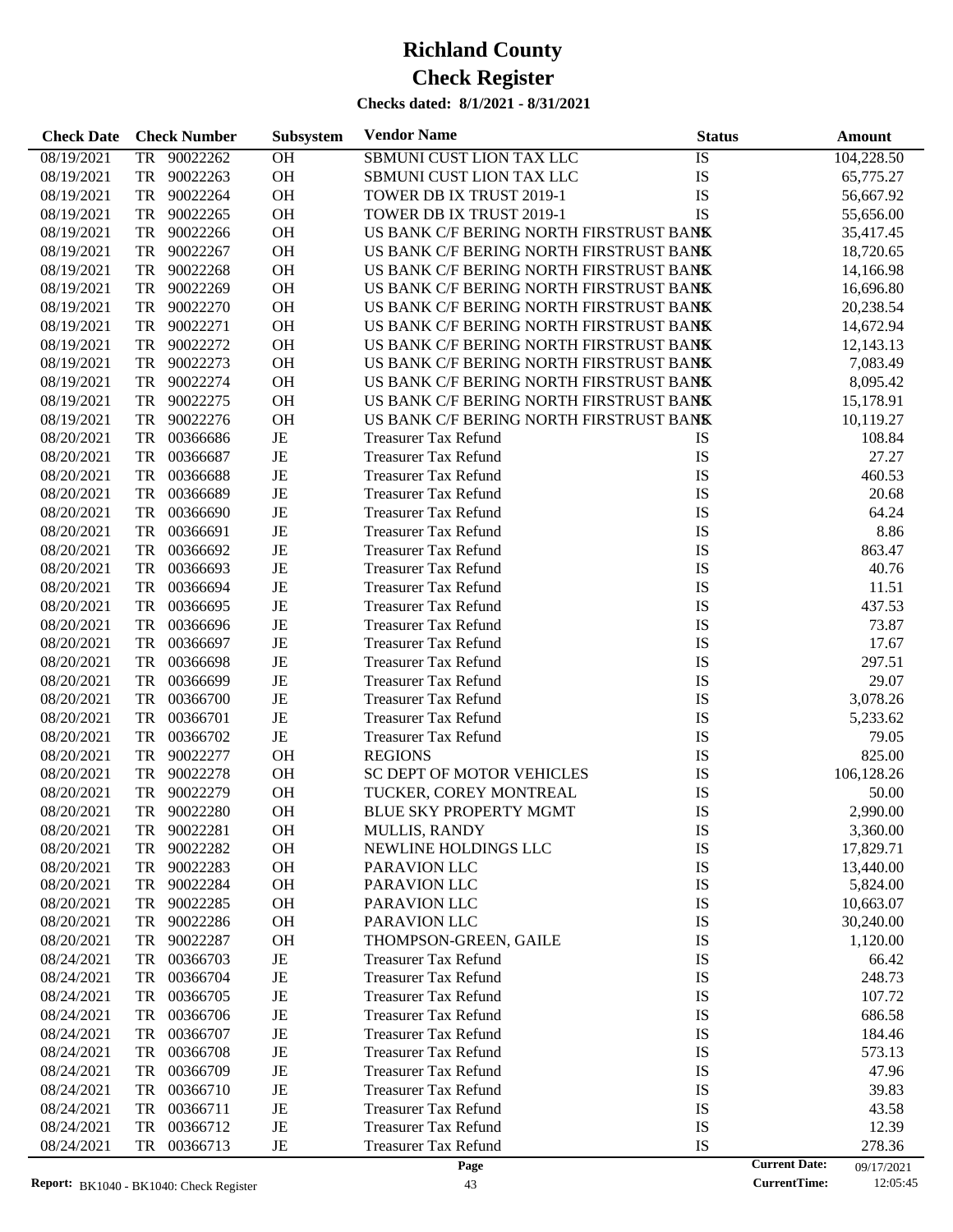| <b>Check Date</b>        | <b>Check Number</b>   | <b>Subsystem</b> | <b>Vendor Name</b>                                         | <b>Status</b>              | Amount                 |
|--------------------------|-----------------------|------------------|------------------------------------------------------------|----------------------------|------------------------|
| 08/24/2021               | 00366714<br><b>TR</b> | JE               | <b>Treasurer Tax Refund</b>                                | IS                         | 2,257.16               |
| 08/24/2021               | <b>TR</b><br>00366715 | $\rm{JE}$        | <b>Treasurer Tax Refund</b>                                | IS                         | 33.64                  |
| 08/24/2021               | <b>TR</b><br>00366716 | JE               | <b>Treasurer Tax Refund</b>                                | IS                         | 635.06                 |
| 08/24/2021               | <b>TR</b><br>00366717 | $_{\rm JE}$      | <b>Treasurer Tax Refund</b>                                | IS                         | 10.00                  |
| 08/24/2021               | <b>TR</b><br>00366718 | JE               | <b>Treasurer Tax Refund</b>                                | IS                         | 27.83                  |
| 08/24/2021               | <b>TR</b><br>00366719 | JE               | <b>Treasurer Tax Refund</b>                                | IS                         | 16.81                  |
| 08/24/2021               | <b>TR</b><br>00366720 | $\rm{JE}$        | <b>Treasurer Tax Refund</b>                                | IS                         | 54.67                  |
| 08/24/2021               | <b>TR</b><br>00366721 | JE               | <b>Treasurer Tax Refund</b>                                | IS                         | 5.57                   |
| 08/24/2021               | <b>TR</b><br>00366722 | JE               | <b>Treasurer Tax Refund</b>                                | IS                         | 64.05                  |
| 08/25/2021               | <b>TR</b><br>00366723 | JE               | <b>Treasurer Tax Refund</b>                                | IS                         | 196.59                 |
| 08/25/2021               | <b>TR</b><br>00366724 | $\rm{JE}$        | <b>Treasurer Tax Refund</b>                                | IS                         | 18,206.61              |
| 08/25/2021               | <b>TR</b><br>00366725 | JE               | <b>Treasurer Tax Refund</b>                                | IS                         | 16,783.32              |
| 08/25/2021               | <b>TR</b><br>00366726 | JE               | <b>Treasurer Tax Refund</b>                                | IS                         | 16,738.04              |
| 08/25/2021               | <b>TR</b><br>00366727 | $\rm{JE}$        | <b>Treasurer Tax Refund</b>                                | IS                         | 34,145.16              |
| 08/25/2021               | <b>TR</b><br>00366728 | JE               | <b>Treasurer Tax Refund</b>                                | IS                         | 36,909.55              |
| 08/25/2021               | <b>TR</b><br>00366729 | JE               | <b>Treasurer Tax Refund</b>                                | IS                         | 216,059.05             |
| 08/25/2021               | <b>TR</b><br>00366730 | JE               | <b>Treasurer Tax Refund</b>                                | IS                         | 146.22                 |
| 08/25/2021               | <b>TR</b><br>00366731 | $\rm{JE}$        | <b>Treasurer Tax Refund</b>                                | IS                         | 426.20                 |
| 08/25/2021               | <b>TR</b><br>00366732 | JE               | <b>Treasurer Tax Refund</b>                                | IS                         | 2,024.03               |
| 08/25/2021               | <b>TR</b><br>00366733 | JE               | <b>Treasurer Tax Refund</b>                                | IS                         | 213.10                 |
| 08/25/2021               | <b>TR</b><br>00366734 | JE               | <b>Treasurer Tax Refund</b>                                | IS                         | 3,788.14               |
| 08/25/2021               | <b>TR</b><br>00366735 | $\rm{JE}$        | <b>Treasurer Tax Refund</b>                                | IS                         | 361.20                 |
| 08/25/2021               | <b>TR</b><br>00366736 | JE               | <b>Treasurer Tax Refund</b>                                | IS                         | 236.30                 |
| 08/25/2021               | <b>TR</b><br>00366737 | JE               | <b>Treasurer Tax Refund</b>                                | IS                         | 1,196.26               |
| 08/25/2021               | <b>TR</b><br>00366738 | JE               | <b>Treasurer Tax Refund</b>                                | IS                         | 426.20                 |
| 08/25/2021               | <b>TR</b><br>00366739 | JE               |                                                            | IS                         |                        |
| 08/25/2021               | <b>TR</b><br>00366740 | JE               | <b>Treasurer Tax Refund</b>                                | IS                         | 1,762.95<br>22.89      |
| 08/25/2021               | <b>TR</b><br>00366741 | $\rm{JE}$        | <b>Treasurer Tax Refund</b>                                | IS                         | 299.06                 |
| 08/25/2021               | <b>TR</b><br>00366742 | $\rm{JE}$        | <b>Treasurer Tax Refund</b><br><b>Treasurer Tax Refund</b> | IS                         | 40.53                  |
| 08/25/2021               | <b>TR</b><br>00366743 | JE               | <b>Treasurer Tax Refund</b>                                | IS                         | 1,193.87               |
| 08/25/2021               | <b>TR</b><br>00366744 | JE               | <b>Treasurer Tax Refund</b>                                | IS                         | 1,139.48               |
| 08/25/2021               | <b>TR</b><br>00366745 | $\rm{JE}$        | <b>Treasurer Tax Refund</b>                                | IS                         | 74.77                  |
| 08/25/2021               | <b>TR</b><br>00366746 | $\rm{JE}$        | <b>Treasurer Tax Refund</b>                                | IS                         | 74.77                  |
| 08/25/2021               | <b>TR</b><br>00366747 | JE               | <b>Treasurer Tax Refund</b>                                | IS                         | 42.88                  |
|                          |                       |                  |                                                            |                            |                        |
| 08/25/2021<br>08/25/2021 | <b>TR</b><br>00366748 | JE               | <b>Treasurer Tax Refund</b>                                | IS                         | 2,189.27               |
|                          | <b>TR</b><br>00366749 | JE               | <b>Treasurer Tax Refund</b>                                | IS                         | 3,297.00               |
| 08/25/2021               | 00366750<br>TR        | JE               | <b>Treasurer Tax Refund</b>                                | IS                         | 5,285.26               |
| 08/25/2021               | TR<br>00366751        | JE               | <b>Treasurer Tax Refund</b>                                | IS                         | 426.20                 |
| 08/25/2021               | <b>TR</b><br>00366752 | JE               | <b>Treasurer Tax Refund</b>                                | IS                         | 255.00                 |
| 08/25/2021<br>08/25/2021 | 00366753<br>TR        | JE               | Treasurer Tax Refund<br><b>Treasurer Tax Refund</b>        | IS                         | 138.57                 |
|                          | 00366754<br>TR        | JE               |                                                            | IS                         | 307.24                 |
| 08/25/2021               | 00366755<br>TR        | JE               | <b>Treasurer Tax Refund</b><br><b>Treasurer Tax Refund</b> | IS                         | 4,633.06               |
| 08/25/2021               | 00366756<br>TR        | JE               |                                                            | IS                         | 2,655.42               |
| 08/25/2021               | TR<br>00366757        | JE               | <b>Treasurer Tax Refund</b>                                | IS                         | 433.20                 |
| 08/25/2021               | 00366758<br>TR        | JE               | <b>Treasurer Tax Refund</b>                                | IS                         | 979.21                 |
| 08/25/2021               | 00366759<br>TR        | JE               | <b>Treasurer Tax Refund</b>                                | IS                         | 167.15                 |
| 08/25/2021               | 00366760<br>TR        | JE               | <b>Treasurer Tax Refund</b>                                | IS                         | 852.49                 |
| 08/25/2021               | TR<br>00366761        | JE               | <b>Treasurer Tax Refund</b>                                | IS                         | 1,583.99               |
| 08/25/2021               | 00366762<br>TR        | JE               | <b>Treasurer Tax Refund</b>                                | IS                         | 455.16                 |
| 08/25/2021               | 00366763<br>TR        | JE               | <b>Treasurer Tax Refund</b>                                | IS                         | 237.15                 |
| 08/25/2021               | 00366764<br>TR        | $\rm{JE}$        | <b>Treasurer Tax Refund</b>                                | IS                         | 1,390.80               |
| 08/25/2021               | TR<br>90022288        | <b>OH</b>        | OGBUEWU, NWABUEZE                                          | IS                         | 6,071.56               |
| 08/25/2021               | 90022289<br>TR        | <b>OH</b>        | OGBUEWU, NWABUEZE                                          | IS                         | 5,059.64               |
| 08/25/2021               | 90022290<br>TR        | <b>OH</b>        | ABRAHA, MICHAEL<br>Page                                    | IS<br><b>Current Date:</b> | 8,095.42<br>09/17/2021 |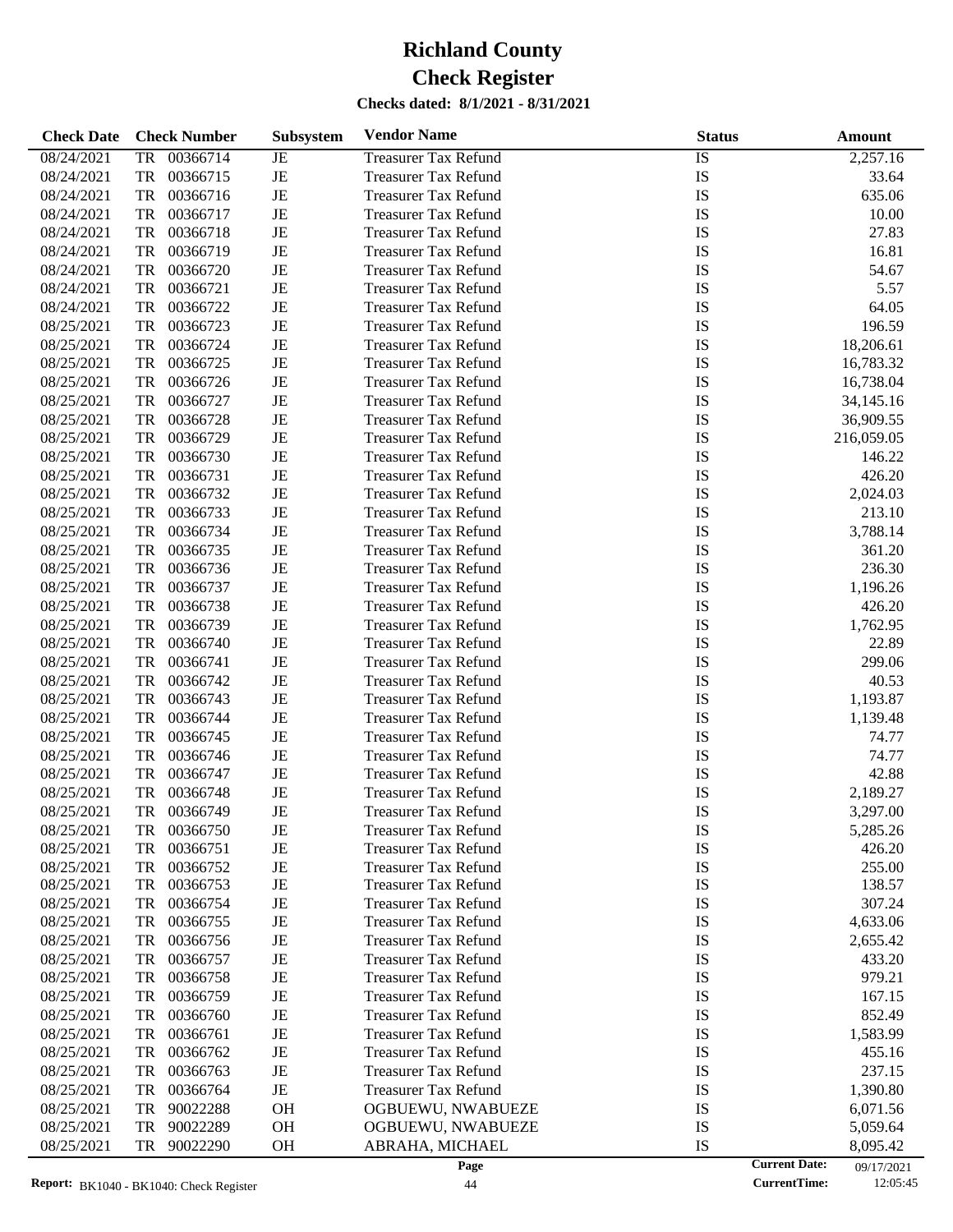## **Check Date Check Number Subsystem Vendor Name Status Status Amount Subsystem** 08/25/2021 TR 90022291 OH ABRAHA, MICHAEL IS 5,160.83 08/25/2021 TR 90022292 OH ABRAHA, MICHAEL IS IS 1,315.51

| 08/25/2021 |    | TR 90022293 | OH        | ABRAHA, MICHAEL                  | IS | 9,006.15                           |
|------------|----|-------------|-----------|----------------------------------|----|------------------------------------|
| 08/25/2021 |    | TR 90022294 | <b>OH</b> | AUSTIN, DAN                      | IS | 1,517.89                           |
| 08/25/2021 | TR | 90022295    | OH        | AYALA, HENRY                     | IS | 1,011.93                           |
| 08/25/2021 |    | TR 90022296 | OH        | AYALA, HENRY                     | IS | 2,631.01                           |
| 08/25/2021 |    | TR 90022297 | <b>OH</b> | <b>BARTOW GROUP LLC</b>          | IS | 4,047.71                           |
| 08/25/2021 | TR | 90022298    | <b>OH</b> | <b>BARTOW GROUP LLC</b>          | IS | 4,654.87                           |
| 08/25/2021 | TR | 90022299    | <b>OH</b> | <b>BARTOW GROUP LLC</b>          | IS | 4,148.90                           |
| 08/25/2021 | TR | 90022300    | <b>OH</b> | <b>CLARKE, EVERTON</b>           | IS | 809.54                             |
| 08/25/2021 |    | TR 90022301 | <b>OH</b> | CONROY, MICHAEL                  | IS | 8,601.38                           |
| 08/25/2021 |    | TR 90022302 | <b>OH</b> | DOCTOR, GARDNELL                 | IS | 2,833.40                           |
| 08/25/2021 |    | TR 90022303 | <b>OH</b> | DRAKKEN ENTERPRISES LLLP         | IS | 30,357.82                          |
| 08/25/2021 |    | TR 90022304 | <b>OH</b> | <b>GRANT, ISRAEL</b>             | IS | 7,994.23                           |
| 08/25/2021 |    | TR 90022305 | <b>OH</b> | <b>GRANT, ISRAEL</b>             | IS | 5,160.83                           |
| 08/25/2021 |    | TR 90022306 | <b>OH</b> | <b>GRANT, ISRAEL</b>             | IS | 13,661.02                          |
| 08/25/2021 |    | TR 90022307 | <b>OH</b> | <b>GREEN, THOMAS</b>             | IS | 1,517.89                           |
| 08/25/2021 |    | TR 90022308 | <b>OH</b> | <b>GUARDIAN TAX SC LLC</b>       | IS | 93,097.30                          |
| 08/25/2021 |    | TR 90022309 | <b>OH</b> | HARBIN, LES                      | IS | 505.96                             |
| 08/25/2021 | TR | 90022310    | <b>OH</b> | HARBIN, LES                      | IS | 2,529.82                           |
| 08/25/2021 | TR | 90022311    | <b>OH</b> | HOBBY, CHARLES B                 | IS | 1,113.12                           |
| 08/25/2021 | TR | 90022312    | <b>OH</b> | Howell, Johnnie                  | IS | 20,238.54                          |
| 08/25/2021 | TR | 90022313    | <b>OH</b> | Howell, Johnnie                  | IS | 16,190.84                          |
| 08/25/2021 | TR | 90022314    | <b>OH</b> | Howell, Johnnie                  | IS | 2,529.82                           |
| 08/25/2021 | TR | 90022315    | <b>OH</b> | JATTAN, JUSTIN & NAGHMEH ROOHAMI | IS | 1,619.08                           |
| 08/25/2021 | TR | 90022316    | <b>OH</b> | JATTAN, JUSTIN & NAGHMEH ROOHAMI | IS | 2,023.85                           |
| 08/25/2021 | TR | 90022317    | <b>OH</b> | JATTAN, JUSTIN & NAGHMEH ROOHAMI | IS | 1,315.51                           |
| 08/25/2021 | TR | 90022318    | <b>OH</b> | JATTAN, JUSTIN & NAGHMEH ROOHAMI | IS | 2,023.85                           |
| 08/25/2021 | TR | 90022319    | <b>OH</b> | JATTAN, JUSTIN & NAGHMEH ROOHAMI | IS | 1,113.12                           |
| 08/25/2021 | TR | 90022320    | <b>OH</b> |                                  | IS | 5,059.64                           |
| 08/25/2021 | TR | 90022321    | <b>OH</b> | <b>JULMAR HOLDINGS LLC</b>       | IS |                                    |
|            |    |             | <b>OH</b> | KAUR, SUKHJINDER                 |    | 1,011.93                           |
| 08/25/2021 | TR | 90022322    |           | KHAZEN, PATRICIA                 | IS | 20,238.54                          |
| 08/25/2021 | TR | 90022323    | <b>OH</b> | <b>KRAUSZ, DAVID</b>             | IS | 20,238.54                          |
| 08/25/2021 | TR | 90022324    | <b>OH</b> | POPE, WILLIAM H                  | IS | 6,678.72                           |
| 08/25/2021 | TR | 90022325    | <b>OH</b> | ROBINSON, MITCHELL               | IS | 2,934.59                           |
| 08/25/2021 | TR | 90022326    | <b>OH</b> | RTLF-SC LLC                      | IS | 80,954.18                          |
| 08/25/2021 | TR | 90022327    | <b>OH</b> | RTLF-SC LLC                      | IS | 134,586.32                         |
| 08/25/2021 | TR | 90022328    | <b>OH</b> | RTLF-SC LLC                      | IS | 149,765.23                         |
| 08/25/2021 |    | TR 90022329 | <b>OH</b> | SANDERS, TIM                     | IS | 75,894.54                          |
| 08/25/2021 | TR | 90022330    | <b>OH</b> | SIMS, VICTORIOUS J               | IS | 4,756.06                           |
| 08/25/2021 | TR | 90022331    | OH        | <b>SMALLS, TARA E</b>            | IS | 4,958.44                           |
| 08/25/2021 | TR | 90022332    | <b>OH</b> | STONERIDGE LLC                   | IS | 7,994.23                           |
| 08/25/2021 | TR | 90022333    | <b>OH</b> | STONERIDGE LLC                   | IS | 1,720.28                           |
| 08/25/2021 | TR | 90022334    | <b>OH</b> | STONERIDGE LLC                   | IS | 2,125.05                           |
| 08/25/2021 | TR | 90022335    | <b>OH</b> | STONERIDGE LLC                   | IS | 708.35                             |
| 08/25/2021 | TR | 90022336    | <b>OH</b> | STONERIDGE LLC                   | IS | 5,363.21                           |
| 08/25/2021 | TR | 90022337    | <b>OH</b> | STONERIDGE LLC                   | IS | 1,720.28                           |
| 08/25/2021 | TR | 90022338    | <b>OH</b> | STONERIDGE LLC                   | IS | 1,619.08                           |
| 08/25/2021 | TR | 90022339    | <b>OH</b> | STONERIDGE LLC                   | IS | 607.16                             |
| 08/25/2021 | TR | 90022340    | <b>OH</b> | STONERIDGE LLC                   | IS | 5,160.83                           |
| 08/25/2021 | TR | 90022341    | <b>OH</b> | STONERIDGE LLC                   | IS | 46,548.65                          |
| 08/25/2021 | TR | 90022342    | <b>OH</b> | STONERIDGE LLC                   | IS | 708.35                             |
| 08/25/2021 | TR | 90022343    | <b>OH</b> | STONERIDGE LLC                   | IS | 607.16                             |
| 08/25/2021 | TR | 90022344    | <b>OH</b> | STONERIDGE LLC                   | IS | 2,529.82                           |
|            |    |             |           | Page                             |    | <b>Current Date:</b><br>09/17/2021 |

 $\overline{a}$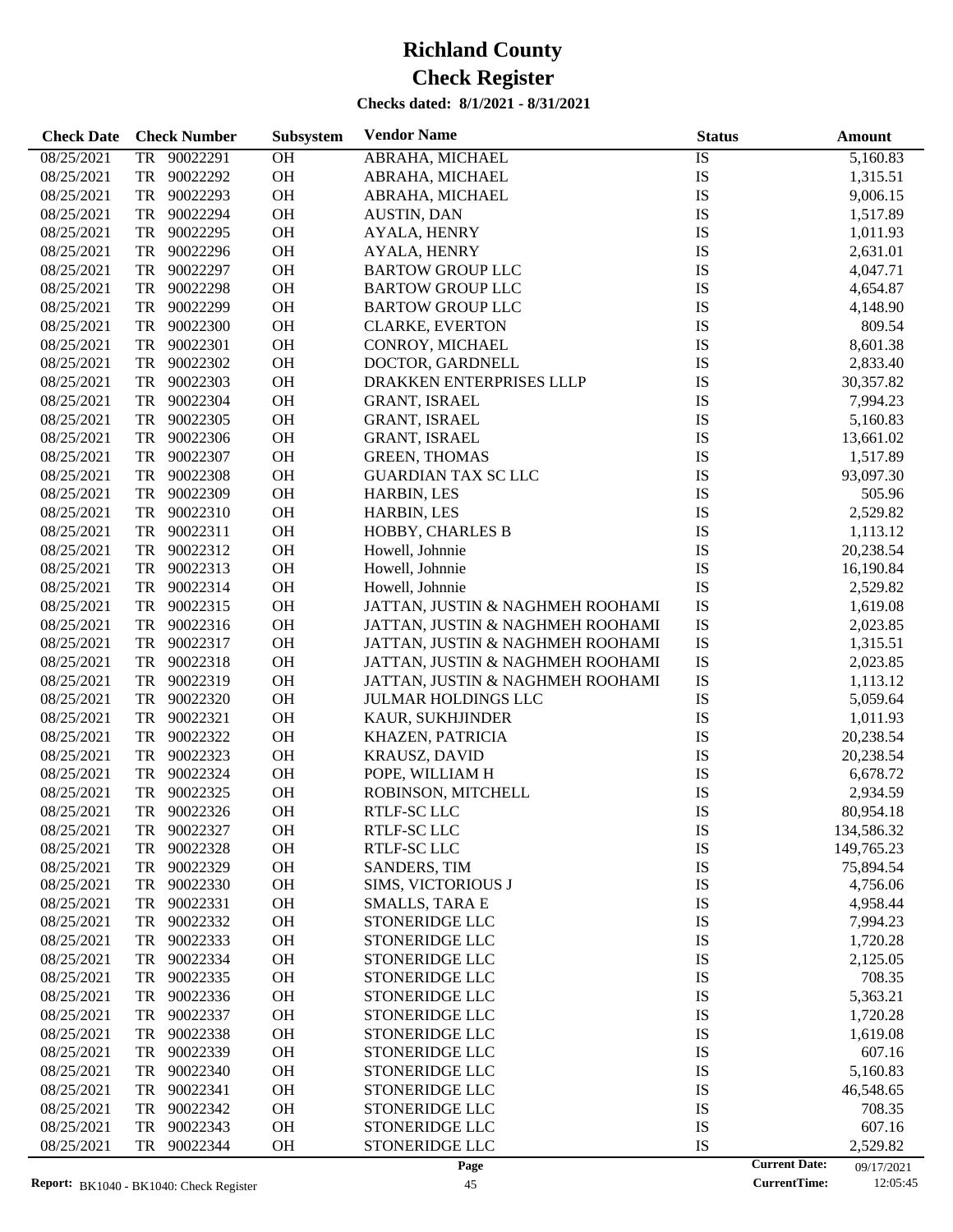| <b>Check Date</b> | <b>Check Number</b>   | Subsystem | <b>Vendor Name</b>          | <b>Status</b>   | <b>Amount</b> |
|-------------------|-----------------------|-----------|-----------------------------|-----------------|---------------|
| 08/25/2021        | <b>TR</b><br>90022345 | OH        | <b>STONERIDGE LLC</b>       | $\overline{1S}$ | 6,273.95      |
| 08/25/2021        | <b>TR</b><br>90022346 | OH        | <b>STONERIDGE LLC</b>       | IS              | 2,226.24      |
| 08/25/2021        | <b>TR</b><br>90022347 | OH        | UNIQUE ENTERPRISE GROUP     | IS              | 1,821.47      |
| 08/25/2021        | <b>TR</b><br>90022348 | OH        | WILSON, MARCELLA            | IS              | 1,113.12      |
| 08/26/2021        | <b>TR</b><br>00366765 | JE        | <b>Treasurer Tax Refund</b> | IS              | 434.20        |
| 08/26/2021        | <b>TR</b><br>00366766 | JE        | <b>Treasurer Tax Refund</b> | IS              | 14.30         |
| 08/26/2021        | <b>TR</b><br>00366767 | JE        | <b>Treasurer Tax Refund</b> | IS              | 369.00        |
| 08/26/2021        | <b>TR</b><br>00366768 | JE        | <b>Treasurer Tax Refund</b> | IS              | 108.63        |
| 08/26/2021        | <b>TR</b><br>00366769 | JE        | <b>Treasurer Tax Refund</b> | IS              | 718.12        |
| 08/26/2021        | <b>TR</b><br>00366770 | JE        | <b>Treasurer Tax Refund</b> | IS              | 3,706.82      |
| 08/26/2021        | <b>TR</b><br>00366771 | JE        | <b>Treasurer Tax Refund</b> | IS              | 1,374.81      |
| 08/26/2021        | <b>TR</b><br>00366772 | JE        | <b>Treasurer Tax Refund</b> | IS              | 213.10        |
| 08/26/2021        | <b>TR</b><br>00366773 | JE        | <b>Treasurer Tax Refund</b> | IS              | 2,924.51      |
| 08/26/2021        | <b>TR</b><br>00366774 | JE        | <b>Treasurer Tax Refund</b> | IS              | 232.46        |
| 08/26/2021        | <b>TR</b><br>00366775 | JE        | <b>Treasurer Tax Refund</b> | IS              | 1,419.78      |
| 08/26/2021        | <b>TR</b><br>00366776 | JE        | <b>Treasurer Tax Refund</b> | IS              | 17.08         |
| 08/26/2021        | <b>TR</b><br>00366777 | JE        | <b>Treasurer Tax Refund</b> | IS              | 5,931.44      |
| 08/26/2021        | <b>TR</b><br>00366778 | JE        | <b>Treasurer Tax Refund</b> | IS              | 240.30        |
| 08/26/2021        | <b>TR</b><br>00366779 | JE        | <b>Treasurer Tax Refund</b> | IS              | 52.01         |
| 08/26/2021        | <b>TR</b><br>00366780 | JE        | <b>Treasurer Tax Refund</b> | IS              | 1,804.20      |
| 08/26/2021        | <b>TR</b><br>00366781 | JE        | <b>Treasurer Tax Refund</b> | IS              | 369.00        |
| 08/26/2021        | <b>TR</b><br>00366782 | JE        | <b>Treasurer Tax Refund</b> | IS              | 380.82        |
| 08/26/2021        | <b>TR</b><br>00366783 | JE        | <b>Treasurer Tax Refund</b> | IS              | 67.21         |
| 08/26/2021        | <b>TR</b><br>00366784 | JE        | <b>Treasurer Tax Refund</b> | IS              | 369.00        |
| 08/26/2021        | <b>TR</b><br>00366785 | JE        | <b>Treasurer Tax Refund</b> | IS              | 31.29         |
| 08/26/2021        | <b>TR</b><br>00366786 | JE        | <b>Treasurer Tax Refund</b> | IS              | 815.84        |
| 08/26/2021        | <b>TR</b><br>00366787 | JE        | <b>Treasurer Tax Refund</b> | IS              | 1,092.68      |
| 08/26/2021        | <b>TR</b><br>00366788 | JE        | <b>Treasurer Tax Refund</b> | IS              | 1,166.39      |
| 08/26/2021        | <b>TR</b><br>00366789 | JE        | <b>Treasurer Tax Refund</b> | IS              | 1,503.88      |
| 08/26/2021        | <b>TR</b><br>00366790 | JE        | <b>Treasurer Tax Refund</b> | IS              | 3,379.18      |
| 08/26/2021        | <b>TR</b><br>00366791 | JE        | <b>Treasurer Tax Refund</b> | IS              | 227,447.00    |
| 08/26/2021        | <b>TR</b><br>00366792 | JE        | <b>Treasurer Tax Refund</b> | IS              | 48,500.10     |
| 08/26/2021        | <b>TR</b><br>00366793 | JE        | <b>Treasurer Tax Refund</b> | IS              | 1,755.30      |
| 08/26/2021        | <b>TR</b><br>00366794 | JE        | <b>Treasurer Tax Refund</b> | IS              | 315.58        |
| 08/26/2021        | <b>TR</b><br>00366795 | JE        | <b>Treasurer Tax Refund</b> | IS              | 137.95        |
| 08/26/2021        | TR<br>00366796        | JE        | <b>Treasurer Tax Refund</b> | IS              | 13.54         |
| 08/26/2021        | 00366797<br>TR        | JE        | <b>Treasurer Tax Refund</b> | IS              | 157.96        |
| 08/26/2021        | 00366798<br>TR        | JE        | <b>Treasurer Tax Refund</b> | IS              | 9.03          |
| 08/26/2021        | 00366799<br>TR        | JE        | <b>Treasurer Tax Refund</b> | IS              | 186.71        |
| 08/26/2021        | TR<br>00366800        | JE        | <b>Treasurer Tax Refund</b> | IS              | 25.71         |
| 08/26/2021        | TR<br>00366801        | JE        | <b>Treasurer Tax Refund</b> | IS              | 34.58         |
| 08/26/2021        | 00366802<br>TR        | JE        | <b>Treasurer Tax Refund</b> | IS              | 18.06         |
| 08/26/2021        | 00366803<br>TR        | JE        | <b>Treasurer Tax Refund</b> | IS              | 11.13         |
| 08/26/2021        | 00366804<br>TR        | JE        | <b>Treasurer Tax Refund</b> | IS              | 141.90        |
| 08/26/2021        | 00366805<br>TR        | JE        | <b>Treasurer Tax Refund</b> | IS              | 90.30         |
| 08/26/2021        | 00366806<br>TR        | JE        | <b>Treasurer Tax Refund</b> | IS              | 84.09         |
| 08/26/2021        | 00366807<br>TR        | JE        | <b>Treasurer Tax Refund</b> | IS              | 335.34        |
| 08/26/2021        | 00366808<br>TR        | JE        | <b>Treasurer Tax Refund</b> | IS              | 42.58         |
| 08/26/2021        | 00366809<br>TR        | JE        | <b>Treasurer Tax Refund</b> | IS              | 11.98         |
| 08/26/2021        | 00366810<br>TR        | JE        | <b>Treasurer Tax Refund</b> | IS              | 4,910.10      |
| 08/26/2021        | 00366811<br>TR        | JE        | <b>Treasurer Tax Refund</b> | IS              | 219.29        |
| 08/26/2021        | 00366812<br>TR        | JE        | <b>Treasurer Tax Refund</b> | IS              | 57.01         |
| 08/26/2021        | 00366813<br>TR        | JE        | <b>Treasurer Tax Refund</b> | IS              | 19.44         |
| 08/26/2021        | 00366814<br>TR        | JE        | <b>Treasurer Tax Refund</b> | IS              | 47.83         |
|                   |                       |           |                             |                 |               |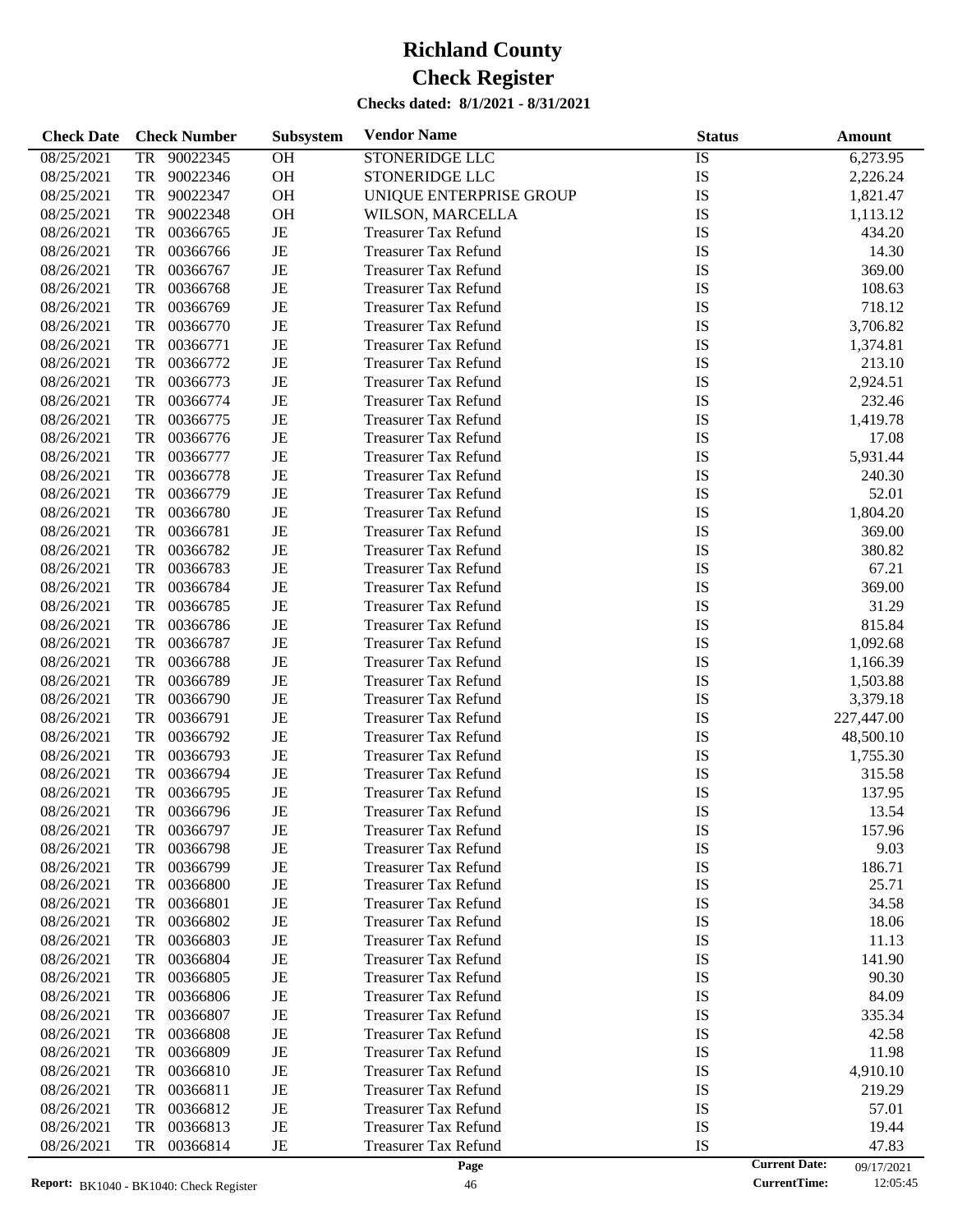| <b>Check Date</b> | <b>Check Number</b> | Subsystem | <b>Vendor Name</b>          | <b>Status</b> | Amount                             |
|-------------------|---------------------|-----------|-----------------------------|---------------|------------------------------------|
| 08/26/2021        | 00366815<br>TR      | JE        | <b>Treasurer Tax Refund</b> | IS            | 9.76                               |
| 08/26/2021        | TR<br>00366816      | JE        | <b>Treasurer Tax Refund</b> | IS            | 203.18                             |
| 08/26/2021        | TR<br>00366817      | JE        | <b>Treasurer Tax Refund</b> | IS            | 470.93                             |
| 08/26/2021        | 00366818<br>TR      | JE        | <b>Treasurer Tax Refund</b> | IS            | 389.69                             |
| 08/26/2021        | TR<br>00366819      | JE        | <b>Treasurer Tax Refund</b> | IS            | 145.74                             |
| 08/26/2021        | TR<br>00366820      | JE        | <b>Treasurer Tax Refund</b> | IS            | 238.05                             |
| 08/26/2021        | TR<br>00366821      | JE        | <b>Treasurer Tax Refund</b> | IS            | 364.46                             |
| 08/26/2021        | 00366822<br>TR      | JE        | <b>Treasurer Tax Refund</b> | IS            | 967.13                             |
| 08/26/2021        | TR<br>00366823      | JE        | <b>Treasurer Tax Refund</b> | IS            | 289.48                             |
| 08/26/2021        | TR<br>00366824      | JE        | <b>Treasurer Tax Refund</b> | IS            | 233.88                             |
| 08/26/2021        | TR<br>00366825      | JE        | <b>Treasurer Tax Refund</b> | IS            | 22.69                              |
| 08/26/2021        | 00366826<br>TR      | JE        | <b>Treasurer Tax Refund</b> | IS            | 128.33                             |
| 08/26/2021        | TR<br>00366827      | JE        | <b>Treasurer Tax Refund</b> | IS            | 31.60                              |
| 08/26/2021        | TR<br>00366828      | JE        | <b>Treasurer Tax Refund</b> | IS            | 44.64                              |
| 08/26/2021        | TR<br>00366829      | JE        | <b>Treasurer Tax Refund</b> | IS            | 205.52                             |
| 08/26/2021        | 00366830<br>TR      | JE        | <b>Treasurer Tax Refund</b> | IS            | 162.60                             |
| 08/26/2021        | TR<br>00366831      | JE        | <b>Treasurer Tax Refund</b> | IS            | 946.73                             |
| 08/26/2021        | TR<br>00366832      | JE        | <b>Treasurer Tax Refund</b> | IS            | 22.58                              |
| 08/26/2021        | TR<br>00366833      | JE        | <b>Treasurer Tax Refund</b> | IS            | 304.04                             |
| 08/26/2021        | 00366834<br>TR      | JE        | <b>Treasurer Tax Refund</b> | IS            | 543.88                             |
| 08/26/2021        | TR<br>00366835      | JE        | <b>Treasurer Tax Refund</b> | IS            | 67.48                              |
| 08/26/2021        | TR<br>00366836      | JE        | <b>Treasurer Tax Refund</b> | IS            | 16.77                              |
| 08/26/2021        | TR<br>00366837      | JE        | <b>Treasurer Tax Refund</b> | IS            | 237.12                             |
| 08/26/2021        | 00366838<br>TR      | JE        | <b>Treasurer Tax Refund</b> | IS            | 63.20                              |
| 08/26/2021        | TR<br>00366839      | JE        | <b>Treasurer Tax Refund</b> | IS            | 331.02                             |
| 08/26/2021        | TR<br>00366840      | JE        | <b>Treasurer Tax Refund</b> | IS            | 161.00                             |
| 08/26/2021        | TR<br>00366841      | JE        | <b>Treasurer Tax Refund</b> | IS            | 1,030.77                           |
| 08/26/2021        | 00366842<br>TR      | JE        | <b>Treasurer Tax Refund</b> | IS            | 68.35                              |
| 08/26/2021        | TR<br>00366843      | JE        | <b>Treasurer Tax Refund</b> | IS            | 225.21                             |
| 08/26/2021        | TR<br>00366844      | JE        | <b>Treasurer Tax Refund</b> | IS            | 352.79                             |
| 08/26/2021        | TR<br>00366845      | JE        | <b>Treasurer Tax Refund</b> | IS            | 230.26                             |
| 08/26/2021        | 00366846<br>TR      | JE        | <b>Treasurer Tax Refund</b> | IS            | 463.99                             |
| 08/26/2021        | TR<br>00366847      | JE        | <b>Treasurer Tax Refund</b> | IS            | 279.92                             |
| 08/26/2021        | TR<br>00366848      | JE        | <b>Treasurer Tax Refund</b> | IS            | 114.65                             |
| 08/26/2021        | 00366849<br>TR      | JE        | <b>Treasurer Tax Refund</b> | IS            | 513.24                             |
| 08/26/2021        | 00366850<br>TR      | JE        | <b>Treasurer Tax Refund</b> | IS            | 540.00                             |
| 08/26/2021        | 00366851<br>TR      | JE        | <b>Treasurer Tax Refund</b> | IS            | 67.71                              |
| 08/26/2021        | TR<br>00366852      | JE        | <b>Treasurer Tax Refund</b> | IS            | 394.77                             |
| 08/26/2021        | TR<br>00366853      | JE        | <b>Treasurer Tax Refund</b> | IS            | 110.63                             |
| 08/26/2021        | 00366854<br>TR      | JE        | <b>Treasurer Tax Refund</b> | IS            | 2,054.65                           |
| 08/26/2021        | TR<br>00366855      | JE        | <b>Treasurer Tax Refund</b> | IS            | 4,599.33                           |
| 08/26/2021        | 00366856<br>TR      | JE        | <b>Treasurer Tax Refund</b> | IS            | 234.79                             |
| 08/26/2021        | TR<br>00366857      | JE        | <b>Treasurer Tax Refund</b> | IS            | 61.95                              |
| 08/26/2021        | TR<br>00366858      | JE        | <b>Treasurer Tax Refund</b> | IS            | 215.67                             |
| 08/26/2021        | TR<br>00366859      | JE        | <b>Treasurer Tax Refund</b> | IS            | 475.18                             |
| 08/26/2021        | 00366860<br>TR      | JE        | <b>Treasurer Tax Refund</b> | IS            | 1,361.65                           |
| 08/26/2021        | TR<br>00366861      | JE        | <b>Treasurer Tax Refund</b> | IS            | 22.27                              |
| 08/26/2021        | TR<br>00366862      | JE        | <b>Treasurer Tax Refund</b> | IS            | 20.04                              |
| 08/26/2021        | TR<br>00366863      | JE        | <b>Treasurer Tax Refund</b> | IS            | 493.41                             |
| 08/26/2021        | 00366864<br>TR      | JE        | <b>Treasurer Tax Refund</b> | IS            | 392.99                             |
| 08/26/2021        | TR<br>00366865      | JE        | <b>Treasurer Tax Refund</b> | IS            | 94.63                              |
| 08/26/2021        | TR<br>00366866      | JE        | <b>Treasurer Tax Refund</b> | IS            | 603.60                             |
| 08/26/2021        | TR<br>00366867      | JE        | <b>Treasurer Tax Refund</b> | IS            | 292.78                             |
| 08/26/2021        | 00366868<br>TR      | JE        | <b>Treasurer Tax Refund</b> | IS            | 245.71                             |
|                   |                     |           | Page                        |               | <b>Current Date:</b><br>09/17/2021 |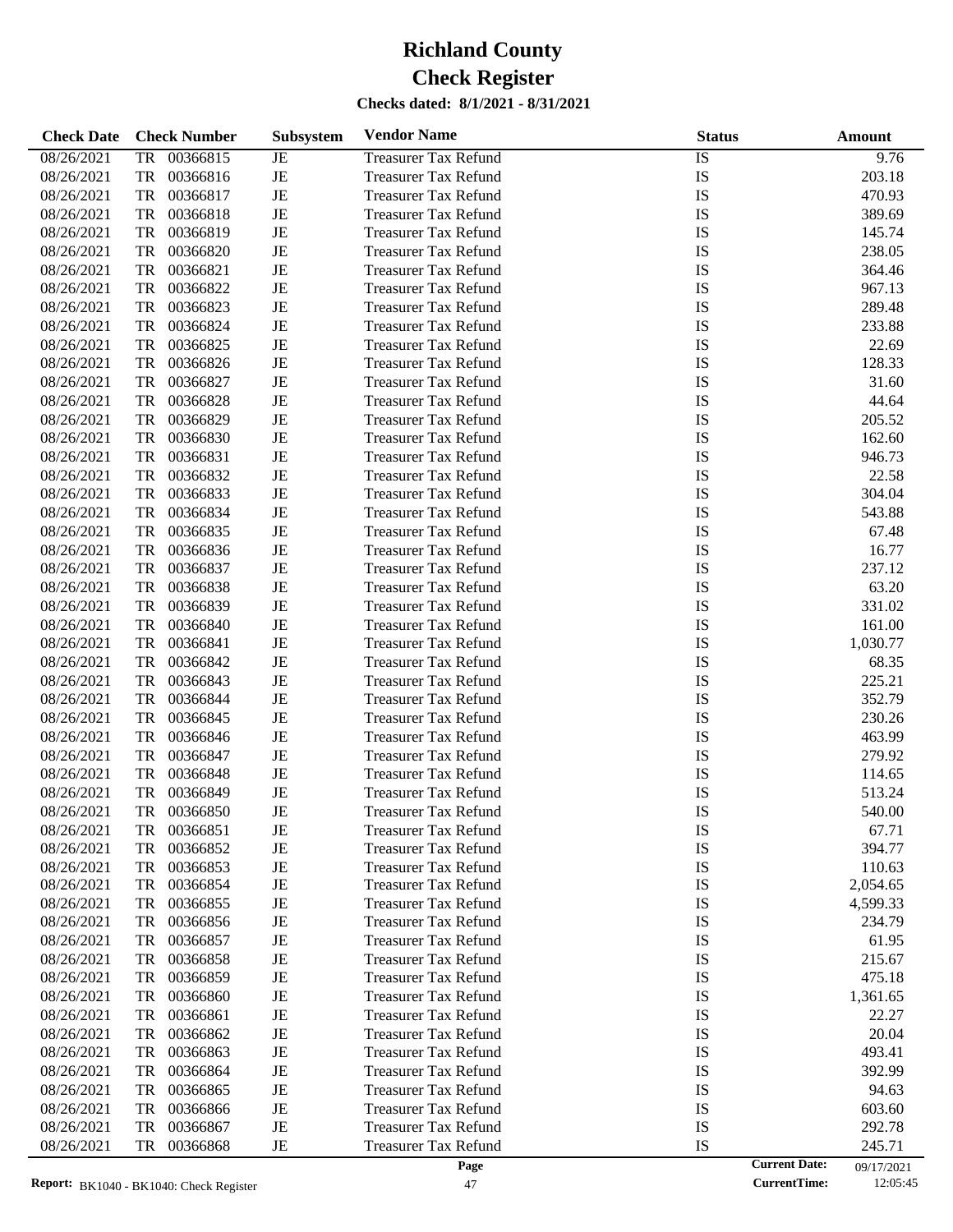| <b>Check Date</b> | <b>Check Number</b>   | <b>Subsystem</b> | <b>Vendor Name</b>          | <b>Status</b> |                      | Amount     |
|-------------------|-----------------------|------------------|-----------------------------|---------------|----------------------|------------|
| 08/26/2021        | 00366869<br><b>TR</b> | JE               | <b>Treasurer Tax Refund</b> | <b>IS</b>     |                      | 233.81     |
| 08/26/2021        | <b>TR</b><br>00366870 | $\rm{JE}$        | <b>Treasurer Tax Refund</b> | IS            |                      | 443.46     |
| 08/26/2021        | <b>TR</b><br>00366871 | $_{\rm JE}$      | <b>Treasurer Tax Refund</b> | IS            |                      | 55.91      |
| 08/26/2021        | <b>TR</b><br>00366872 | JE               | <b>Treasurer Tax Refund</b> | IS            |                      | 17.37      |
| 08/26/2021        | <b>TR</b><br>00366873 | $\rm{JE}$        | <b>Treasurer Tax Refund</b> | IS            |                      | 201.75     |
| 08/26/2021        | <b>TR</b><br>00366874 | $\rm{JE}$        | <b>Treasurer Tax Refund</b> | IS            |                      | 1,087.56   |
| 08/26/2021        | <b>TR</b><br>00366875 | $_{\rm JE}$      | <b>Treasurer Tax Refund</b> | IS            |                      | 232.00     |
| 08/26/2021        | <b>TR</b><br>00366876 | $\rm{JE}$        | <b>Treasurer Tax Refund</b> | IS            |                      | 88.74      |
| 08/26/2021        | <b>TR</b><br>00366877 | $\rm{JE}$        | <b>Treasurer Tax Refund</b> | IS            |                      | 210.00     |
| 08/26/2021        | <b>TR</b><br>00366878 | $_{\rm JE}$      | <b>Treasurer Tax Refund</b> | IS            |                      | 395.00     |
| 08/26/2021        | <b>TR</b><br>00366879 | JE               | <b>Treasurer Tax Refund</b> | IS            |                      | 64.00      |
| 08/26/2021        | <b>TR</b><br>00366880 | JE               | <b>Treasurer Tax Refund</b> | IS            |                      | 34.74      |
| 08/26/2021        | <b>TR</b><br>00366881 | $\rm{JE}$        | <b>Treasurer Tax Refund</b> | IS            |                      | 942.68     |
| 08/26/2021        | <b>TR</b><br>00366882 | $_{\rm JE}$      | <b>Treasurer Tax Refund</b> | IS            |                      | 650.00     |
| 08/26/2021        | <b>TR</b><br>00366883 | JE               | <b>Treasurer Tax Refund</b> | IS            |                      | 225.00     |
| 08/26/2021        | <b>TR</b><br>00366884 | $\rm{JE}$        | <b>Treasurer Tax Refund</b> | IS            |                      | 187.85     |
| 08/26/2021        | <b>TR</b><br>00366885 | $_{\rm JE}$      | <b>Treasurer Tax Refund</b> | IS            |                      | 85.68      |
| 08/26/2021        | <b>TR</b><br>00366886 | JE               | <b>Treasurer Tax Refund</b> | IS            |                      | 126.00     |
| 08/26/2021        | <b>TR</b><br>00366887 | JE               | <b>Treasurer Tax Refund</b> | IS            |                      | 260.14     |
| 08/26/2021        | <b>TR</b><br>00366888 | $\rm{JE}$        | <b>Treasurer Tax Refund</b> | IS            |                      | 150.00     |
| 08/26/2021        | <b>TR</b><br>00366889 | $_{\rm JE}$      | <b>Treasurer Tax Refund</b> | IS            |                      | 798.00     |
| 08/26/2021        | <b>TR</b><br>00366890 | JE               | <b>Treasurer Tax Refund</b> | IS            |                      | 801.00     |
| 08/26/2021        | <b>TR</b><br>00366891 | $\rm{JE}$        | <b>Treasurer Tax Refund</b> | IS            |                      | 116.08     |
| 08/26/2021        | <b>TR</b><br>00366892 | $\rm{JE}$        | <b>Treasurer Tax Refund</b> | IS            |                      | 2,871.63   |
| 08/26/2021        | <b>TR</b><br>00366893 | JE               | <b>Treasurer Tax Refund</b> | IS            |                      | 27.96      |
| 08/26/2021        | <b>TR</b><br>00366894 | JE               | <b>Treasurer Tax Refund</b> | IS            |                      | 50.31      |
| 08/26/2021        | <b>TR</b><br>00366895 | $\rm{JE}$        | <b>Treasurer Tax Refund</b> | IS            |                      | 178.89     |
| 08/26/2021        | <b>TR</b><br>00366896 | $_{\rm JE}$      | <b>Treasurer Tax Refund</b> | IS            |                      | 37.57      |
| 08/26/2021        | <b>TR</b><br>00366897 | JE               | <b>Treasurer Tax Refund</b> | IS            |                      | 302.50     |
| 08/26/2021        | <b>TR</b><br>00366898 | $\rm{JE}$        | <b>Treasurer Tax Refund</b> | IS            |                      | 22.58      |
| 08/26/2021        | <b>TR</b><br>00366899 | $\rm{JE}$        | <b>Treasurer Tax Refund</b> | IS            |                      | 647.37     |
| 08/26/2021        | <b>TR</b><br>00366900 | $_{\rm JE}$      | <b>Treasurer Tax Refund</b> | IS            |                      | 440.28     |
| 08/26/2021        | <b>TR</b><br>00366901 | $\rm{JE}$        | <b>Treasurer Tax Refund</b> | IS            |                      | 22.43      |
| 08/26/2021        | <b>TR</b><br>00366902 | $\rm{JE}$        | <b>Treasurer Tax Refund</b> | IS            |                      | 42.58      |
| 08/26/2021        | <b>TR</b><br>00366903 | JE               | <b>Treasurer Tax Refund</b> | IS            |                      | 22.79      |
| 08/26/2021        | <b>TR</b><br>00366904 | JE               | <b>Treasurer Tax Refund</b> | IS            |                      | 291.60     |
| 08/26/2021        | 00366905<br>TR        | JE               | <b>Treasurer Tax Refund</b> | IS            |                      | 198.66     |
| 08/26/2021        | TR<br>00366906        | JE               | <b>Treasurer Tax Refund</b> | IS            |                      | 194.14     |
| 08/26/2021        | 00366907<br>TR        | JE               | <b>Treasurer Tax Refund</b> | IS            |                      | 108.69     |
| 08/26/2021        | 00366908<br>TR        | JE               | <b>Treasurer Tax Refund</b> | IS            |                      | 198.15     |
| 08/26/2021        | 00366909<br>TR        | JE               | <b>Treasurer Tax Refund</b> | IS            |                      | 804.95     |
| 08/26/2021        | 00366910<br>TR        | JE               | <b>Treasurer Tax Refund</b> | IS            |                      | 223.18     |
| 08/26/2021        | TR<br>00366911        | JE               | <b>Treasurer Tax Refund</b> | IS            |                      | 247.74     |
| 08/26/2021        | TR<br>00366912        | JE               | <b>Treasurer Tax Refund</b> | IS            |                      | 29.65      |
| 08/26/2021        | 00366913<br>TR        | JE               | <b>Treasurer Tax Refund</b> | IS            |                      | 187.24     |
| 08/26/2021        | TR<br>00366914        | JE               | <b>Treasurer Tax Refund</b> | IS            |                      | 93.61      |
| 08/26/2021        | TR<br>00366915        | JE               | <b>Treasurer Tax Refund</b> | IS            |                      | 1,205.78   |
| 08/26/2021        | TR<br>00366916        | JE               | <b>Treasurer Tax Refund</b> | IS            |                      | 301.21     |
| 08/26/2021        | 00366917<br>TR        | JE               | <b>Treasurer Tax Refund</b> | IS            |                      | 485.80     |
| 08/26/2021        | TR<br>00366918        | JE               | <b>Treasurer Tax Refund</b> | IS            |                      | 41.93      |
| 08/26/2021        | TR<br>00366919        | JE               | <b>Treasurer Tax Refund</b> | IS            |                      | 172.47     |
| 08/26/2021        | 00366920<br>TR        | JE               | <b>Treasurer Tax Refund</b> | IS            |                      | 84.11      |
| 08/26/2021        | 00366921<br>TR        | JE               | <b>Treasurer Tax Refund</b> | IS            |                      | 445.35     |
| 08/26/2021        | 00366922<br>TR        | JE               | <b>Treasurer Tax Refund</b> | IS            |                      | 219.19     |
|                   |                       |                  | Page                        |               | <b>Current Date:</b> | 09/17/2021 |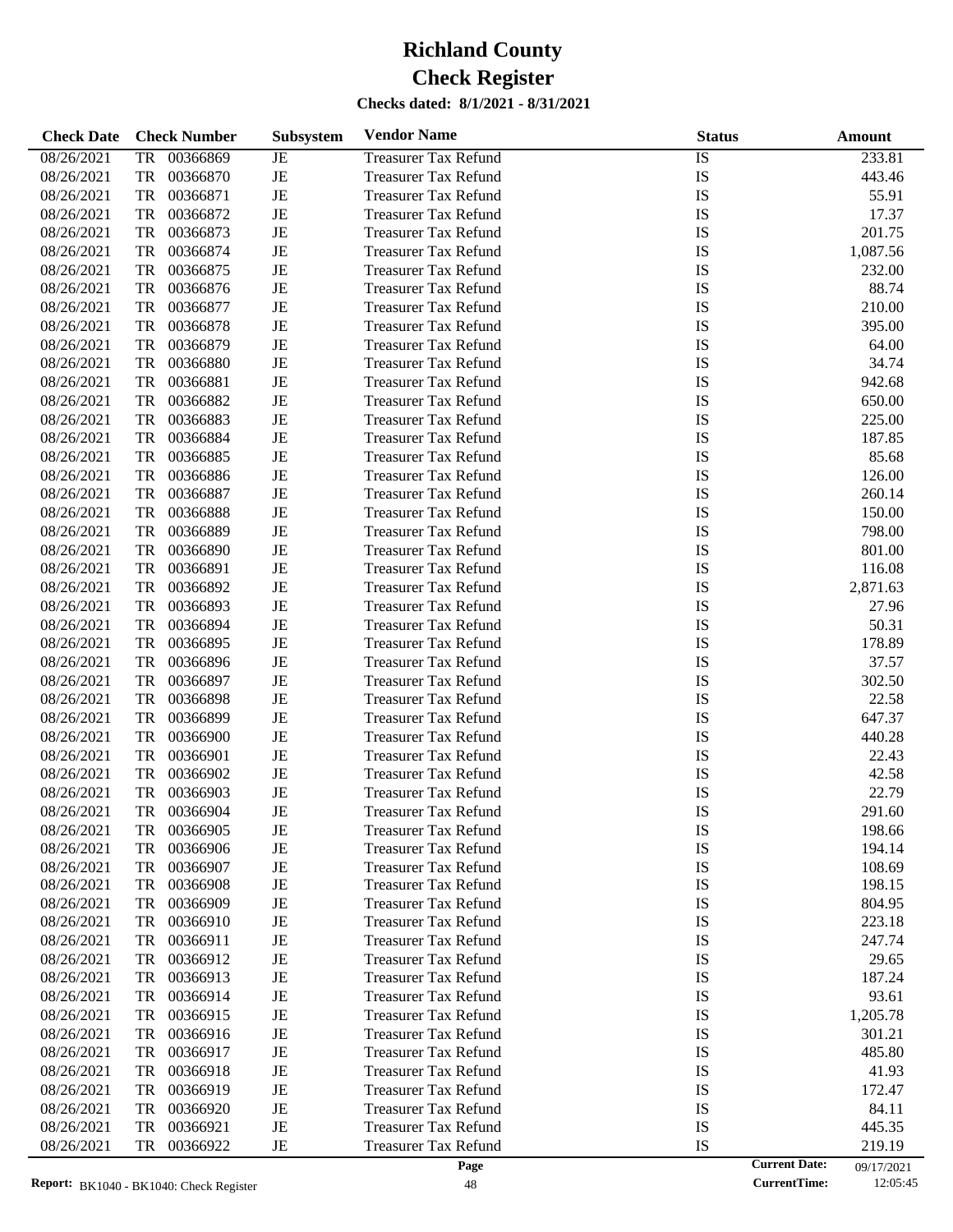**Check Date Check Number Subsystem Vendor Name Status Status Amount** 

**Subsystem**

# 08/26/2021 TR 00366923 JE Treasurer Tax Refund IS IS 182.61 08/26/2021 TR 00366924 JE Treasurer Tax Refund IS IS 126.41 08/26/2021 TR 00366925 JE Treasurer Tax Refund IS IS 350.13 08/26/2021 TR 00366926 JE Treasurer Tax Refund IS 1S 232.21 TR 00366926 JE Treasurer Tax Refund IS 232.21 21 08/26/2021 TR 00366927 JE Treasurer Tax Refund IS IS 84.26

| Report: BK1040 - BK1040: Check Register |           |             |             | 49                               |           | <b>CurrentTime:</b>  | 12:05:45     |
|-----------------------------------------|-----------|-------------|-------------|----------------------------------|-----------|----------------------|--------------|
|                                         |           |             |             | Page                             |           | <b>Current Date:</b> | 09/17/2021   |
| 08/27/2021                              | TR        | 90022355    | <b>OH</b>   | SMALL, NOUREDDINE                | IS        |                      | 7,083.49     |
| 08/27/2021                              | TR        | 90022354    | OH          | JOHNSON, CARL E                  | IS        |                      | 607.16       |
| 08/27/2021                              |           | TR 90022353 | OH          | HEREAFTER ROOFING LLC            | IS        |                      | 1,011.93     |
| 08/27/2021                              |           | TR 90022352 | OH          | <b>BROOKLAND ENTERPRISES LLC</b> | IS        |                      | 4,148.90     |
| 08/27/2021                              |           | TR 00366969 | $_{\rm JE}$ | <b>Treasurer Tax Refund</b>      | IS        |                      | 8.85         |
| 08/27/2021                              | TR        | 00366968    | JE          | <b>Treasurer Tax Refund</b>      | IS        |                      | 143.05       |
| 08/27/2021                              | TR        | 00366967    | JE          | <b>Treasurer Tax Refund</b>      | IS        |                      | 1,964.25     |
| 08/27/2021                              | TR        | 00366966    | JE          | <b>Treasurer Tax Refund</b>      | IS        |                      | 188.55       |
| 08/27/2021                              | TR        | 00366965    | JE          | <b>Treasurer Tax Refund</b>      | IS        |                      | 420.82       |
| 08/27/2021                              | TR        | 00366964    | JE          | <b>Treasurer Tax Refund</b>      | IS        |                      | 49.65        |
| 08/27/2021                              | TR        | 00366963    | JE          | <b>Treasurer Tax Refund</b>      | IS        |                      | 61.23        |
| 08/27/2021                              |           | TR 00366962 | JE          | <b>Treasurer Tax Refund</b>      | IS        |                      | 300.57       |
| 08/27/2021                              |           | TR 00366961 | JE          | <b>Treasurer Tax Refund</b>      | IS        |                      | 1,191.20     |
| 08/27/2021                              | TR        | 00366960    | JE          | <b>Treasurer Tax Refund</b>      | IS        |                      | 281.66       |
| 08/27/2021                              | TR        | 00366959    | JE          | <b>Treasurer Tax Refund</b>      | IS        |                      | 299.52       |
| 08/27/2021                              | <b>TR</b> | 00366958    | JE          | <b>Treasurer Tax Refund</b>      | IS        |                      | 741.45       |
| 08/27/2021                              | <b>TR</b> | 00366957    | JE          | <b>Treasurer Tax Refund</b>      | IS        |                      | 122.47       |
| 08/27/2021                              | <b>TR</b> | 00366956    | JE          | <b>Treasurer Tax Refund</b>      | IS        |                      | 155.87       |
| 08/27/2021                              | <b>TR</b> | 00366955    | JE          | <b>Treasurer Tax Refund</b>      | IS        |                      | 189.29       |
| 08/27/2021                              | <b>TR</b> | 00366954    | JE          | <b>Treasurer Tax Refund</b>      | IS        |                      | 680.70       |
| 08/27/2021                              | <b>TR</b> | 00366953    | JE          | <b>Treasurer Tax Refund</b>      | IS        |                      | 41.93        |
| 08/27/2021                              | <b>TR</b> | 00366952    | JE          | <b>Treasurer Tax Refund</b>      | IS        |                      | 202.03       |
| 08/27/2021                              | <b>TR</b> | 00366951    | JE          | <b>Treasurer Tax Refund</b>      | IS        |                      | 22.43        |
| 08/27/2021                              | <b>TR</b> | 00366950    | JE          | <b>Treasurer Tax Refund</b>      | IS        |                      | 48.04        |
| 08/27/2021                              | <b>TR</b> | 00366949    | JE          | <b>Treasurer Tax Refund</b>      | IS        |                      | 116.92       |
| 08/27/2021                              | <b>TR</b> | 00366948    | JE          | <b>Treasurer Tax Refund</b>      | IS        |                      | 22.58        |
| 08/27/2021                              | <b>TR</b> | 00366947    | JE          | <b>Treasurer Tax Refund</b>      | IS        |                      | 29.65        |
| 08/27/2021                              | <b>TR</b> | 00366946    | JE          | <b>Treasurer Tax Refund</b>      | IS        |                      | 590.83       |
| 08/27/2021                              | <b>TR</b> | 00366945    | JE          | <b>Treasurer Tax Refund</b>      | IS        |                      | 1,754.65     |
| 08/27/2021                              | <b>TR</b> | 00366944    | JE          | <b>Treasurer Tax Refund</b>      | IS        |                      | 1,455.39     |
| 08/27/2021                              | <b>TR</b> | 00366943    | JE          | <b>Treasurer Tax Refund</b>      | IS        |                      | 808.37       |
| 08/27/2021                              | <b>TR</b> | 00366942    | JE          | <b>Treasurer Tax Refund</b>      | IS        |                      | 647.58       |
| 08/27/2021                              | <b>TR</b> | 00366941    | JE          | <b>Treasurer Tax Refund</b>      | IS        |                      | 723.45       |
| 08/27/2021                              | <b>TR</b> | 00366940    | JE          | <b>Treasurer Tax Refund</b>      | IS        |                      | 950.10       |
| 08/27/2021                              | <b>TR</b> | 00366939    | JE          | <b>Treasurer Tax Refund</b>      | IS        |                      | 181.90       |
| 08/27/2021                              | <b>TR</b> | 00366938    | JE          | <b>Treasurer Tax Refund</b>      | IS        |                      | 133.88       |
| 08/27/2021                              | <b>TR</b> | 00366937    | JE          | <b>Treasurer Tax Refund</b>      | IS        |                      | 136.61       |
| 08/27/2021                              | <b>TR</b> | 00366936    | JE          | <b>Treasurer Tax Refund</b>      | IS        |                      | 519.90       |
| 08/27/2021                              | <b>TR</b> | 00366935    | JE          | <b>Treasurer Tax Refund</b>      | IS        |                      | 9,031.18     |
| 08/27/2021                              | <b>TR</b> | 00366934    | JE          | <b>Treasurer Tax Refund</b>      | IS        |                      | 467.44       |
| 08/27/2021                              | <b>TR</b> | 00366933    | JE          | <b>Treasurer Tax Refund</b>      | IS        |                      | 426.83       |
| 08/27/2021                              | <b>TR</b> | 00366932    | $\rm{JE}$   | <b>Treasurer Tax Refund</b>      | IS        |                      | 407.84       |
| 08/26/2021                              | <b>TR</b> | 90022351    | <b>OH</b>   | NATURAL RESOURCES DEPARTMENT     | IS        |                      | 410.00       |
| 08/26/2021                              | <b>TR</b> | 90022350    | <b>OH</b>   | LEXINGTON COUNTY TREASURER       | IS        |                      | 31,071.70    |
| 08/26/2021                              | <b>TR</b> | 90022349    | <b>OH</b>   | <b>FAIRFIELD COUNTY</b>          | IS        |                      | 1,232,908.27 |
| 08/26/2021                              | <b>TR</b> | 00366931    | $\rm{JE}$   | <b>Treasurer Tax Refund</b>      | IS        |                      | 18.06        |
| 08/26/2021                              | <b>TR</b> | 00366930    | JE          | <b>Treasurer Tax Refund</b>      | <b>IS</b> |                      | 42.58        |
| 08/26/2021                              | <b>TR</b> | 00366929    | JE          | <b>Treasurer Tax Refund</b>      | IS        |                      | 489.59       |
| 08/26/2021                              | <b>TR</b> | 00366928    | JE          | <b>Treasurer Tax Refund</b>      | IS        |                      | 100.21       |
| 00/20/2021                              | IK.       | 00300927    | JE          | Treasurer Tax Refund             | 12        |                      | 84.ZO        |